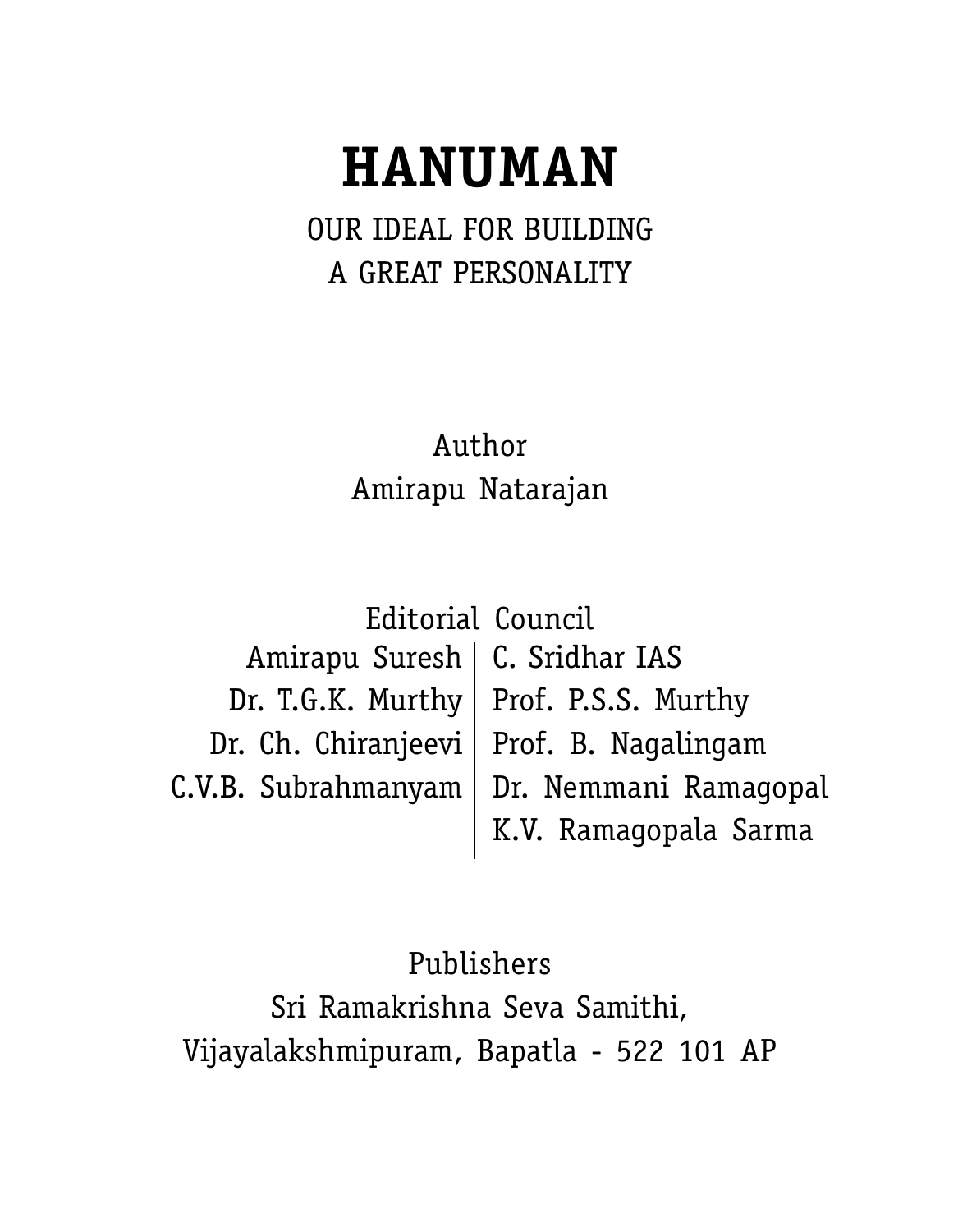Published by **Sri Ramakrishna Seva Samithi Bapatla -522 101** AP, INDIA

All rights reserved.

First Edition : December, 2008 3000 copies

For copies Sri Ramakrishna Seva Samithi Vijayalakshmipuram, Bapatla - 522 101 AP INDIA e-mail : rksamithibapatla@gmail.com visit us at : www.unworldliness.org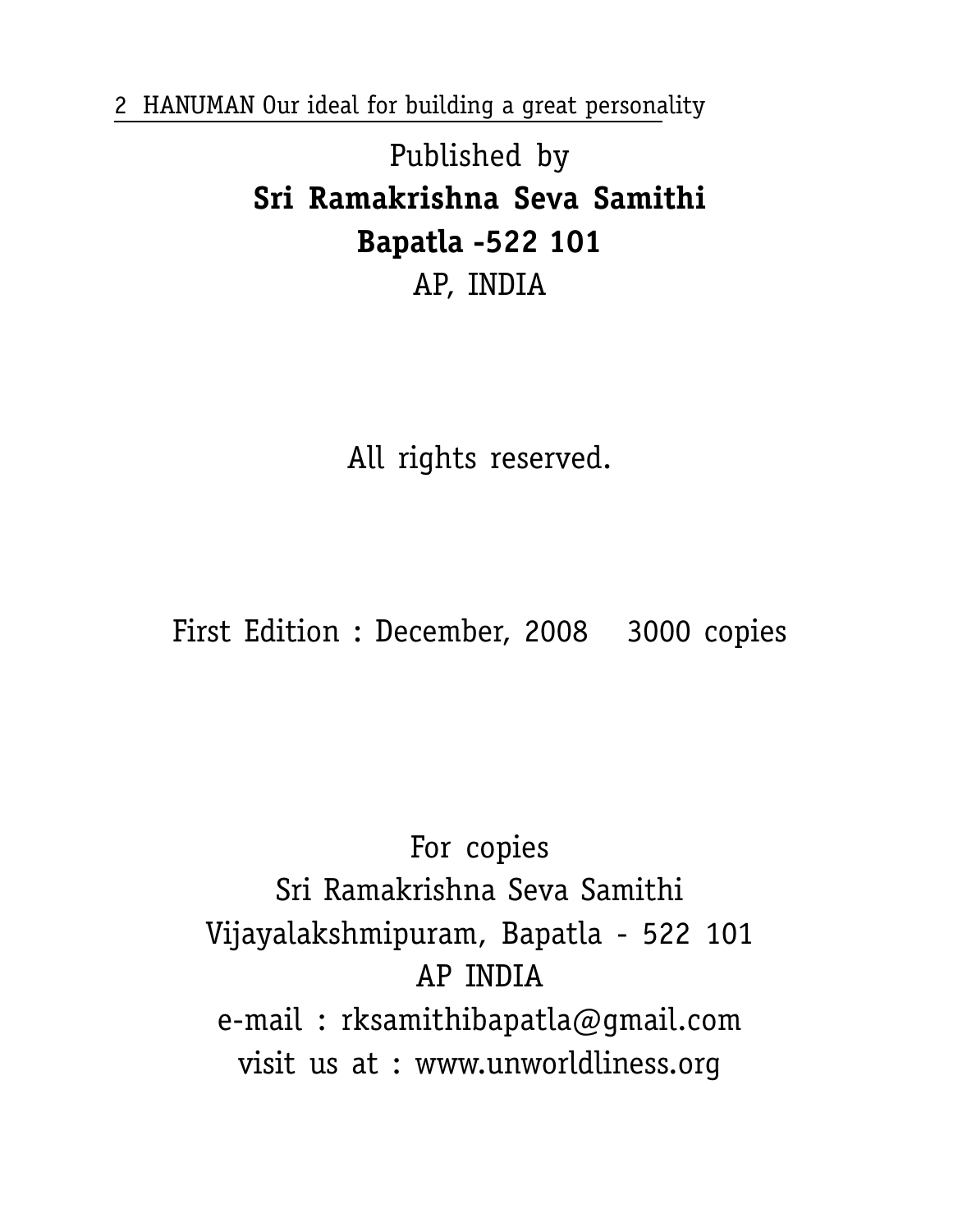## **Publishers' Note**

If a person can speak a few words nicely, and get his work done, he would be considered a man of great accomplishment. That is how personality is defined in the modern times! But is it not hypocritical to think like that? There is a proverb in English which declares, "You can fool some people all the time, all the people for some time but not all the people all the time." Further, we all know the story of the donkey, which was covered with a tiger skin and made to graze freely in the fields and its fate of being beaten to death. Its character was revealed the moment it started braying. So, we need to build a real all-round personality. But, how is it possible?

Personality development implies some change that is internal and enduring. That change needs to be achieved by self-effort. What is it? How to make our personality blossom? How relevant is it to bring Hanuman into this discussion? What did Swami Vivekananda teach us in this regard? By discussing the answers to these questions we will be able to understand how to build and transform our personalities.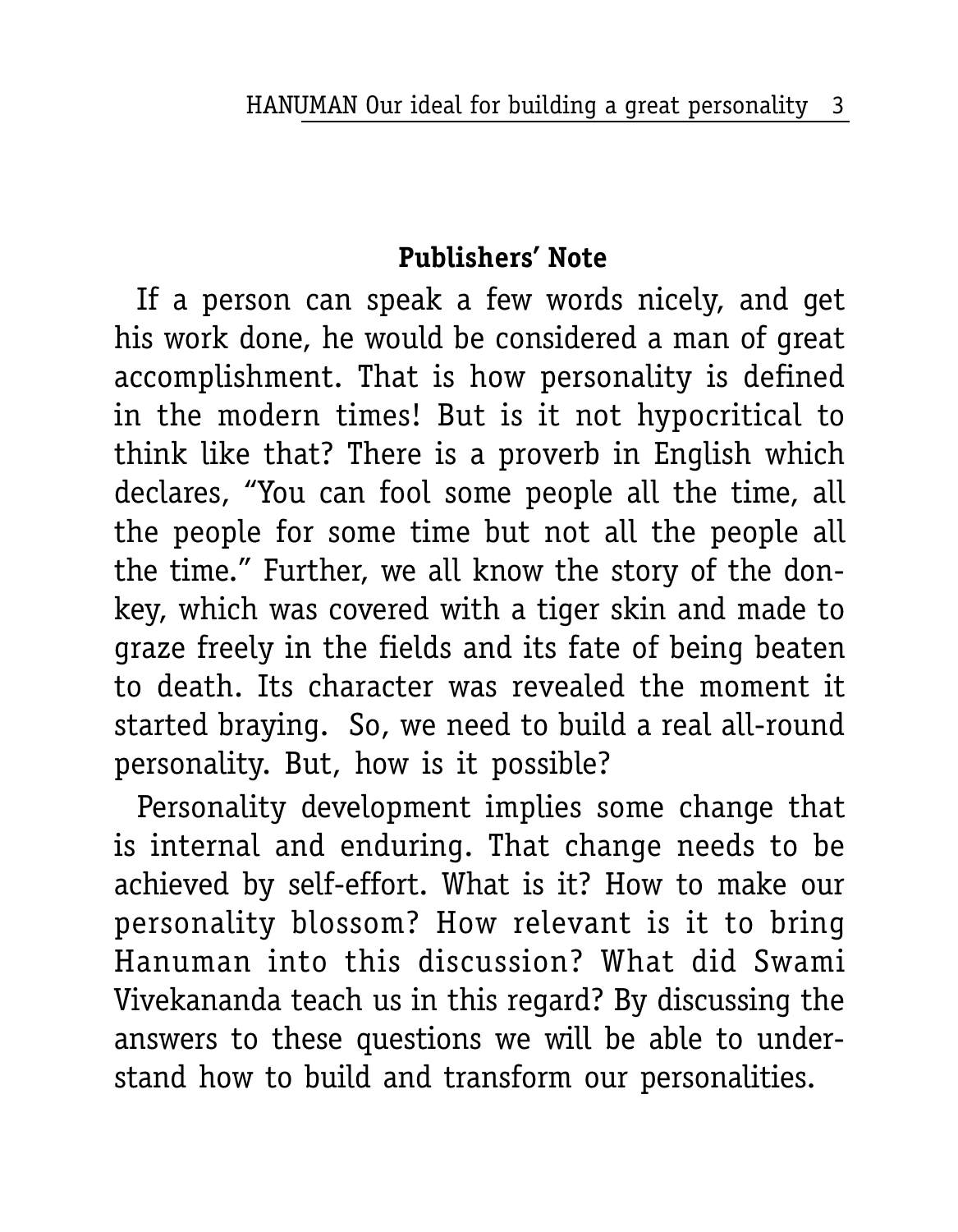The story of Hanuman in this book is based on Valmiki Ramayana. All the ideas presented herein are based on the message of Swami Vivekananda and the word 'Swamiji' used herein refers to him.

We wish to thank the writer of this book Sri Amirapu Natarajan. We also would like to thank the members of the editorial team, Sri Amirapu Suresh, Sri C. Sridhar IAS, Dr. T.G.K.Murthy, Prof. Pannala Syamasundara Murty, Dr. N. Ramagopal, Dr. (Mrs.) Ch. Chiranjeevi, Prof. B. Nagalingam, Sri CVB Subrahmanyam, and Sri KV Ramagopala Sarma.

This book was released in Telugu two years back. It recieved tremendous response and several well-wishers asked us to bring an English vesion of this book as well. We thank Dr. T. Sasi for correcting the English manuscript.

We also exhort the reader to further read the greatest of all epics, Valmiki Ramayana, in order to build a better, all-round personality.

December, 2008 Publishers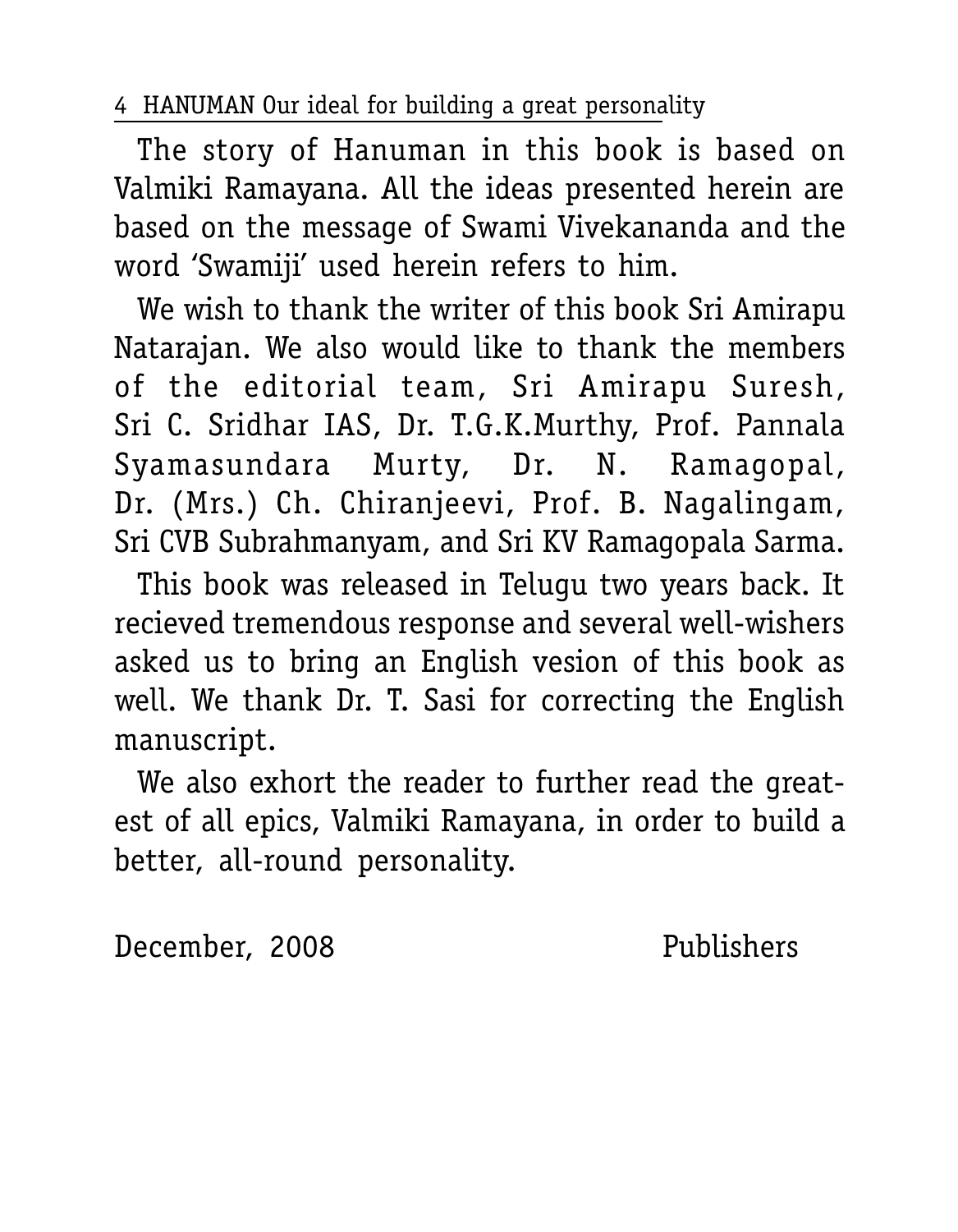

SRI RAMAKRISHNA MATH RAMAKEGINA WWDOAMADA RAGAM<br>SIMAAL VIVEKANANGA ROAD<br>HAJAHALMORY 533 105

## **FOREWORD**

This book presents Hanuman in a new angle hitherto not highlighted by anybody. It tries to bring out the personality of Hanuman as presented by Swami Vivekananda. So far, especially in the last millenium, Hanuman was depicted as a devotee with tearful eyes, full of emotion, 'Bashpavari paripoorna lochanam,' etc.

The heroic aspect of Hanuman is almost forgotten except for a few episodes like carrying the Sanjivani Parvata, crossing the ocean and burning the Lanka etc. But to accomplish all these achievements, a person must be having a sound philosophy of dynamic life. Has he done all these with "Bashpavari Paripoorna lochanam?" (Eyes filled with tears by taking the name of Rama). Certainly not! Hanuman is a person with a highly developed personality or in other words, is 'a totally developed person,' to use Swami Ranganathanandaji's words. He has manifested divinity to the fullest extent to use Swami Vivekananda's terminology.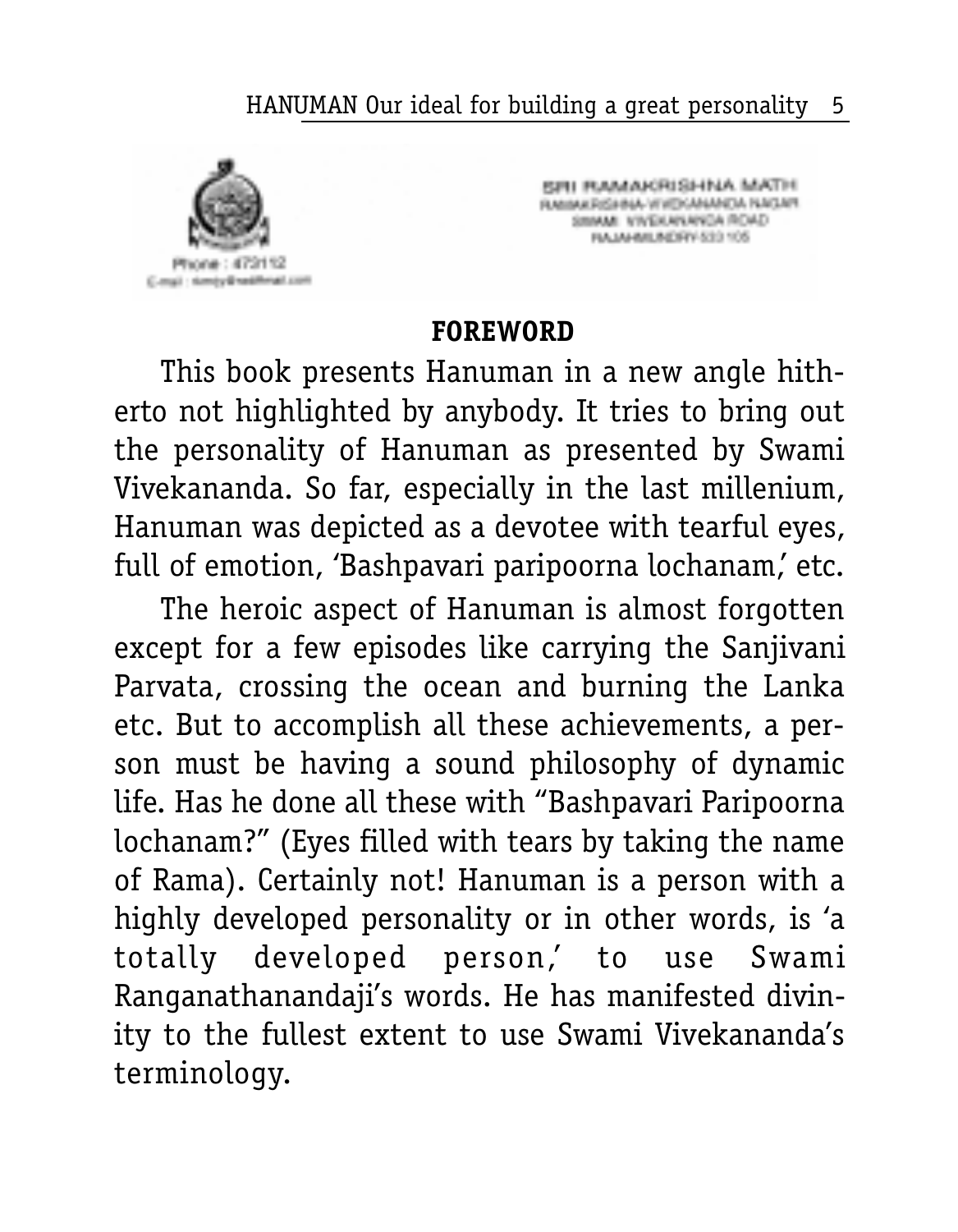Swami Vivekananda declared in his lectures that the Hanuman is the ideal for youth. But with the available information and the Harikatha type of explanation of Hanuman's personality, many have wondered as to how this Hanuman be the ideal of youth. This book removes that misconception. In this book Sri Amirapu Natarajan has brought out the interesting and inspiring aspect of Hanuman with apt quotations from Swami Vivekananda's works to illustrate the personality of Hanuman in a way appealing to the young generation.

I hope that this book will be a source of inspiration for the youth in search of a role model.

Syami Annanaton anomala

(Swami Aksharatmananda)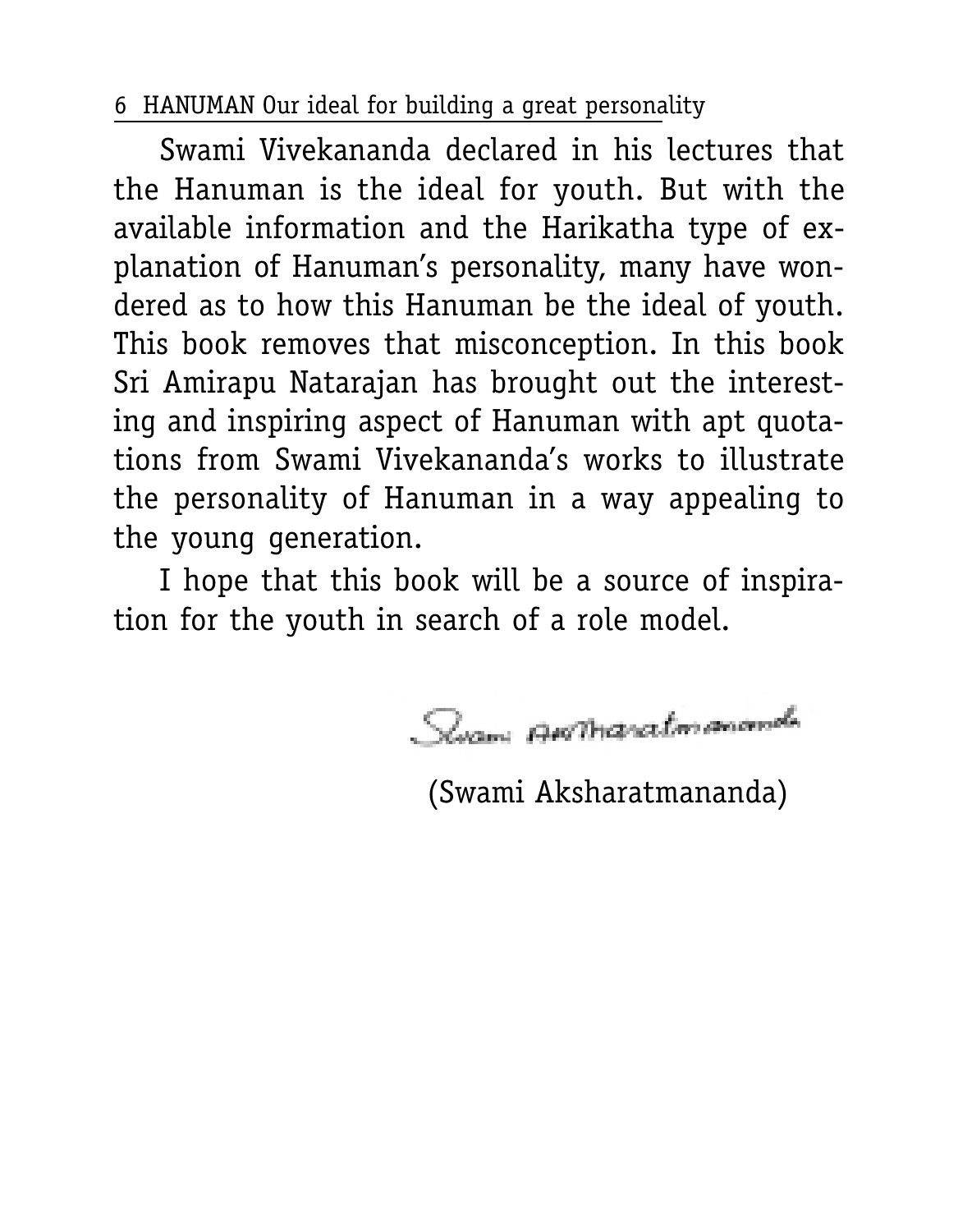# **C O N T E N T S**

| 02. Why do we need this discussion about personality?  13  |  |
|------------------------------------------------------------|--|
| 03. What are the deficiencies in our personality?  14      |  |
| 04. Is it possible to build a great personality?  20       |  |
| 05. Do we need an ideal to build our personality?  21      |  |
|                                                            |  |
| 07. How to bring that ideal to a practical level?  23      |  |
| 08. Is it necessary that our ideal should have a form?  23 |  |
| 09. What sort of a person can be our ideal?  25            |  |
| The three Gunas and their characteristics 27               |  |
|                                                            |  |
| 11. Can someone else from our own culture be our ideal? 31 |  |
| 12. But how and where to find such an ideal man?  31       |  |
| 13. Why should we take Hanuman as our ideal? 32            |  |
| 14. Some more good qualities that need to be cultivated 33 |  |
| 15. Meditation on Hanuman and how to do it?  35            |  |
| 16. How did Valmiki describe Hanuman?  37                  |  |
|                                                            |  |
| 18. Learn to understand where true greatness is!  39       |  |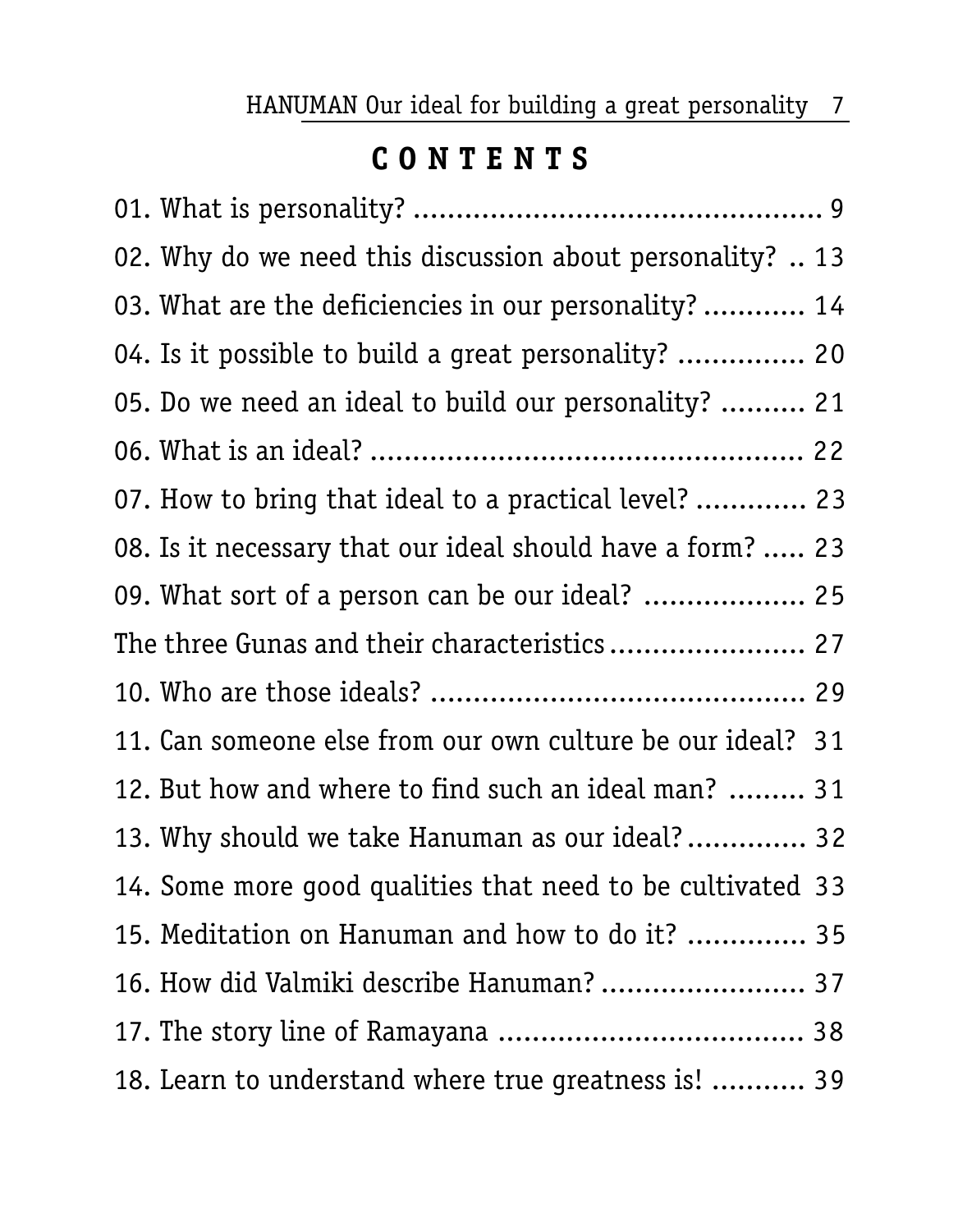| 8 HANUMAN Our ideal for building a great personality |  |  |  |  |
|------------------------------------------------------|--|--|--|--|
|                                                      |  |  |  |  |

| 20. Be ready to shoulder responsibility  43                   |
|---------------------------------------------------------------|
| 21. Learn to speak appropriately  45                          |
|                                                               |
|                                                               |
| 24. Help from unexpected, unforeseen sources  59              |
| 25. Be steadfast in the face of ordeals  61                   |
| 26. Remind yourself of the strength that is in you  63        |
|                                                               |
|                                                               |
| 29. We should be able to see others miseries as our own  73   |
|                                                               |
|                                                               |
| 32. We must be able to recognize greatness in others  80      |
| 33. We should be able to acknowledge our mistakes  81         |
| 34. Do not boast about yourself! Do not denigrate others!  83 |
| 35. Try to gauge the feelings of others before you speak  85  |
|                                                               |
|                                                               |
|                                                               |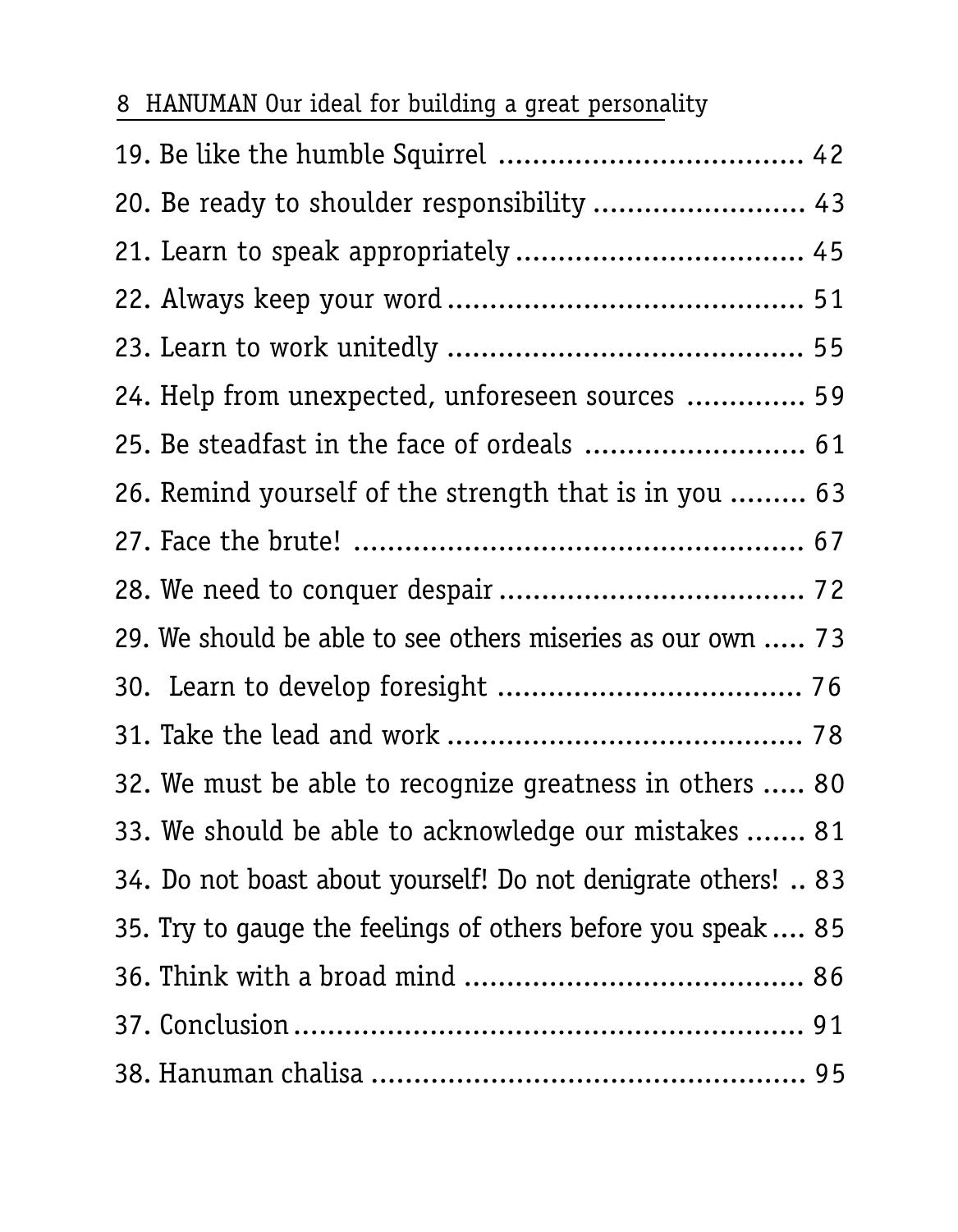01. What is personality? 9

# **HANUMAN Our ideal for building a great personality**

# 01. What is personality?

What would you say if you were asked to evaluate a person? How would you go about doing it? Probably you will describe how he/she talks and behaves. That's all! You may quote some instances as examples but it all boils down to what the person talks and how he/ she behaves. Therefore, we can broadly say that a person's personality primarily consists of words and deeds. Where do these two originate? They originate from thoughts. Perhaps, because of this, you may remark on a person's thoughts also, when you describe him/ her. On the whole, to describe a person's personality we talk about his/her words, deeds and thoughts.

Along with the word 'Personality', 'Character' is also an important word. In fact, these two words express the same idea. But, for the time being, to understand the idea, let us assume that character has a deeper meaning compared to personality. Whereas personality is something that appears conspicuously, character remains deep inside and is usually known by a deeper study.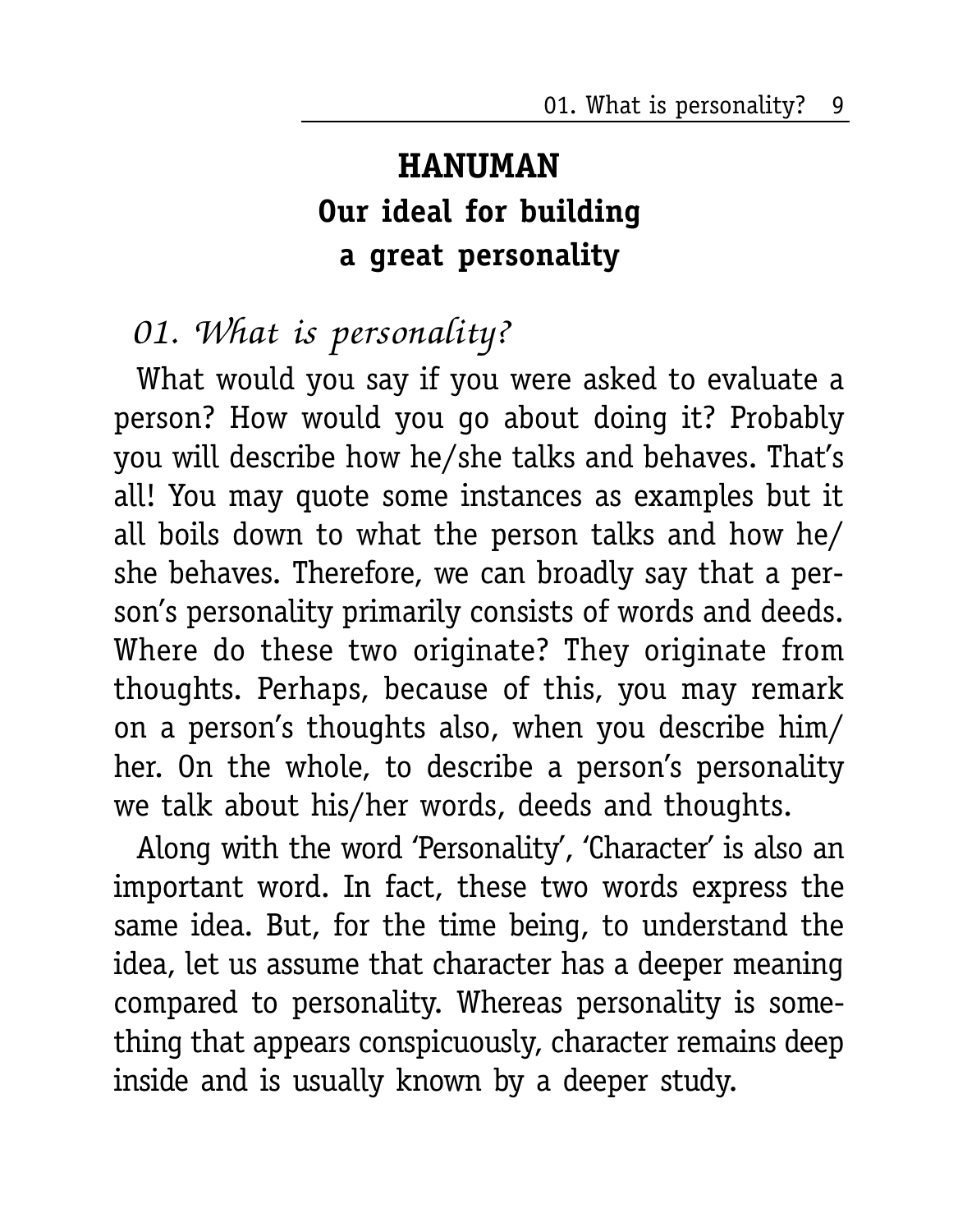On the other hand personality is not something which describes how handsome a person is. How a person dresses or combs his/her hair, is not the only measure of a person's real personality. Of course, these may be important, but they are not the only important things. Swami Vivekananda, once remarked to the effect that in the western countries, a tailor makes a gentleman, whereas in India the character of a man makes one a gentleman.

Swami Vivekananda explained at length about personality and how a perfect man lives and behaves. To build a progressive nation and to achieve real independence, he made an impassioned appeal to give the people their lost individuality. With great foresight, he taught how the personality and character of the people need to be transformed, not only at the level of an individual but also at the level of the society. His teachings in this regard would work for uplifting the masses as well.

Now, if we summarize all the teachings of Swami Vivekananda about personality, it may be written as a formula. Make a ratio between the deeds and words of a person. With this ratio we will be able to broadly estimate the extent to which a person is living up to his/her word. This defines a person's true personality.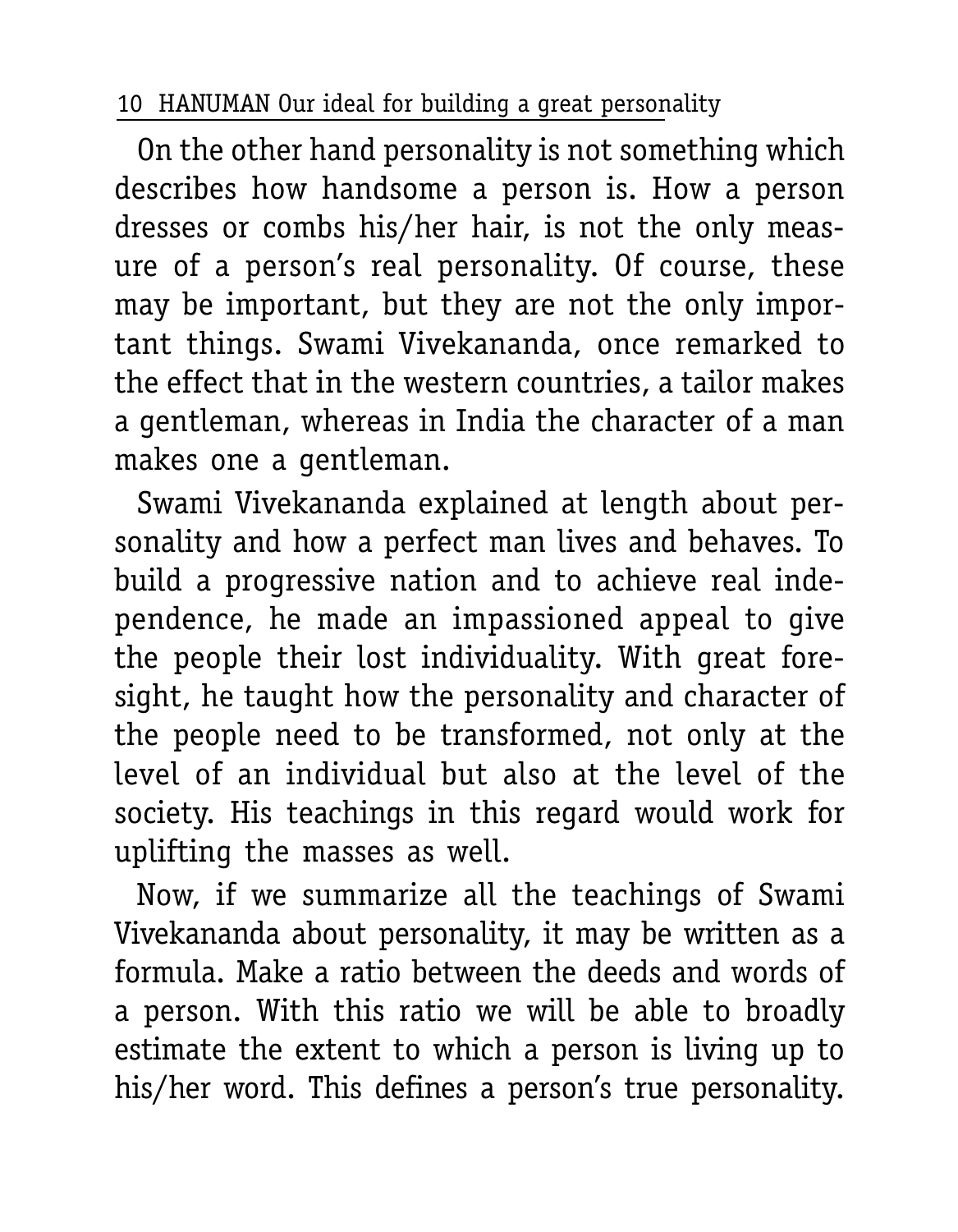01. What is personality? 11

 Deeds Personality =  $-$ Words

When we apply this formula in our daily life we will find that in most of the cases this value is less than 1. That is because people generally do not keep their word. They never show in deed what they have spoken in word. Usually most of the human beings belong to this category.

If the value of the ratio is less than 1, it means that people are not succeeding completely in keeping their word. In case of evil men, it may be that they talk more and act less, or else, they may say one thing and do something else.

For a man who shows in action what he says, this ratio equals to 1. That person becomes a 'perfect human being' and that personality is the greatest.

We may also extend the formula further and use it to broadly define the 'Character' of a person. It may look like this.

$$
Character = \frac{(Words + Deeds)}{Thoughts}
$$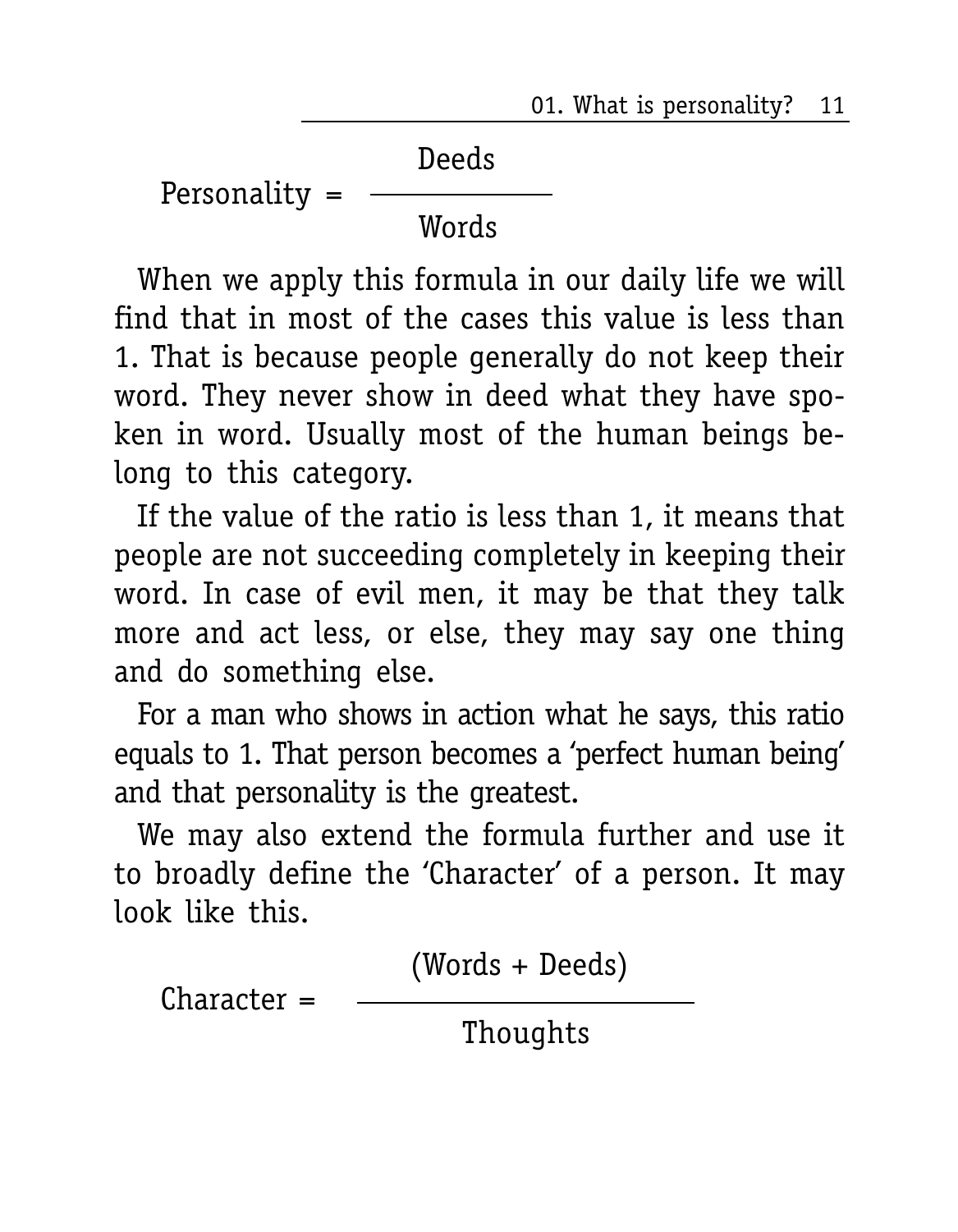We can very well imagine the greatness of a man who not only puts into practice what he speaks, but speaks and puts into practice whatever he thinks in his mind, even though that may be physically concealed from others. Thus, whoever equals his words and deeds with his thoughts is a man of supreme personality and paramount character.

From a completely different perspective when we see this ratio to be more than 1, then that person may be hyperactive or even mad.

(These ratios are, certainly, not perfect and they may not hold true in case of great souls. But they are clearly sufficient to give us a fairly good idea about what personality is and what character is.)

*Swami Vivekananda said, "If you can make your thoughts and words perfectly at one, if you can, I say, make yourself one in speech and action, money will pour in at your feet of itself, like water."* It is not at all an exaggeration to say that Swami Vivekananda thus defined in one phrase the idea of personality development and character building. All our undertakings would be successful when people see that we always keep our word. Nothing stands in the way of a man, who keeps his word and shows in action whatever he speaks.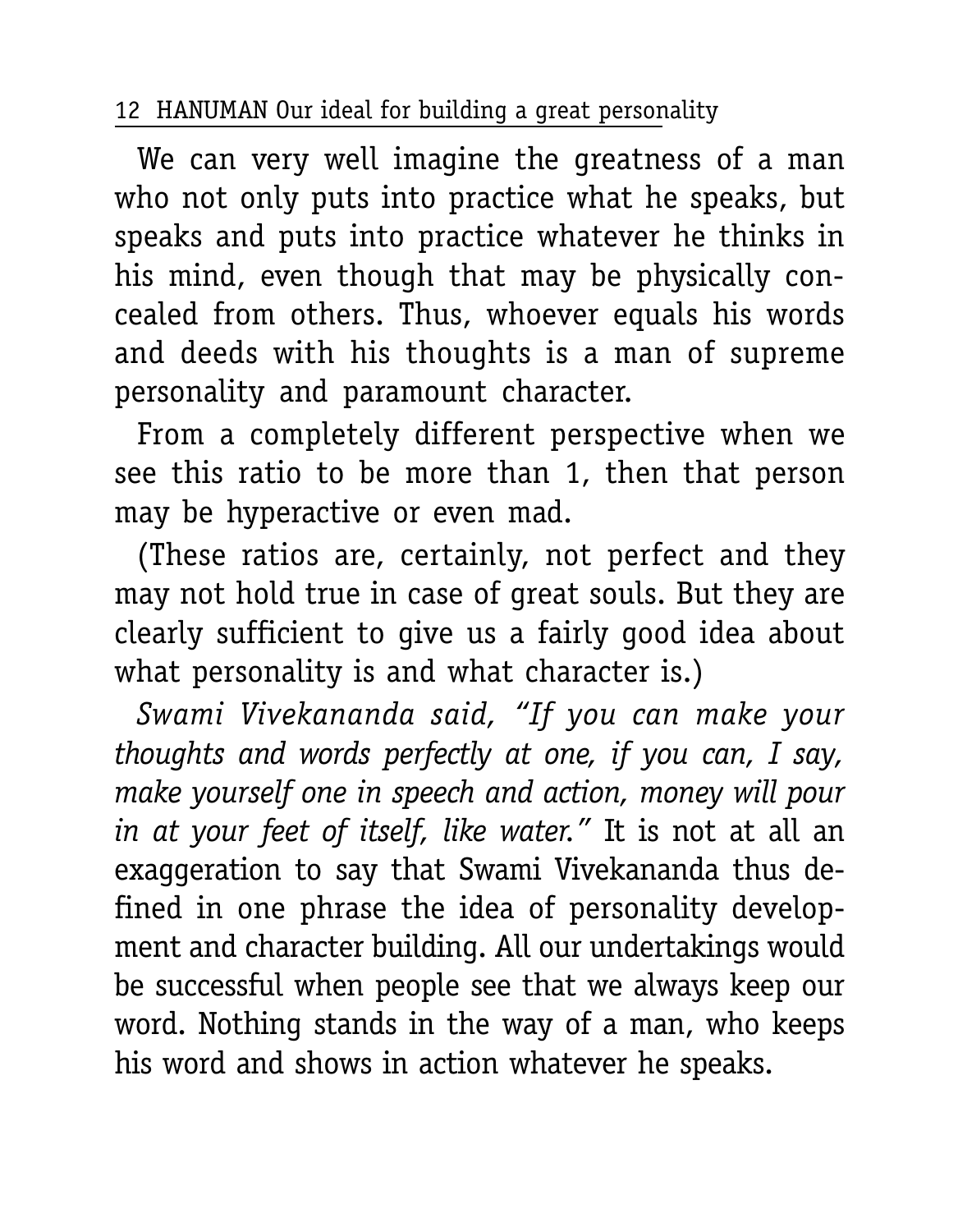02. Why do we need this discussion about personality? 13

# 02. Now, why do we need this discussion about personality?

Once upon a time, India was the greatest nation of the world. The people here were extolled as the greatest in every walk of life. Megasthenese, Hsuan Tsang (pronounced Shwan-dzang), Pahiyan and various other travelers wrote that the people of India are of the greatest honesty and integrity. They also said that the people of India are the most trust-worthy and the most compassionate.

But now we hardly see any of that. India, now-adays, is labeled as one of the most corrupt nations of the world. How did such a great country degenerate? Today, half of the population of India is illiterate and is languishing in poverty. What has brought things to such a pass?

*Swamiji said, "India has for thousands of years peacefully existed. Here activity prevailed when even Greece did not exist, when Rome was not thought of, when the very fathers of the modern Europeans lived in the forests and painted themselves blue. Even earlier, when history has no record, and tradition dares not peer into the gloom of that intense past, even from then until now, ideas after ideas have marched out from her."*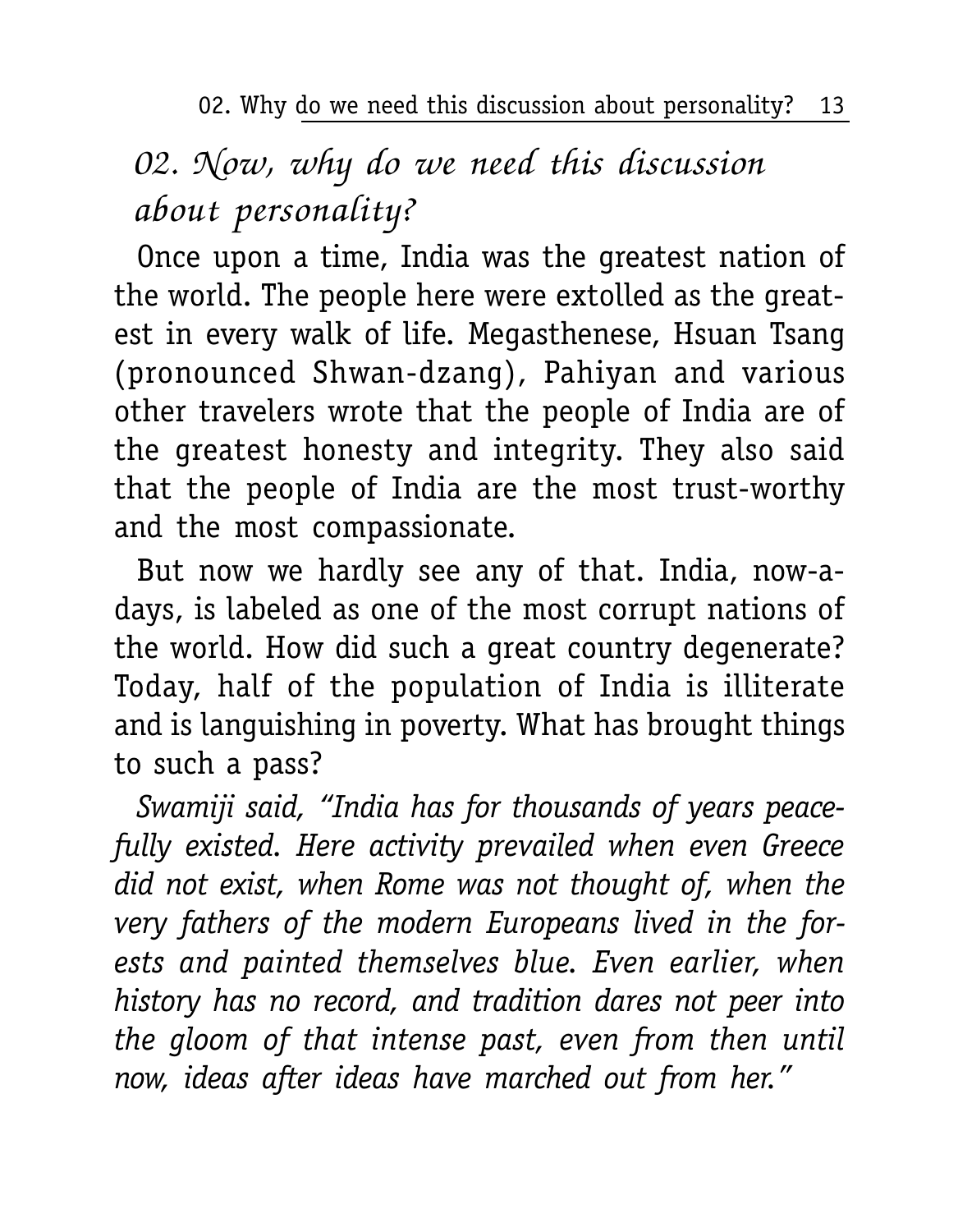Then, why did India degenerate? *Swamiji answered, "The degeneration of India came not because the laws and customs of the ancients were bad, but because they were not allowed to be carried to their legitimate conclusions."* People failed to put into practice the ideals properly and degeneration, illiteracy, poverty and slavery were the results. He further commented to the effect that a nation is only as great as the great men it can produce. If the nation is degenerating, it shows that the nation is unable to produce men of character and greatness.

Swamiji, however, foresaw that India would once again become great and would achieve its former glory. But to achieve this, he exhorted us to study our history deeply and develop our personalities based on the virtues taught by our ancient rishis.

03. What are the deficiencies in our

personality?

Who is an intelligent man? A man who is ready to admit his mistakes and correct himself is the most intelligent man. A man will thus be able to improve his personality. Swamiji pointed out the weaknesses and pitfalls in us, i.e., in the present Indian society. Let us discuss them briefly.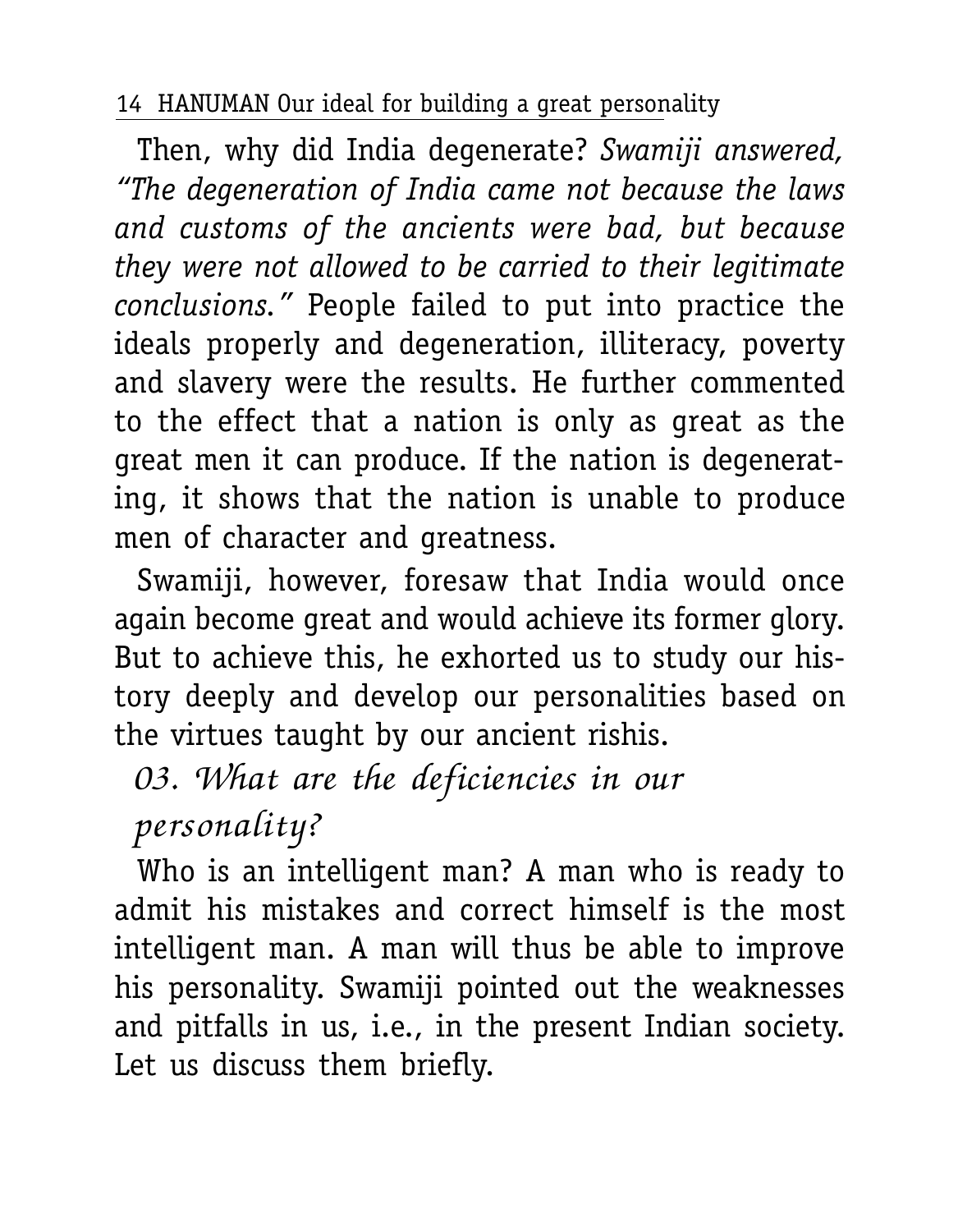#### 03. What are the deficiencies in our personality? 15

## **Slavish mind-set**

*Swamiji described our condition without mincing words. "Brother! We can get rid of everything, but not of that cursed jealousy... That is a national sin with us, speaking ill of others, and burning at heart at the greatness of others. Mine alone is the greatness, none else should rise to it! …Quarrelling and abusing each other are our national traits. Lazy, useless, vulgar, jealous, cowardly, and quarrelsome, that is what we are!"*

He said we acquired these characteristics because of our long slavery. He further said that, for each of us our own self is important and everyone wants his word to prevail. *Swamiji said, "Everyone wants to command. No one wants to obey!"* Because of this bad characteristic no collective work is possible. Because of this, we not only fail to achieve any greatness at individual level but the society around us also will not prosper.

Our well-being is rooted in the well-being of the society around us. This is an undeniable truth. Only when all our fellow beings are happy and healthy we will also be happy and healthy.

# **There is no strength in our bodies**

*"We speak of many things parrot like, but never do them; speaking and not doing has become a habit*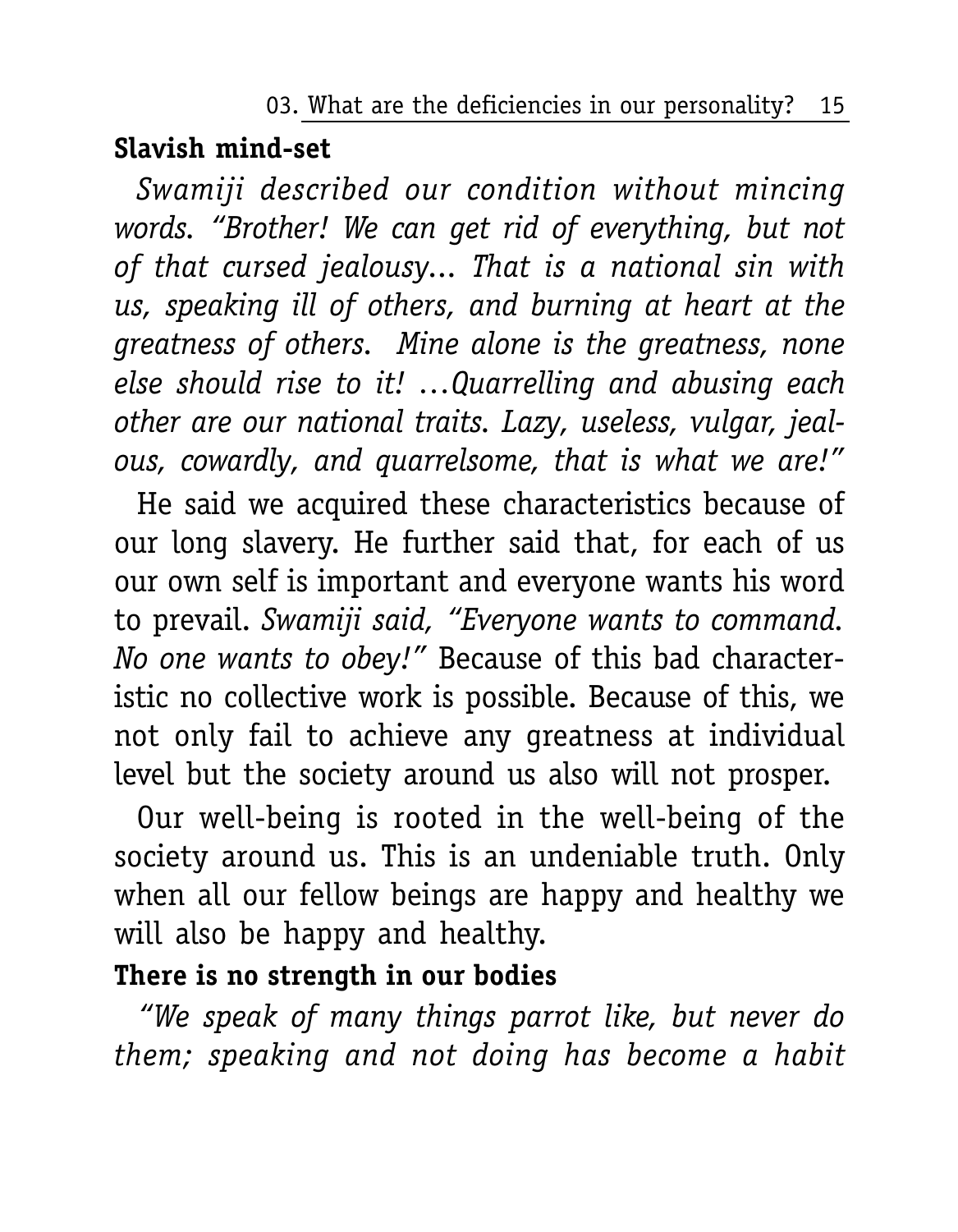*with us. What is the cause of that? Physical weakness!"* This is what Swamiji said about our weak physical condition and its result. When our bodies are weak, our thought and willpower also become weak. Fear and cowardice become an integral part of such a person's character. How can we expect any great work from people who work out of fear and take decisions with a sagging heart?

Swamiji often quoted a sloka: *"The goddess of wealth resorts to the one with a leonine heart and to the man who is always up and working with the intrepidity of a lion." Not only that. He also advised us, "anything that brings spiritual, mental, or physical weakness, touch it not with the toes of your feet."*

Chronic ill health is a result of physical weakness and it becomes a hindrance to building a good personality. Too much of sleep is also a disease and a sign of bodily weakness. Swamiji said that any disease is caused only by weakness. He said to the effect, *"throw away all weakness and disease. Imagine yourselves as strong men who cannot be touched by any disease. If you can imagine like this for an hour everyday, all of your weakness and disease will vanish."* Therefore building a strong body and a strong mind become an important part of our personality development.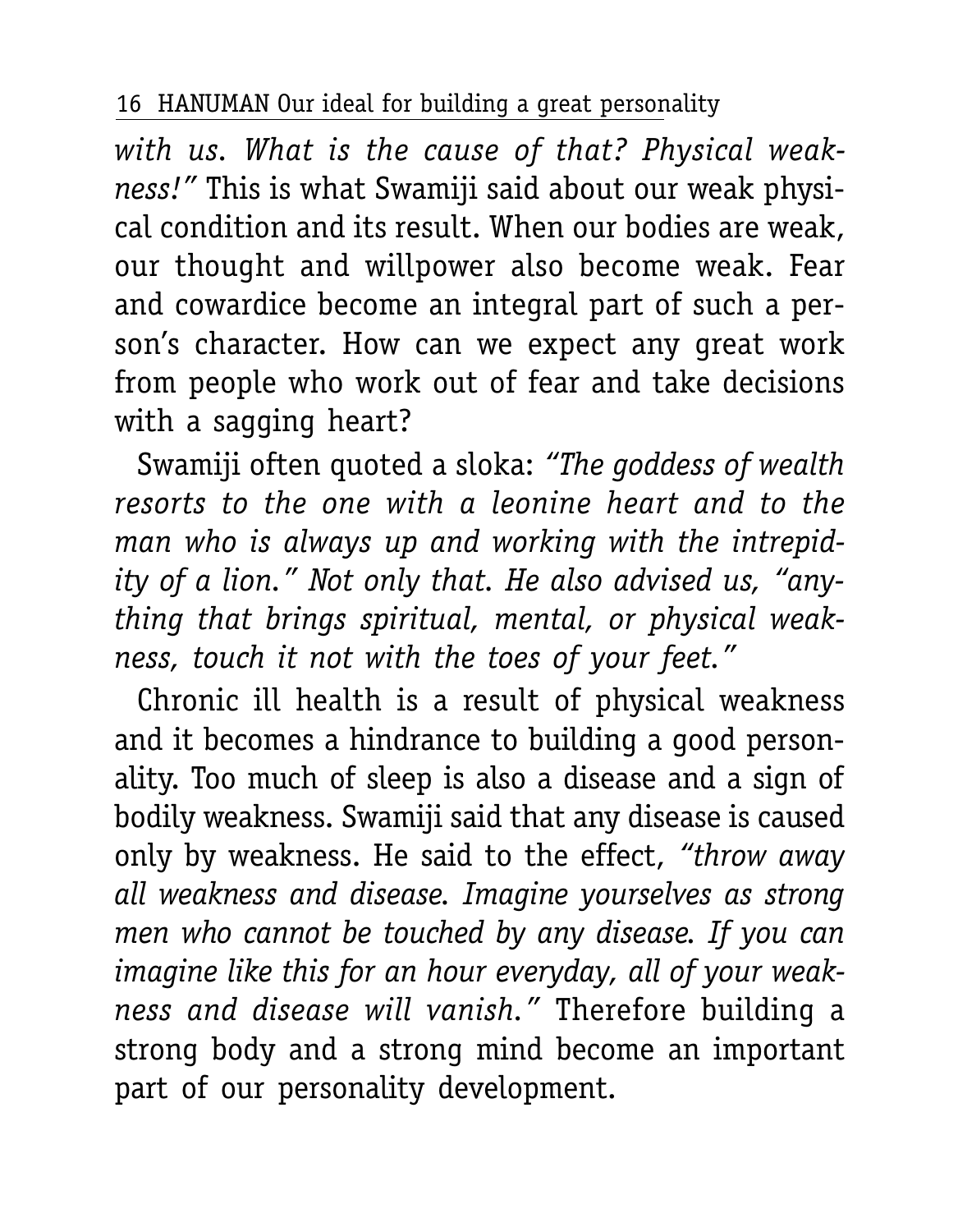03. What are the deficiencies in our personality? 17

## **We hate physical work**

We hate bodily exertion. We prefer to sit merrily all the time. Such jobs, which are sedentary, are our supreme goal. Generally even for a small task we depend on someone else. As a society we are habituated to depend on the government for everything. The main reason for such an attitude is because of the fact that people who are supposed to be the torchbearers of the society themselves are shunning physical work.

Swamiji pointed out the pitfalls in our educational system. Our educational system is not teaching the value of physical work, dignity of labour and selfesteem. *He said: "Laziness, meanness, and hypocrisy have covered the whole length and breadth of the country. Can an intelligent man look on all this and remain quiet? Does it not bring tears to the eyes? Madras, Bombay, Punjab, Bengal—whichever way I look, I see no signs of life. You are thinking yourselves highly educated. What nonsense have you learnt? Getting by heart the thoughts of others in a foreign language, and stuffing your brain with them and taking some university degrees, you consider yourselves educated! Fie upon you! Is this education? What is the goal of your education? Either a clerkship, or being a roguish lawyer, or at the most a Deputy Magistracy, which is*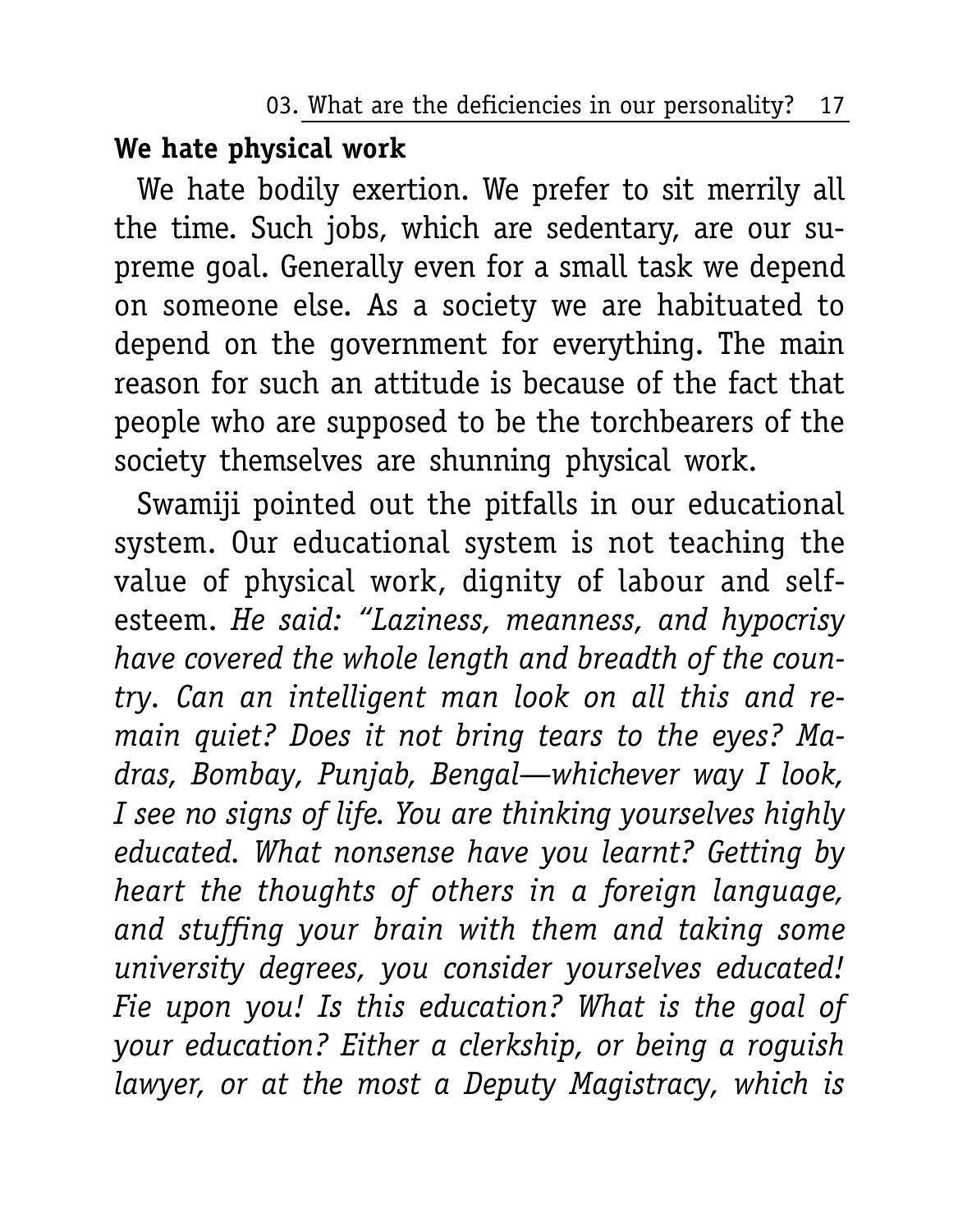*another form of clerkship — isn't that all? Open your eyes and see what a piteous cry for food is rising in the land of Bharata, proverbial for its wealth! Will your education fulfil this want?"*

*Swamiji advised us: "You must learn to make the physique very strong and teach the same to others. Don't you find me exercising everyday with dumb-bells even now? Walk in the morning and evenings and do physical labour. Body and mind must run parallel. It won't do to depend on others for everything. When the necessity of strengthening the physique is brought home to people, they will exert themselves of their own accord. It is to make them feel this need that education is necessary at the present moment."*

It does not matter what work we undertake, but what is of the greatest importance is how we do it. We may be in any profession or trade or in any walk of life. All the great men we come across in history concerned themselves more with the way they work than with what work they do.

*Swamiji taught, "You must try to combine in your life immense idealism with immense practicality. You must be prepared to go into deep meditation now, and the next moment you must be ready to go and cultivate these fields (Swamiji said this, pointing to*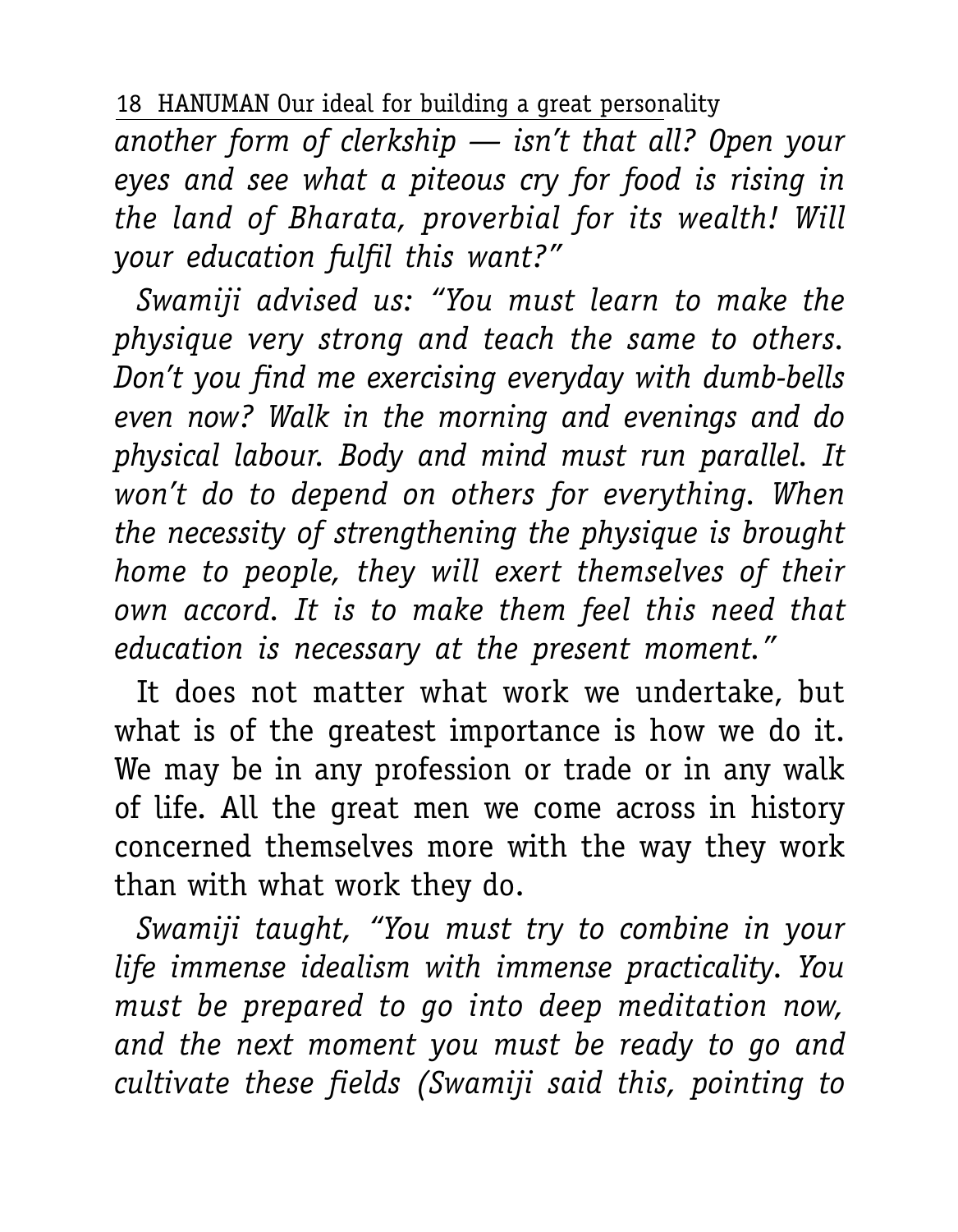03. What are the deficiencies in our personality? 19 *the meadows of the Ramakrishna Math). You must be prepared to explain the difficult intricacies of the Shastras now, and the next moment to go and sell the produce of the fields in the market. You must be prepared for all menial services."*

## **Blind imitation**

India remained in slavery for a thousand years. Thus, an important trait you find in a slavish society is the thinking that all that which is their own is decadent and that of the conquering race is good and glorious. Further, it keeps the slavish race under the illusion that imitating the conquering race is the only way to achieve greatness. Even now we are thinking that western culture is superior to ours and by imitating western ideas we will achieve eminence. But Swamiji asserted that imitating the great characters of our own history and culture and imbibing their virtues is the only way of our betterment.

*"O India! With this mere echoing of others, with this base imitation of others, with this dependence on others, this slavish weakness, this vile detestable cruelty wouldst thou, with these provisions only, scale the highest pinnacle of civilisation and greatness? Wouldst thou attain, by means of thy disgraceful cowardice, that freedom deserved only by the brave and the heroic?"*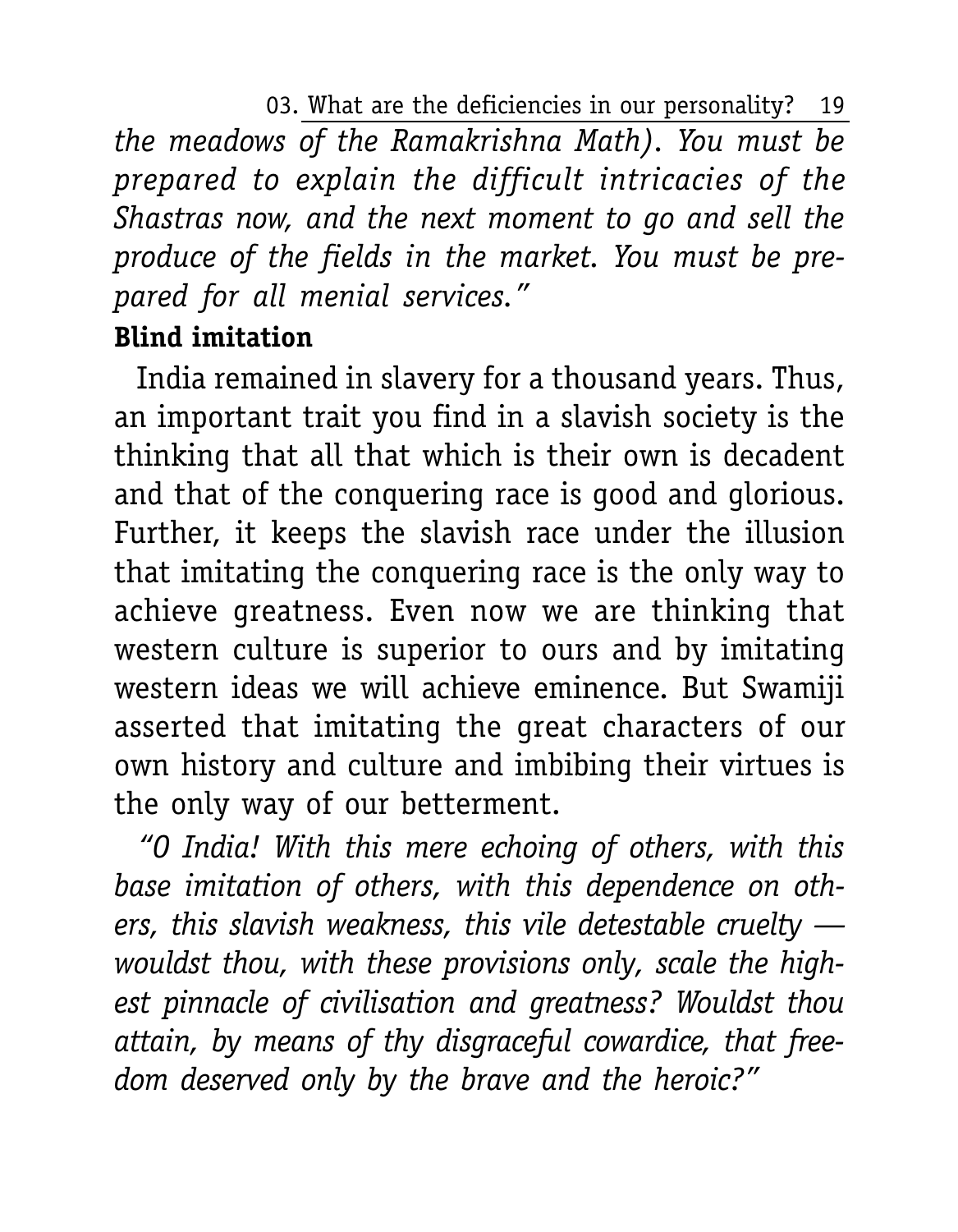Thus, unless we rid ourselves of the above bad qualities pointed out by Swamiji, we will not be able to build good personalities. At the same time we should not forget that Swamiji asked us to learn whatever that is good in foreigners, without neglecting our own noble characteristics of unselfishness, sacrifice and honesty bequeathed to us by our beloved forefathers. We have to assimilate the characteristics of skill, perseverance, obedience and organization from the western nations.

04. Is it possible to build a great personality?

Yes! It is possible to build a personality! We have to build it on our own. None else can do that for us. None can gift us a great personality.

Now, we have to understand that we already have a personality. It is indeed with its help that we reached wherever we are today. And to become better and greater we have to further improve and build our personality. But this task is to be undertaken by ourself.

Is there a specific method to do this? Yes, there is.

We commit mistakes because of the deficiencies in our personality. As our personality gets better we commit fewer mistakes. First, we have to admit our mistakes. We have to analyze our deficiencies and see that we do not repeat the same mistakes again.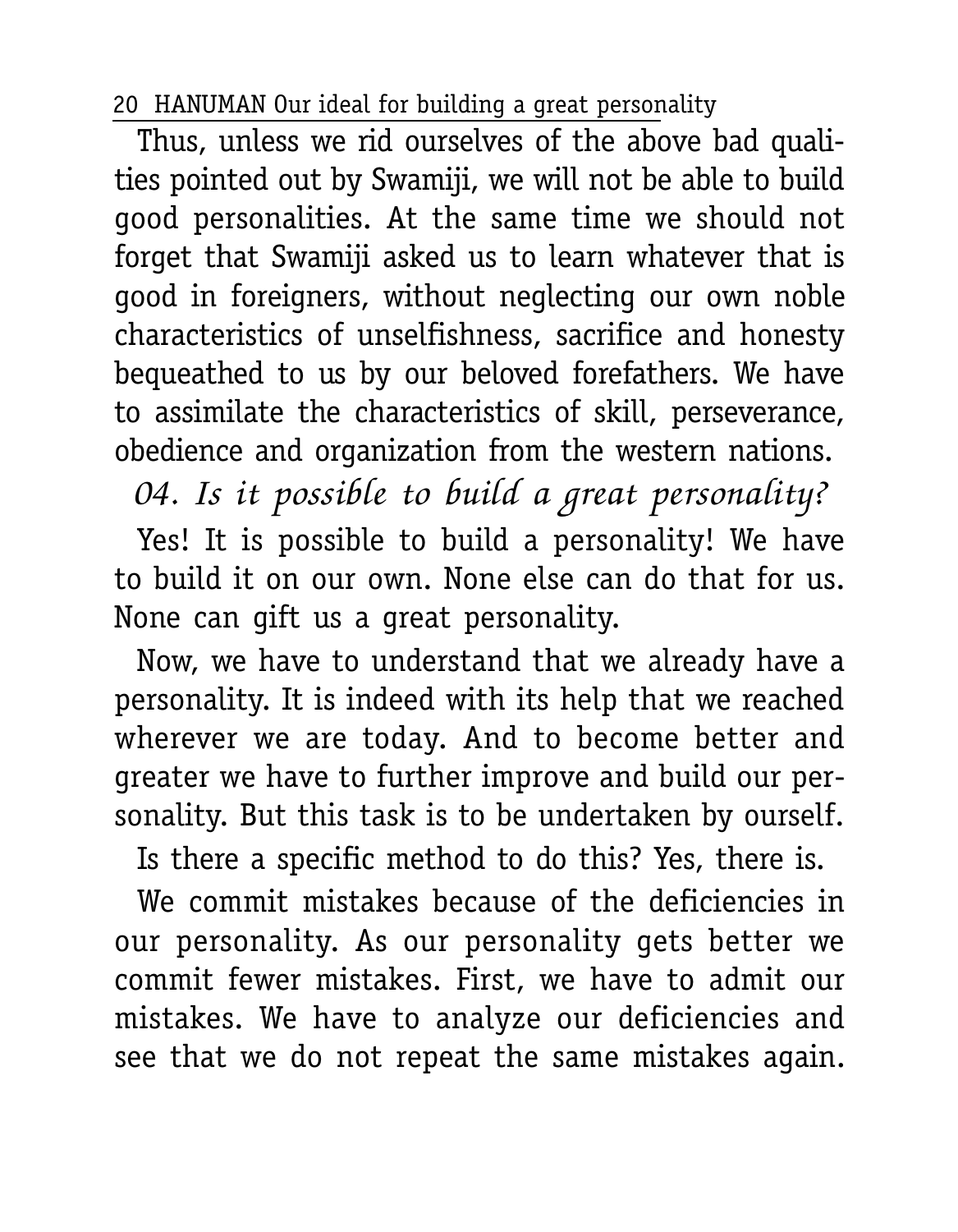05. Do we need an ideal to build our personality? 21

To achieve this we need to be honest with ourselves and should firmly resolve not to repeat the same mistakes again and again. In fact, this is largely what we do in building our personality.

*Swamiji said that he would bless the mistakes he committed in his life, and added that they made him a better man.* So if we commit a mistake, it is not bad, but if we do not correct ourselves, it is very bad.

05. Do we need an ideal to build our

## personality?

*Swami Vivekananda said, "Whatever you think, that you will be. If you think yourselves weak, weak you will be. If you think yourselves strong, strong you will be."* Now, how to think about strength, constantly? We need to keep an ideal in front of us. We need an ideal which is a symbol of strength and which constantly reminds us of strength.

*Swamiji declared that we would be better off with an ideal to follow. He further said, "The ideal may be far away, no doubt, but at the same time, we know that we must have it. We must even have the highest ideal (we can possibly imagine)."*

*"Unfortunately in this life, the vast majority of persons are groping through this dark life without any*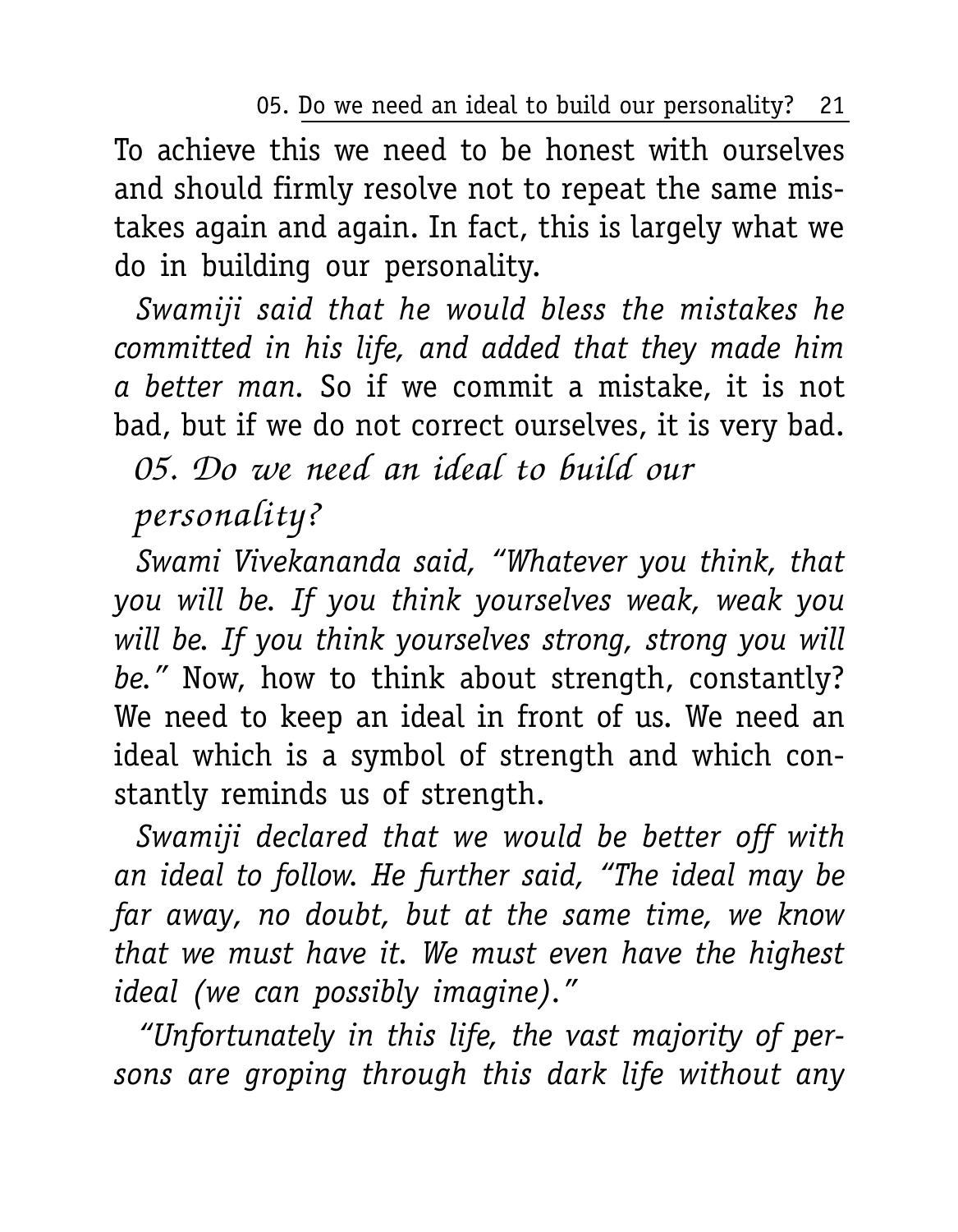22 HANUMAN Our ideal for building a great personality

*ideal at all. If a man with an ideal makes a thousand mistakes, I am sure that the man without an ideal makes fifty thousand."*

Therefore for building a great personality, keeping an ideal is absolutely essential.

06. What is an ideal?

We are not happy with our present state. Therefore, we want to reach a state where we are perfect. In that state we will not commit mistakes and there will be no misery. After reaching such a state, we would always be in a state of absolute bliss. After reaching that pinnacle, nothing else remains to be achieved. Such a perfect state is our ideal.

This idea of an ideal may not necessarily originate in our own minds. Someone might have described it to us.

Therefore, we can define an ideal as the highest and greatest idea of something that can be set by a person in his/her own mind. This ideal varies from person to person and also according to the tastes of people. It keeps evolving as we evolve in our own lives.

Naturally, every man aspires to reach that high state. However, most of us do not know how to reach such a state. Never to despair, help is ready at hand in the form of the message of Swami Vivekananda. He gave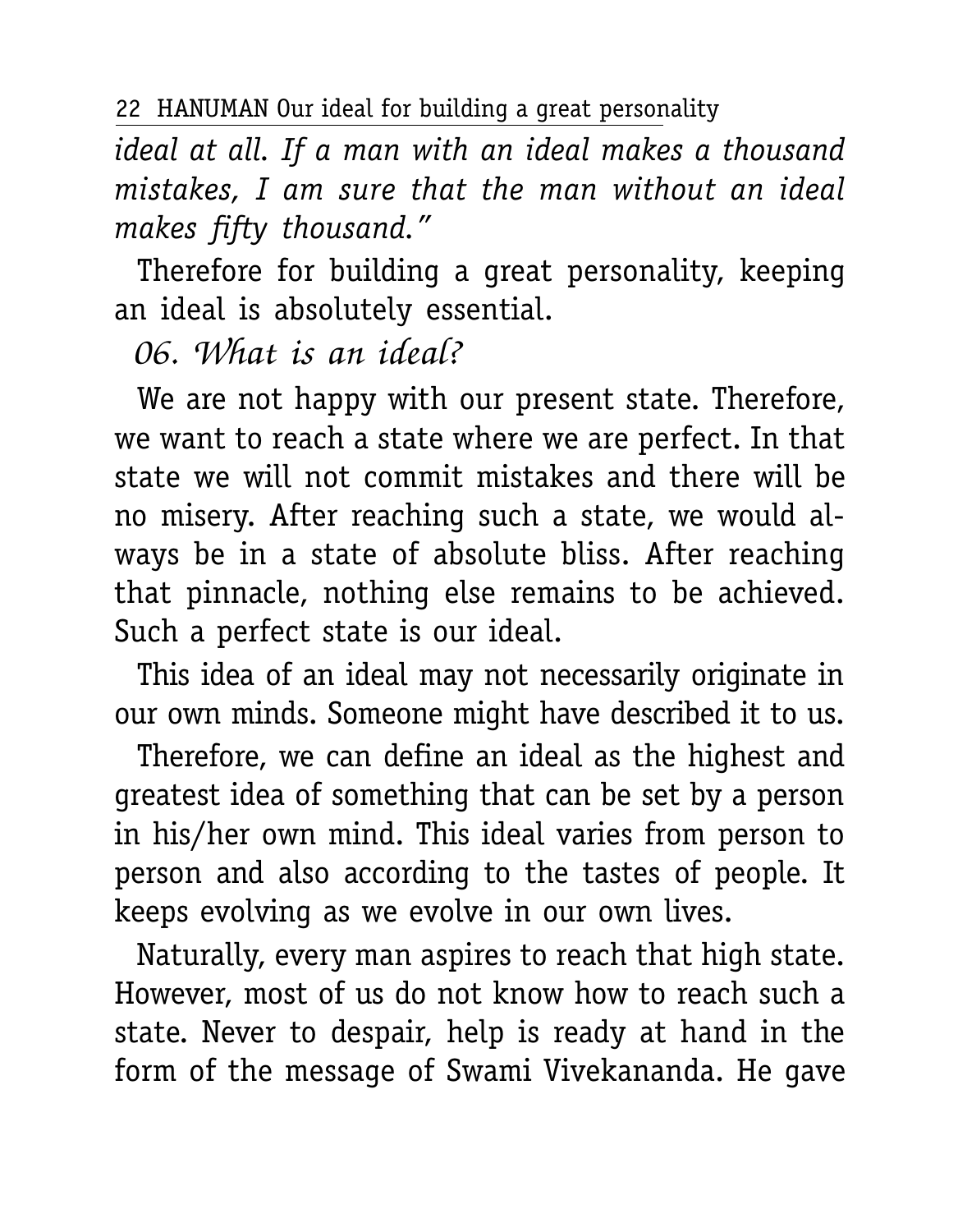08. Is it necessary that our ideal should have a form? 23 us all the details about the ways and means of reaching that ideal.

# 07. How to bring that ideal to a practical level?

How do we bring that ideal into our daily life? How do we put it into practice? How do we build our own personalities based on that ideal?

Swamiji answered these questions. *He said, "It is better to have an ideal. And this ideal, we must hear about, as much as we can, till it enters into our hearts, into our brains, into our very veins, until it tingles in every drop of our blood and permeates every pore in our body, we must meditate upon it." Swamiji also said, "'Out of the fullness of the heart the mouth speaketh,' and out of the fullness of the heart the hand works too."*

Thus when an ideal fills every cell of our body, we will achieve the same greatness as that ideal. All of our work starts to show the same level of perfection and greatness.

08. Is it necessary that our ideal should have a form?

Two decades back we had computers that worked with DOS (Disk Operating System). While using that operating system we used to see only words and numbers on the monitor. It used to be difficult working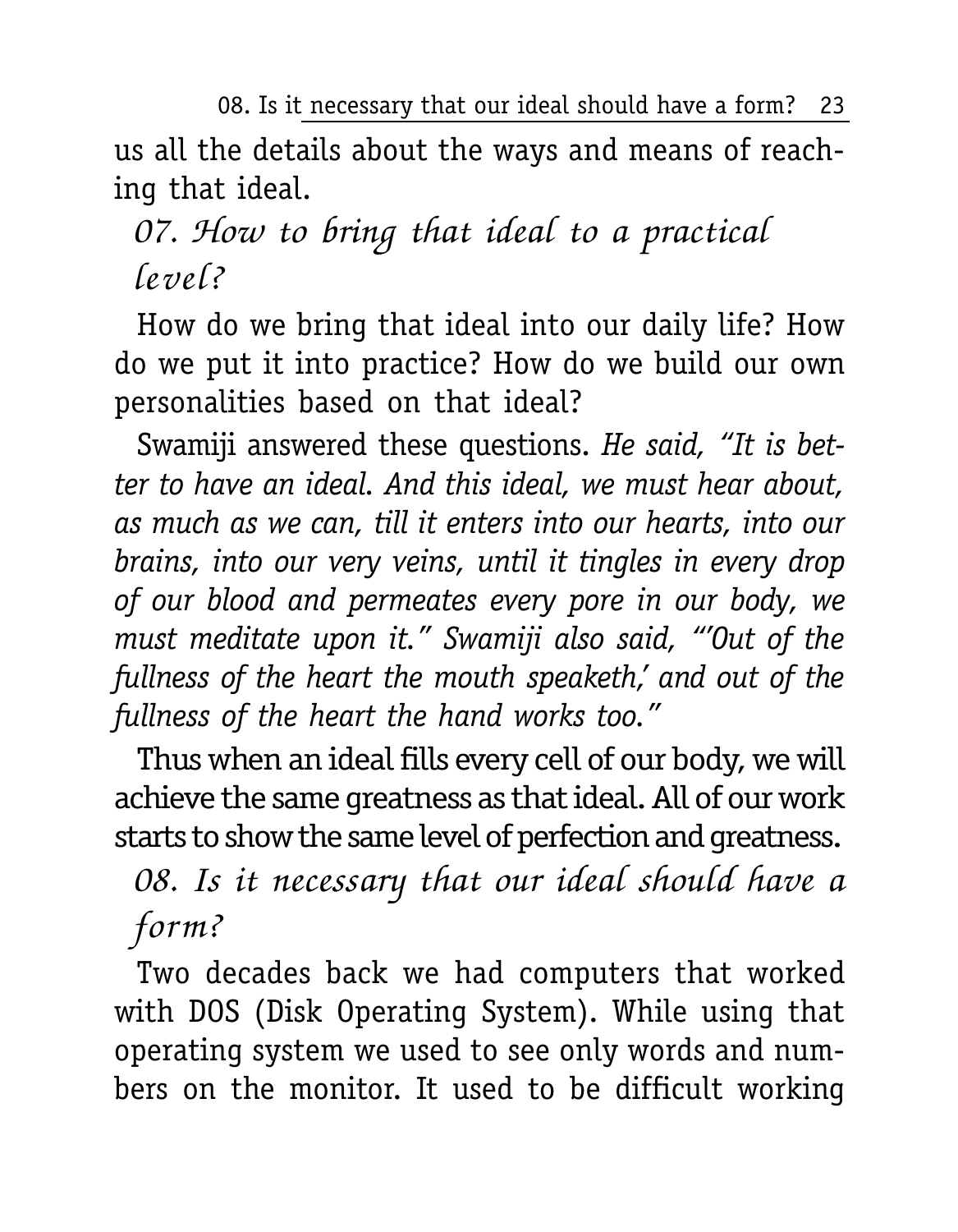with those computers. In fact, most of the people failed to work with them. But later on, computers started working on operating systems that had a graphical user interface (GUI). In these systems small icons or small images denoting each and every function of the computer are displayed on the monitor. Now, we all know how easy it is to work with these computers. In the same way, we also know very well that when something is explained to us using images it becomes far easier to comprehend.

The same idea was given in Bhagavad Gita (12:5) klēśōdhika tarastēsām avyaktāsakta cētasām avyakta hi gatir duhkham dehavadbhiravapyate

'It is difficult and troublesome to think about and understand those things that do not have a form. It is easier to understand and imagine things that have a form. And in doing so we face a lesser amount of difficulty.'

Even though Swamiji detailed about an ideal extensively, he knew well that such a verbose description alone would not be sufficient to make us understand an ideal and bring it to a practical level in our daily lives. By listening to a few abstract ideas everybody will not be able to succeed in building a personality. Everyone cannot rise to such an intellectual level and everyone will not have such mental maturity. That is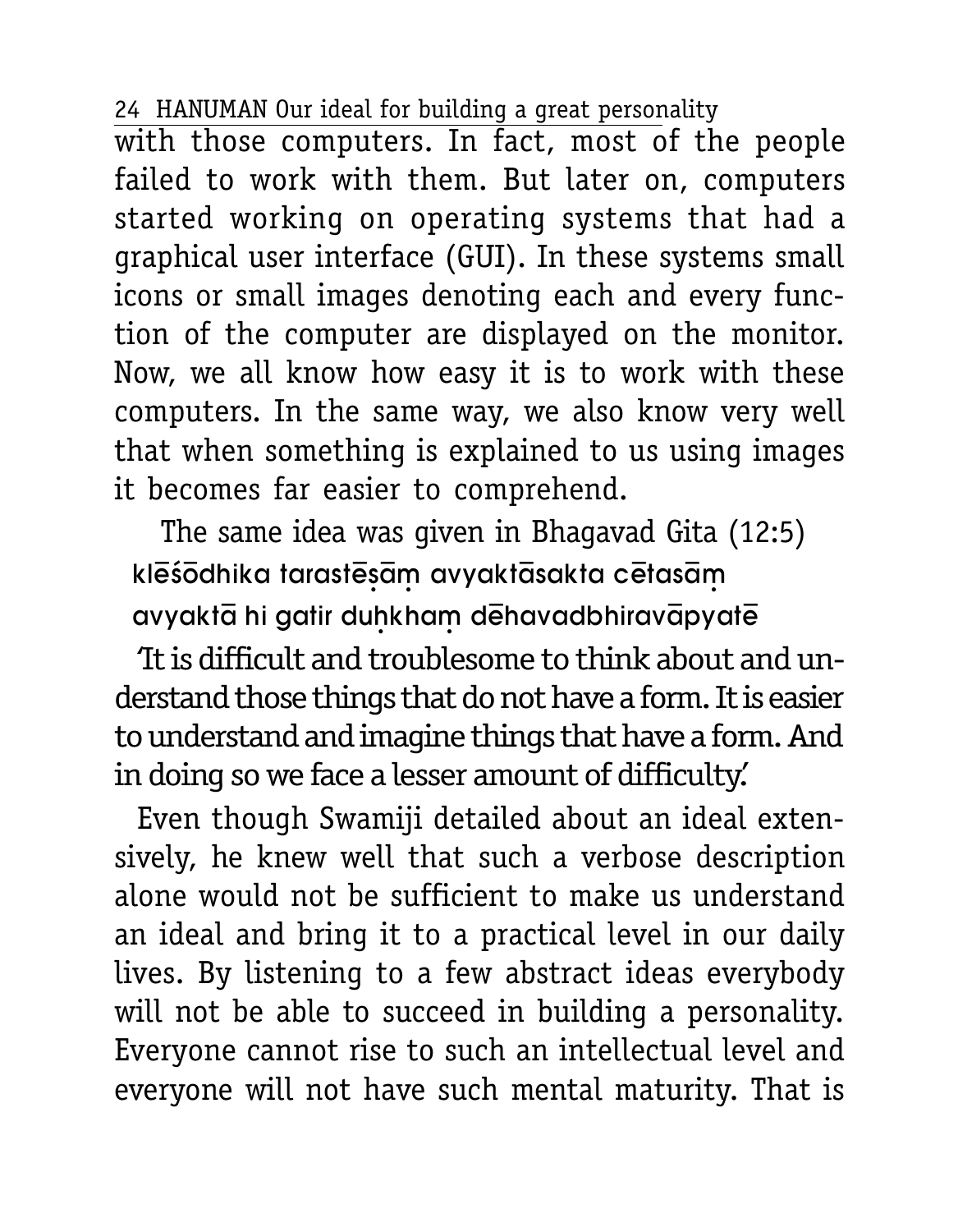09. What sort of a person can be our ideal? 25

why Swamiji exhorted us to follow the lives of the great men and women who brought glory to our motherland. Such personalities, which were bequeathed to us, by our culture would be the best suited for us.

However, our drawbacks and deficiencies will not vanish into thin air as soon as we choose an ideal. The ideal will flash on our mind-screen the moment we are on the verge of committing a mistake and prevent us from going wrong. We should remember that Swamiji said: *"If a man with an ideal makes a thousand mistakes, I am sure a man without an ideal will make fifty thousand!"*

# 09. What sort of a person can be our ideal?

*When someone was eulogizing the people of India, in presence of Swamiji, saying that here the people are very moral and ethical, Swamiji heaved a little and said, "Would to God it were otherwise in my land, for this is verily the virtuousness of death!"* He meant, that this kind of virtuousness is worse than death. Does this mean that Swamiji wanted people to be bad? No! Far from it, he wanted to emphasize the fact that people are steeped in Tamas and the morality of the people stems out of inertia and incapacity rather than true righteousness. This goodness, being a product of Tamas, which is the direct opposite of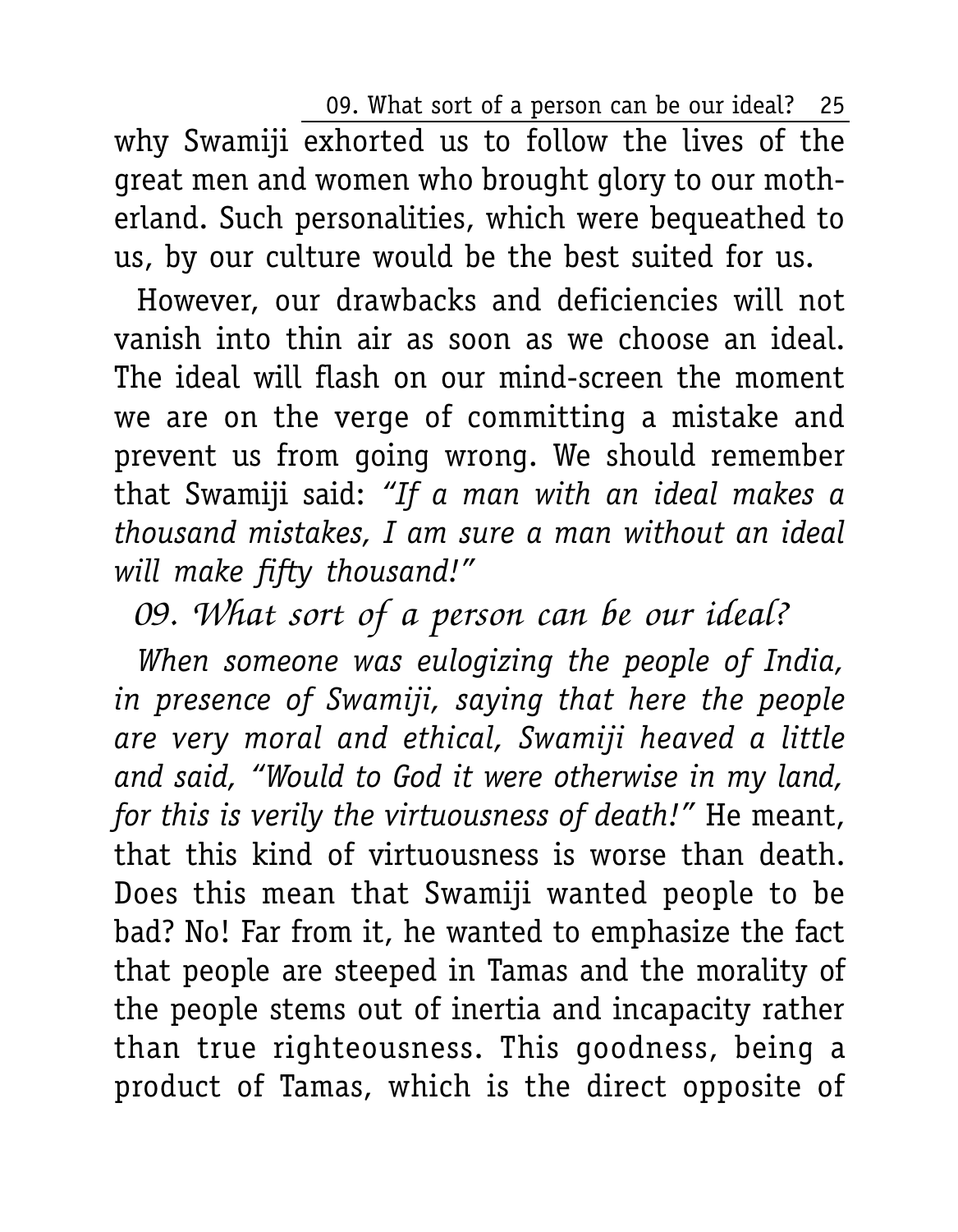Sattva, very much looks the same. But, a truly ethical and moral life should have Sattva as its basis.

*Swamiji said, "In India, a large majority of people claim that they are very Saattvik (calm and composed), but actually, they are steeped in Tamas (inertia and laziness)."* He used to tell repeatedly that, first we have to rid ourselves of this Tamas and develop the character of Rajas and only after that we will be able to reach Sattva.

*Swamiji asked us to develop Rajas and said, "Then only will the people grow strong by going to work with great energy and will-power. I have considered the matter most carefully and come to the conclusion that of those who profess and talk of religion nowadays in this country, the majority are full of morbidity; they are either crack-brained or fanatic. Without development of an abundance of Rajas, you have hopes neither in this world, nor in the next. The whole country is enveloped in intense Tamas; and naturally the result is - servitude in this life and hell in the next."*

By trying to understand which Guna is working predominantly in our personality and endeavoring to rise up to the next Guna, one can gradually improve one's personality.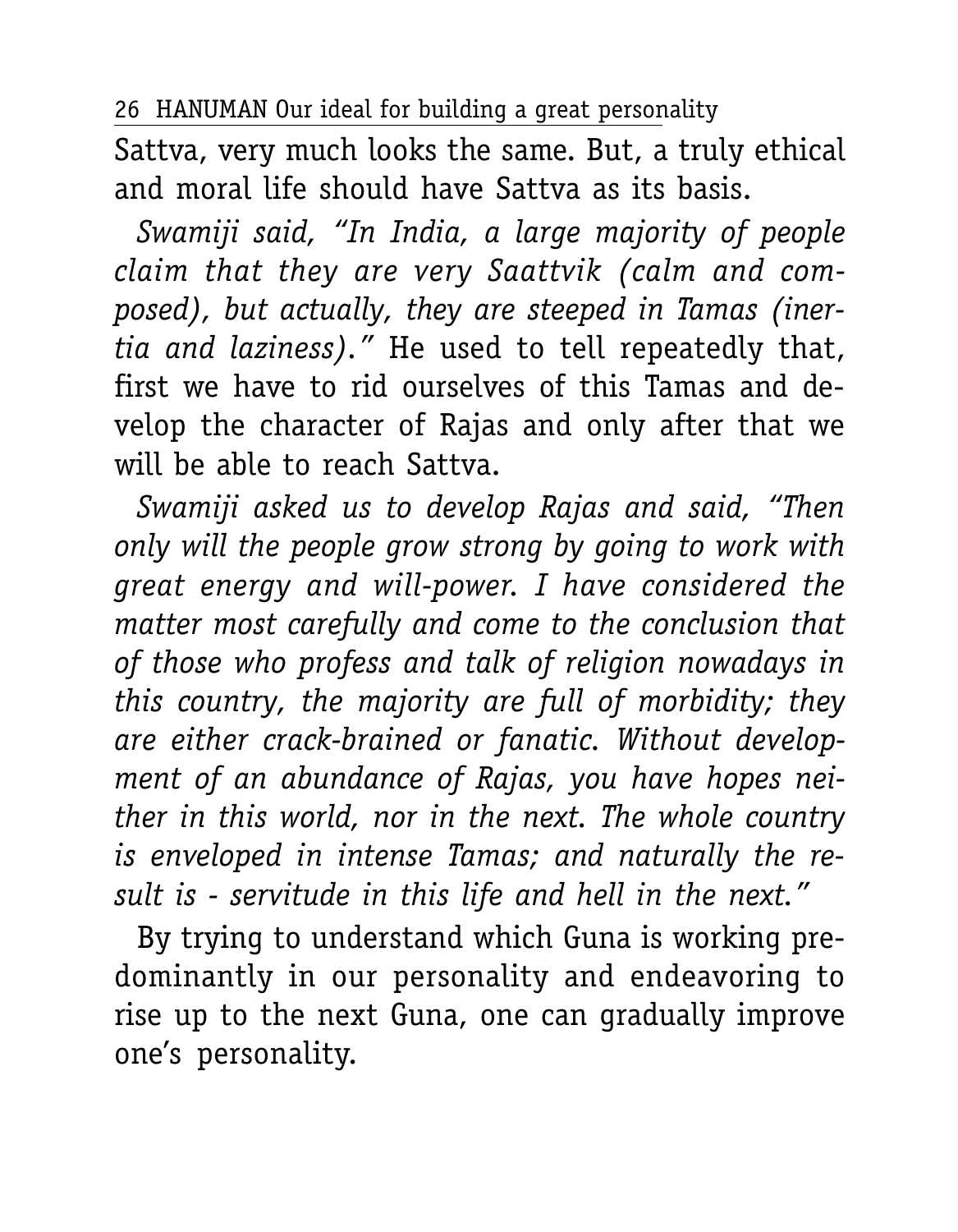09. What sort of a person can be our ideal? 27

He further clearly indicated a suitable character for us to take as our ideal and to emulate. *"We now mostly need the idea of a hero with the tremendous spirit of*

The three Gunas and their characteristics

The word Guna is defined as the quality or characteristic of a person, which gets exhibited as attitude. There are three Gunas based on which human behaviour is classified.

Sattva: Purity is the hallmark of this Guna. Because of this we get unmatched peace and great skill in doing work. Those who are full of this do not commit a mistake even by accident. They never hurt others.

Rajas: Great passion is the sign of this Guna. Because of this a great amount of activity is created. This also creates a lot of restlessness. And as a result of tremendous activity, the good and bad that are constantly associated with work, will also bring us their share of happiness and misery.

Tamas: Ignorance is the chief character of this Guna. Recklessness, inertia, sleep and forgetfulness are the result of this Guna.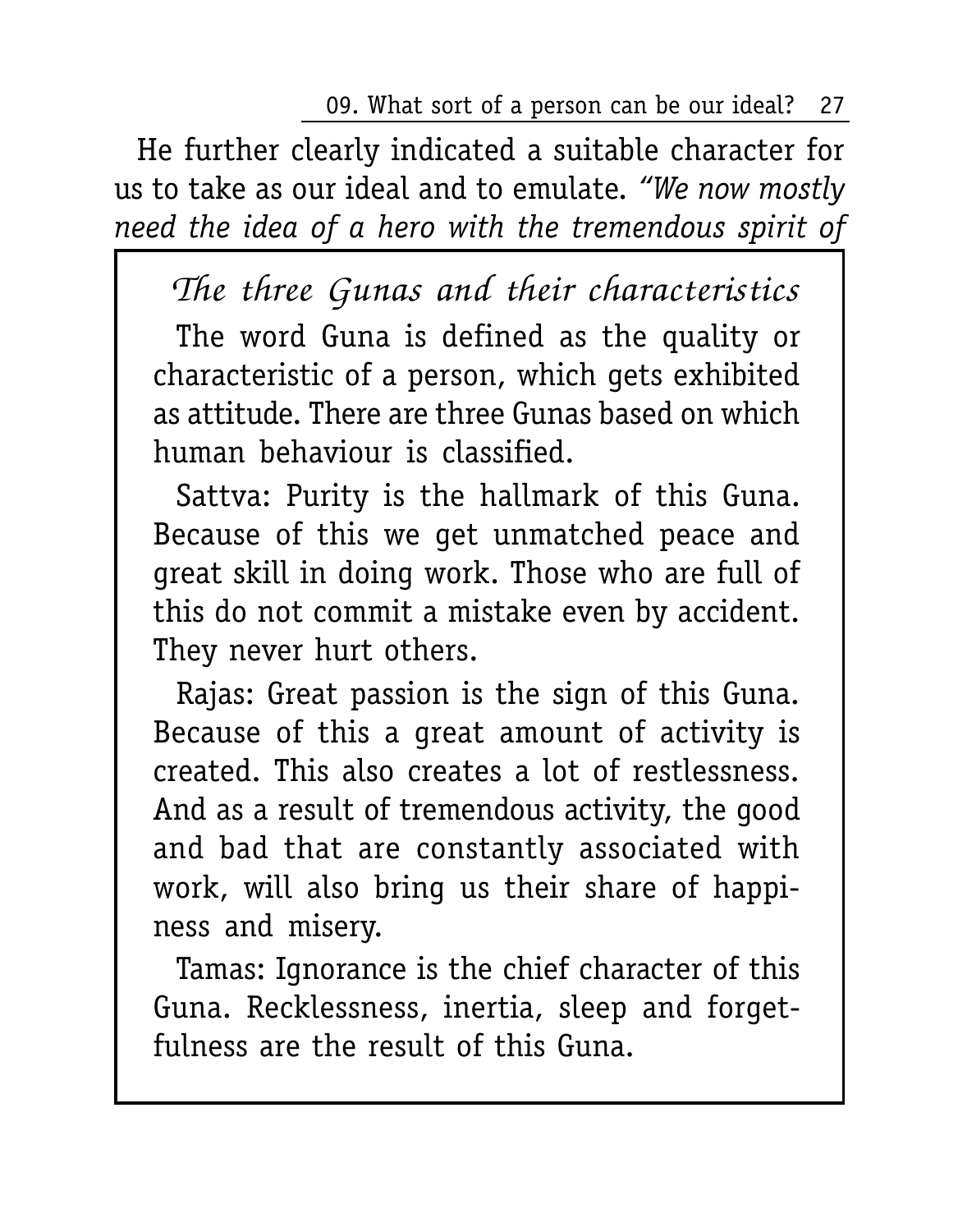*Rajas thrilling through his veins from head to foot the hero who will dare and die to know the Truth the hero whose armour is renunciation, whose sword is wisdom. We want now the spirit of the brave warrior in the battlefield of life, and not of the wooing lover who looks upon life as a pleasure-garden!"*

He asked us to make wisdom our sword and renunciation our armour. Let us discuss the armour first. What does armour do? It gives us protection. Why do we feel the need for any protection? Because; we are afraid of losing something. But those who are full of renunciation, i.e. unselfishness, there is nothing to hide or preserve. So, they are nor afraid of anything. Can there be anything under the sun, which can help us better in becoming perfect?

The sword takes us forward in a battle. It helps us in killing the enemy and protecting our own kin. Jnana gives the discrimination between what is good and what is bad. Rather, Jnana teaches us, what is to be made our own and what is to be shunned. So when we make this Jnana our sword then we will be able to annihilate the bad characteristics in us and go forward in the right direction.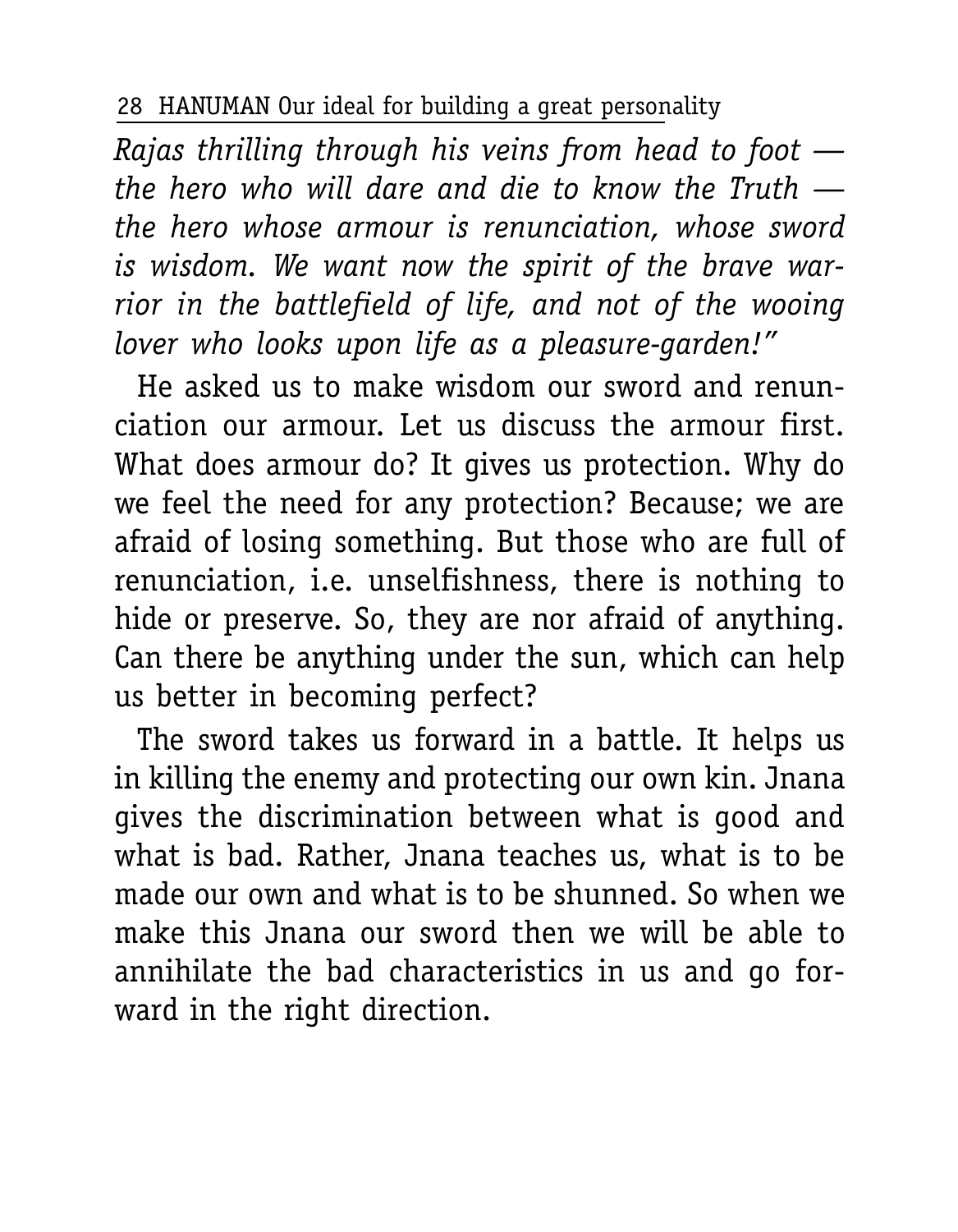10. Who are those ideals? 29

10. Who are those ideals?

After describing how our ideal should be, Swamiji clearly pointed out some illustrious and celebrated personalities specifically and asked us to make them our ideal. Those great men who brought glory to the mankind and showed us the way of logically implementing the age-old virtues of our culture in their lives are to be taken as our ideals.

*Swamiji said: "The country must be raised. The worship of Mahavira (Hanuman) must be introduced; the Shakti-puja must form a part of our daily practice; Sri Rama must be worshipped in every home. Therein lies your welfare, therein lies the good of the country there is no other way… First of all, we have to introduce the worship of the great saints. Those greatsouled ones who have realized the eternal truths are to be presented before the people as the ideals to be followed; as in the case of India — Sri Rama, Sri Krishna, Mahavira Hanuman, and Sri Ramakrishna, among others. Can you bring in the worship of Sri Rama and Mahavira Hanuman in this country? Keep aside for the present the Vrindavan aspect of Sri Krishna, and spread far and wide the worship of Sri Krishna roaring the Gita out, with the voice of a lion.*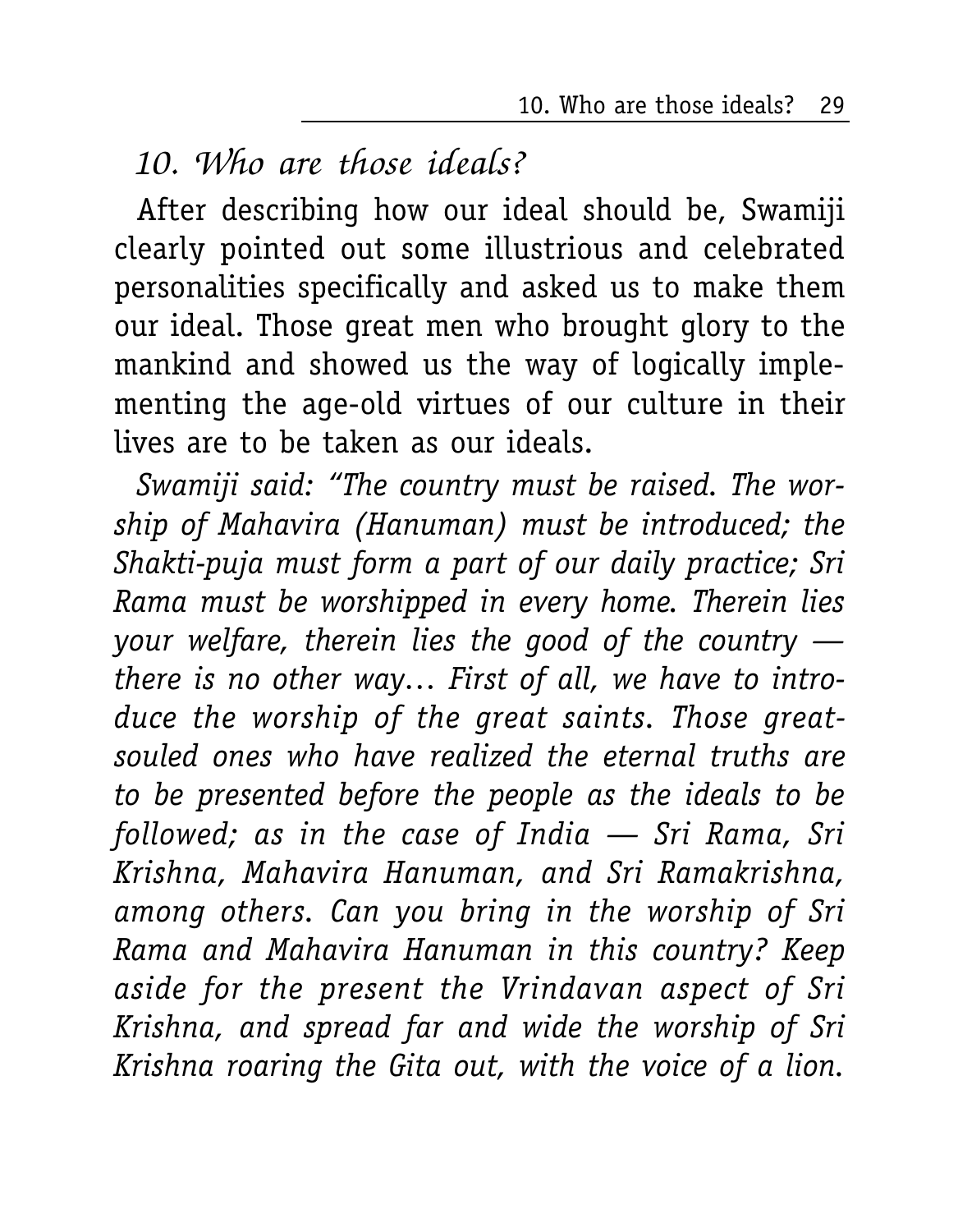*And bring into daily use the worship of Shakti — the divine Mother, the source of all power."*

He also clearly explained how the ideal of a strong personality would give us the same strength and vitality while answering one of his disciples.

*Disciple: Sir, at times I am overcome by low spirits, I don't know how.*

*Swamiji: Then think like this: "Whose child am I? (I have such a great ideal!) I associate with him and shall I have such a weak-mind and low spirit?" Stamping down such weakness of mind and heart, stand up, saying, "I am possessed of heroism — I am possessed of a steady intellect." I belong to the great race whose ancestors were great rishis. Be fully conscious of your dignity. This will produce a good effect. He who has not this pride has no awakening of Brahman within him. Keep such a pride always awake in the mind. Then weakness of mind and heart will no longer be able to approach you. Never allow weakness to overtake your mind. Remember Mahavira Hanuman! Remember the Divine Mother! And you will see that all weakness and all cowardice will vanish at once.*

As we can clearly see, Swamiji categorically defined the personalities that can be our ideals.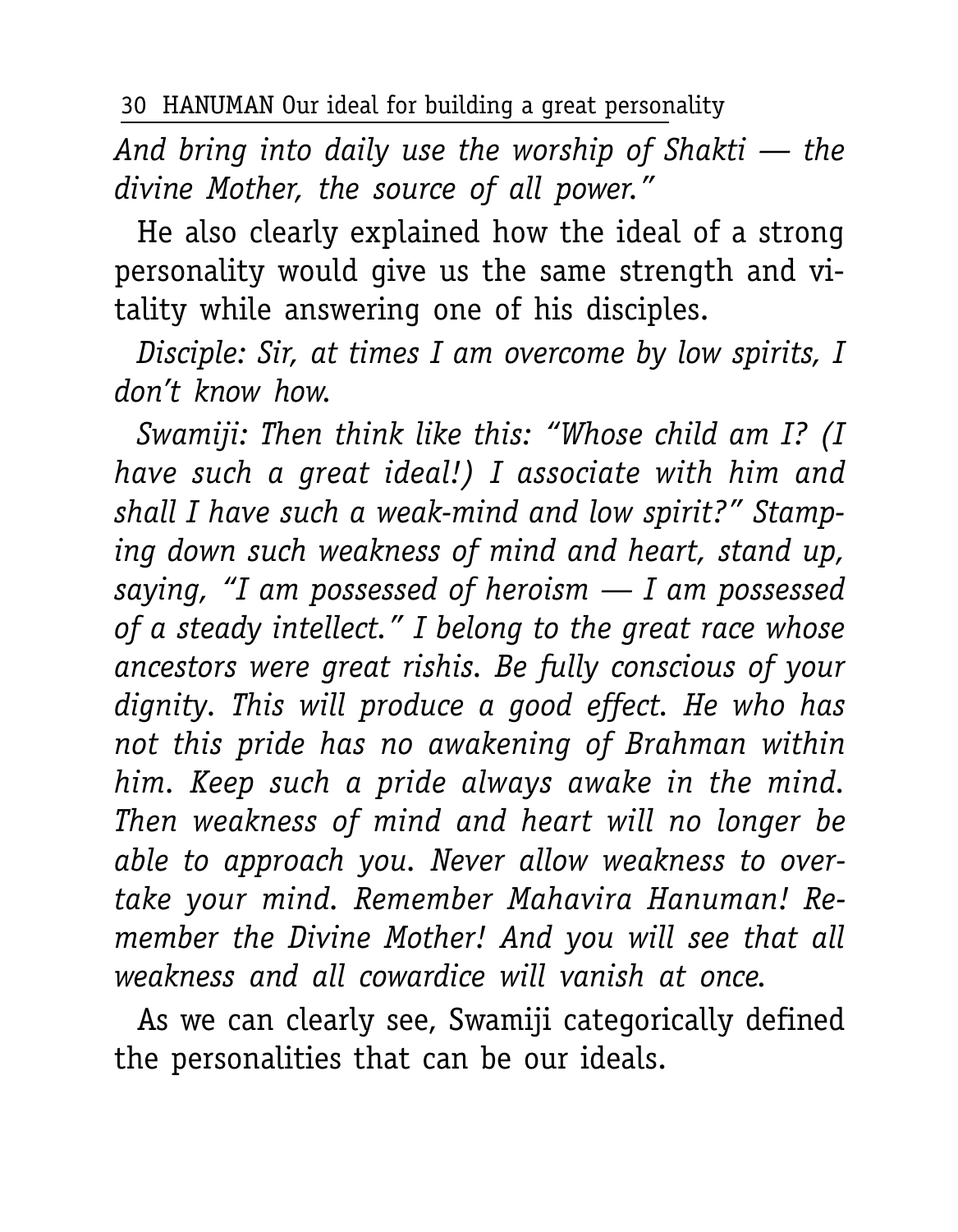12. But how and where to find such an ideal man? 31 11. Can someone else from our own culture be our ideal?

Swamiji also cautioned us to keep away for the time being from some specific kinds of ideals that are presented in our culture.

*Disciple: Is then the path of love, as depicted in the ideal of the Gopis, false?*

*Swamiji: Who says so? Not I! (But,) that is a very superior form of worship (Saadhana). In this age of tremendous attachment to sense-pleasure and wealth, very few are able even to comprehend those higher ideals… Under the present circumstances, that worship is of no good to you. Playing on the flute and so on will not regenerate the country. We now mostly need the idea of a hero with the tremendous spirit of Rajas thrilling through his veins from head to foot.*

He further said that, the Rajas would induce tremendous activity and enable us to work with great intensity instead of remaining inactive like coldblooded reptiles.

12. But how and where to find such an ideal man?

*Swamiji extolled the greatness of the two great epics — Ramayana and Mahabharata. He said,*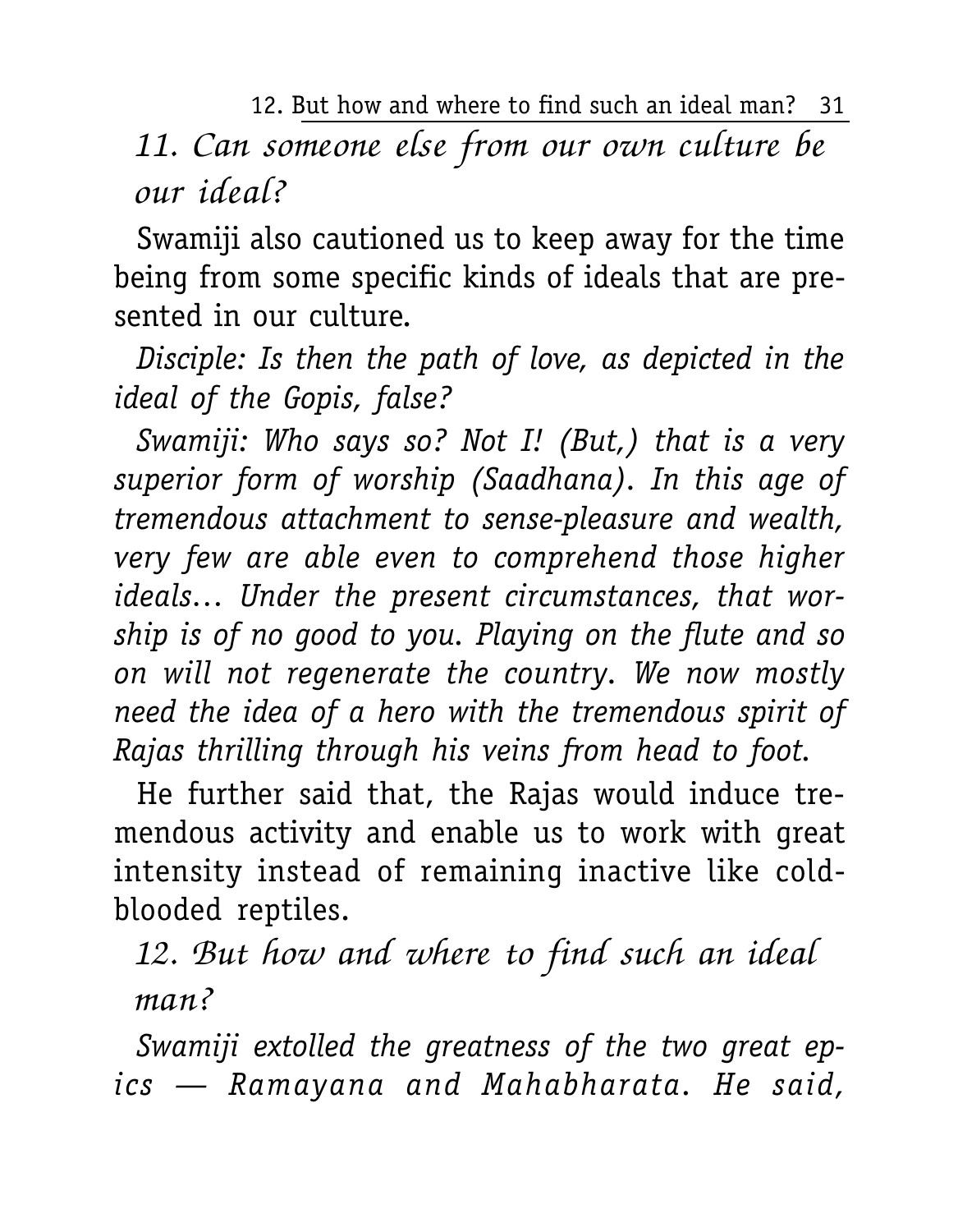*"Ramayana and Mahabharata are the two epics that have been the cherished heritage of the whole Hindu world for the last several thousands of years and they form the basis of the thoughts and of the moral and ethical ideas of the Hindus. In fact, the Ramayana and the Mahabharata are the two encyclopaedias of the ancient Aryan life and wisdom, portraying an ideal civilization, which humanity has yet to aspire after."*

We come across the life stories of such great men in these epics. Swamiji taught that our children and youth should learn the stories and the moral of those epics and mould their personalities accordingly. More than every other, Swamiji emphasized the great personality of Hanuman - the Mahavira as the ideal for us to follow.

13. Why should we take Hanuman as our ideal?

*A disciple asked, "What ideal should we follow now?"*

*Swamiji told him, "You have now to make the character of Mahavira Hanuman your ideal. See how at the command of Rama he crossed the ocean. He had no care for life or death! He was a perfect master of his senses and wonderfully sagacious. You have now to build your life on this great ideal of personal service. Through that, all other ideals will gradually manifest in life.*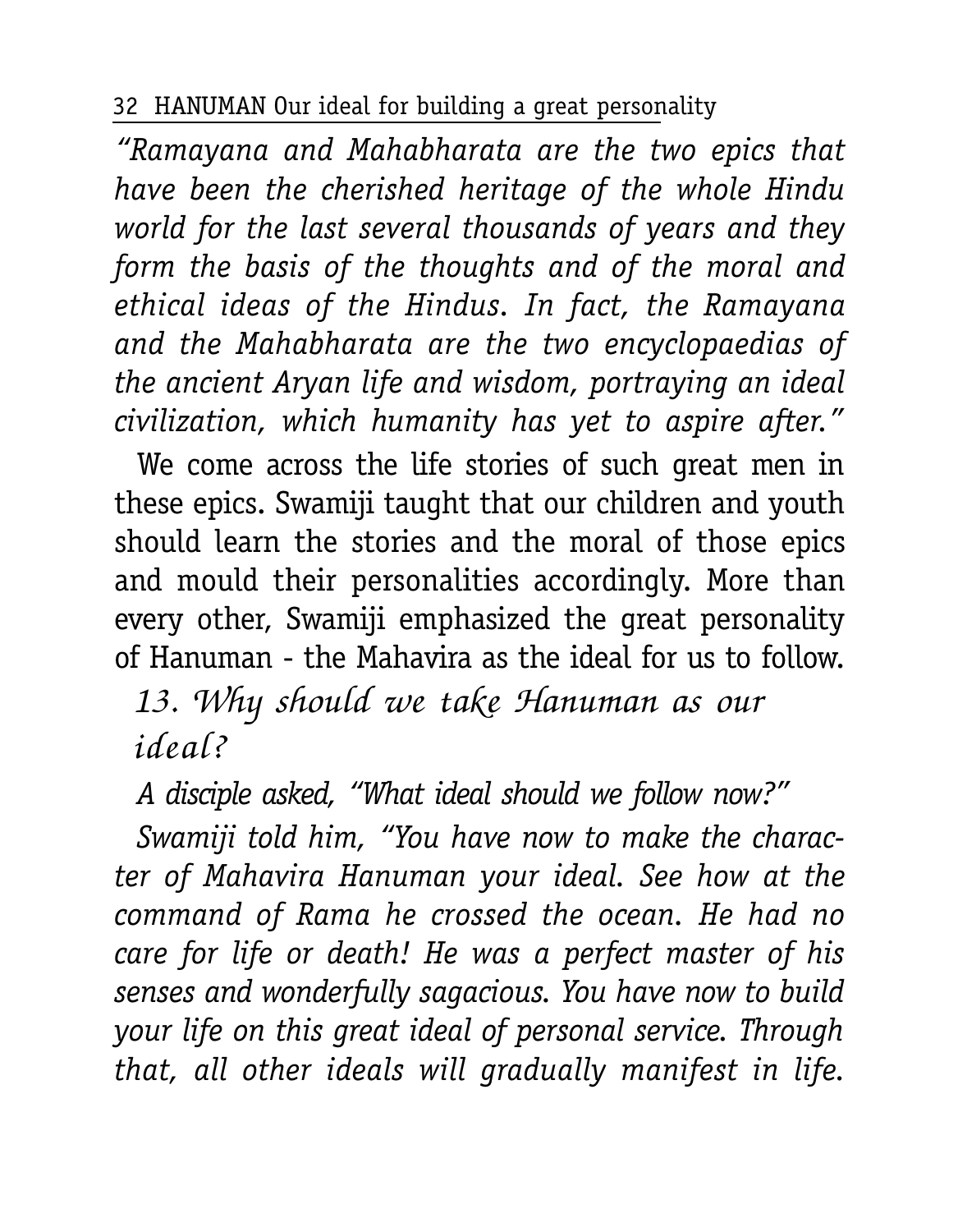14. Some more good qualities that need to be cultivated 33

*Obedience to the Guru without questioning, and strict observance of Brahmacharya—this is the secret of success. As on the one hand Hanuman represents the ideal of service, so on the other hand he represents leonine courage, striking the whole world with awe. He has not the least hesitation in sacrificing his life for the good of Rama. A supreme indifference to everything except the service of Rama, even to the attainment of the status of Brahma and Shiva, the great World-Gods! Carrying out the Rama's best is the one vow of his life! Such whole-hearted devotion is wanted."*

# 14. Some more good qualities that need to be cultivated

Because of the long slavery, our eating habits; our thinking power; the music, literature and arts that give us entertainment; have all degenerated. To build a great personality we have to pay attention to these things as well.

The food we eat should make us strong. The music we listen to, the arts we learn and the literature we read must create ideas of strength in our mind. They should help us to gain willpower and a firm hold on our mind and should enable us to reach higher levels of performance physically, mentally and spiritually.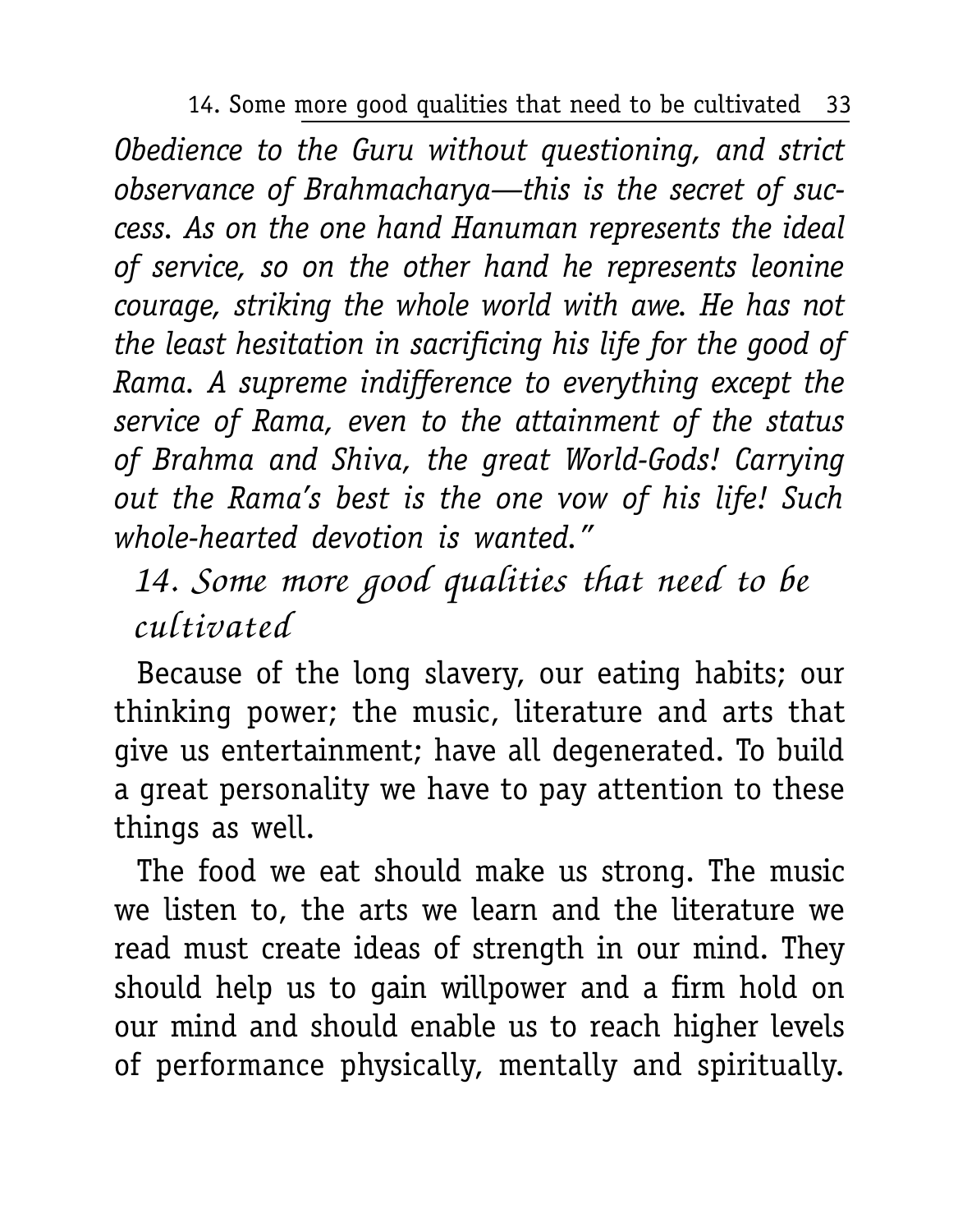Those arts, literature and cinemas, which turn our minds more and more towards our body and its ephemeral pleasures and make us weak and slavish, are of no use. Talking to the same disciple, in addition to praising Hanuman, Swamiji also gave us several tips on cultivating the character of Rajas.

*"Are not drums made in the country (India)? Are not trumpets and kettle-drums available in India? Make the boys hear the deep-toned sound of these instruments. Hearing from boyhood the sound of these effeminate forms of music and listening to the kirtana, the country is well-nigh converted into a country of women. What more degradation can you expect? Even the poet's imagination fails to draw this picture (the picture of the heroic Hanuman)! The Damaru and horn have to be sounded, drums are to be beaten so as to raise the deep and martial notes, and with "Mahavira, Mahavira" on your lips and shouting "Hara, Hara, Vyom, Vyom", the quarters are to be reverberated. The music, which awakens only the softer feelings of man, is to be stopped now for some time. Stopping the light tunes such as Kheal and Tappa for some time, the people are to be accustomed to hear the Dhrupad music. Through the thunder-roll of the dignified Vedic hymns, life is to be brought back into the*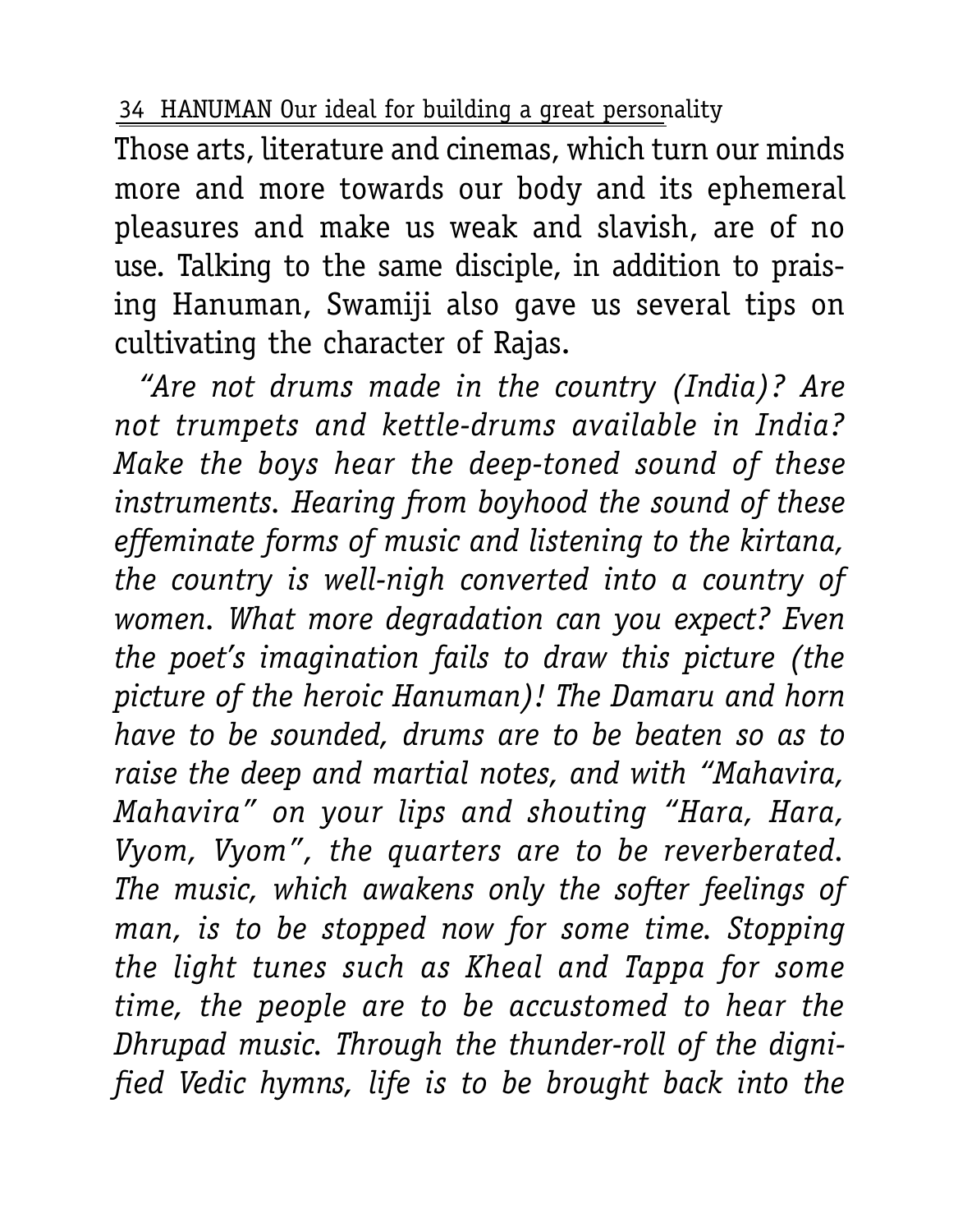#### 15. Meditation on Hanuman and how to do it? 35

*country. In everything the austere spirit of heroic manhood is to be revived. In following such an ideal lies the good of the people and the country. If you can build your character after such an ideal, then a thousand others will follow. But take care, that you do not swerve an inch from the ideal. Never lose heart. In eating, dressing, or lying, in singing or playing, in enjoyment or disease, always manifest the highest moral courage. Then only will you attain the grace of Mahashakti, the Divine Mother."*

# 15. Meditation on Hanuman and how to do it?

Imagine a person or God whom we like. If we go on remembering him again and again, thinking about his physical and mental characteristics and about his great accomplishments, then we can call it a meditation on that particular character.

In fact, whether we know it or not, we go on doing this day and night. Take the example of an actor or player who is our favourite. We go on remembering that person. We keep thinking how well he plays or acts. In addition to that, we go on describing him to our friends for hours together. We jump at the slightest opportunity to praise him to the very heights of greatness. In our view even the smallest of his achievements is the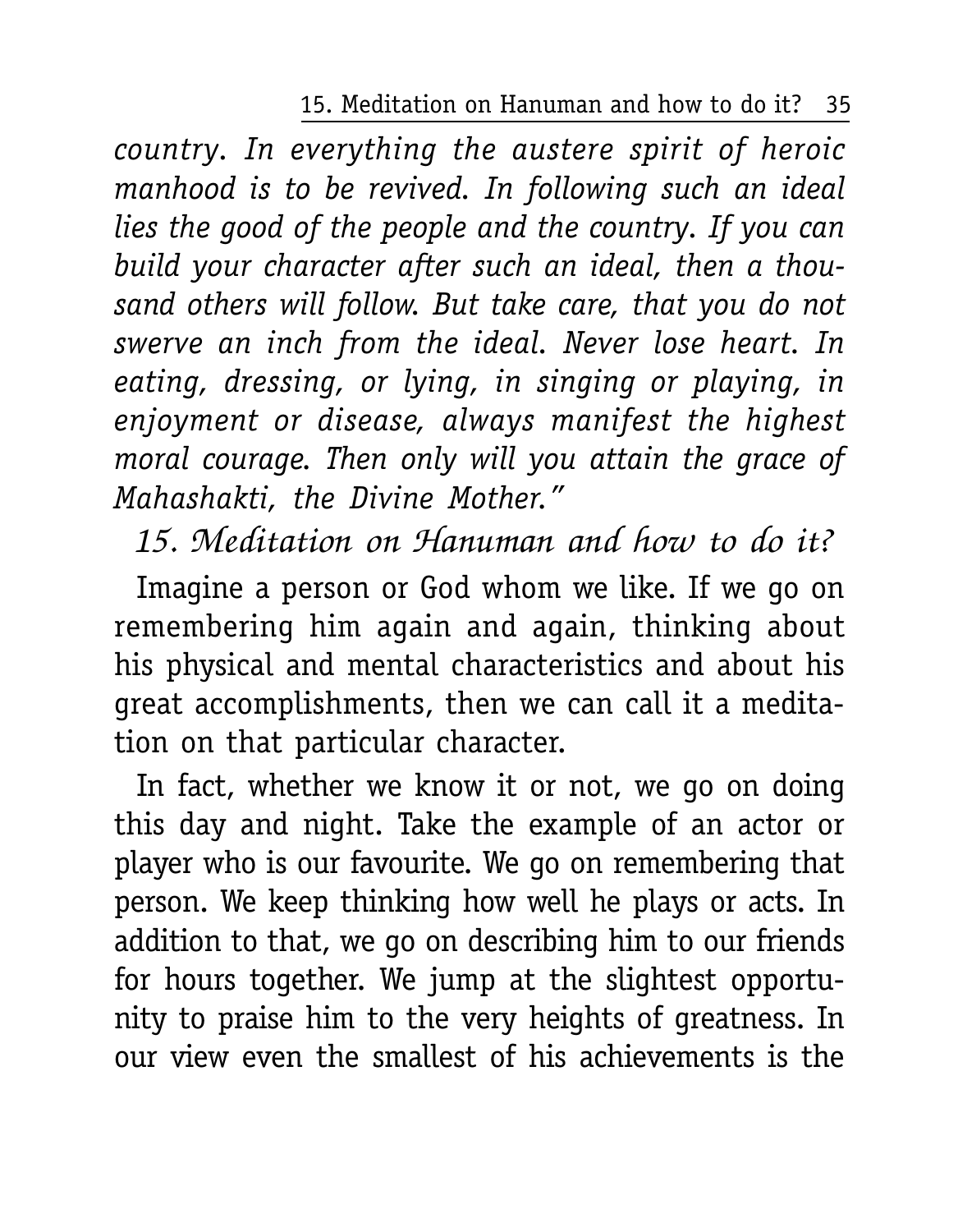most praise-worthy. Whatever he speaks is Veda for us. And to top it all, we take great pains to support his case if people find some fault in him. All this can be taken as a meditation on a particular character.

Now consider what happens because of this? Sooner than later, we can perceive on our own, how the characters of those persons about whom we are thinking day and night, are influencing our personality. We start imitating that person in the way we walk, talk and dress. Our language and hairdo as well, start to imitate that particular person. It is not rare to see that it happens so, even without our knowledge.

Actually, these characters in question are not so great as to attract so much of our attention. That is exactly the reason why even our personalities do not develop beyond a particular level. And then, imagine what would be the fate of our mind and character if that player or actor turns out to be a bad person and a disgrace to the nation? Whatever it is, we have to agree, that even such actors and players are able to instill a little enthusiasm and inspiration in us.

Now, did not Swamiji describe Hanuman as the ideal for the youth of India? Imagine how great would be the benefit if we think and meditate about his character?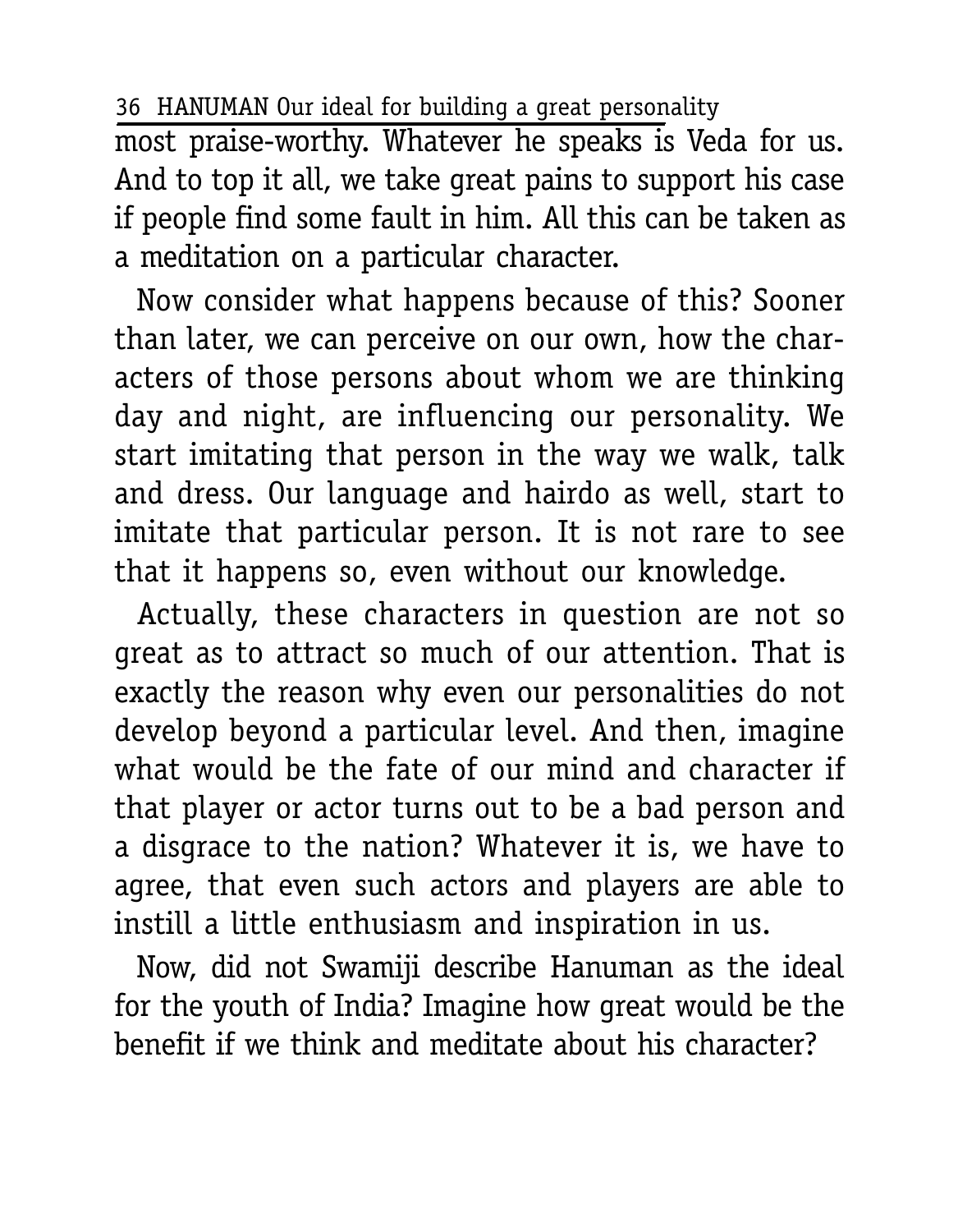16. How did Valmiki describe Hanuman? 37

## 16. How did Valmiki describe Hanuman?

Ramayana is the greatest gift ever given to mankind. Valmiki Maharshi was its original author. We all know the gist of that great epic. *Describing it, Swamiji said: "Ramayana is an epic that is an authority on character building."*

The hero of the story in the Ramayana was Rama. But, the other character, which was as great as Rama, was none other than Hanuman. There was no mention of Hanuman in the first three chapters (a chapter is called a 'kaanda') of Valmiki Ramayana. Hanuman appears in the fourth chapter i.e Kishkindha-kaanda. In the next chapter, Sundara-kaanda, Hanuman shows his multi-faceted personality. And after that until the end of final chapter, Yuddha-kaanda i.e., the end of Valmiki Ramayana, the story virtually revolves around Hanuman.

Valmiki, the Adikavi, described Hanuman as anjanānandanam viram jānaki śōkanāśakam kapisam aksa hantaram vande lankabhayankaram

"Hanuman, the son of Anjana, is the destroyer of the misery of Sita. He is the leader of the monkeys. He killed Akshakumar who was the son of Ravana and sent lanka tumbling into a deluge of fear." Thus Valmiki presented Hanuman to us as a great Karma Yogi, an accomplished man and a great warrior.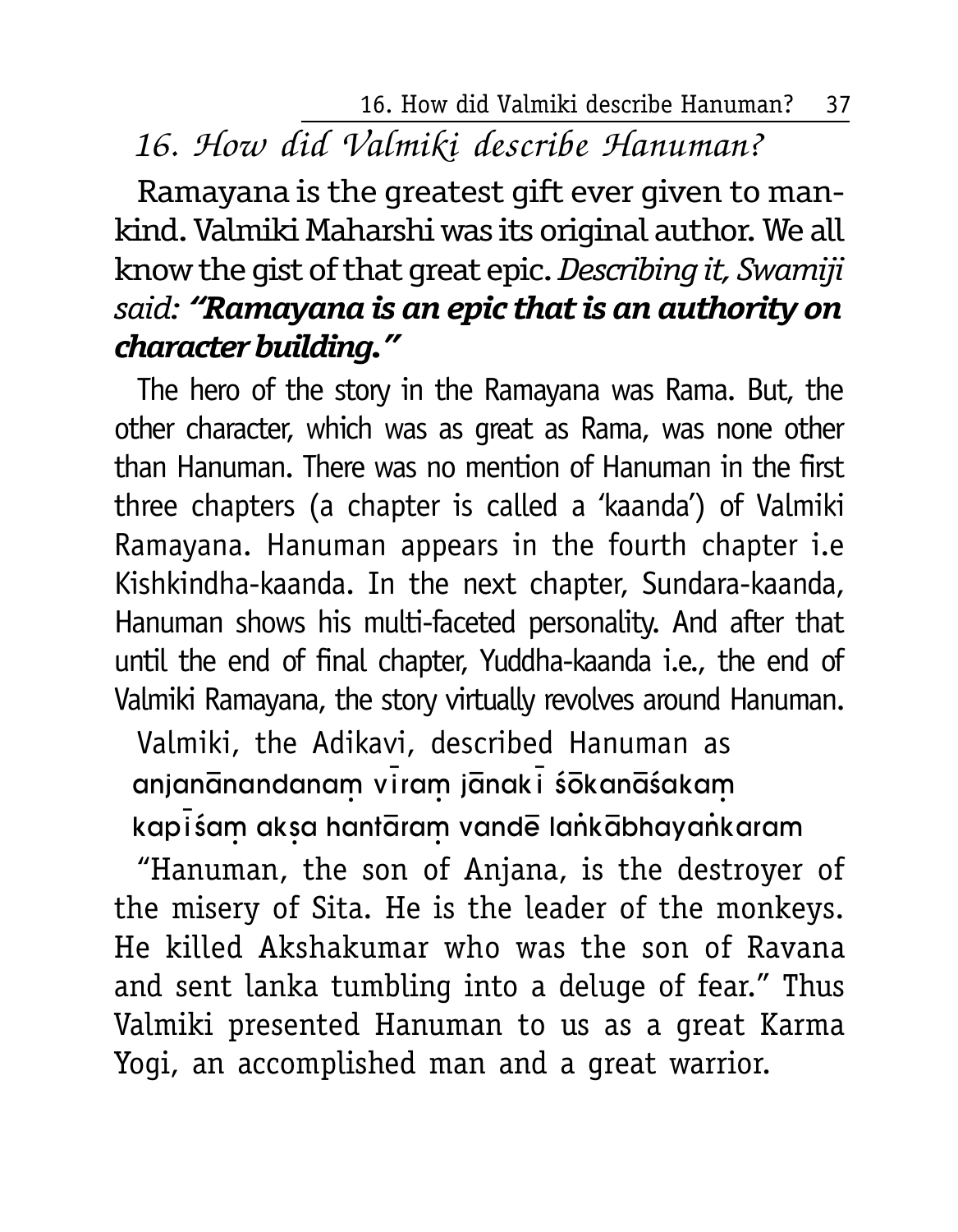However, the great personality of Hanuman, as was presented by Valmiki, was given little prominence later on. The devotees of Sri Rama in later times presented Hanuman with their focus greatly deviated from that of Valmiki. *We have seen how Swamiji lamented that; "Even the poet's imagination fails to draw this (heroic) picture (of Hanuman)!"*

In the last one thousand years, Hanuman's personality was not presented in the same way as was by Valmiki. He was presented as a devotee who would get absorbed in God consciousness at the very mention of the name of Rama. That kind of devotion is also very much necessary. However, along with that, to suit our modern day needs, we have to see and understand Hanuman as presented by Valmiki Maharshi. The character of Hanuman, bubbling with Rajas and glowing with Sattva, is the greatest need of the hour. We have seen how the personality of a person can be gauged from his words and deeds.

Now, let us try to see how Hanuman behaved and talked to others during the course of Valmiki Ramayana. By imitating his behavior and conduct, we too will be able to inculcate his virtues.

17. The story line of Ramayana

Vali and Sugreeva were the sons of Riksharaja and were the rulers of Kishkindha. Some misunderstanding cropped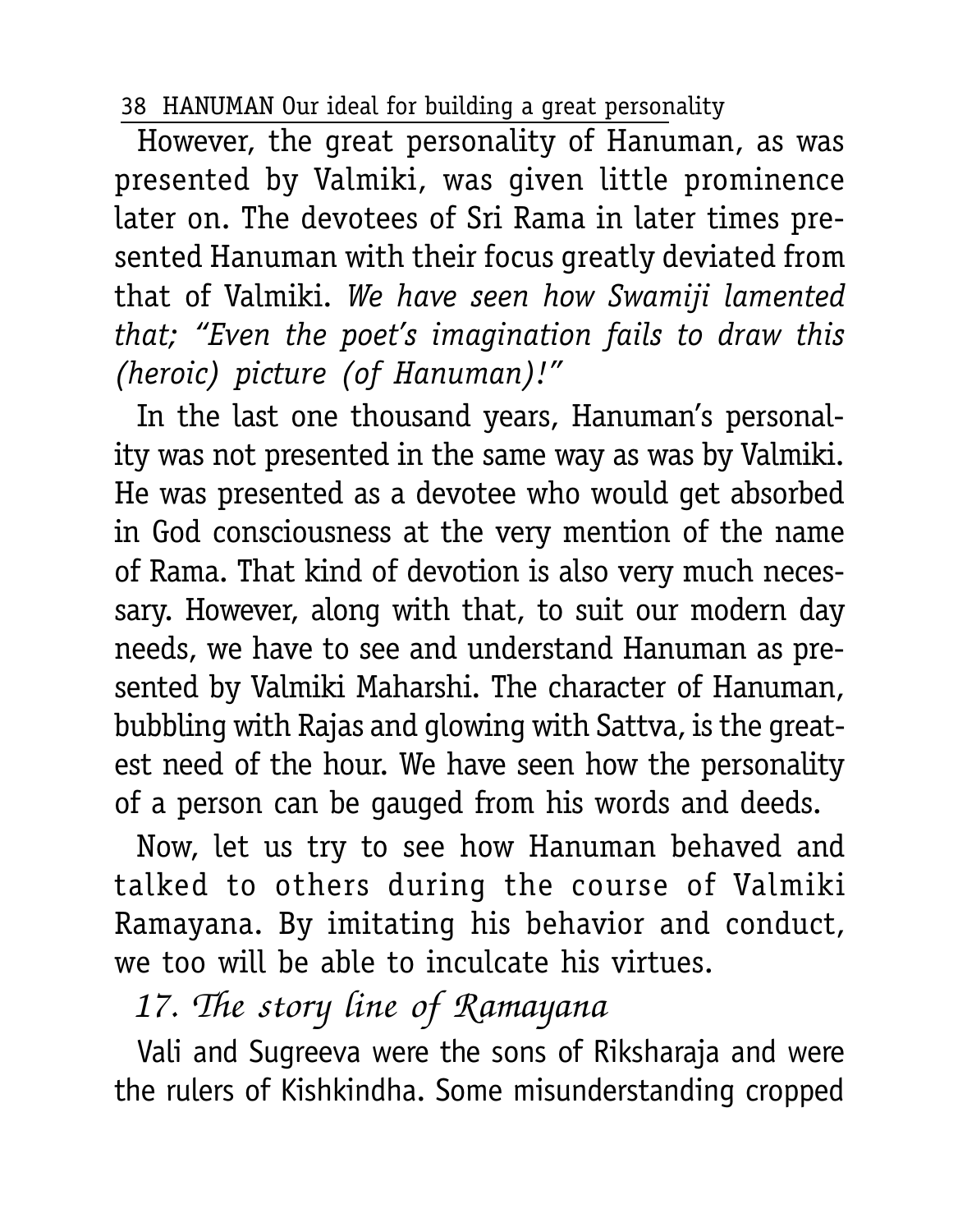18. Learn to understand where true greatness is! 39

up between them. Vali drove away Sugreeva, appropriated his wife Ruma and was ruling the Kingdom of Kishkindha. Sugreeva was a righteous man but did not have enough valour to fight Vali all by himself. He was living on a mountain named Rishyamooka, which was nearby. Hanuman was one of the ministers of Sugreeva.

Rama left his kingdom and vowed to live in the forest for fourteen years in order to keep the word of his father Dasaradha. Sita, his wife and Lakshmana, his younger brother, also followed him into the forest. Ravana who was the Rakshasa-king of Lanka, abducted Sita and carried her away to Lanka. He wanted to make her his wife, even though she was the wife of someone else. Rama was a man of great valour. He along with Lakshmana started searching for Sita. Someone advised him to take the help of Sugreeva. To meet Sugreeva, Rama came to Kishkindha. Hanuman appears here for the first time in Ramayana. From now on, we will try to understand the role of Hanuman in Ramayana and try to analyze his character and conduct in the light of the message of Swami Vivekananda.

18. Learn to understand where true greatness is! Hanuman spent all his life as one of the ministers of Sugreeva. Even though he is the greatest of all the monkeys, he never aspired to be the king himself. He never felt that the profession of a minister would be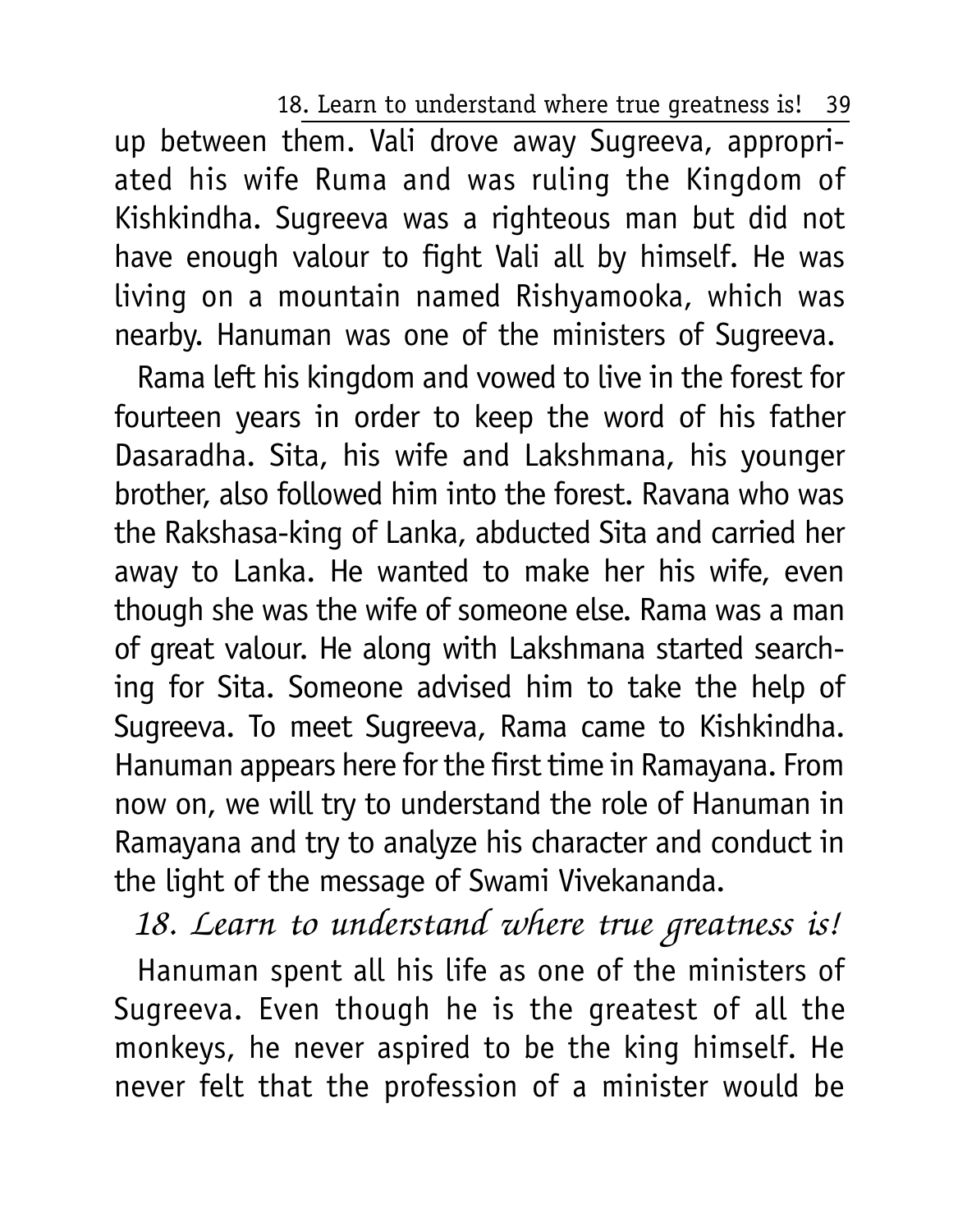disgraceful for an accomplished man like him. He considered the duties of a minister to be the highest and carried them with utmost attention. This is the most important characteristic of Hanuman.

*Swamiji said, "He who does the lower work is not therefore a lower man. No man is to be judged by the mere nature of his duties, but all should be judged by the manner and the spirit in which they perform them."*

In fact, this is how the world actually evaluates us. More than anything else, the world looks at our honesty and integrity. Superficially it may not appear to be so, but after all, the world actually runs on honesty.

Then, is it wrong to aspire to get promoted in our work and aspire for greater responsibilities and through that gain more name and fame? No. Swamiji clearly explained how to get to higher positions in life and the means to achieve it. *He said, "Everyone thinks he is quite as fit to be on the throne as the king. Even if he is, he must first show that he has done the duty of his own position; and then higher duties will come to him."* Therefore we have to clearly understand that unless we perform the duty on hand with the greatest accuracy and sincerity, higher responsibilities would not come our way.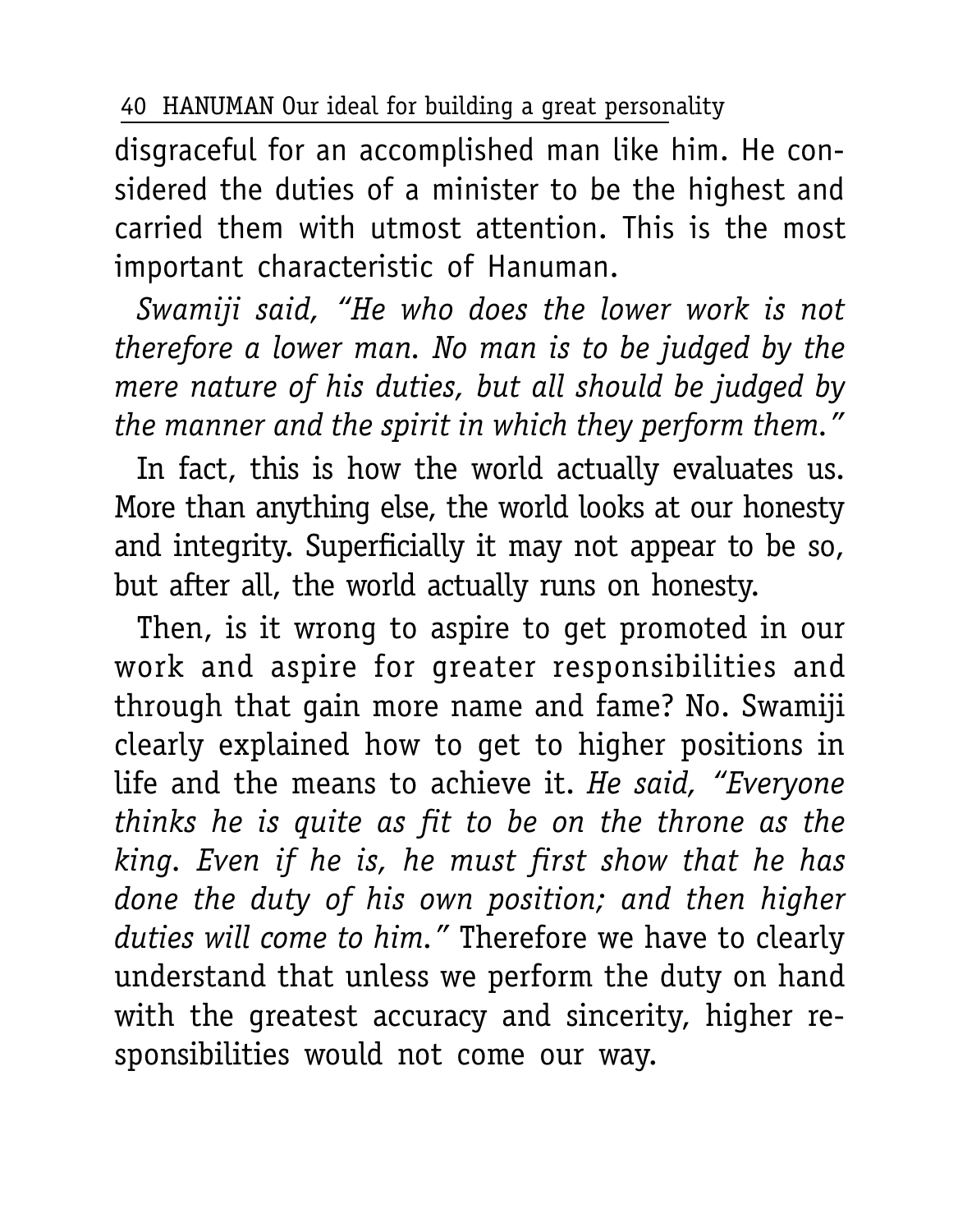18. Learn to understand where true greatness is! 41

And then, can everyone become a leader? Even if a man somehow succeeds in becoming a leader, will he be able to sustain that position? *Swamiji taught, "When we begin to work earnestly in the world, nature gives us blows right and left and soon enables us to find out our position. No man can long occupy satisfactorily a position for which he is not fit. There is no use in grumbling against nature's adjustment."*

This clearly tells us that our first duty is to carry out the task on hand with the best possible efficiency. When we do that, depending on our capabilities, greater responsibilities will be bestowed on us. This is an important lesson in personality building.

Now look at the history from a different angle. Who is the greatest character in Ramayana after Rama and Sita? As we have already observed clearly, it is Hanuman! None else got so much of veneration! He was only a minister of Sugreeva, among several other ministers, while Sugreeva himself was the leader of a small kingdom. But see how Hanuman is being venerated as the ideal for an entire race, through the millennia, and is being worshipped by millions.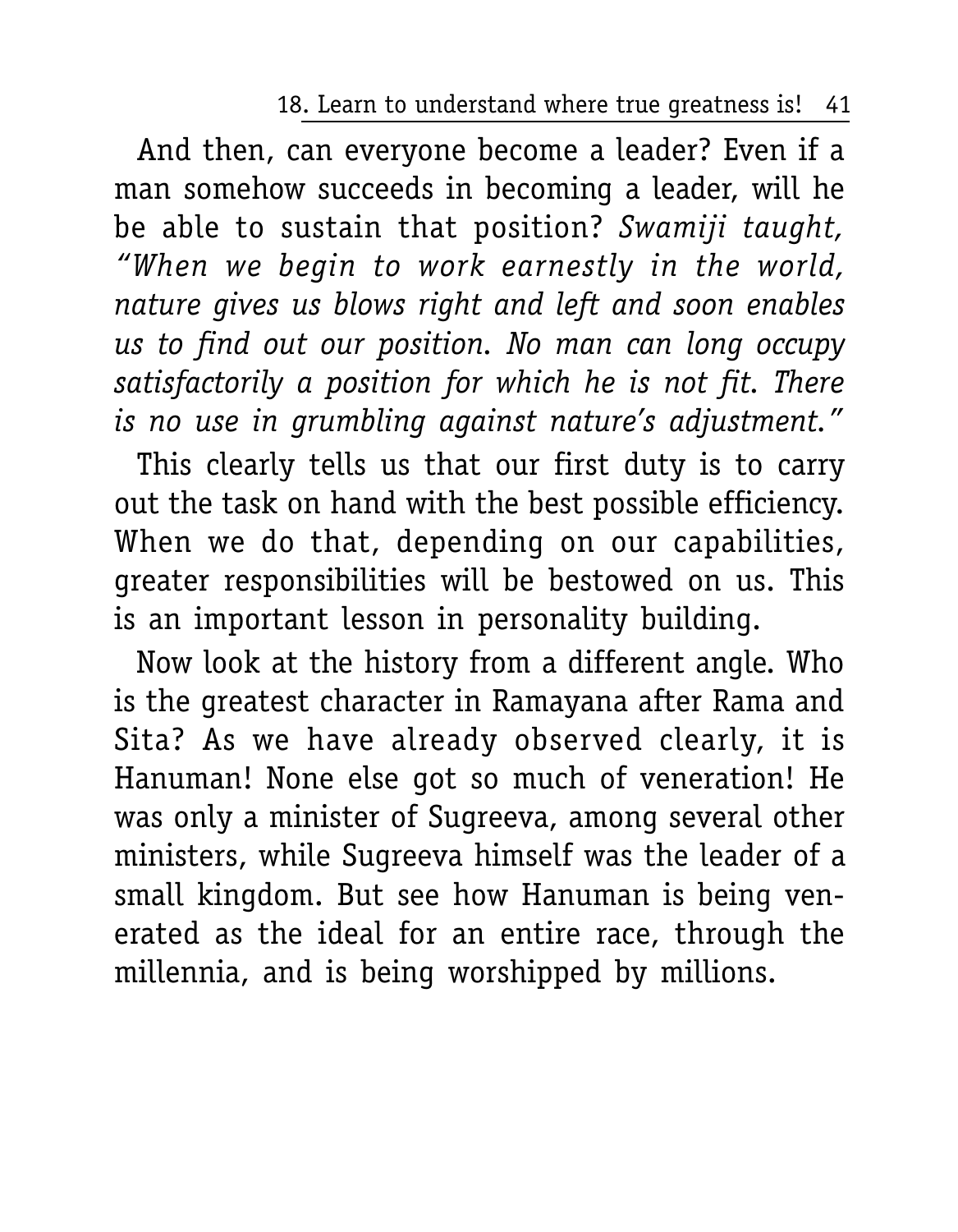19. Be like the humble Squirrel

Swamiji narrated a small story while delivering a lecture on Ramayana. This story was narrated while explaining how the bridge across the sea was constructed.

*"The monkeys removed whole hills, placed them in the sea and covered them with stones and trees, thus making a huge embankment. A little squirrel, so it is said, was there rolling himself in the sand and running backwards and forwards on to the bridge and shaking himself. Thus in his small way he was working for the bridge of Rama by putting in sand. The monkeys laughed, for they were bringing whole mountains, whole forests, huge loads of sand for the bridge — so they laughed at the little squirrel rolling in the sand and then shaking himself. But Rama saw it and remarked: "Blessed be the little squirrel; he is doing his work to the best of his ability, and he is therefore quite as great as the greatest of you." Then he gently stroked the squirrel on the back, and the marks of Rama's fingers, running lengthways, are seen on the squirrel's back to this day."*

Now, the squirrel knows that the effort of building a bridge across the ocean is an effort that is on a gigantic scale. It also knows that compared to that its own contribution is very small. But it did not remain idle assuming that its contribution would not be of much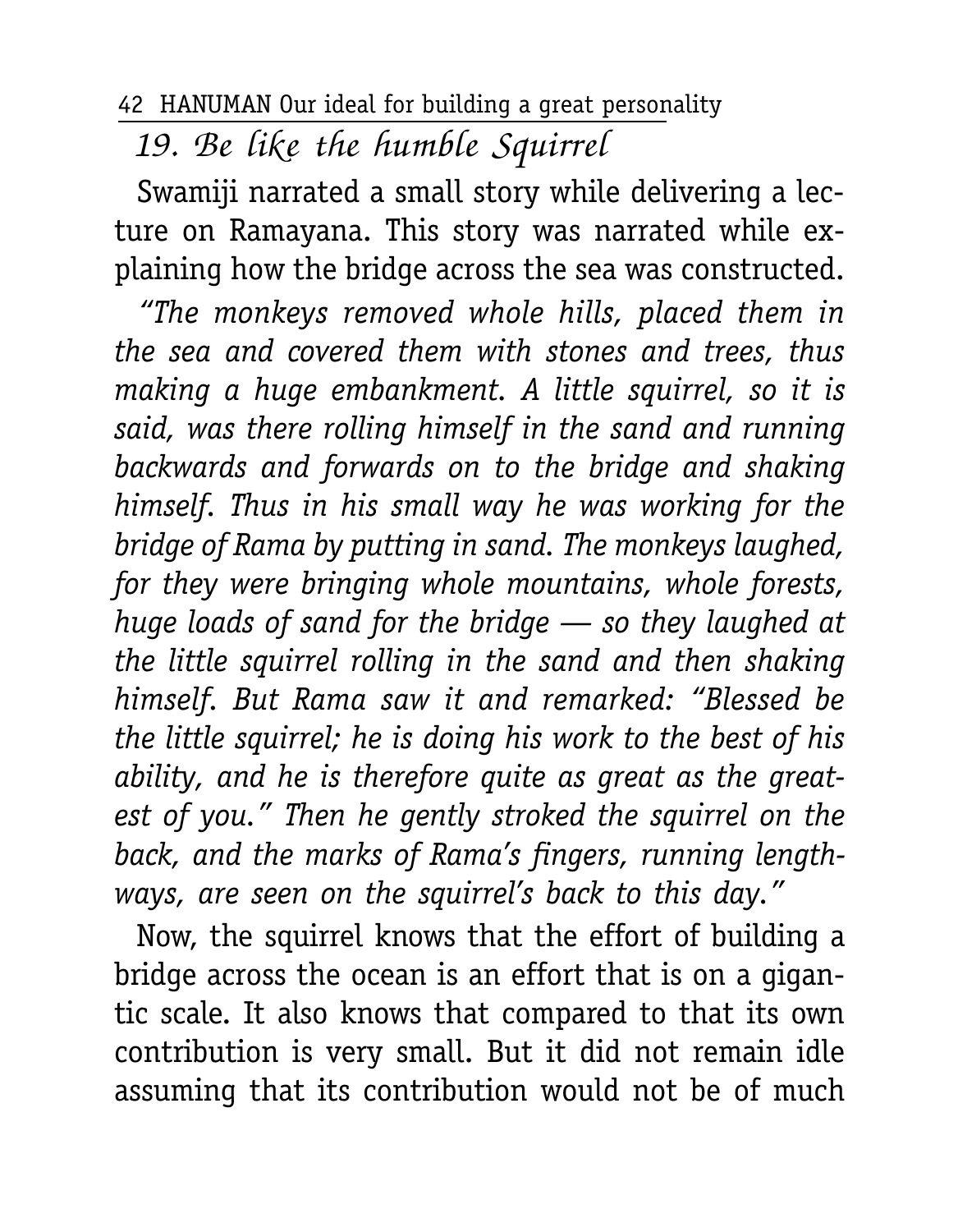20. Be ready to shoulder responsibility 43

significance. It wanted to contribute to the work with all its might. This is what we have to learn. Working like that squirrel according to once own capacity is the way to build a complete personality.

## 20. Be ready to shoulder responsibility

Now lets go back to the story of Ramayana. Rama and Lakshmana, wandering in search of Sita reached Kishkindha. Sugreeva saw them from a distance and started fleeing. His ministers were following him. He said to them, "Look at those warriors. They must have been sent by my brother Vali to kill me. They disguised themselves as ascetics. Let us run away from here!" Saying this, he ran to another mountain nearby. But he couldn't stop there even. He ran again and reached another mountaintop. While thus running away, he broke branches of mighty trees and laid them in the way to stop Rama and Lakshmana from reaching him quickly. At last, he stopped on a mountain.

Hanuman, who is one of his ministers, followed the fleeing Sugreeva. He said to Sugreeva: "My lord! We came a long way. Now there is no fear of Vali here. Really, I don't think you need to be so afraid! With a fickle mind and the nature of a monkey, you are being consumed by fear. A king is not supposed to think with such an unsteady mind. A king is supposed to work with a steady mind and get all works done by his subordinates."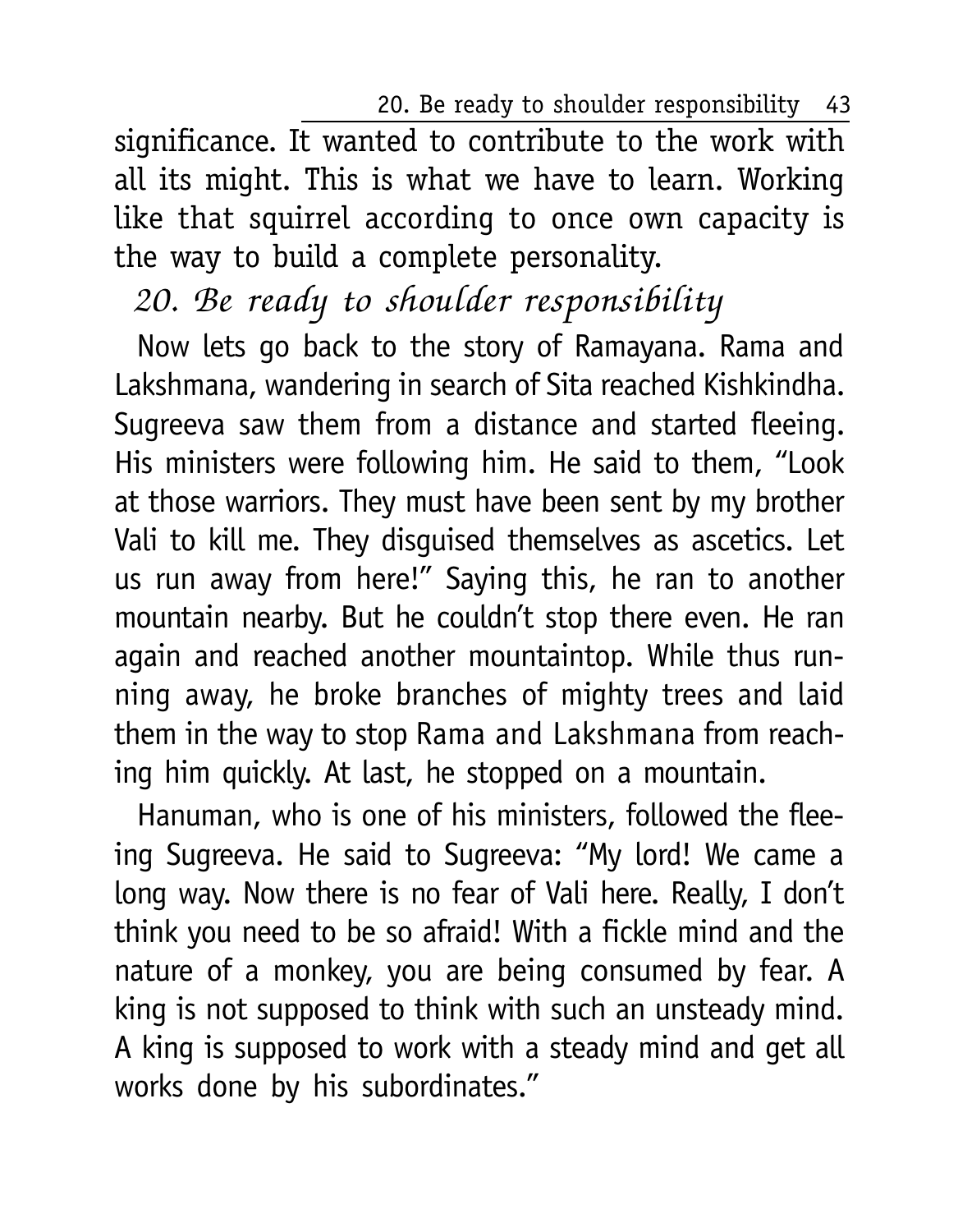Hanuman was well aware of the fears that were occupying the mind of Sugreeva. He understood that Sugreeva was taking wrong decisions because of his hastiness, and suggested appropriate remedial measures for his fears.

Moreover, he did not shirk from his duty of advising his king. He did not hesitate to speak out an inconvenient truth. He did not feel that there were other ministers as well, and he need not take the entire responsibility on himself. Always keeping the best interests of his king topmost in his mind, he took the responsibility on himself. *Swamiji said, "Know that the entire responsibility is on your own shoulders. Then only you will be able to work with the greatest efficiency!"*

The ability to take responsibility is an essential trait to build a great personality. Men of slavish mentality try to avoid responsibility. Someone was asked, "How's your job!" He replied, "Oh, I love the job, but hate the work!" We like to make merry with the money and status a job gives us, but we do not try to give its full due.

Everybody wants a big job with a big responsibility. But how does it come? We want to become great. But how would we become great? Most of the time we do not properly perform even those tasks, which we claim to be of our greatest interest. This is slavish behavior. A slave always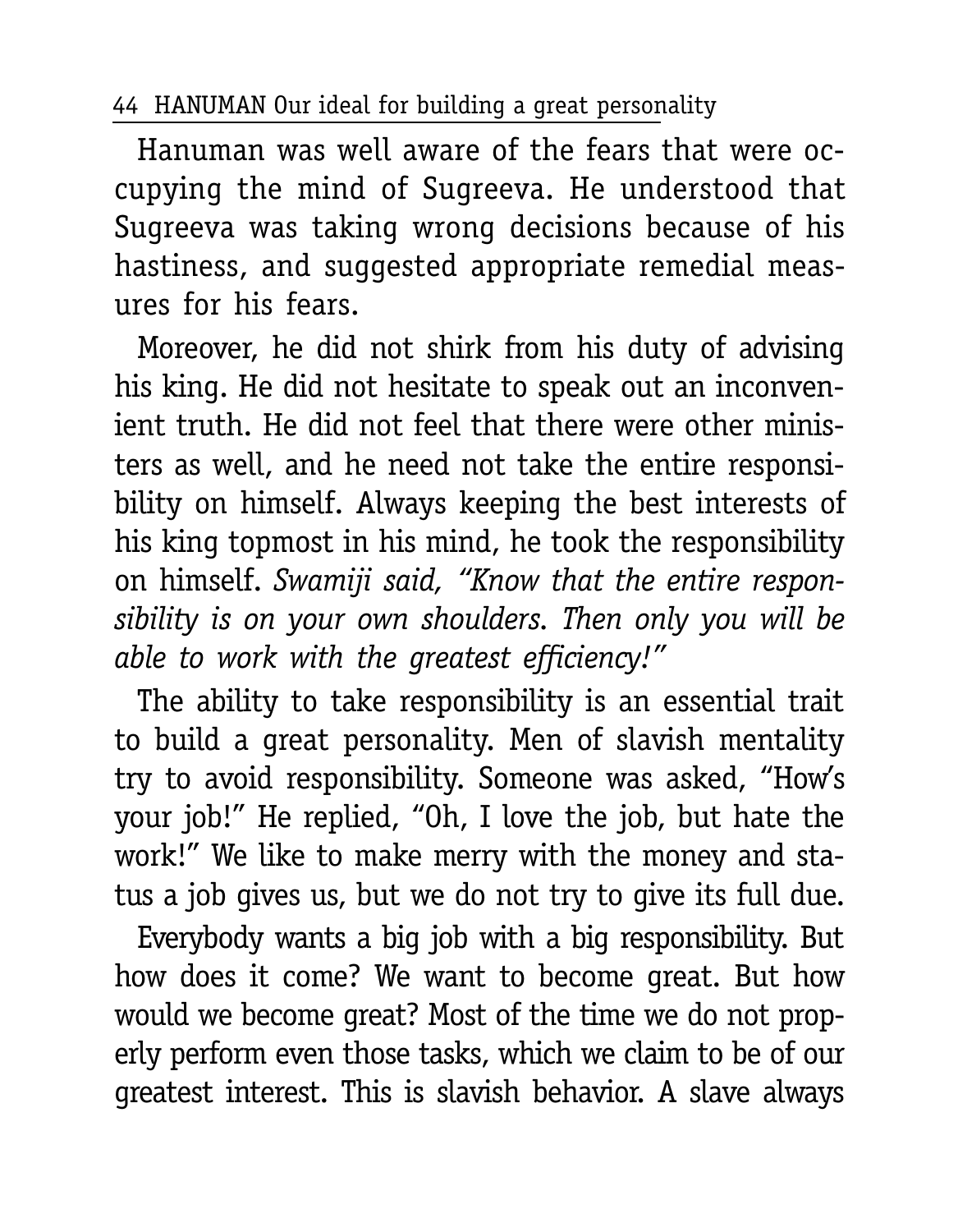21. Learn to speak appropriately 45

grumbles at his work, because there is no freedom in him. Our society might have eradicated slavery in its physical form but it still remains in the mind-set of people.

*Swamiji said, "He who grumbles at the little thing that has fallen to his lot to do will grumble at everything. Always grumbling, he will lead a miserable life, and everything will be a failure. But that man who does his duty as he goes, putting his shoulder to the wheel, will see the light, and higher and higher duties will fall to his share."*

Hanuman showed us in action what Swamiji taught. He did not shirk from giving the advice. He did not fear the consequences of his action. He thought well and gave proper advice, which immensely benefited Sugreeva.

21. Learn to speak appropriately

After listening to the advice of Hanuman, Sugreeva came to his senses. He vented out his fears: "Hanuman! Did you see them? They have well-built arms and broad, beautiful eyes. They are carrying bows, arrows and swords. Anybody would fear them! Perhaps they are sent by Vaali to kill me. Would you say that fearing such enemies is wrong? Now, go and talk to them! We should know what is in their mind and why they have come here. Make sure that your face is always turned towards me when you are talking to them."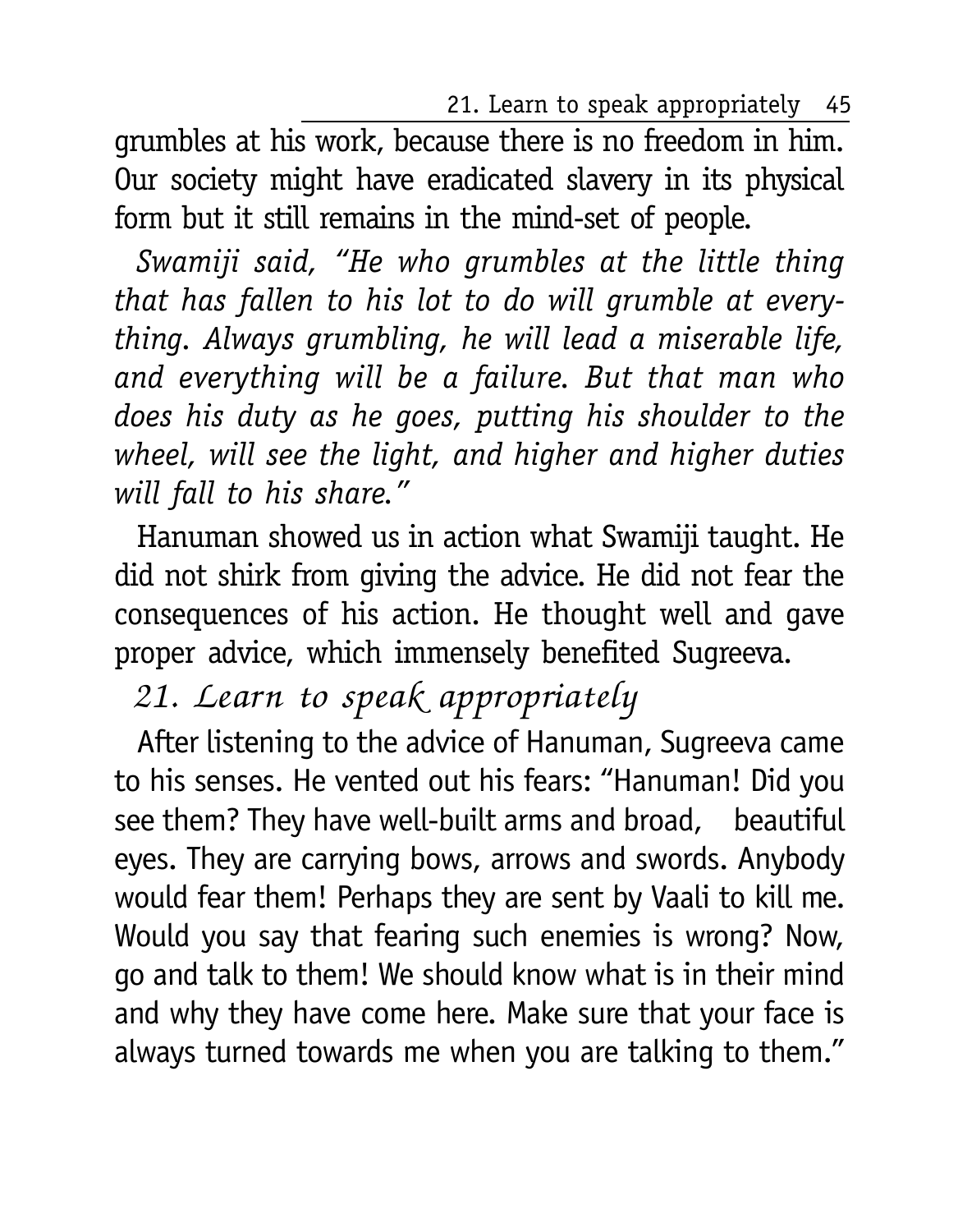Sugreeva asked Hanuman to keep his face turned towards him while he was talking to Rama. He wanted to see the changes in the facial expression of Hanuman while he was talking to Rama. We all know the famous saying, "face is the index of mind." All the thoughts, fears and worries that are in our mind find expression on our face, almost without exception. In that way by reading the face of Hanuman, Sugreeva wanted to assess the content of their conversation and perhaps through that the real intent of Rama in coming to that place.

If you read Kishkinda-kaanda, Sundara-kaanda and Yuddha-kaanda of Ramayana and remember how Hanuman conversed with others, you will understand "What to talk and when to talk; how to talk and how much to talk." There is a proverb in Telugu, which says, "The town's people are as good as does our tongue!"

There is a sankrit sloka, which can explain this better. jihvāgrē vartatē laksmi

jihvāgrē mitrabāndhavāh jihvāgrē bandhanah prāptih

jihvāgrē maraņam dhruvam

"On our tongue dwells the goddess of wealth. On our tongue all our friendships and relationships take root and grow. If we do not use our tongue properly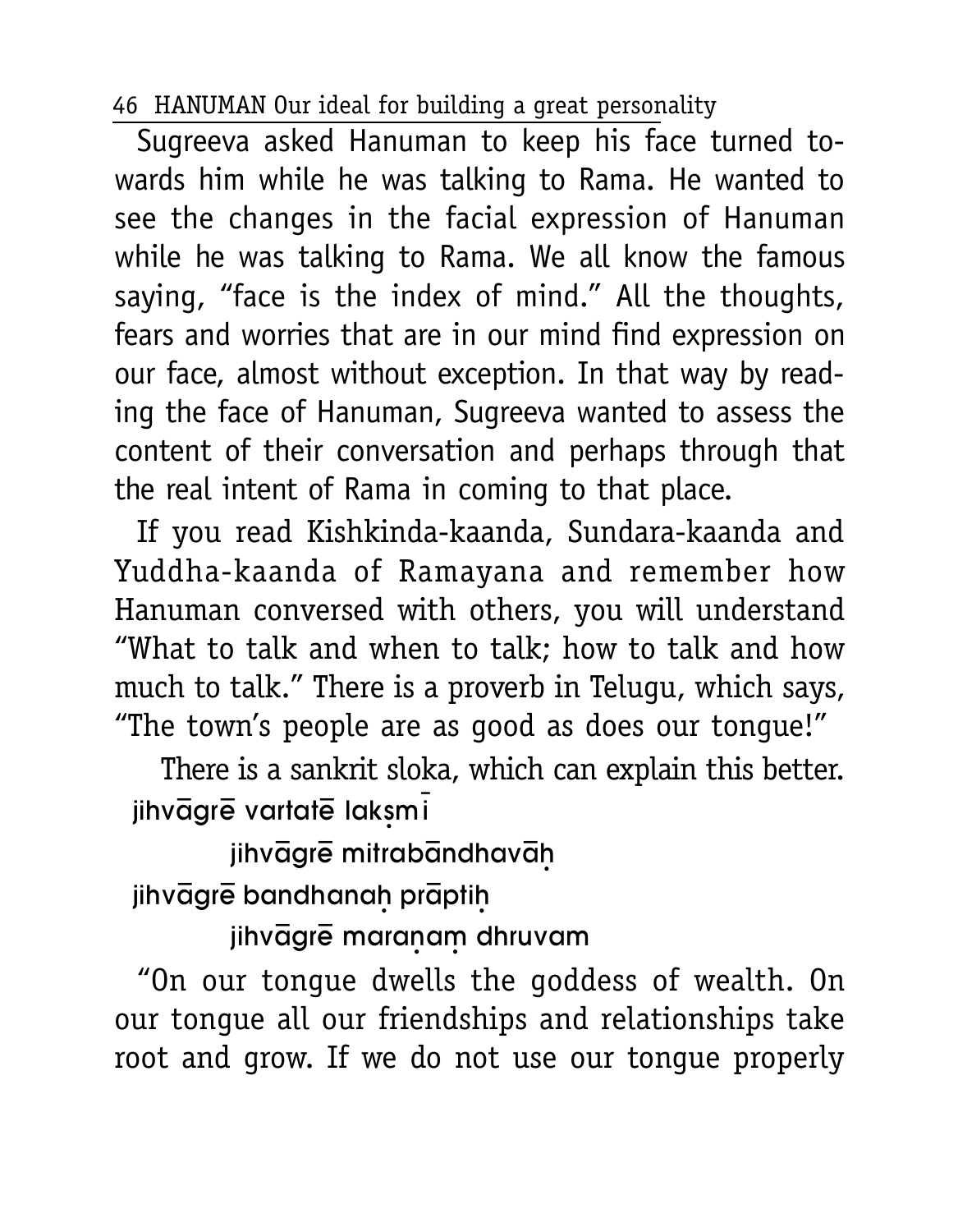21. Learn to speak appropriately 47

and wisely, we will land in all sorts of troubles and surely, a wagging tongue would lead us to death."

From this sloka we can understand that we should always talk honestly and respectfully. We should speak with a clear mind. In the guise of talking freely and frankly, we should not cause pain to others. This also leads to the conclusion that we should talk only as much as needed and only when it is most essential.

Under the instructions of Sugreeva, Hanuman approached Rama and Lakshmana in the guise of an ascetic. He said to them, "O handsome men! Who are you? Why have you come here? You are wearing coarse clothing and look like ascetics. But your strength and valour are unmistakable. It can be clearly seen that you are capable of defeating even the greatest of enemies. It seems you are not willing to disclose who you are. This place belongs to Sugreeva. He is the king of the monkeys and is a righteous man. His elder brother Vali, dethroned him unjustly. I am one of his ministers. He wants to make friendship with you. Since I have the ability to change my appearance, I have come to you in the form of an ascetic."

Hanuman spoke guilelessly, true to the idea that is in his mind. He disclosed his true identity at the very outset. He did not try to conceal who he is and why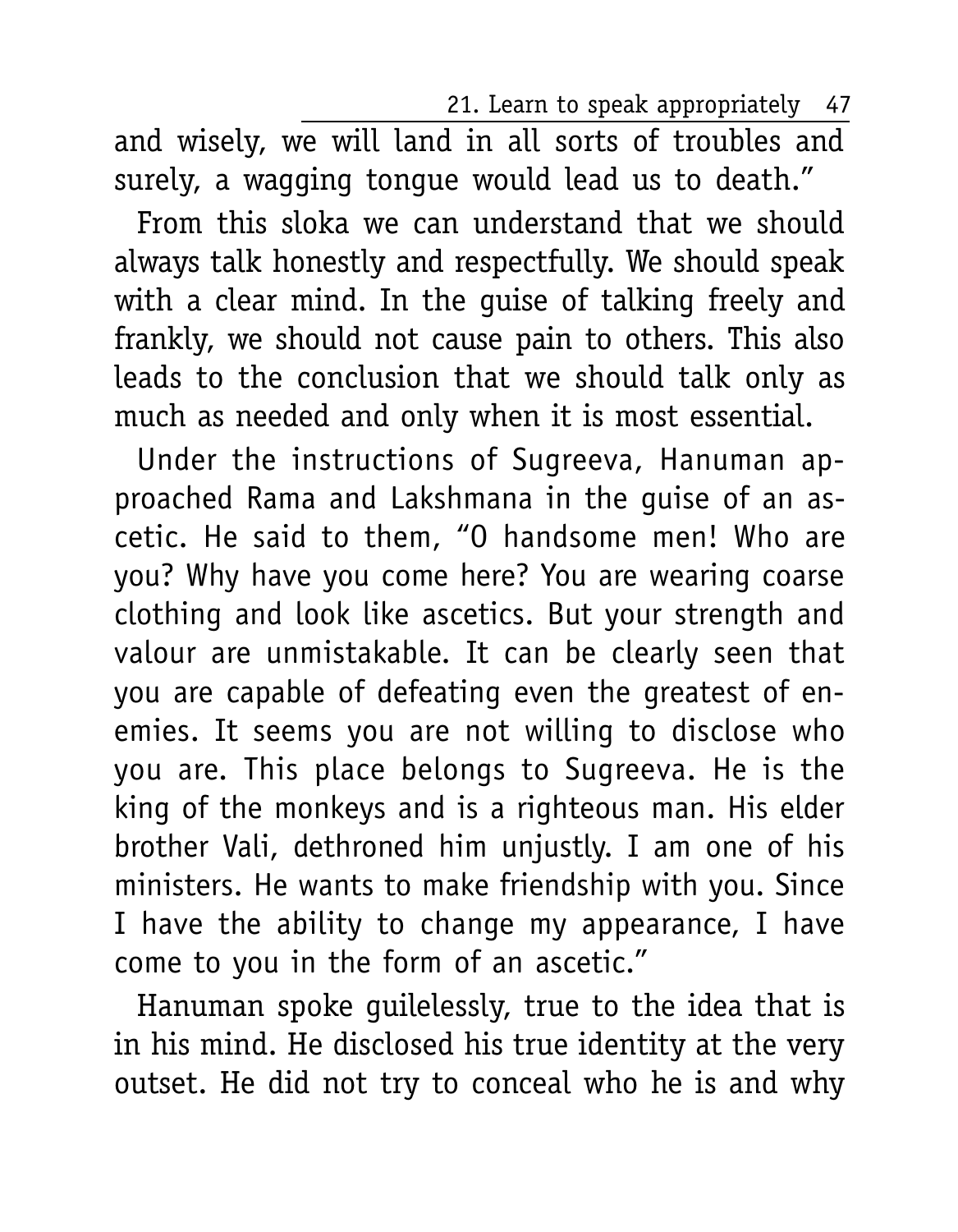he has come to them. He wanted to win-over their hearts by telling them the truth as it is.

Those who are well accomplished in life tell us that speaking the truth and presenting a true picture is usually more benefiting than concealing the truth. Generally, we are afraid of presenting the picture as it is, because of our own preconceived notions, which are usually unjustified. When we tell a lie, it usually leads to more and more lying, as we have to cover it up further and further. This may help us in the short run, but the consequences would be sour if our falsehood gets exposed later on.

Consider a situation! You come across a stranger. Instead of talking to him in a straightforward manner, you tell him all sorts of lies and cooked-up-stories, either to cheat him or fool him. Later on, naturally, the truth will come out. Imagine what that person would feel about you, when he knows the truth? Try to imagine how it would affect your relationship with him?

Swamiji taught us to respect every person, however devilish be his appearance. Forming an idea without understanding a man properly will turnout to be a great drawback in our character.

Rama was listening to Hanuman silently. From the few words spoken by Hanuman, Rama was able to gauge the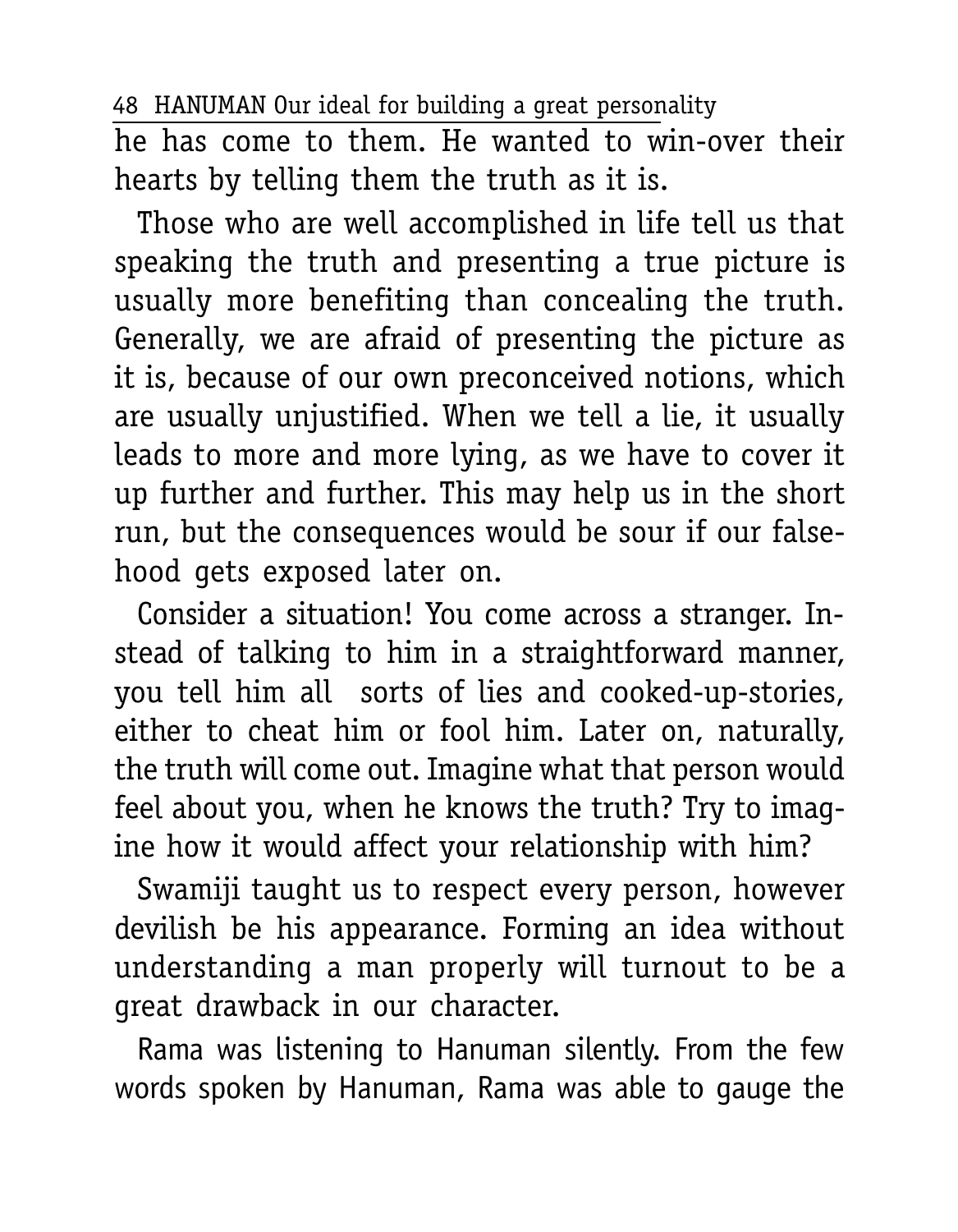21. Learn to speak appropriately 49

character of Hanuman and describe it, then and there, to Lakshmana. He told Lakshmana: "Brother! We wanted to meet Sugreeva and see what happened! Sugreeva himself sent his minister Hanuman to us! And see how well Hanuman spoke to us. It is only possible for a man who mastered Rigveda, Yajurveda and Saamaveda to talk like that. I am also sure he studied grammar quite well. You can well see that from the fact that there is not a sound that is out of place in his speech."

Rama stated that an oratory of the standard of Hanuman is not possible for someone who has not studied the Vedas thoroughly. He also declared that Hanuman mastered grammar and that is why there are no inappropriate words in his speech. We can learn from Rama's observation that the words spoken by us must be clear and the listener must be able to understand them clearly and completely. The sentences we speak should be correct grammatically. After all, what we speak is intended for the other man and not for ourselves!

Let it be English or Sanskrit or any vernacular language, if the grammar is not correct, how can the listener understand it properly? If people do not understand what we speak, it is a problem. If people misunderstand us, it is a catastrophe. Thus, any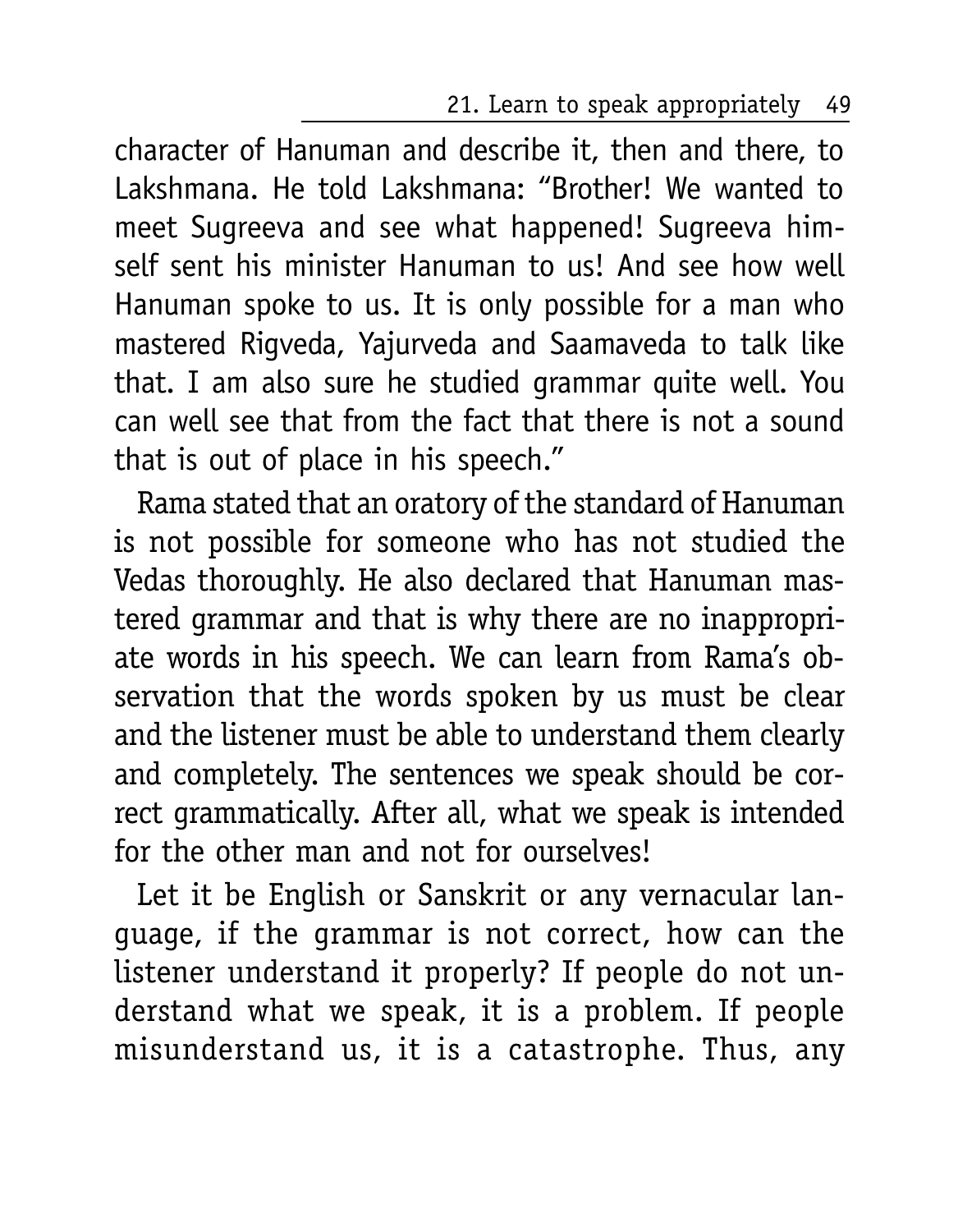50 HANUMAN Our ideal for building a great personality amount of time and energy spent on mastering grammar, and the ability to converse would never go waste.

*Swamiji said that prestige goes along with Sanskrit learning. He also said, studying Vedas frees one's mind from dogma.* Sanskrit, English or any vernacular – whatever the language - we have to practise clear pronunciation and should speak the language idiomatically.

Rama made a few more observations: "While Hanuman is speaking, there are no unnecessary movements either in his face, or eyes or forehead or eye-brows or any other organ of his body. I could see nothing wrong. Neither is he dragging his speech nor is he faltering for words. His speech is neither slow nor hurried and is originating from the region of his heart and coming out of his throat in a steady tone and is very pleasing to the ear. Speaking like that is possible only for a man of pure heart. His words sound auspicious and would easily win the hearts of his listeners. His sentences are most meaningful. He is speaking clearly by using the three areas of his lungs, throat and head. Even an enemy who is about to pounce with sword in hand would calm down and turn favourable in the face of such oratory."

Here Rama enumerated all the good characteristics in the speech of Hanuman. We have to understand them well and should also practise to speak like that.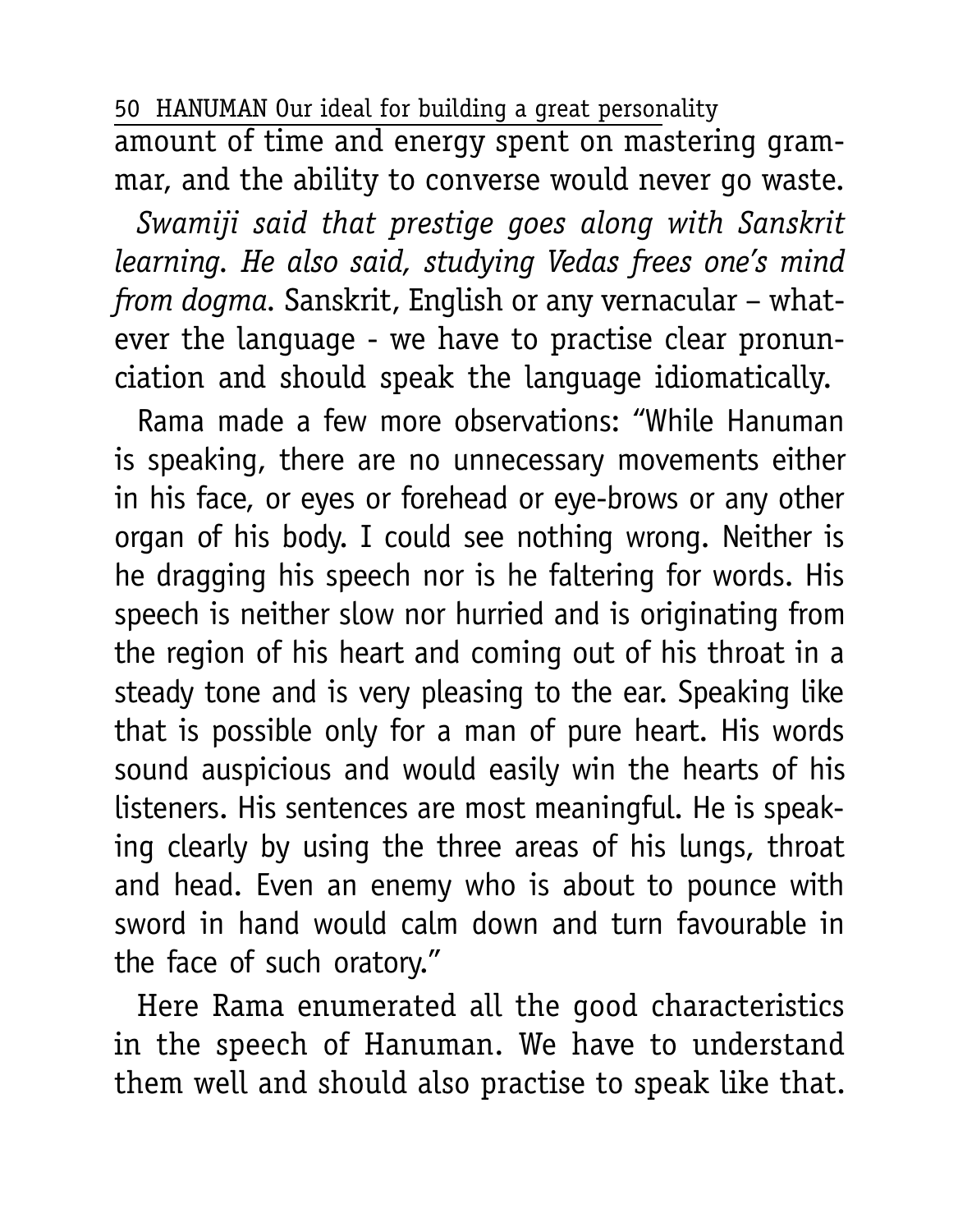22. Always keep your word 51

*Swamiji taught: "Use agreeable and wholesome language towards even the greatest enemy."*

And to top it all, Rama said, "O Lakshmana! How can any king who does not employ such ministers get his works done successfully? A king who has the benefit of employing such ministers who are virtuous and capable has no problems. He will be able to accomplish all his works merely by delegating his employees."

Now, we can well understand the importance of speech. Our very lives are dependent on how well we express ourselves. Therefore, there is nothing wrong in practising and learning to speak properly. Any amount of our effort in that direction would not go waste. Learning to speak properly is perhaps the most important part of building a great personality.

# 22. Always keep your word

Rama killed Vaali and made Sugreeva the king. Sugreeva made Angada the crown prince. He promised Rama that he would send search parties to find Sita at the end of rainy season. However, Sugreeva got engrossed in the pleasures of the royalty and forgot the promise he made to Rama. As the rainy season was coming to an end, Hanuman approached Sugreeva and reminded him of his duty.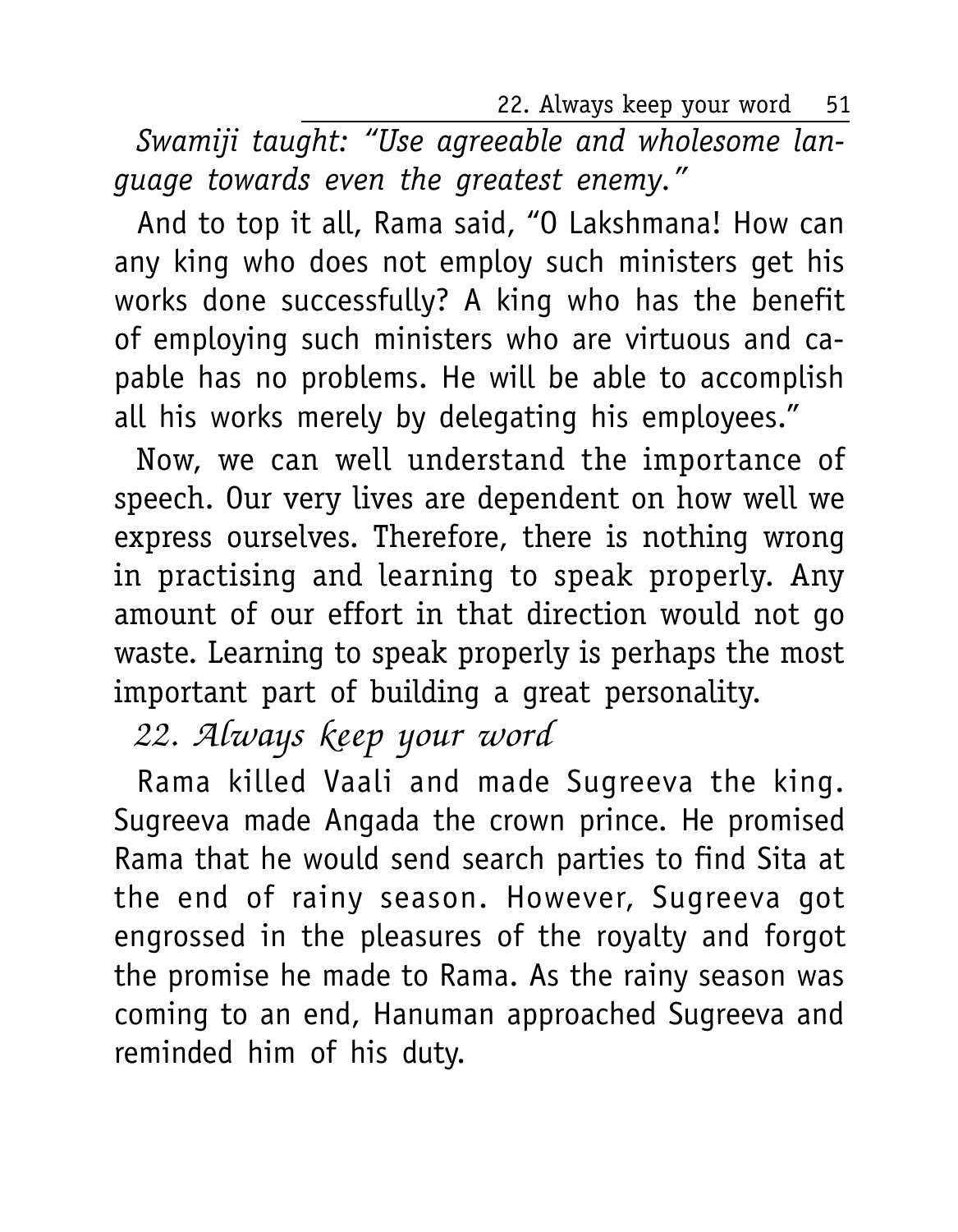"O my lord! Now you have got your kingdom back. But you have not kept your promise yet. You should keep your word without fail. He who carefully remembers and meticulously executes the promises he made to his friends and behaves in a manner that does not trouble their mind will find his kingdom prosperous".

"O Sugreeva! You are a man of righteous conduct. So you should keep your word and see that the promise made to Rama was executed promptly. Whoever works diligently to keep his promises will be successful in every one of his endeavours, even though he neglects his own works. Whoever neglects his promises and does not help his friends in time will soon find failure elsewhere as well since his help would not really be useful to his friends. Thus the help that is not rendered in time is no help at all."

"My lord! Now your immediate task is to find the whereabouts of Sita. So, act swiftly, find where Sita is, and inform Rama about it to make him happy. We have to start working before Rama reminds us. If we wake up early and start the work on our own, we will not be blamed for negligence and delay. If we start working after he reminds us, because of the delay, the blame of cheating a friend will befall us".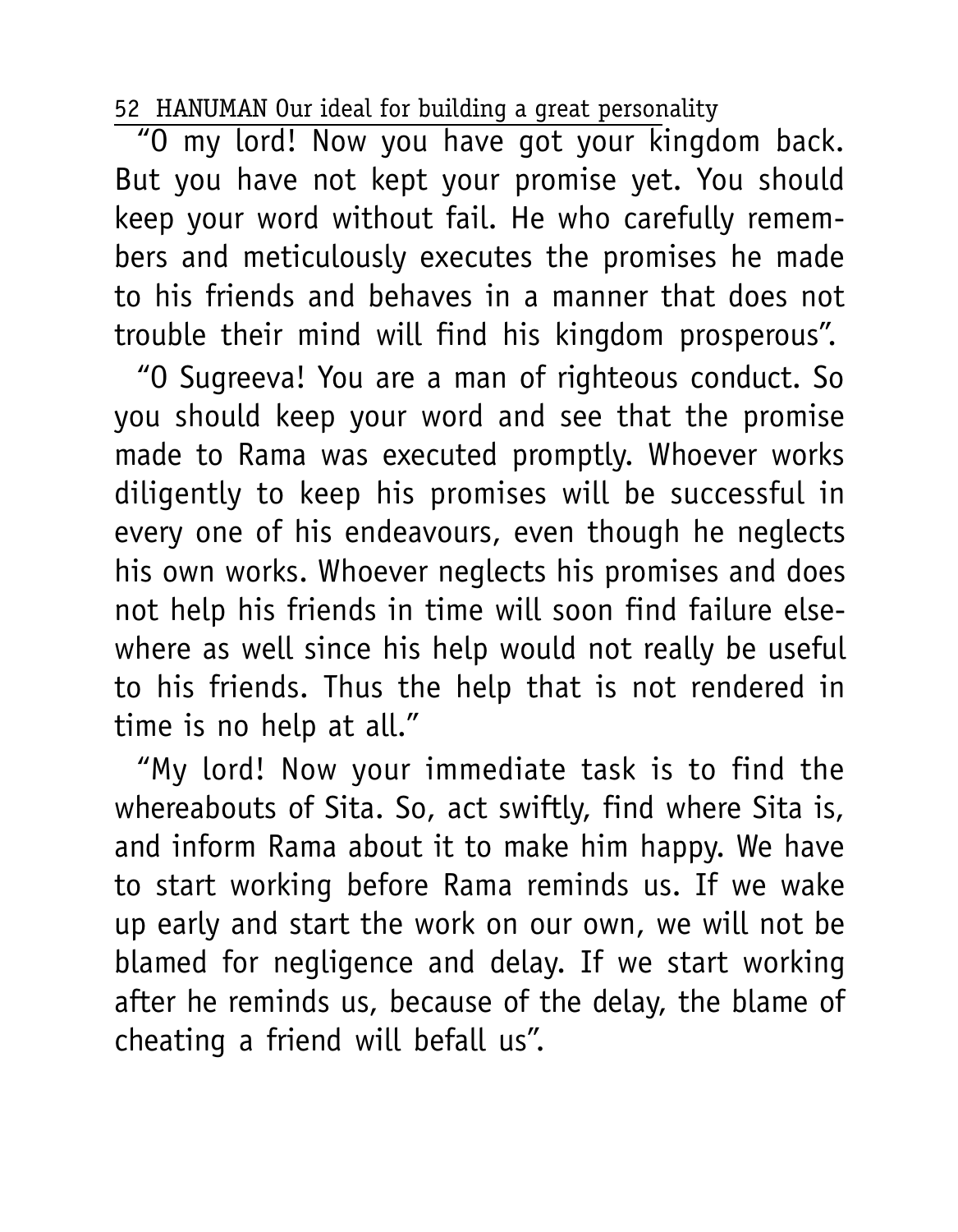22. Always keep your word 53

"Now is the time to keep our word. A king should take care of his treasury, army and friends on par with himself. If he neglects his promise, he will face all sorts of troubles. We know the strength and valour of Rama. He will not remind you again and again. So we should act without further delay.

You are a righteous man who is always ready to help his friends. In fact, it is because of Rama that you were able to become the king once again. So you should not be careless in regard to such a great man. We are waiting for your orders! We are ready to trace the location of Sita where ever she might be in the three worlds!"

*Swami Vivekananda taught, "Whenever you promise to do any work, you must do it exactly at the appointed time, or people lose faith in you".* We have to do everything at its appointed time without fail. Sleep, negligence and forgetfulness are categorised as Tamasic in the Bhagavad Gita. Because of these three, we fail to do what we have to do on time. We have to work with bubbling enthusiasm. Through that we will be able to acquire great qualities.

But usually, only a few of us succeed in keeping our word. Then shall we give it up entirely, thinking that it is bestowed only on a select few? Certainly not! In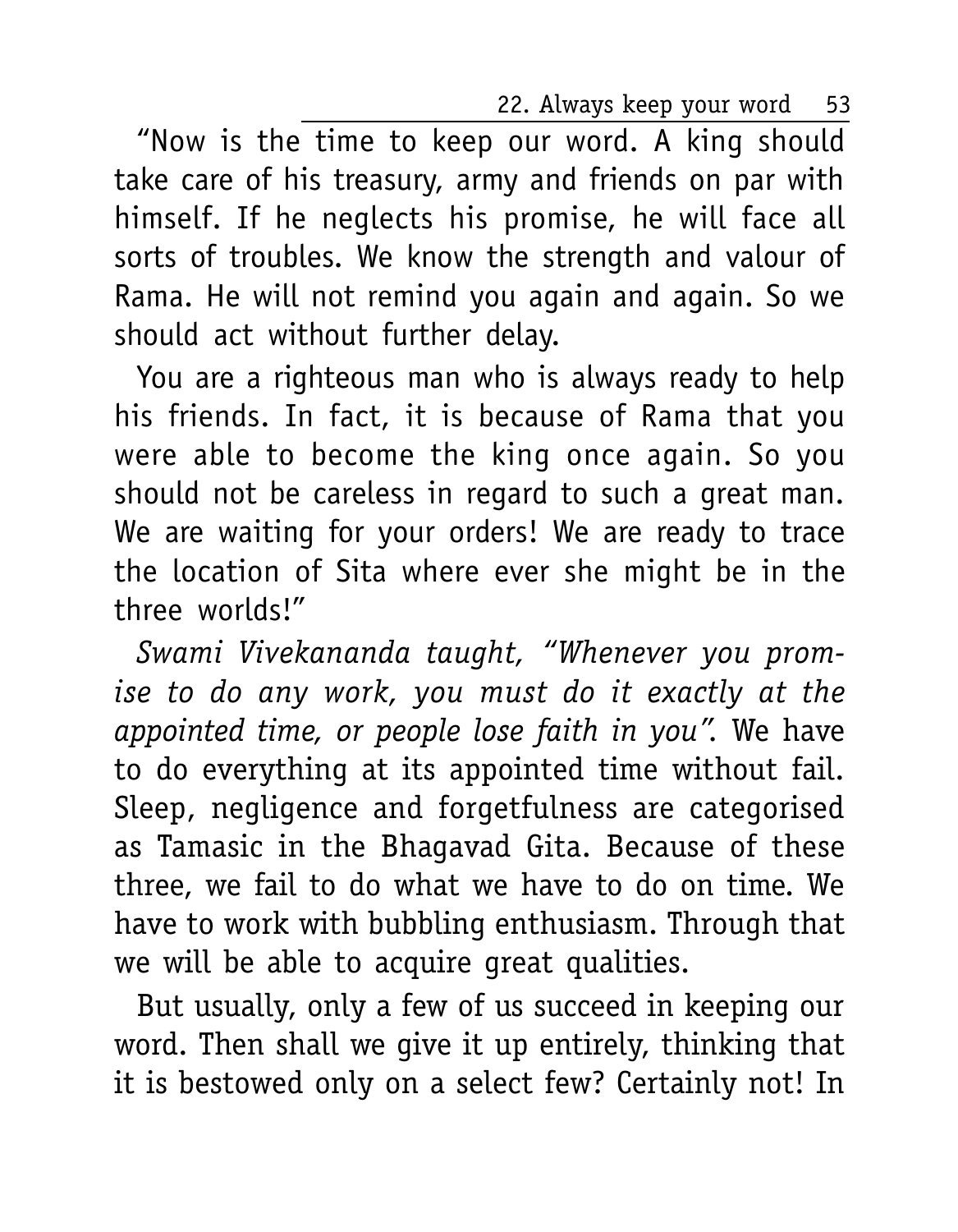fact, this is a learnable quality and can be learnt by all of us. How to do it? By constant practice! In our daily life, we should try to do every work by keeping our mind alert and steady and finish the work at the appointed time. It does not matter how small the task is. If we go on working like this, we will be able to finish all our works at the appointed time. Gradually this will pave the way to a great personality.

The society dearly needs men who keep their word and deliver results. In fact the future of a society depends heavily on such men. They need not be doctors and engineers alone. Masses – farmers, carpenters, masons, vendors, shop-keepers, rickshaw-pullers, tailors or chefs – whatever their profession – 'the men of honour', who keep their word and deliver a job on time acquire great respect and prosperity.

Our personality never depends on our profession but always on our character, honesty and unselfishness. We should not forget this even for a moment.

There is a story. Three men took shelter in the verandah of a thatched house to avoid getting wet in a downpour. The family living in the house wanted to invite them in, as they are the guests of the house. The three guests who said that their names were honesty, prosperity and fame refused to enter the house

<sup>54</sup> HANUMAN Our ideal for building a great personality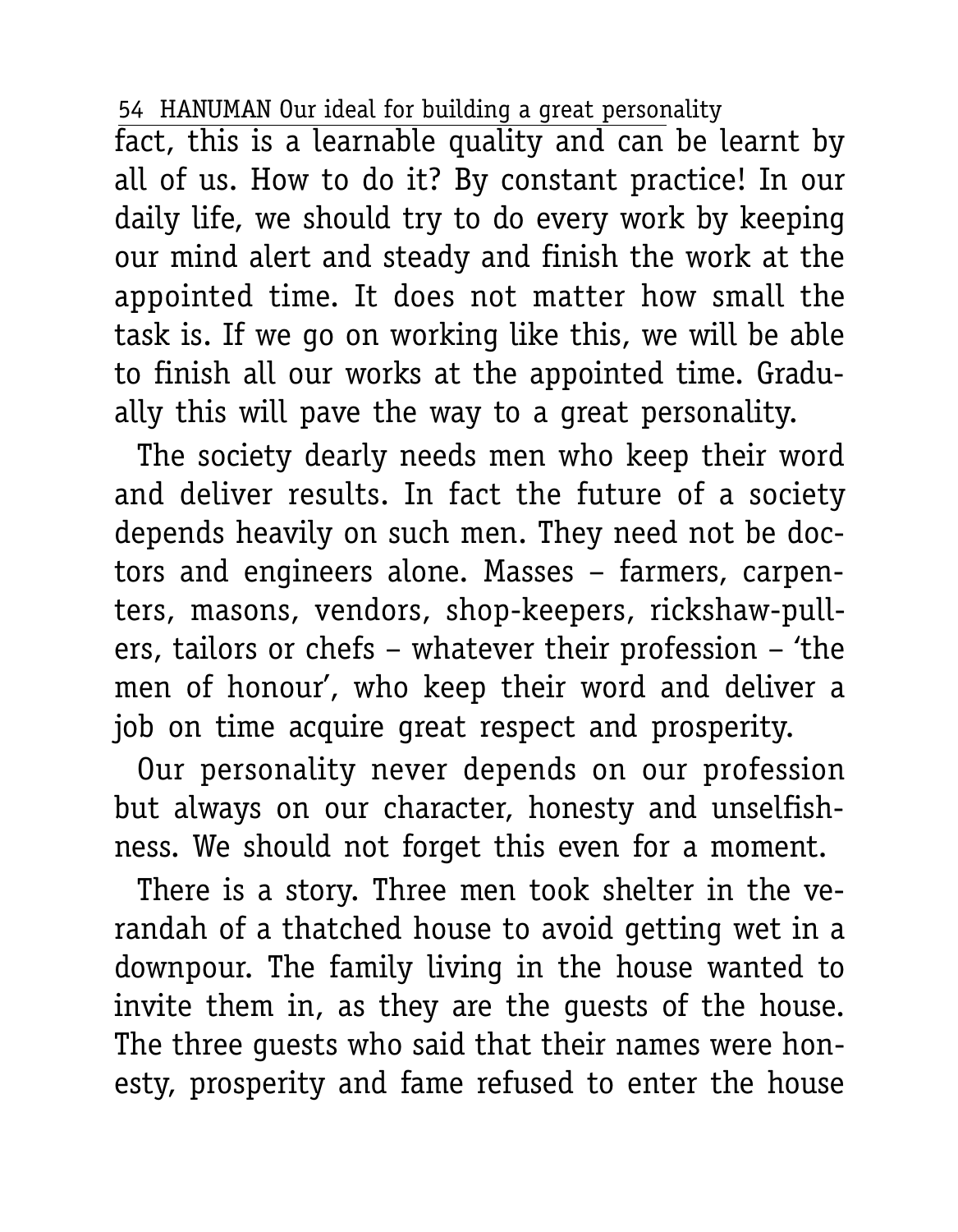23. Learn to work unitedly 55

together and suggested that only one of them might be invited into the house. The owner of the house suggested that they should invite 'fame'. His wife suggested that they should invite 'prosperity'. However, their daughter-in-law suggested that they better invite 'honesty'. Everyone liked this idea and 'honesty' was invited into the house. And to the surprise of everyone, along with honesty, prosperity and fame also entered into the house. What is the import of this story? Where there is honesty, there are prosperity and fame without fail.

*Swami Vivekananda taught us to the effect: "Unselfishness is more paying. Only people don't have the patience to practise it. Life depends on the idea of give and take. But a man who goes on calculating whether he is getting enough returns for the efforts he is putting forth will never be able to achieve anything. When you read the lives of great men you will always find that they are always engrossed in giving. Ultimately fame and prosperity come searching for them. In fact, life is all about giving rather than taking."*

23. Learn to work unitedly

Sugreeva sent the monkey warriors in all four directions in search of Sita. Along with Hanuman, Neela, Gaja, Gavaya, Gavaaksha, Sushena, Vrishabha, Mainda,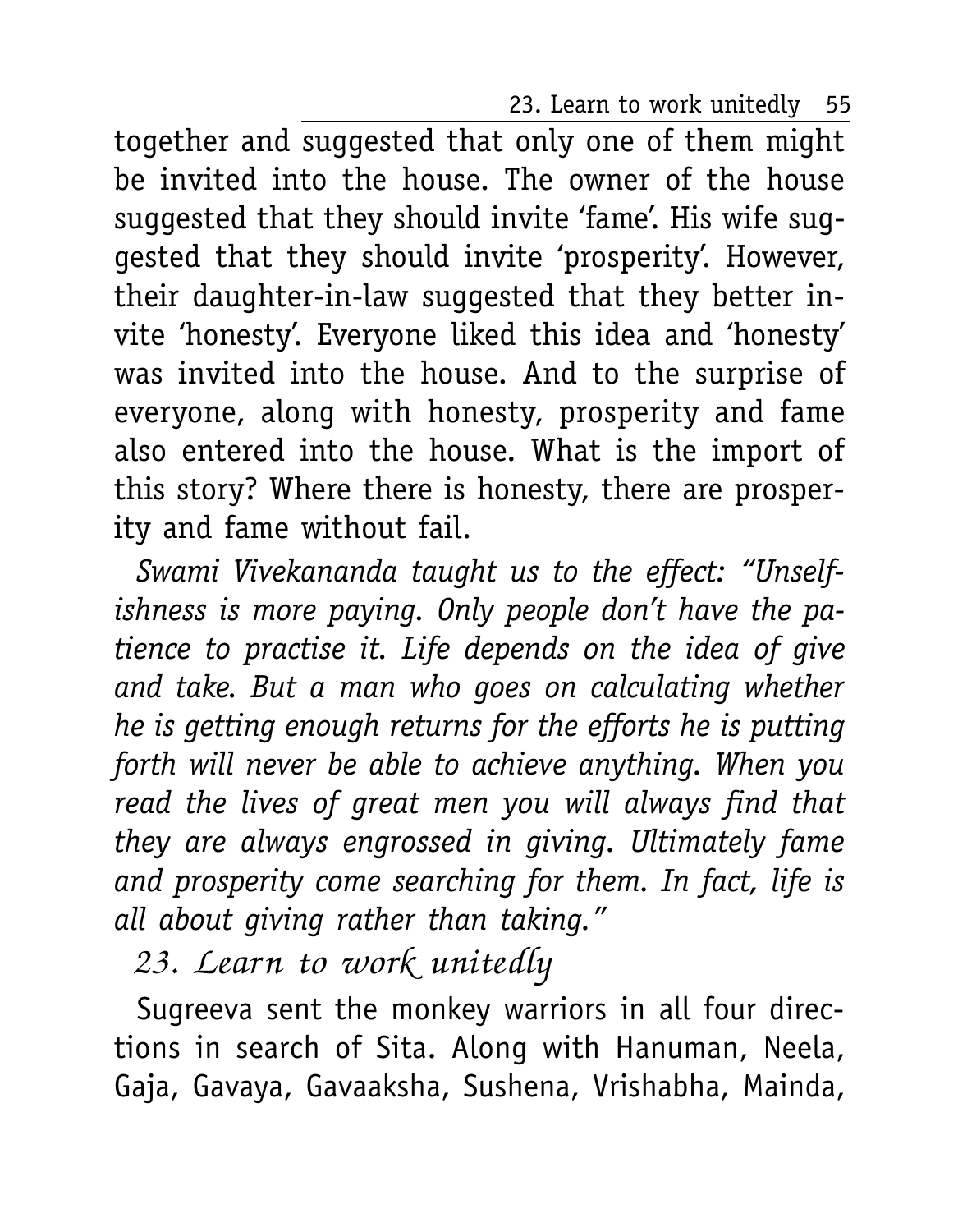Dvividha, Vijaya, Gandhamaadana, Ulkaamukha, Angada and Jambavantha were sent in the direction of south. Angada was appointed as their leader. Sugreeva gave them a deadline of thirty days. When they were about to start Sugreeva called Hanuman and told him, "O son of Anjana! You are capable of making it to any place on earth. You are as capable as your father Vayu, the wind god, in crossing rivers and oceans. You have a good understanding of the various regions and seasons. You are a knowledgeable man. So the responsibility is chiefly on your shoulders."

Suppose you are given a task. It is a difficult task. You do not know the depth of the problem, to begin with. Even then, you have to complete the task by the appointed time. There is no "supervisor" to observe and guide you each and every minute. Still, you will deliver the job without a hitch and you will never break the trust that is reposed in you. This is how an exemplary man works. Under such conditions we see Hanuman working and completing the task successfully. The creativity, dexterity, enthusiasm and commitment of Hanuman demonstrate to us such a character, in all its' splendour.

These monkey warriors reached the south seacoast after a long and arduous search. Even the thirty-day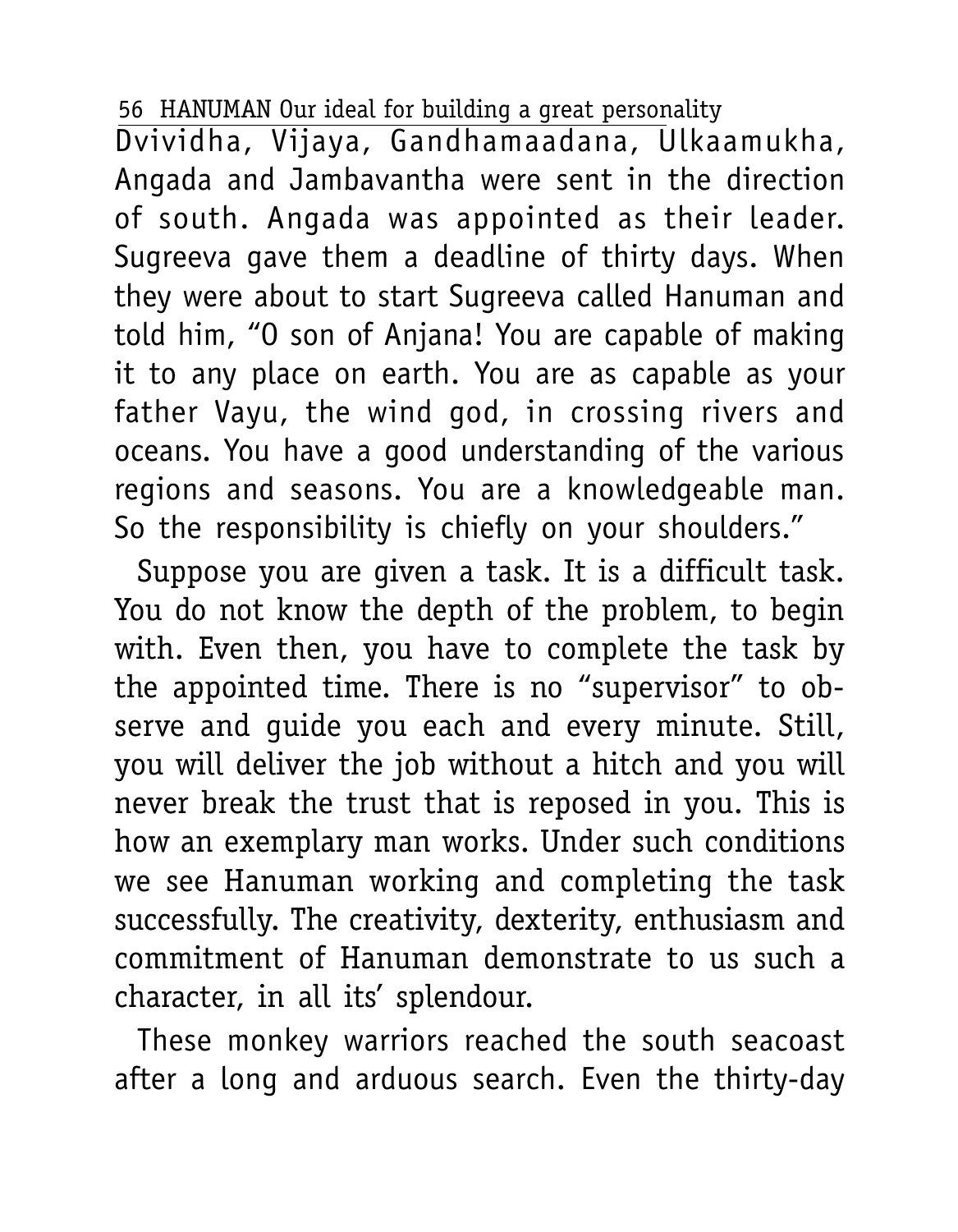23. Learn to work unitedly 57

deadline given to them was well past. They had not a clue where Sita was. At this juncture, prince Angada addressed the monkey warriors: "The deadline given to us by king Sugreeva is long past. We still haven't a clue where Sita is. Now if we go back with empty hands, he will put all of us to death. Now, in these conditions, it is better for us to die here rather than go back to Kishkindha. I will go on a fast unto death and give up my life here itself. You may think that Sugreeva may show some lenience towards me since I am the prince. But Sugreeva does not like me from my very childhood. It is only at Rama's insistence, that he made me the prince. Now he has a chance to blame me and put me to torture. It is better for me to die here rather than go through that punishment."

Hanuman listened to the words of Angada. Hanuman felt that Angada might start a revolt against Sugreeva with the help of these monkey warriors by planting seeds of anarchy in their minds. Angada is only a young man and the leader of a small group. Hanuman felt unhappy with the way Angada was talking about Sugreeva. Because of such talk, the important mission of searching for Sita might go unfulfilled. He wanted to somehow avoid that.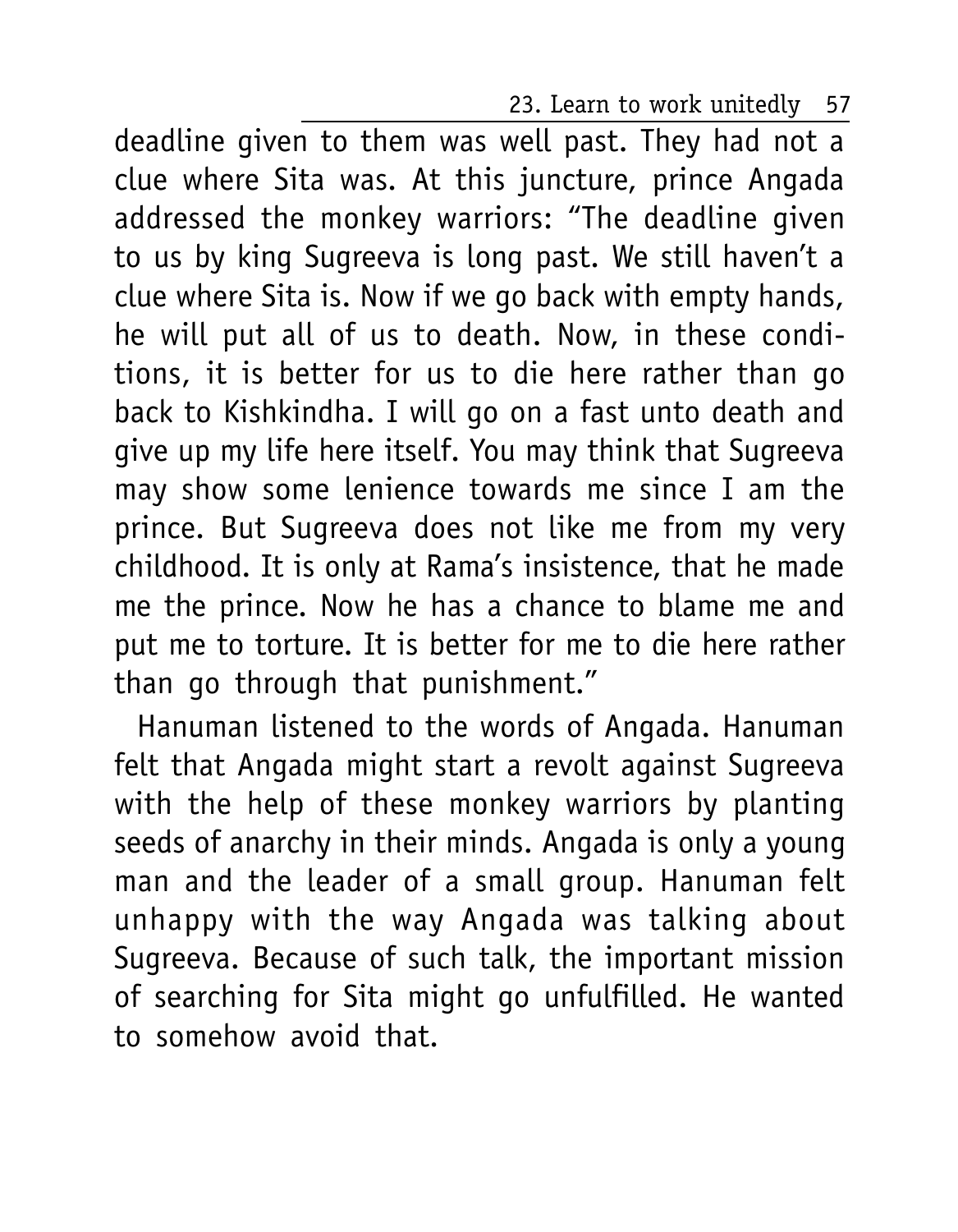All the clever ideas we use to manage human beings may be classified into four categories. They are assurance, appeasement, discord and punishment. Hanuman here used the third idea of creating discord, spoke cleverly and ensured that the contingent of monkeywarriors does not rise in revolt. By using threat he created a little fear and made them change their minds.

He told the monkey-warriors: "We should not do anything without properly weighing its consequences. If we do not carry the message of Sita's whereabouts to Sugreeva and die here, then Rama, Lakshmana, Sugreeva and all others would as well give up their lives in Kishkindha. And we will be responsible for their death. Moreover, imagine the fate of your own kith and kin? Who would look after them? So, giving up our lives is not a good idea."

Then he used the fourth idea of punishment and changed Angada's mind. Talking positively, Hanuman told Angada, "Oh Angada! You are a man of great valour. You are mightier than your father. If you become the king, you would be a greater ruler than your father himself. But you are forgetting something. These monkeys are fickle minded. They have come here leaving behind their wives and children at Kishkindha. Do you think they would be prepared to give up their lives here, in this way? Moreover, Jambavantha, Neela, Sushena and myself are the minis-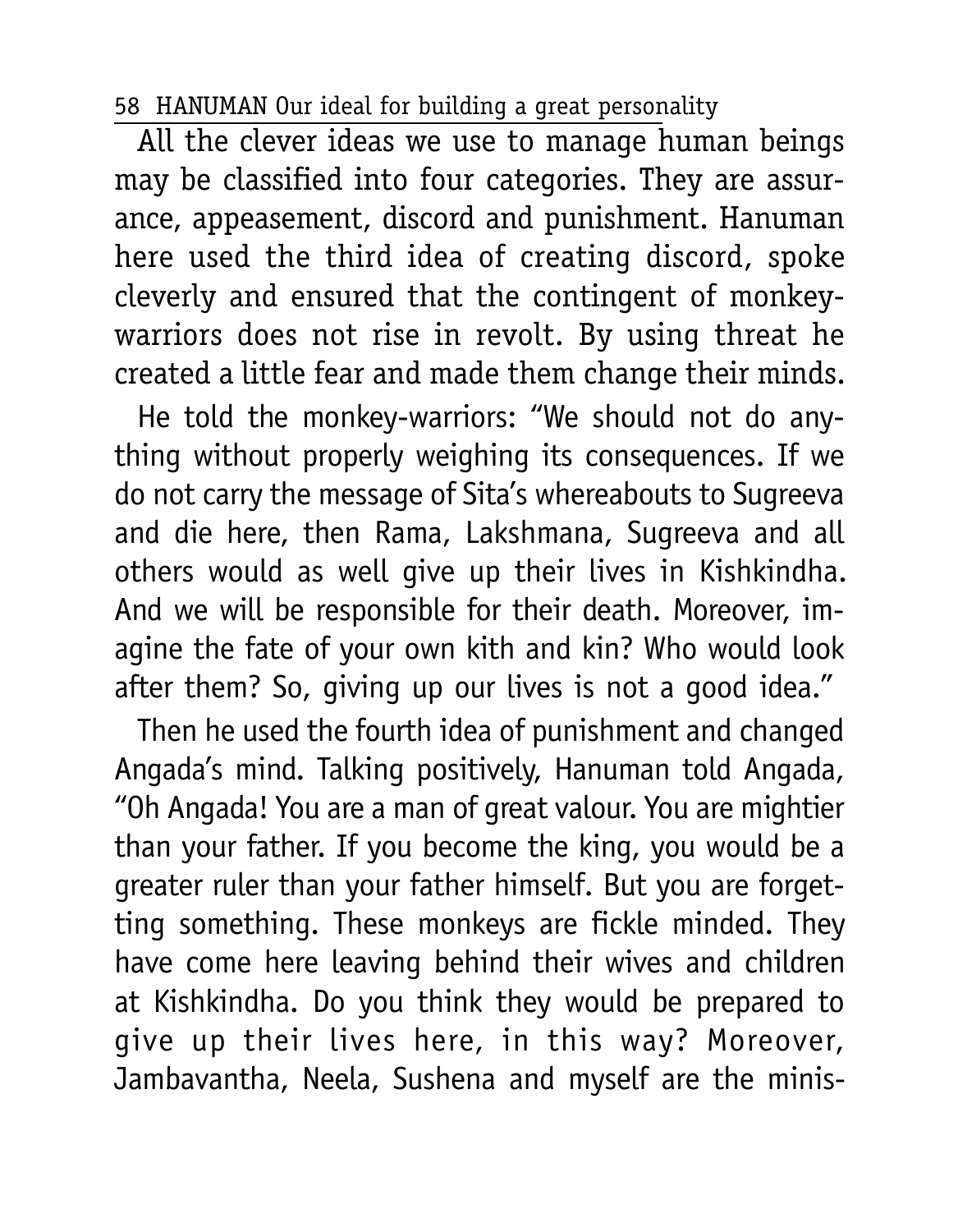24. Help from unexpected, unforeseen sources 59

ters of Sugreeva and would always remain in his service. We would never leave him. Please do not forget that, after Sugreeva, in course of time, you will inherit the kingdom anyway, because he has no children of his own." Listening to these words Angada remained calm.

If all our dreams come true effortlessly, then where is the necessity for building a better personality? When we continue with the work, the problems as well would increase. Changing circumstances should not divert our attention from the work we take up. Rather, we have to properly direct the attention of our team members and continue with the work.

Usually, whenever we take up a work we come across many obstacles. Some of them sometimes turn into a real headache. We also come across some people who very convincingly tell us that we better give up the work on hand and do something else, which they say is more important. This also is a kind of an obstacle. Now, the man who is able to keep his mind steadily directed towards a single goal in the face of all these distractions and obstacles, is the greatest man on earth.

24. Help from unexpected, unforeseen sources Hearing the wise counsel of Hanuman, Angada calmed down. Then, something strange happened. A great kite, named Sampaathi came there. He is the brother of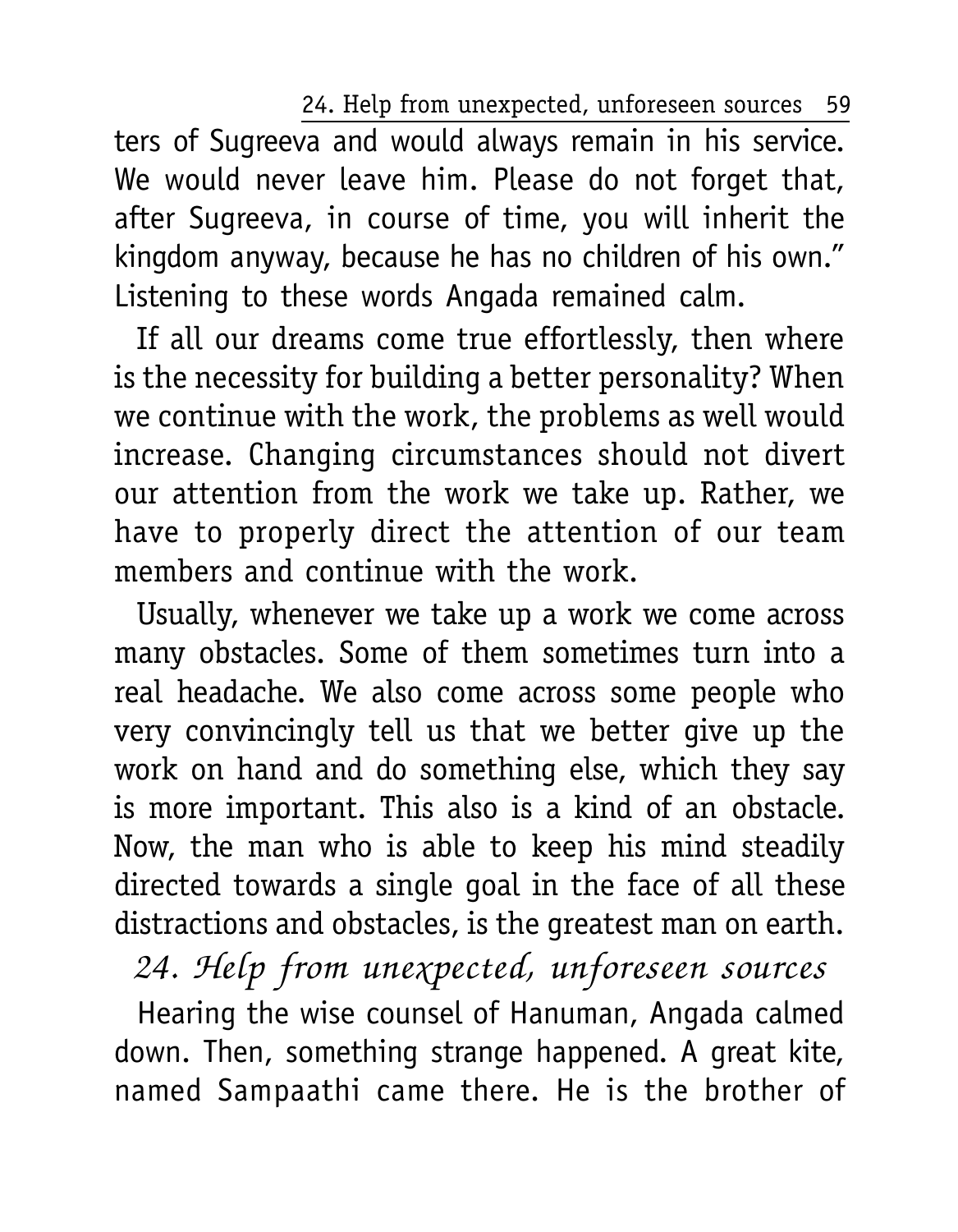Jataayu, the friend of Dasaratha. He told the monkey warriors: "I saw Ravana forcibly carrying away a very beautiful woman. She was weeping and throwing away her ornaments and was crying. "Rama! Rama!" Perhaps she might be Sita. If you cross this ocean you will reach Lanka, the kingdom of Ravana. You will be able to find Sita there. The sage Nisaakara asked me to wait here until the time of your arrival. I am leaving now. Gird up your loins and get to work! You will succeed!"

Help comes from unknown and unforeseen sources to those who work steadfastly. In the same way, Sampaathi directed the monkey warriors. He gave the information about the whereabouts of Sita. But, he did not give them all the information they needed. Others may guide us a little, but they will not be able to solve our problems completely. We have to solve them ourselves. There is no point in losing heart.

A man who works with honesty and unselfishness will have a clear mind. He is not bogged-down by several ideas, all cropping up at the same time in his mind. He does not calculate whether it is profitable or not to do a particular work. Such a mind with the passage of time gains great purity and such a pure mind itself can work as the "Guru" for us. By auto-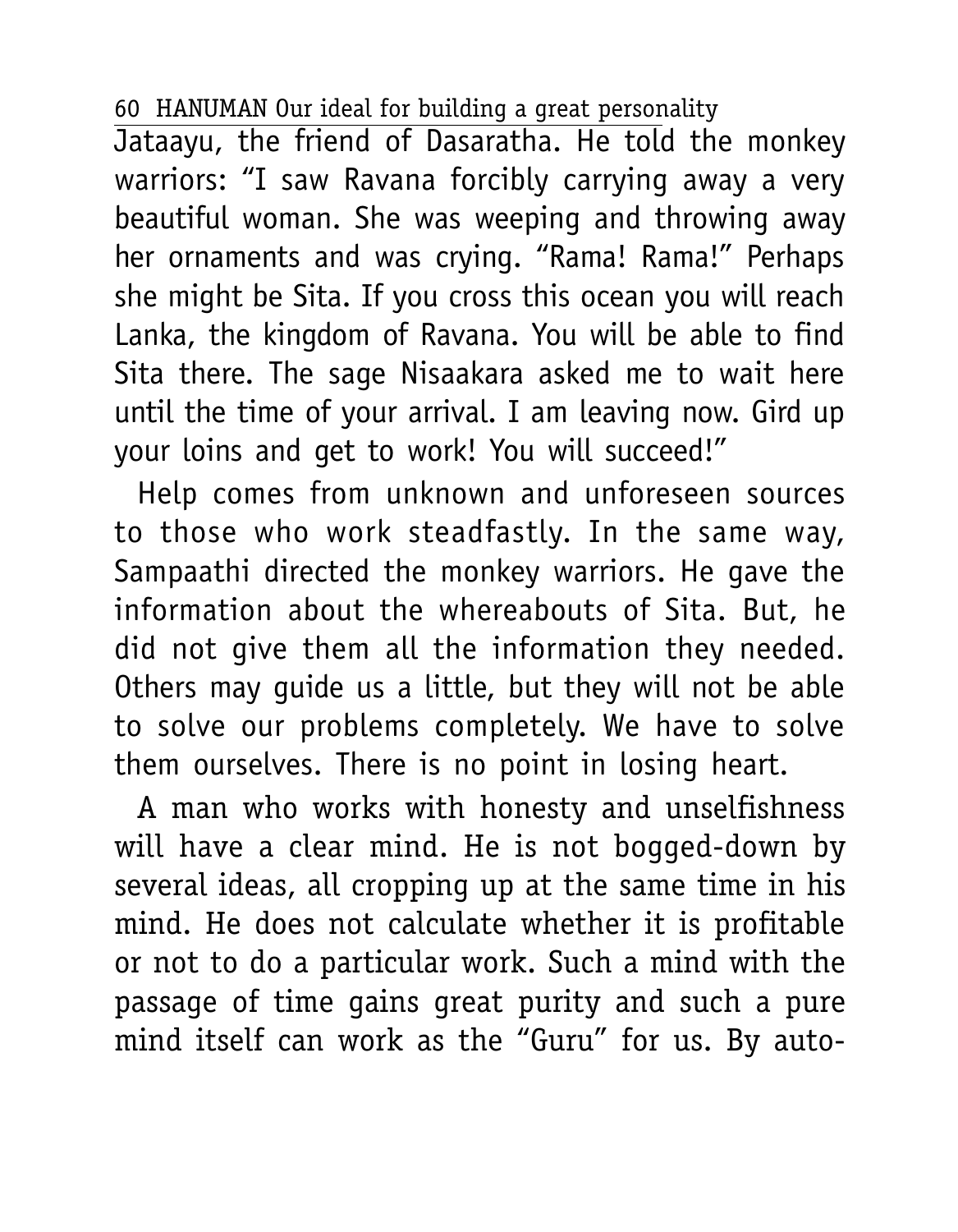25. Be steadfast in the face of ordeals 61

suggestion, it gives all the solutions we need. This is how the people of honesty succeed in their life.

## 25. Be steadfast in the face of ordeals

Now the monkey warriors know the location of Sita. But they have to see her in order to give a proper report to Sugreeva. They happily camped on the beach. But looking at the sea, fearsome with huge waves and tremendous rumble and with no other shore in sight they soon lost hope again.

Now they need to cross the ocean. How to do it? Angada started the discussion by saying, "Oh warriors! We were told that the sea is of a width of one hundred Yojanas (Yojana is a measure of distance like a mile or kilometer, used in ancient India. The exact measurement is disputed amongst scholars with distances being given between 6 to 15 kilometres for a yojana). Whoever capable of crossing the ocean, may come forward. Such a man would save our lives. He would enable us to go back to Kishkindha and live happily with our kith and kin." But no monkey came forward.

Then Angada asked: "At least tell me how far each of you can jump?" Gaja said that he could jump ten yojanas. Gavaaksha claimed twenty. Gavaya said he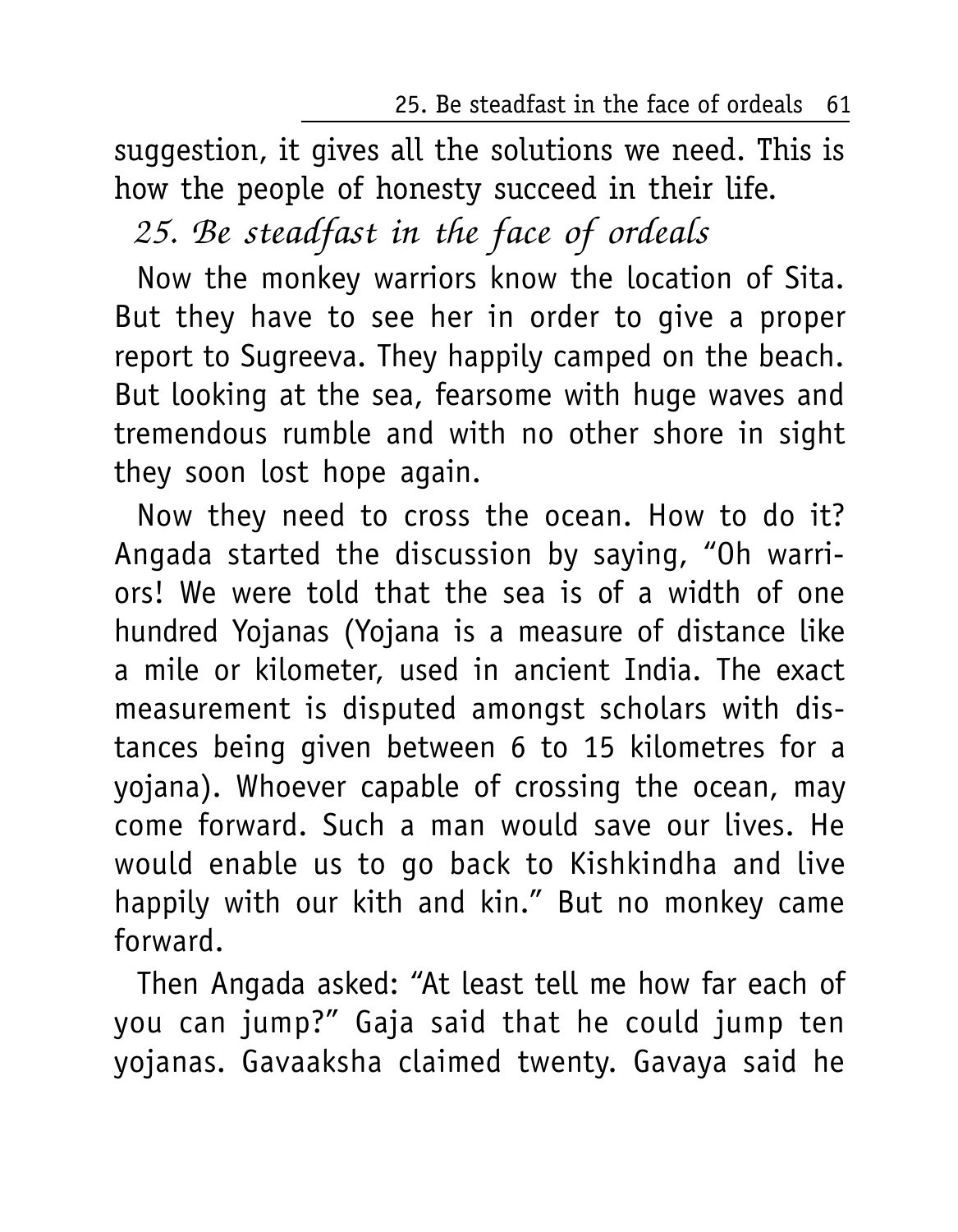might do thirty and Sarabha said that he could do forty. Gandhamaadana added ten more and Mainda said sixty. Dwividha said seventy and Sushena said that he would cross eighty yojanas. Jambavantha said that he would jump ninety yojanas. After listening to all of them Angada said that he can jump all the one hundred yojanas and reach Lanka but is not sure whether he can jump back from there.

Then, Jambavantha said to him: "Oh young prince! You can jump all the hundred and return as well. In fact, you can jump a thousand yojanas. But right now, you cannot do that. Because you are our leader and should not straight away take the job on your own shoulders. We are all here to do the job for you!" Angada got vexed and said, "None of you are ready to cross the ocean and neither would allow me to go. It seems death is the only option left for us!" In this way the monkey warriors remained quite confused about the next course of action.

*Swami Vivekananda said, "How much of tempest and waves one has to weather, before one reaches the haven of peace! The greater a man has become; the fiercer ordeal he has had to pass through. Their lives have been tested true by the touchstone of practical life, and only then have they been acknowledged great*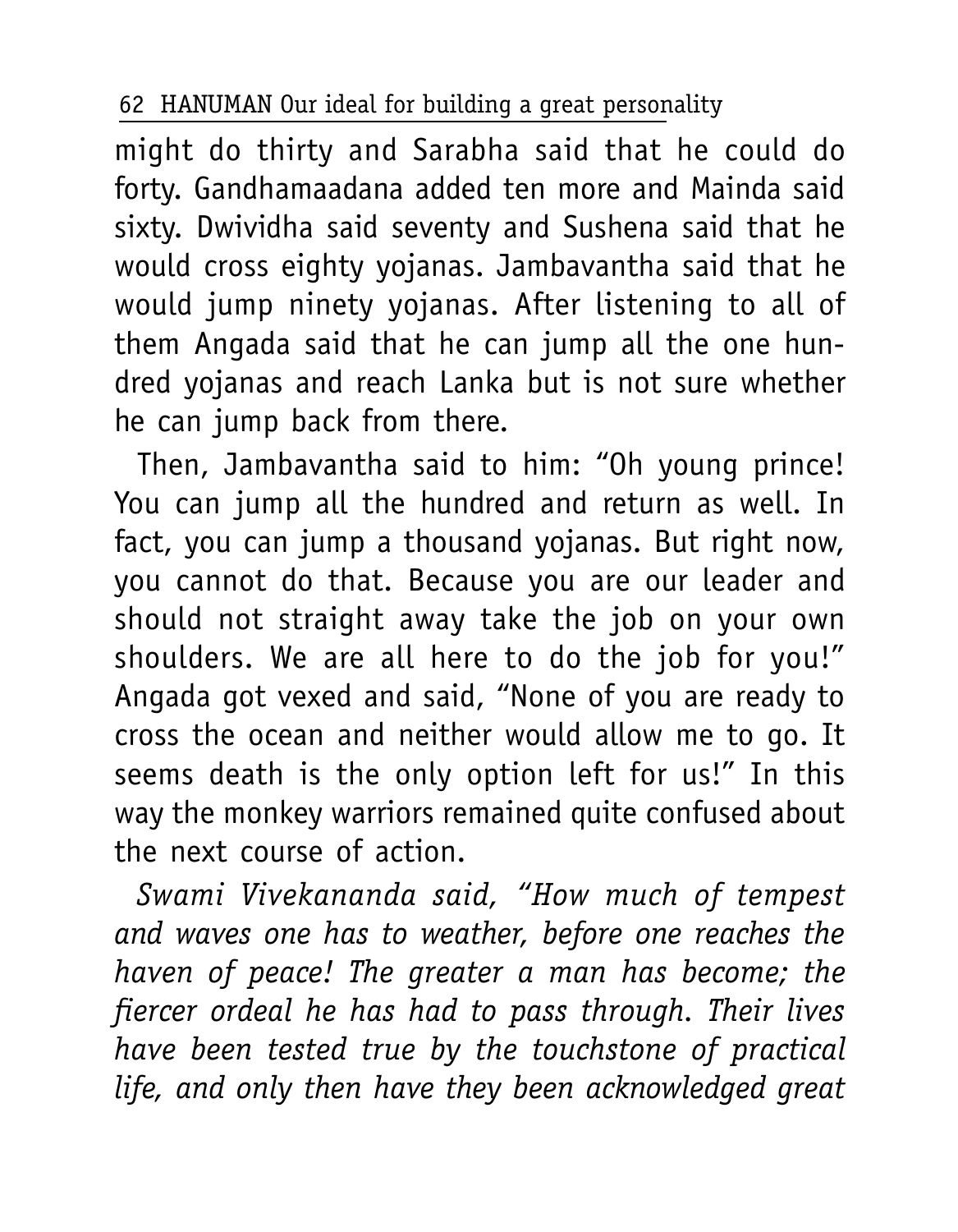26. Remind yourself of the strength that is in you 63

*by the world. Those who are faint-hearted and cowardly sink their barks near the shore, frightened by the raging waves of the sea. He who is a hero never casts a glance at these. Come what may, I must attain my ideal first — this is Purushakara, 'manly endeavour' (the same term 'Purushakaara' applies to women also); without such manly endeavour no amount of Divine help will be of any avail."*

Swamiji said this, perhaps, keeping in mind this very episode. The "Purushakaara" i.e., 'manliness' can be found manifested to the fullest extent in Hanuman.

Imagine the personality and mental make up of those people who climb the Everest or swim across the ocean or those that circumnavigate the earth in a boat or in an aeroplane. Even in the modern world we can see such manliness in those people. What we need is such 'Manly Endeavour'.

## 26. Remind yourself of the great strength that is already in you

While the monkey warriors remained in a state of indecision, Jambavantha said to them, "Oh warriors! Please be at rest. There is one man yet among us who can easily accomplish this insurmountable task. I shall go and enthuse him to jump into action!" He went to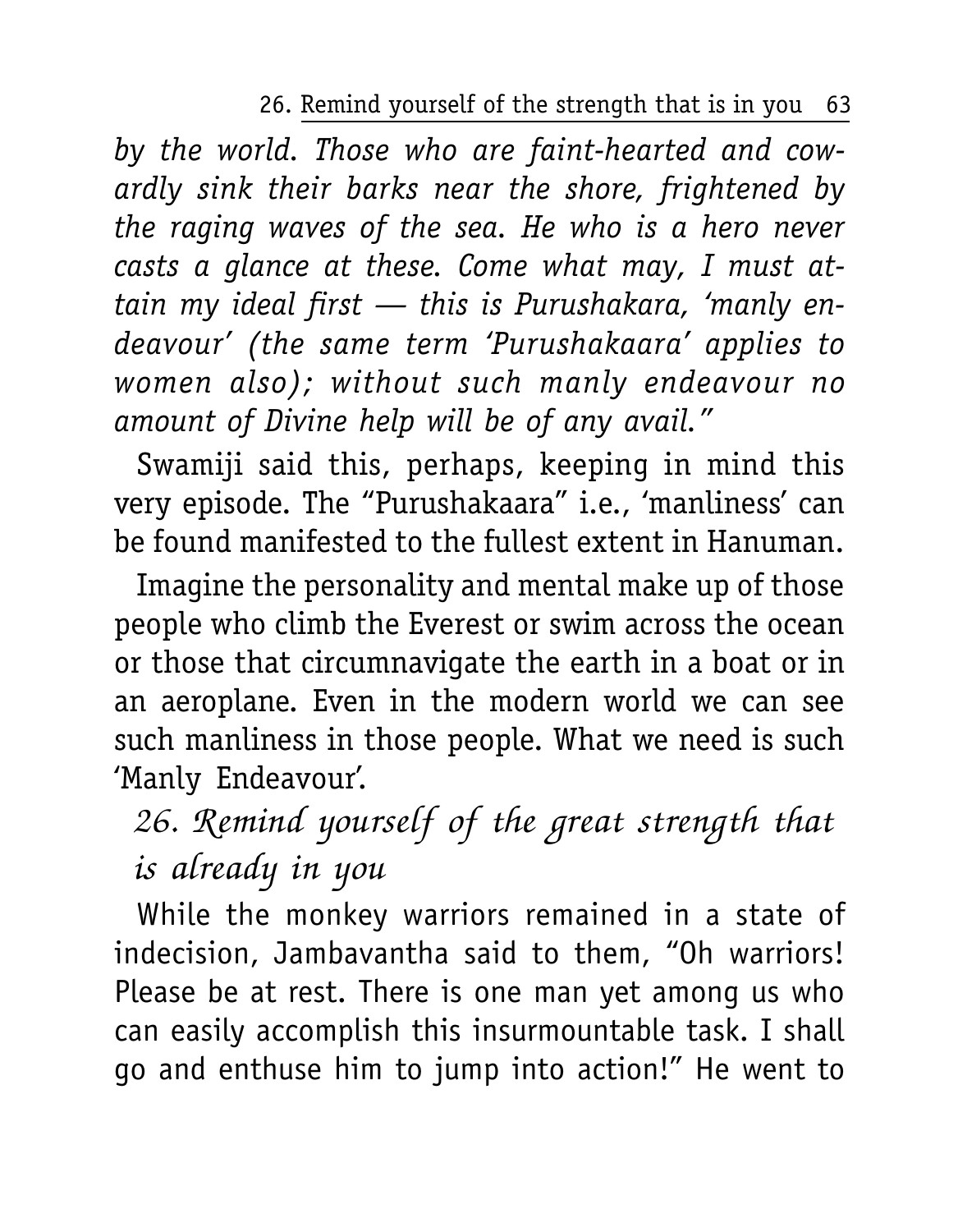Hanuman, who was sitting calmly at a distance watching them.

Jambavantha said to him. "Hanuman! What is this? You are a man of immense strength and knowledge and still you are sitting here as if you know nothing. Does it befit you to sit silently at this hour of crisis? I saw Garuda. You are equal in strength to him. Not only that. Both in intellect and physical strength – you are unrivaled. You are the son of mother Anjani and you are born of the vigour of Vayu, the great god of wind. When you were a baby, assuming the raising sun to be a fruit, you jumped into the sky to catch him. Even the heat of sun could not deter you. At this Indra got frightened and hit you with his Vajra. With that blow you fell on a mountaintop. Because of that, your left cheek dented a little. That is the reason why you got the name Hanuman. When the wind-god got wind of what happened to you he stopped moving. Because of that, the entire universe turned chaotic. Everybody started praying to the wind god to give up his protest. To pacify him, Brahma gave you a boon that no weapon would be able to kill you. Devendra gave you the boon of voluntary death. You are a man of such exceptional strength, blessed with such great boons. How can you sit like this in a moment of crisis? The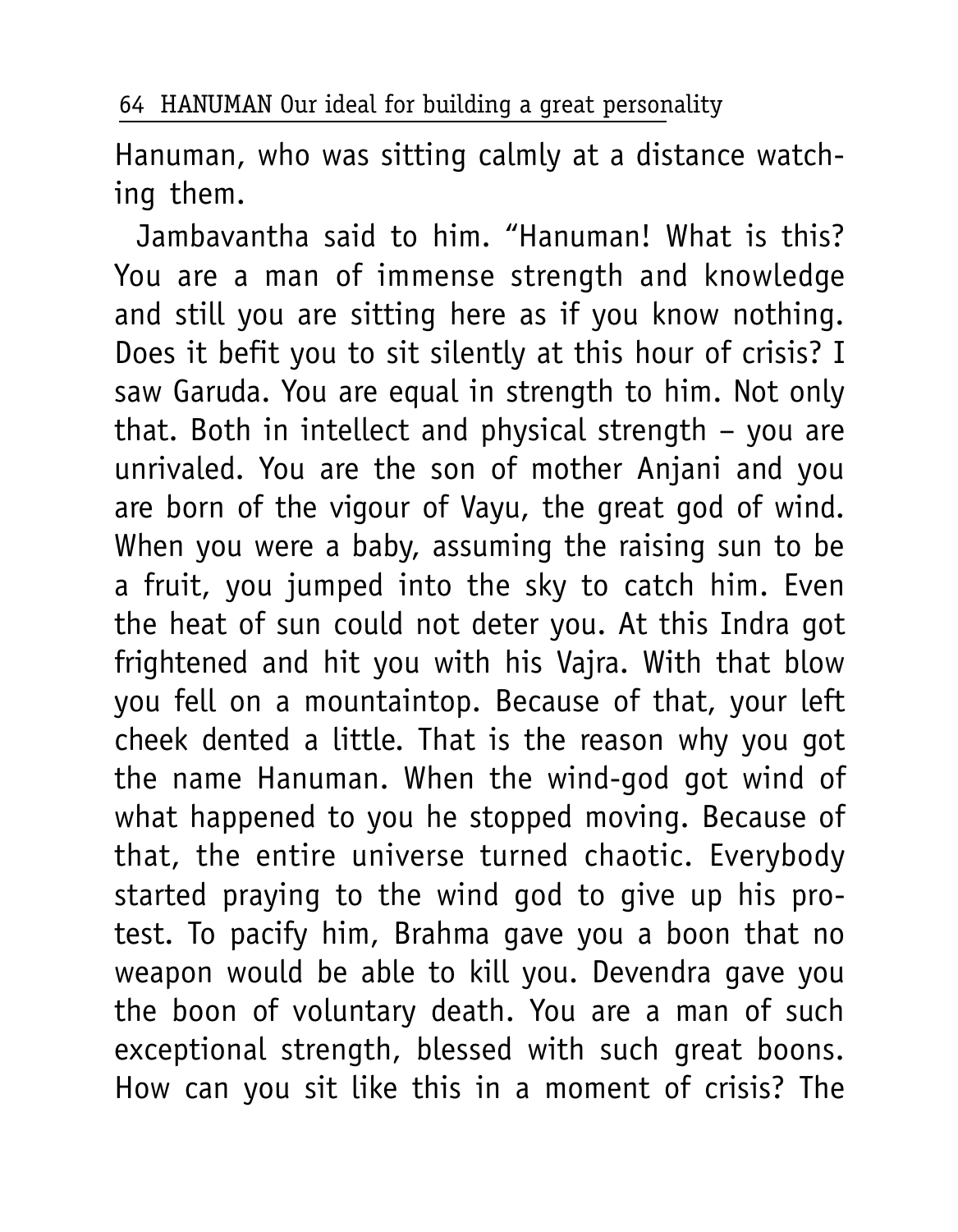26. Remind yourself of the strength that is in you 65

lives of all the monkeys depend on you. You are our saviour! Now, arise and show your strength!"

"Arise, O warrior of leonine strength! Arise to relieve these warriors from the worry of the tragedy that would befall them in the event of not being able to find Sita. Cross the ocean and save us all!"

As Jambavantha praised him, Hanuman felt very happy. His body began to grow up in size by measures of palm trees. All the monkey warriors were fascinated to see his exceptional size. All of them started praising Hanuman. That made him grow all the more.

Hanuman saluted all the elders and said to them: "Oh great warriors! The great god of wind, who can move mountains, is my father. And he is a great friend of the Fire-god. I can fly even to the mount Meru and come back, any number of times. The turbulence generated from the movement of my hands will send the ocean churning. I can travel with the same speed as that of Garuda. My intellect and mind are filled with the enthusiasm of seeing mother Sita. I will leave for Lanka, now and travel like the arrow released from the bow of Rama. Be at peace till I return. I shall uproot the island of Lanka and bring it here, if necessary!" When Hanuman spoke like this, the monkey warriors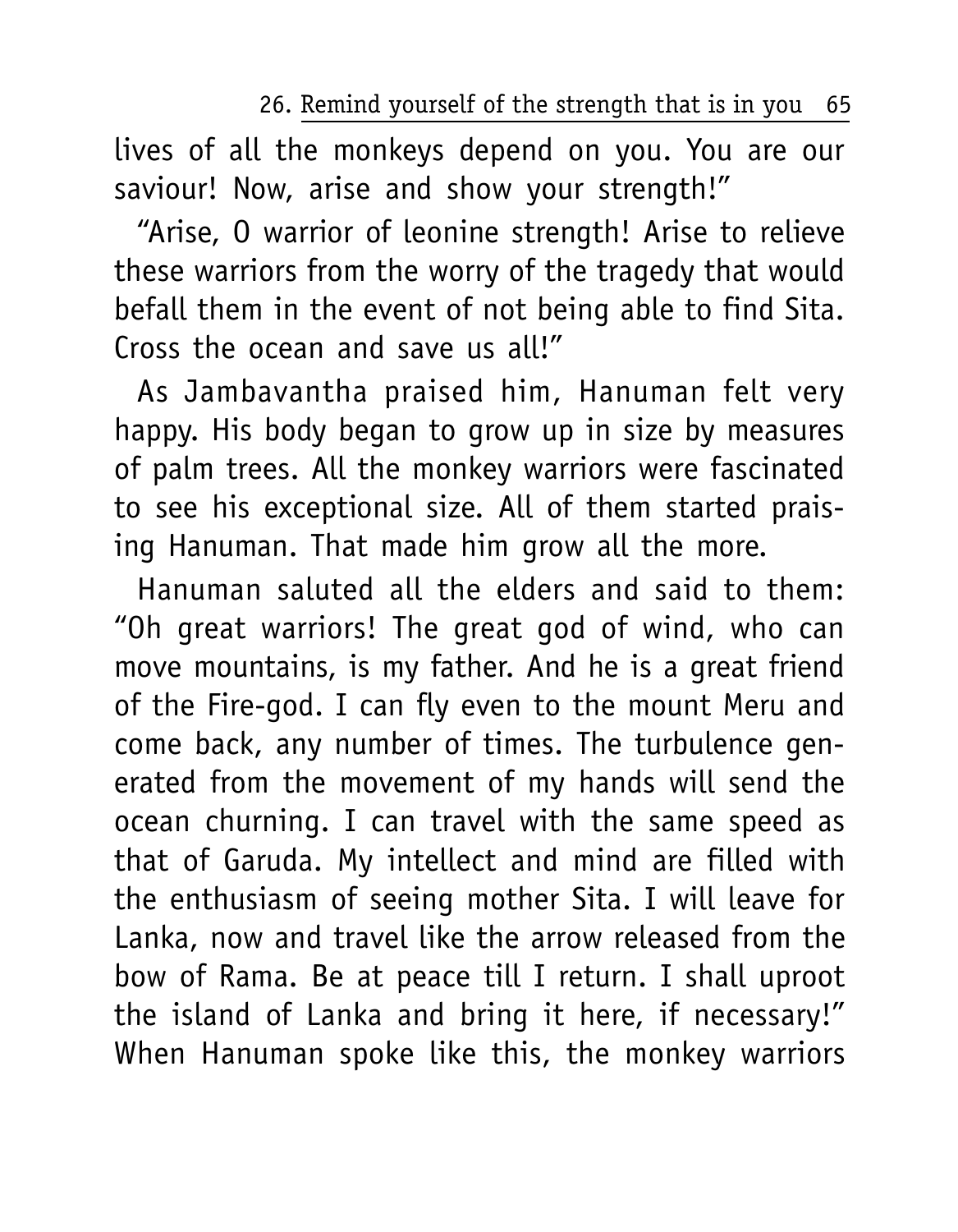hailed and cheered him. In that din, even the roar of the ocean could not be heard.

Looking at Hanuman who is ready to go, Jambavantha said, "Oh Hanuman! You removed the worry from the hearts of these monkey warriors. Now we are all happy. You filled our hearts with faith and strength. All the elders here join me in blessing you. You will cross the ocean by the blessings of our ancestors and teachers. We shall all wait here eagerly for your return. You are our only hope. Now, complete the mission and return successfully!"

Sometimes in life, we tend to lose faith in ourselves. What does one do in such an eventuality? We have to remember the successes we have already achieved. That will give us enthusiasm and inspiration.

Swami Vivekananda taught us to always remember that the blood of the great Rishis of yore is flowing through our veins. We have to remember the greatness of our ancestors and parents. We should feel proud of them. That builds our self-confidence and fills us with enthusiasm.

More than anything else, we should always remember the power of the atman that resides in all of us. When we remember that, our willpower becomes stronger and gives us the self-assuring faith that we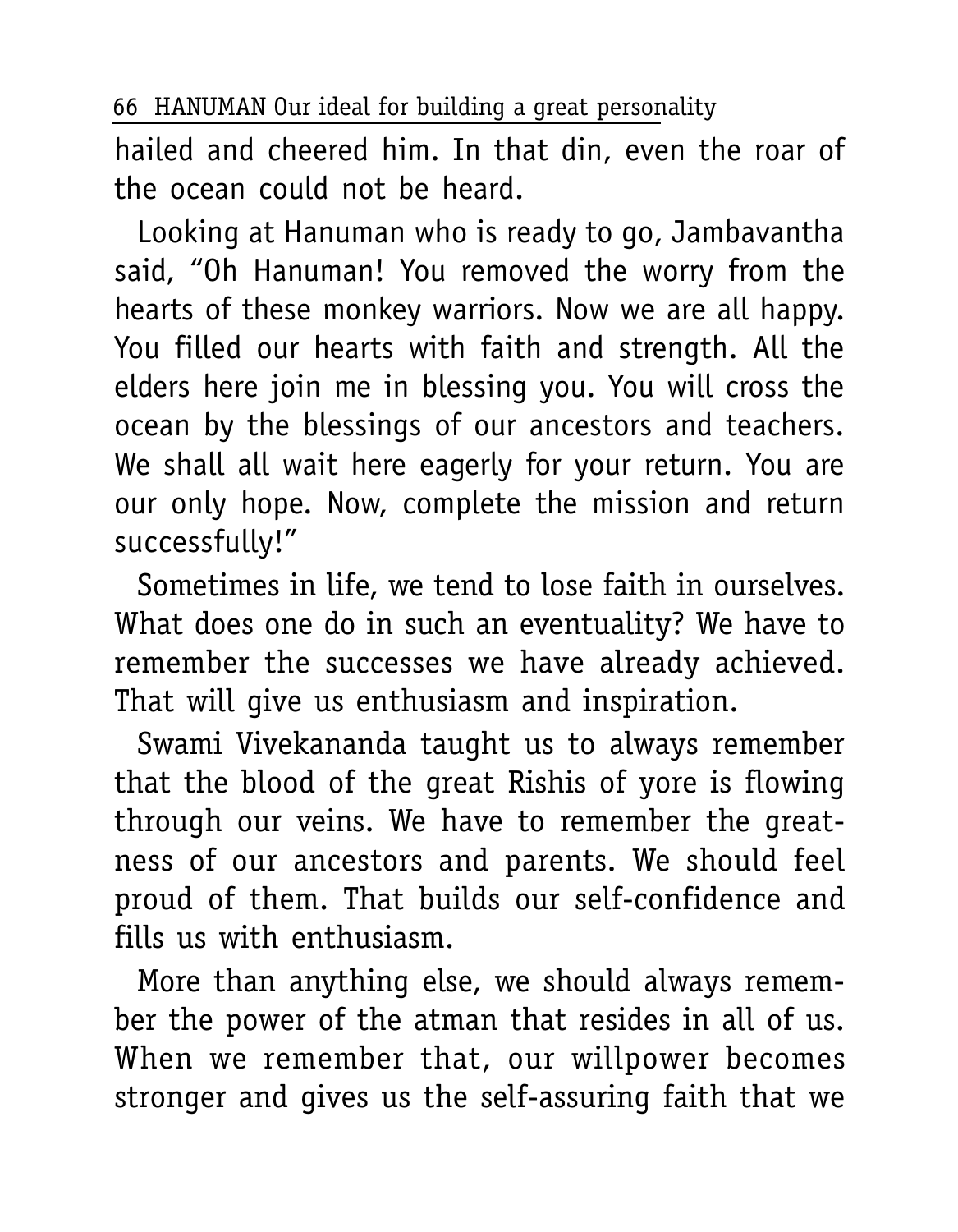27. Face the brute! 67

can achieve anything and everything. The more we remind ourselves of the strength of the atman and keep it fresh in our minds, the better will we be able to work and build a personality of great strength.

## 27. Face the brute!

When we start any work, we will be troubled with all sorts of problems. Swamiji explained the ways and means of facing problems at great length. We can see all of them exemplified in the life of Hanuman.

Hanuman climbed onto a mountain called Mahendragiri and from there jumped into the air. Soon he faced his first obstacle. There is a mountain called Mainaaka, which sits at the bottom of the ocean, in the path of Hanuman. At the behest of the Ocean-god, Mainaaka stood up tall so that Hanuman would land on him and take a little rest. Hanuman saw the mountain standing up in his path and thought that the mountain is trying to block his way. With the same energy of Vayu disintegrating a cloud, he pushed aside the mountaintop with his chest and continued his journey.

Then the mountain Mainaaka took a human form and invited Hanuman saying, "Oh Hanuman! You are able achieve an extraordinary feat. Please step on me and rest a while".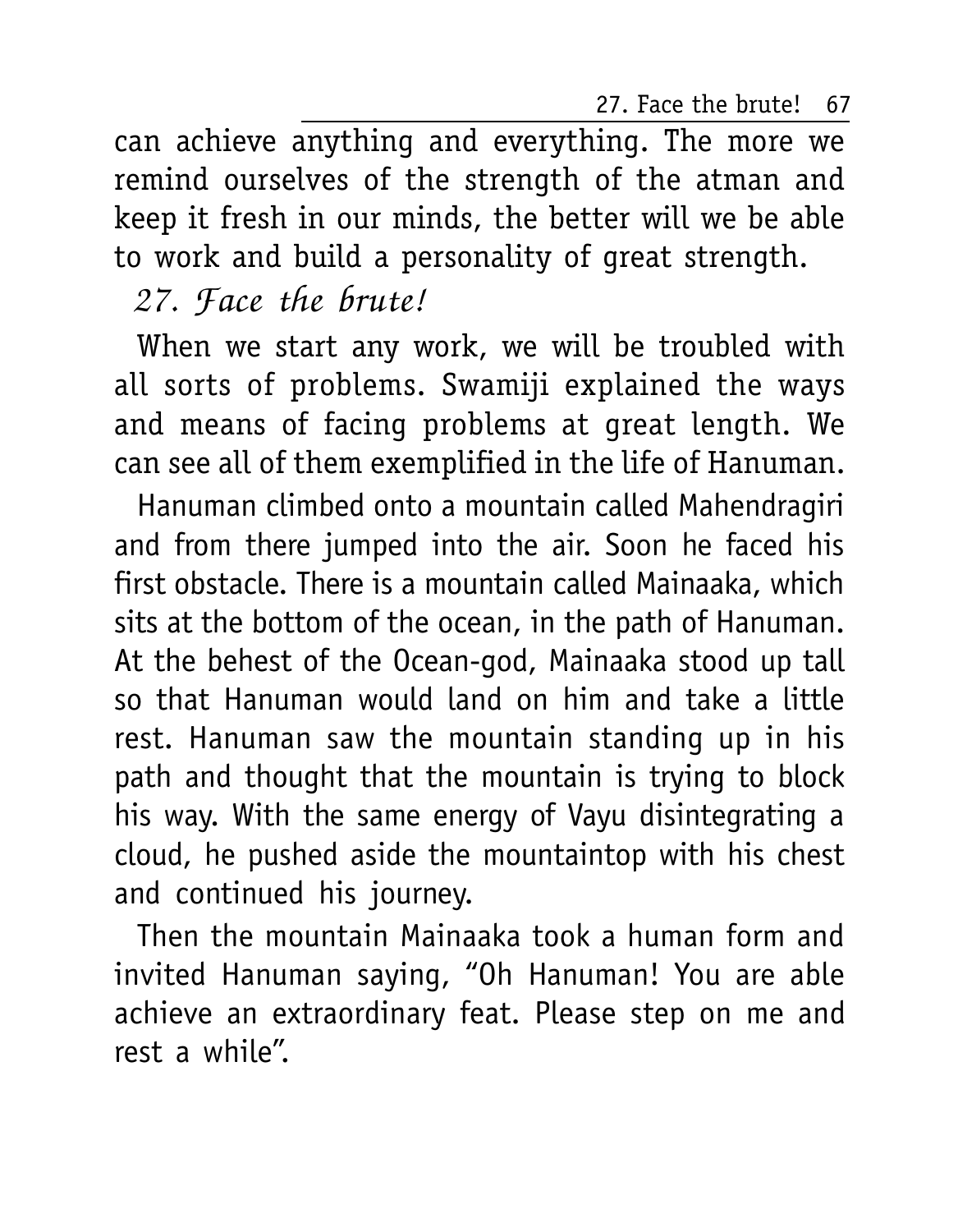Hanuman replied, "Oh Mainaaka! I am much pleased at your invitation. But I can't stop now. Your kind words themselves show your hospitality. Please don't mind my refusal. I am going on an important assignment. I vowed that I would travel like the arrow released from the bow of Rama and reach Lanka before the sunset. Hence, I should not stop anywhere." He touched Mainaaka with his hand and continued his journey.

Mainaaka requested Hanuman to stop with a view to help him. But Hanuman thought even this hospitality would turn out to be a hindrance. Swamiji used to quote a proverb, which says, *"One who is very particular gets nothing!"* This means, to achieve a greater goal one should not be too particular about formalities that are too trivial. When he was determined to reach Lanka by sunset, stopping to rest anywhere would be an obstacle. That is why Hanuman did not like the idea of taking rest. Not only that. Even though he pushed aside Mainaaka, immediately he changed his tone, answered him politely and made him happy. Once again, this shows the greatness of Hanuman.

Now the Devas, Gandharvas, Siddhas and Maharshis, observing this impossible mission undertaken by Hanuman, wanted to test his abilities. They approached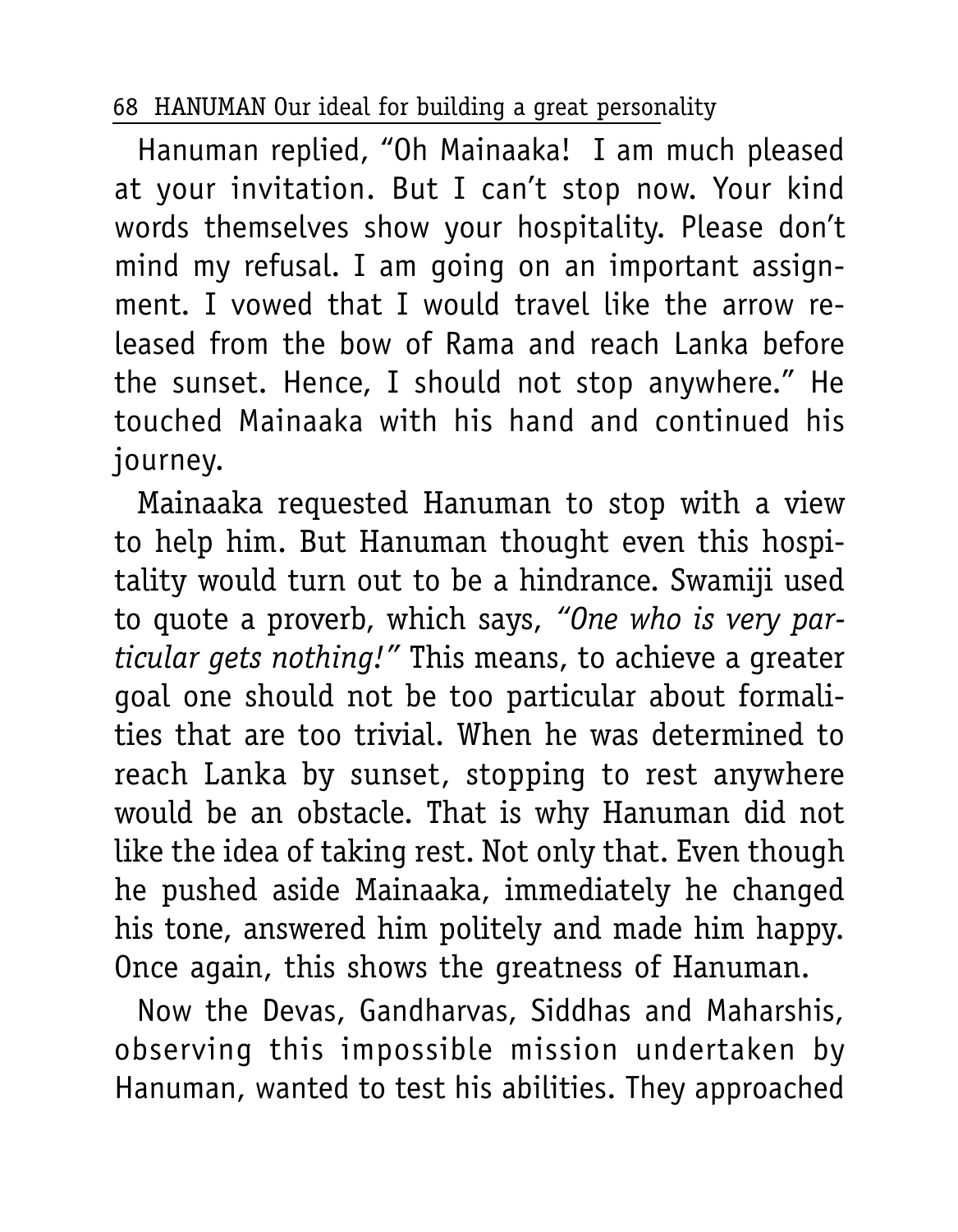27. Face the brute! 69

Surasa, the goddess-mother of snakes and requested her to test the strength and intelligence of Hanuman on their behalf. They told her, "Hanuman is crossing the ocean. We want to test him. We want you to take the form of a great demon of the size of a great mountain and obstruct his course and test him!"

Surasa assumed a terrifying form and stood in the way of Hanuman and said to him, "O Hanuman! The gods gifted you as food to me. I am very hungry and will eat you up. Now you cannot but enter my mouth!" Hanuman listened to her and said, "Mother! Now I am going on a mission in the service of Rama. I shall first find the whereabouts of Sita. After giving that information to Rama I shall happily offer myself to you!" But Surasa was unrelenting. She said, "I don't care! You cannot escape me. Brahma gave me a boon that whoever comes to me should enter my mouth. So you have to enter my mouth." Now Hanuman started to increase the size of his body to circumvent this ordeal. Surasa too started increasing the size of her mouth. Seeing her mouth attain an enormous size, Hanuman thought, "Now her mouth is very big. I shall make myself very small, enter her mouth and come out in a flash. That would have her boon fulfilled and perhaps she will leave me." He made himself very small,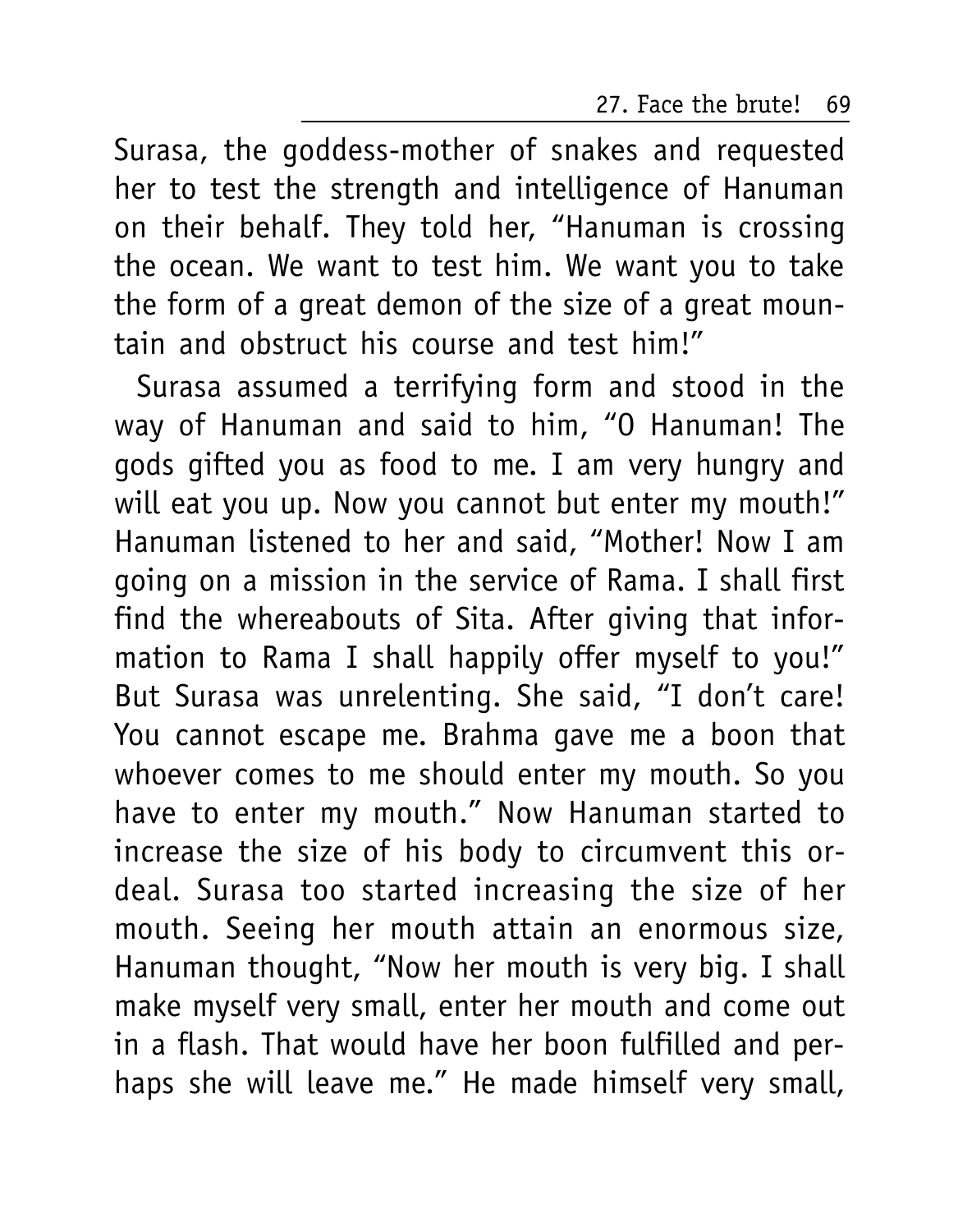quickly entered her mouth and came out in a flash. Standing high in the sky, he bowed to her with folded hands and said, "O Surasa! Kindly accept my salutations! I entered your mouth as per the boon given to you by Brahma. Now please allow me to leave!" Surasa felt very happy and blessed him with success.

The encounter with Surasa, though hostile, is similar to that of Mainaaka. But it was not possible to escape Surasa. We also come across such obstacles in work. We will be able to go forward only after overcoming them. We may feel that there is no solution in sight to surmount such obstacles and Hanuman showed us how to deal with them.

As he continued the journey, he came across yet another demon whose name was Simhika. She was capable of pulling down anything flying in the sky by catching hold of its shadow. She looked at Hanuman and thought, "It is quite some time since had a good meal. At last, I found an animal that is big enough to satisfy my hunger. I shall eat this!" Simhika caught hold of Hanuman's shadow and started pulling him down. Hanuman understood that he was being pulled down. He looked around and found a big animal like demon pulling him down. He remembered what Sugreeva told him about this demon. This demon, Simhika, is capa-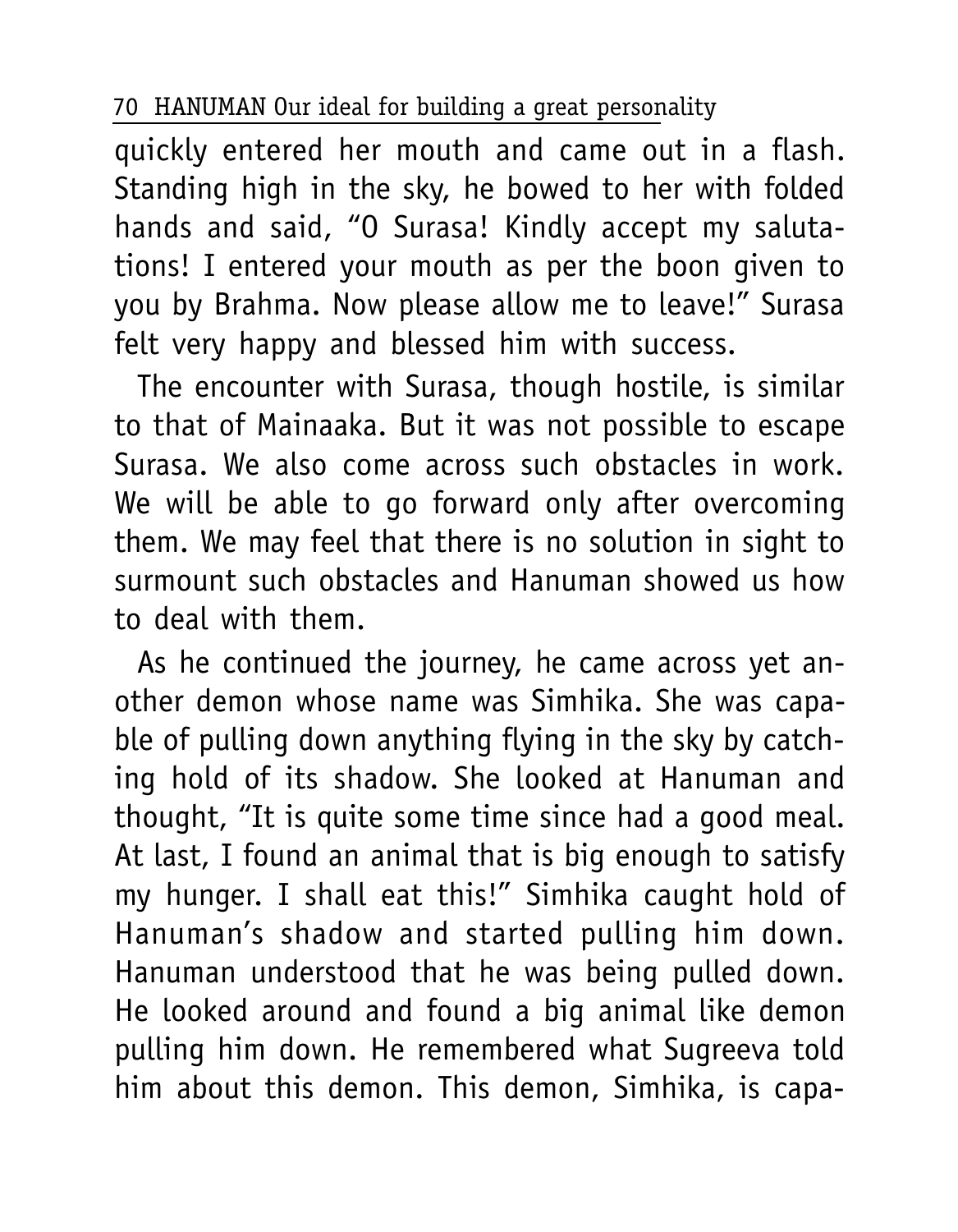### 27. Face the brute! 71

ble of pulling down flying creatures by holding on to their shadows. He, once again, started increasing the size of his body. Simhika too started making her mouth wider. Hanuman could see her vital organs through her mouth. He made his body small in a flash, entered her body, ripped apart her vital organs, killed her and came out and continued his journey. The gods and goddesses were watching the spectacle from sky with awe. They said, "O Hanuman! You are the best among all the monkeys. For someone of such courage, intellect, willpower and efficiency in work, no work would be difficult. You will be able to achieve whatever you aim at. You will always be successful!"

In the case of Simhika there was no way but to exterminate the obstacle. Hanuman had the strength enough to do that. Hanuman knew about the animal before hand. Swamiji said, "You need an all-sided intellect to do efficient work". For success in life, we should have the proper understanding, commonsense and a good deal of knowledge, of as many things as possible. The importance of such a quality cannot be over-emphasized. More than mere knowledge, we should carefully develop the power of applying that knowledge in daily life. That is the mark of a great personality.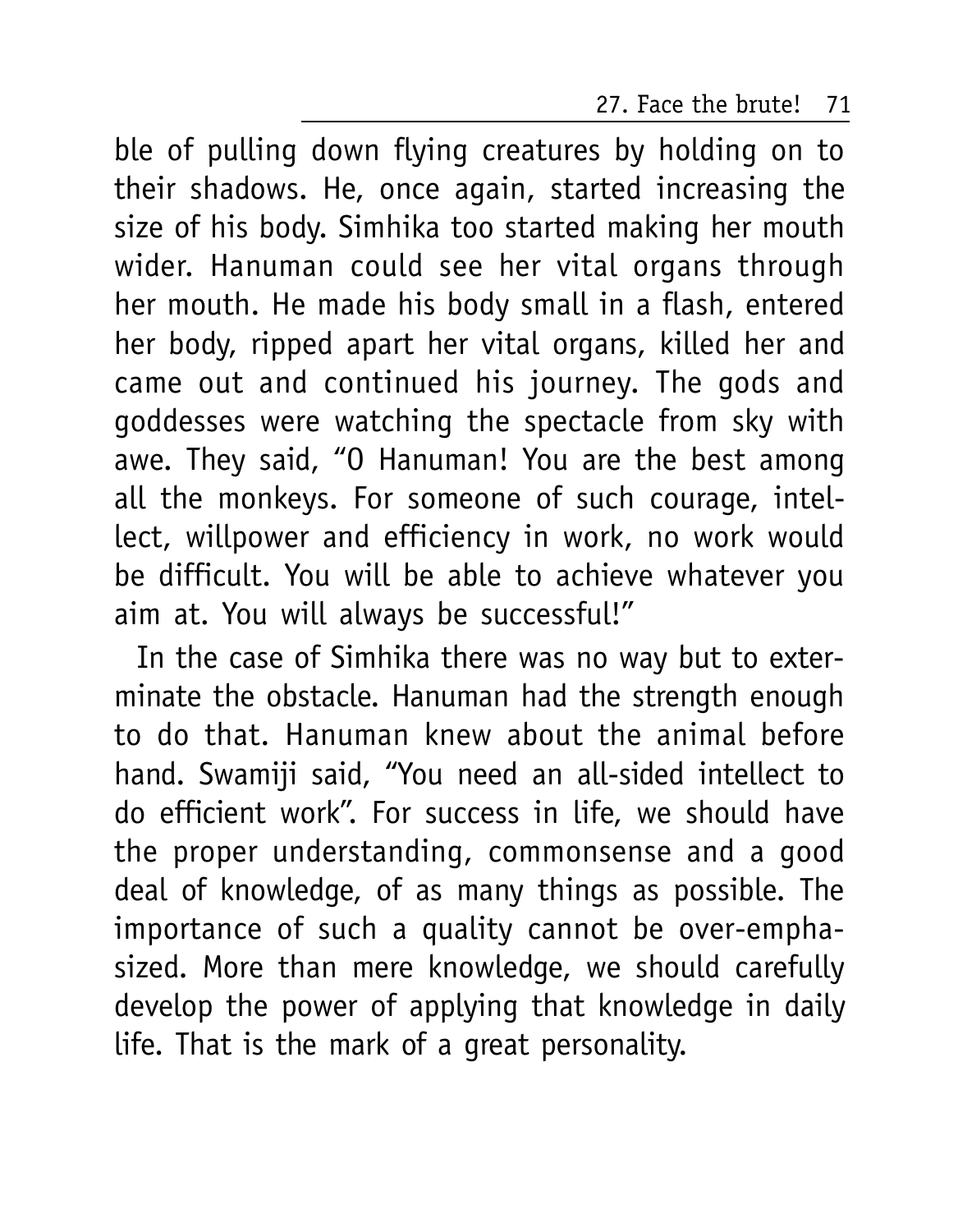28. We need to conquer despair

Hanuman searched every inch of the city of Lanka but could not find Sita. He was filled with despair. He thought, "Sita might have committed suicide in order to protect herself from Ravana. She might have died of shock, looking at the terrible forms of all these demons. How can I go back without finding Sita? What would I tell Angada and others who will be waiting for me eagerly? How can I show my face to them? Come what may! I will not leave Lanka without locating Sita. After all, what on earth, is this despair? I will throw it off and continue my search for Sita."

He searched every nook and corner of the inner quarters of Ravana's house. But could not find Sita anywhere. His mind was filled with despair. He thought, "It seems Sita is not in Lanka. May be the cruel Ravana ate her up. May be that she might have given up her body thinking of Rama. How can I convey this message to Rama? If I tell them that I could not find Sita, then along with Rama and Lakshmana, Sugreeva and all others would give up their bodies as well. I crossed the ocean undergoing so much trouble; shall all that go waste? Here is my resolve! I will not leave this place until I find Sita!" Then he went to the Ashoka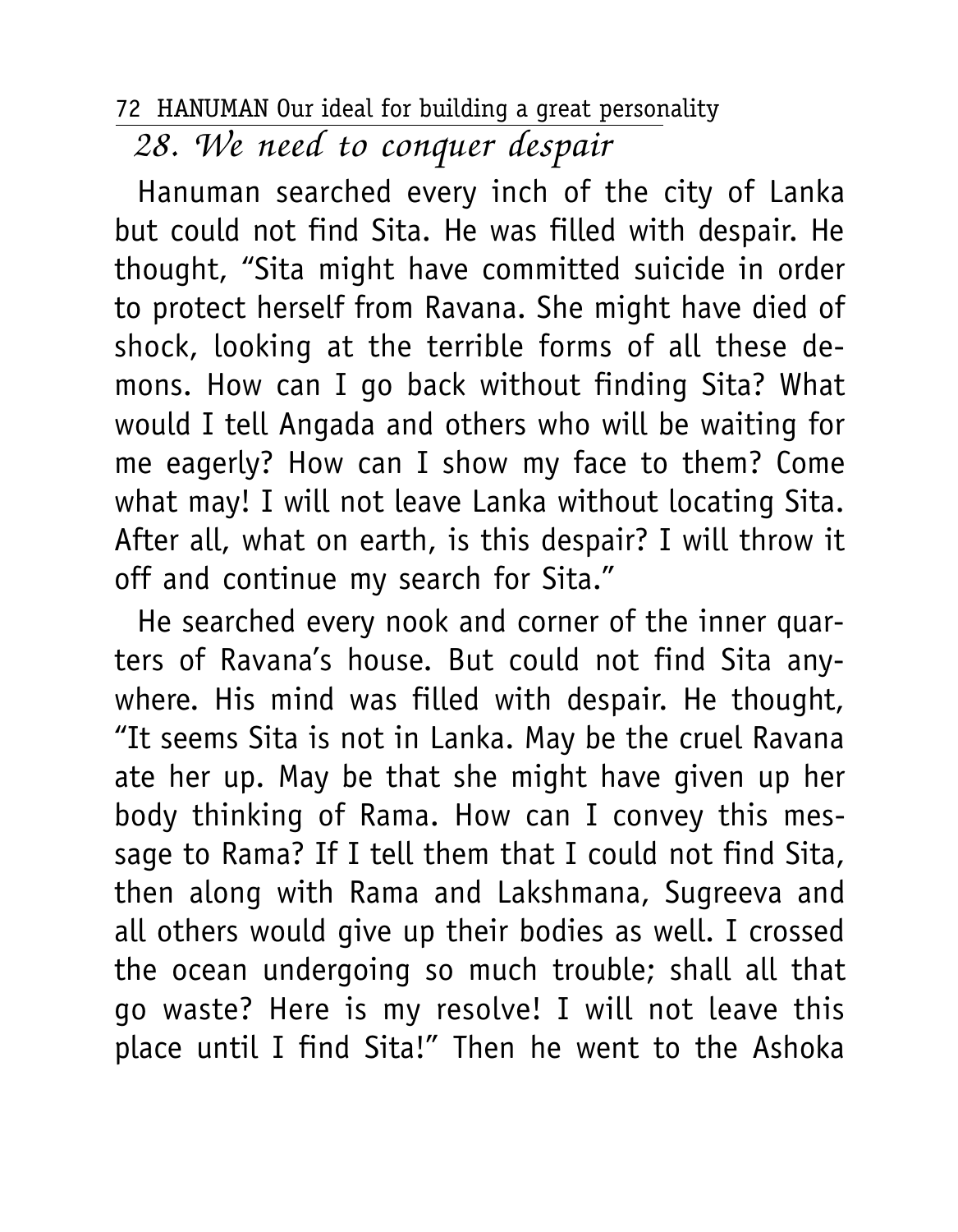29. We should be able to see others miseries as our own 73

grove and found Sita sitting under a tree called Sinsupa.

Hanuman was faced with a situation like we all do in our lives. His thinking was pretty similar to what we usually do in the modern times. On one side, he was filled with worry and despair that he may not succeed in his mission of finding Sita. On the other side, he was trying to pacify himself by making his mind steady and bringing it under control. He eliminated all that despair from his mind and continued with the work, and achieved success at last. We have to develop similar ability to conquer despair and remain focussed on our goal. *Swamiji said, "All power is within you! All the energy, help and succour you need is within you… hold the ideal a thousand times, and if you fail a thousand times, attempt once more."* By taking a firm resolution that he will not leave Lanka without finding Sita, Hanuman showed us how to behave resolutely during the times of crisis. With that will power he succeeded in finding Sita.

29. We should be able to see others miseries as our own

Hanuman saw Sita just before sunrise. She was sitting under a Sinsupa tree and was thin from all the fasting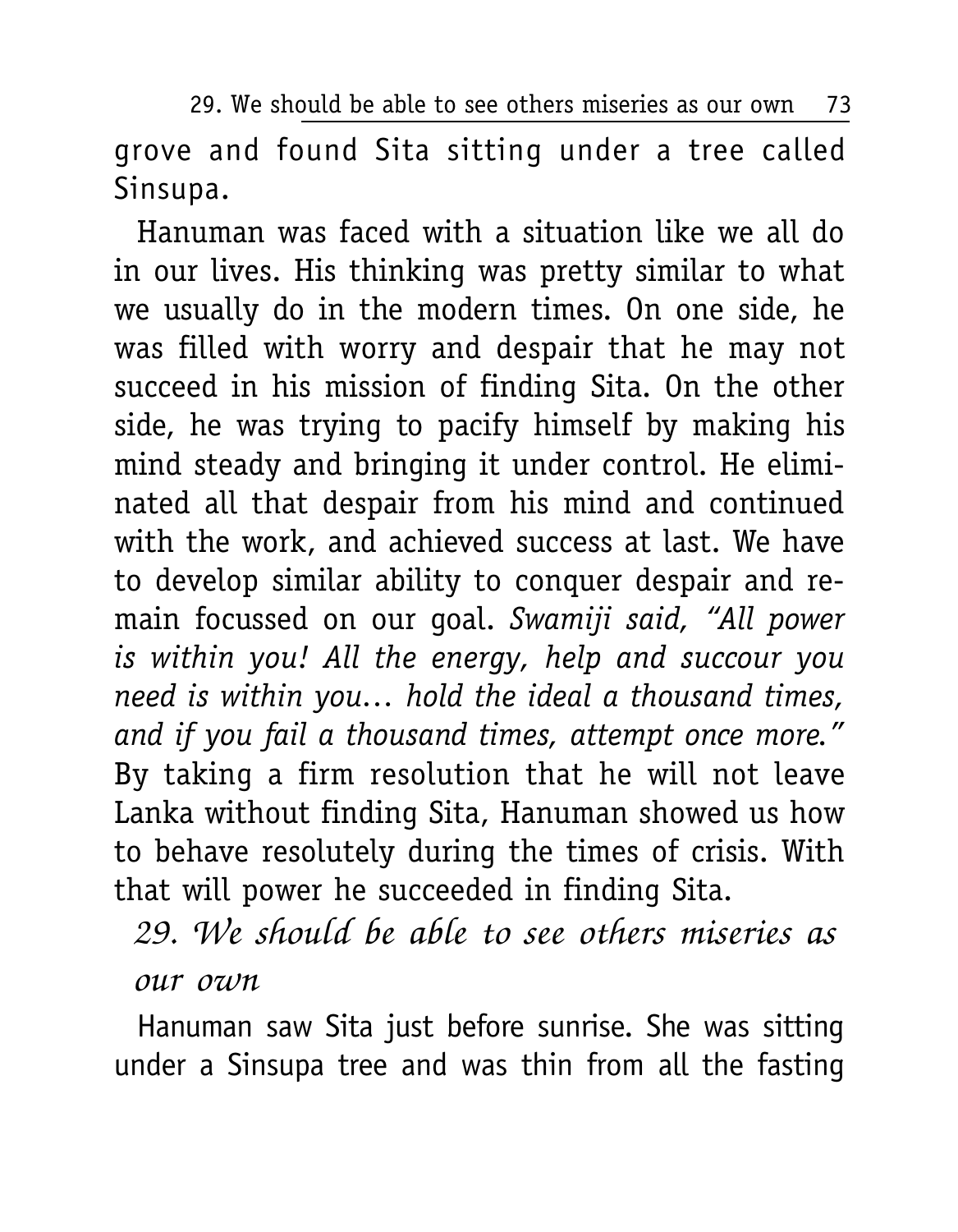and appeared pale. Meanwhile, Ravana came there. By fear or favour, he tried to convince her to marry him. But Sita was unrelenting. She said, "Soon Rama will come here to kill you and take me back." Ravana became angry and threatened her: "I will give a period of one month to change your mind and marry me. If you don't, I will cut you up, have you cooked and will eat you!"

Hanuman thought, "At last, I could see Sita who brings felicity to the universe. I should talk to her carefully. If she gets scared by looking at me and cries out, then all the Rakshasas will wake up and start a big fight. That would spoil my mission. I will not be able to tell Sita that Rama is searching for her and would soon arrive to rescue her. The whereabouts of Sita will also not reach Rama. That is why Aryans say that the messengers of the king should act very carefully, keeping in mind the time and circumstance. Otherwise everything will come to naught. Now, Sita is thinking about Rama. So I will introduce myself to her by praising Rama, so that she will be impressed."

As soon as Ravana departed, all the rakshasas fell asleep. But Hanuman did not come down from the tree all of a sudden. He did not want to jump in front of her, as it might scare her. When you are talking to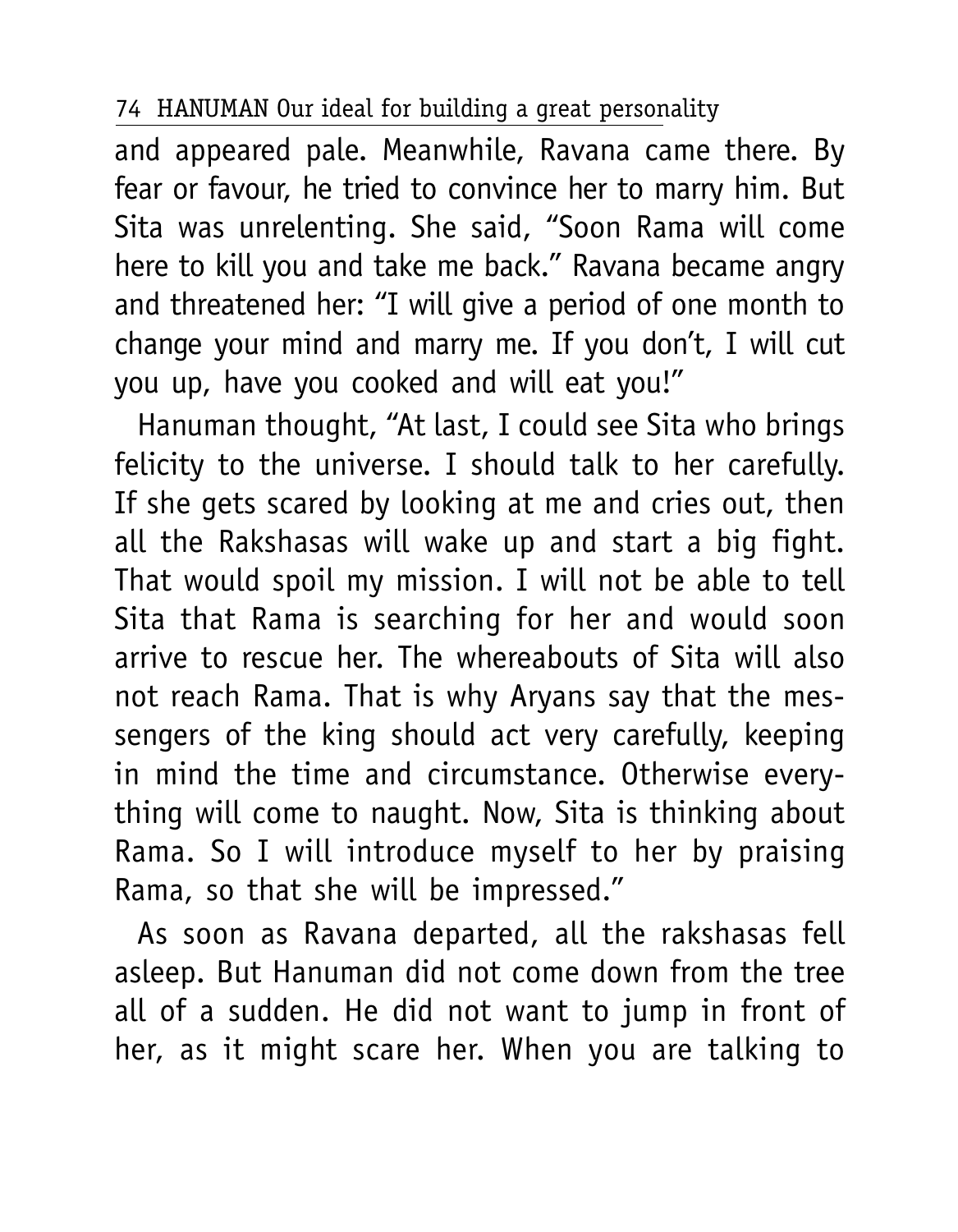29. We should be able to see others miseries as our own 75

someone in distress, it is better that you introduce the topic slowly. Keeping this in mind, he started narrating the story of Rama from the tree itself. He started with the birth of Rama and stated how he went to forest and how Sita was abducted. Then he continued with the story of the friendship of Rama and Sugreeva and how he himself came to Lanka searching for Sita. After listening to this, Sita mustered a little courage and looked into the tree canopy to find Hanuman. Hanuman climbed down from the tree and gave her the royal ring of Rama. He assured her that Rama would soon arrive with a great army of monkeys and bears, under the leadership of Sugreeva and defeat Ravana. Sita felt happy listening to this.

When we talk to people who are in despair and fear, we have to be very careful. We have to create a little faith in them by our gentle behaviour. Only those who can see the trials and tribulations of others as their own, can bring solace to others. Swamiji said, "Try to see others problems as your own!" This is called empathy and is a great quality.

Who can achieve such a feat of convincing and impressing someone, who is lost in doubt and despair? Only those who have a great deal of unselfishness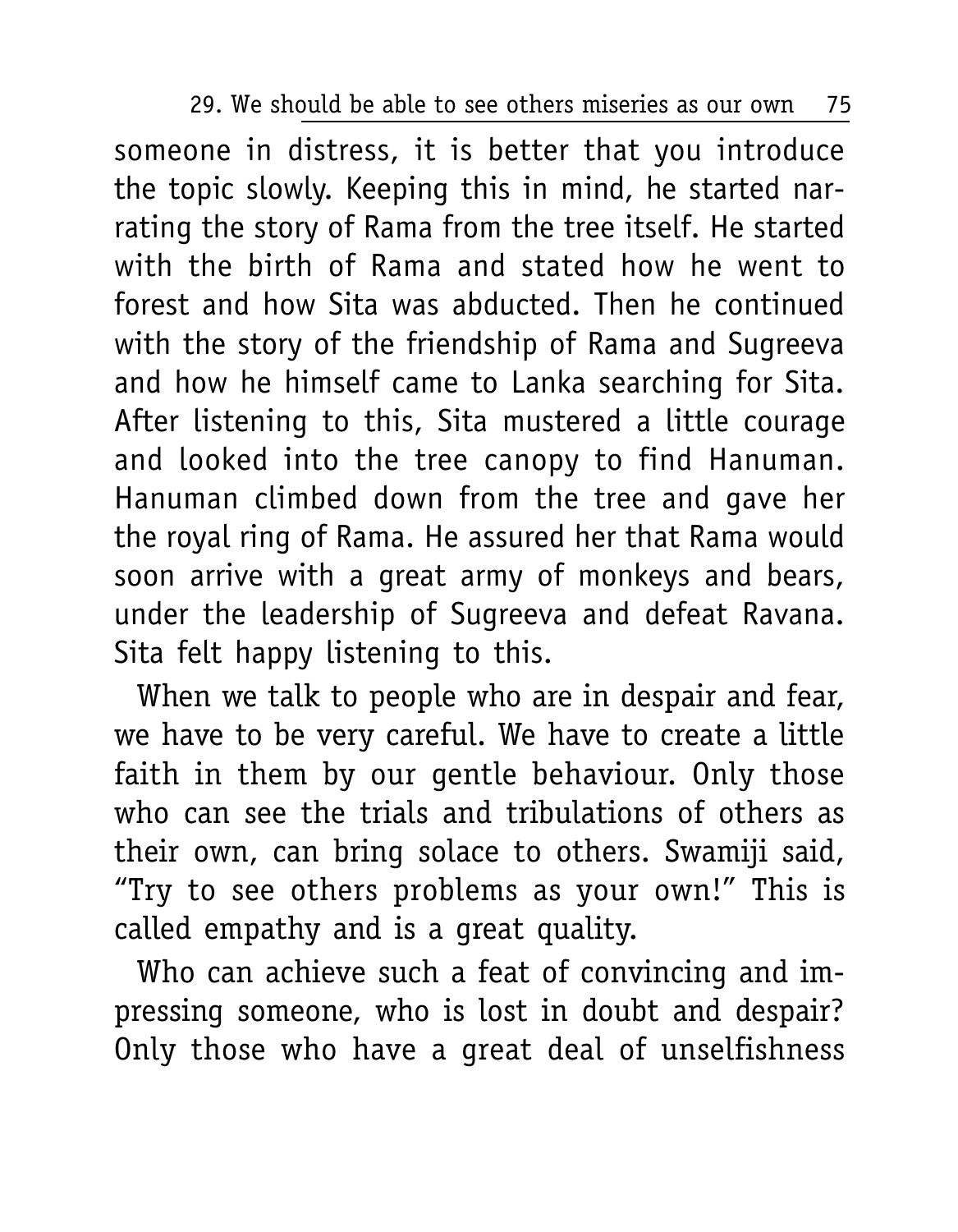and who are devoid of all pride. This is not possible to those who do lip service. For a completely selfless man, the words come out of the fullness of heart. Only those, whose heart is filled with compassion and sincerity, can really achieve the tremendous feat of speaking reassuringly and bringing solace to others.

30. Learn to develop foresight

Usually men react and work at the spur of the moment. They do not try to think of the consequences while they work. We not only should do the work that is given to us, but also be careful enough to consider its after-effects.

After finding Sita, Hanuman thought, "I have seen Sita. Now it would be better if I try to know what Ravana is up to. I have to find out what Ravana's real strength is. I have to understand the tactics of warfare employed by the Rakshasas by engaging them in a battle. If I do that, then I would have completed my task properly."

"In the case of Ravana, the first three tactics of assurance, appeasement and discord would not work. Ravana is a Rakshasa. So talking assuringly to him would not work. And then he is extremely wealthy. So he would not be appeased by gifts. And then he is a man of great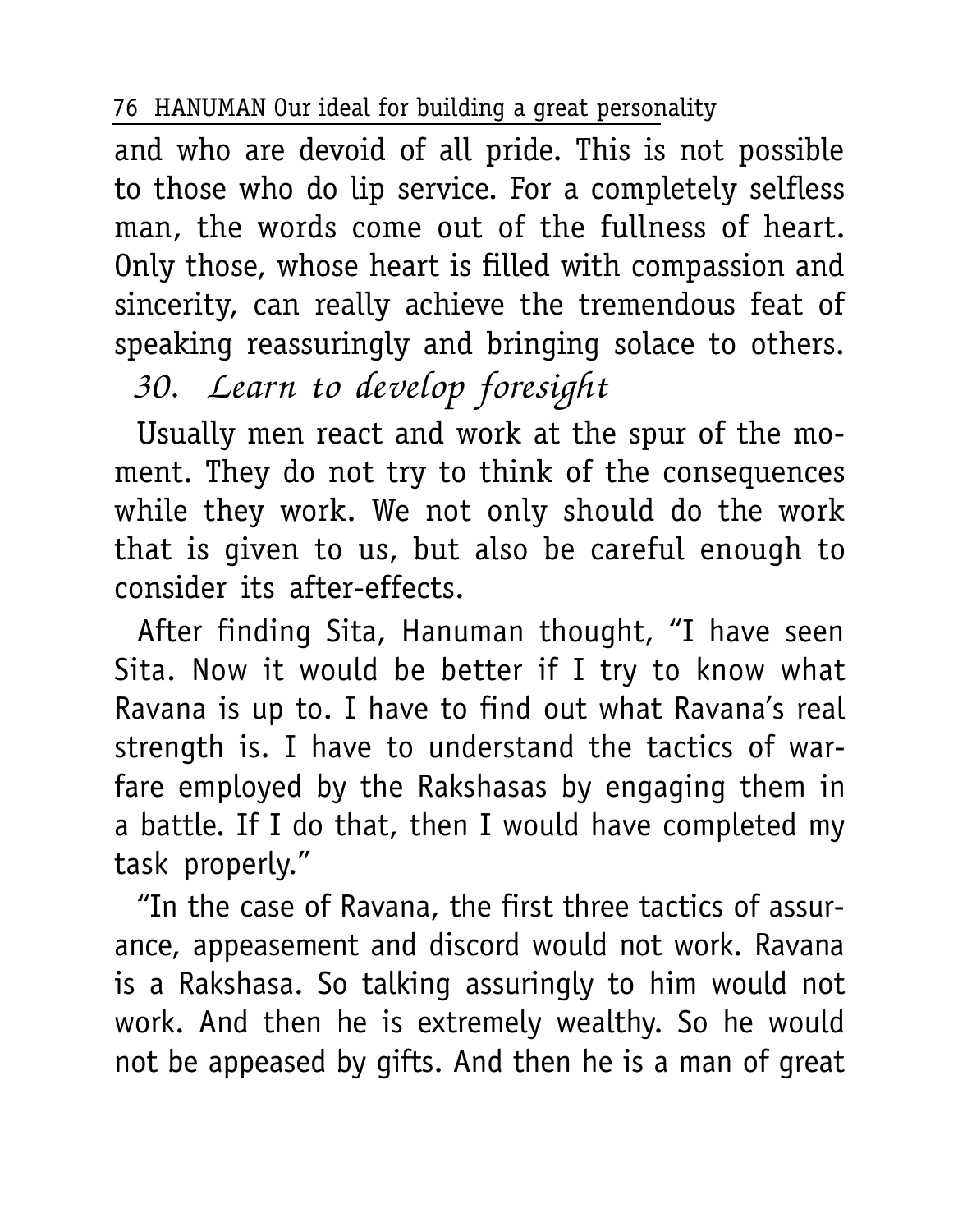30. Learn to develop foresight 77

valour. All his ministers, army and others are completely under his control. So the tactic of creating discord also would not work. Only by showing my strength I will be able to control him. Now I will try to kill some of the rakshasa warriors in order to weaken him a little."

He further thought, "Whoever, along with the job assigned to him does any other associated work which, when remains unfinished, may create problems in future for the overall project, is a man of accomplishment. When we undertake a great mission like defeating Ravana and rescuing Sita, we have to keep various aspects in mind, which would influence the work. If we keep only one thing in our mind and work, even a small task cannot be accomplished. Then how can we achieve a big task like routing Ravana? And, more than anything else, whoever is capable of finding several ways of accomplishing a mission would be successful, but not others. So, I shall not limit myself to just finding the whereabouts of Sita."

"Now I have to start a fight. By that Ravana would be able to estimate my strength and also get an idea about the strengths of the monkey army and I will be able to gauge the strength of his army. I must also meet Ravana face to face and deliver him the message of Rama. This Ashoka grove is a beautiful place and Ravana likes it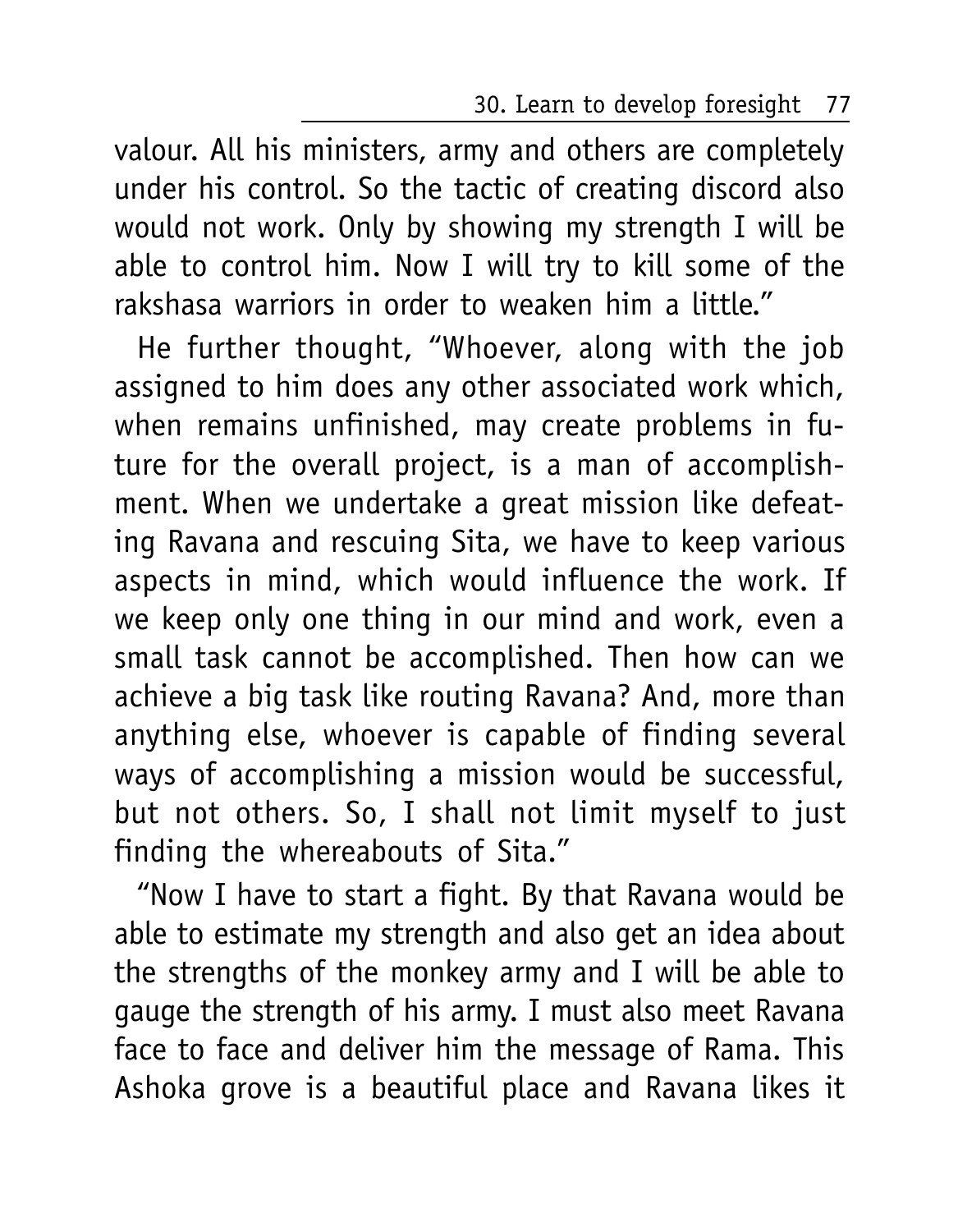78 HANUMAN Our ideal for building a great personality very much. Now, I will destroy it. Then Ravana would be angry with me and send his army to fight me."

Hanuman started uprooting and breaking trees and tore apart the bowers and arbors. Within no time he destroyed the whole place.

Whenever we are given some work, we have to think about it from all directions and consider all the pros and cons, and the impact of a particular work on the total project. We should not limit ourselves to the work assigned to us. We cannot disown its effects and cannot say that the rest of the project is of no concern to us. Depending on how orduous the work is, we have to raise our commitment. Swamiji said, "the most important thing I have to say is that the work should be started on a scale which would be commensurate with the results desired." He also said, "whoever looks into the distant future, thinks accordingly and works, will be able to accomplish great works." This foresight is not a character that is inherited by birth. We have to cultivate it by practice.

31. Take the lead and work

Hanuman destroyed the Ashoka grove in order to irritate Ravana. Ravana sent a whole contingent of Rakshasas to contain Hanuman. Hanuman killed all of them in no time. Then he killed Jambumaali, who was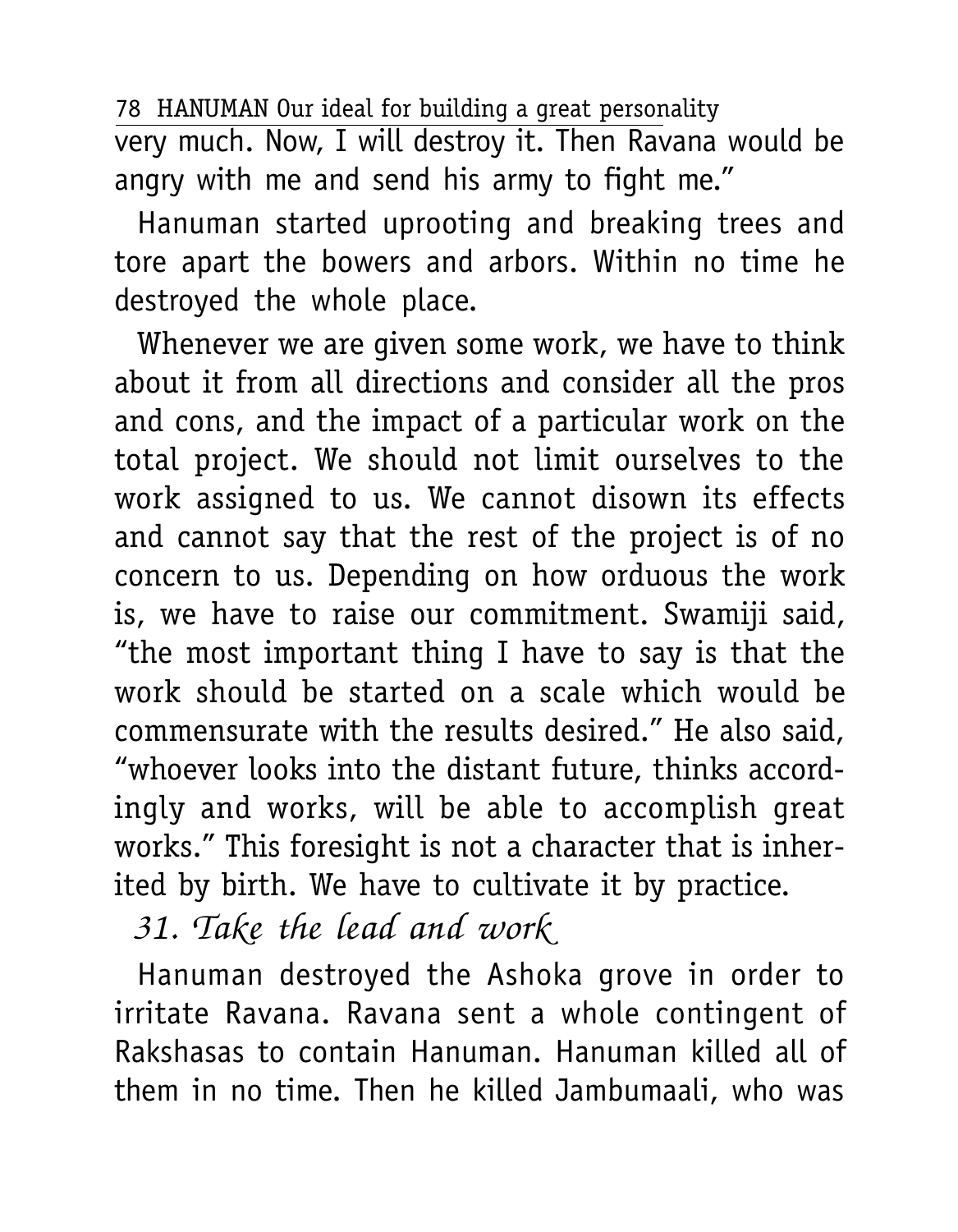31. Take the lead and work 79

the son of Prahasta, the chief of Ravana's army, along with seven others who are the sons of Ravana's ministers. Then Ravana sent his own son Akshakumar to fight Hanuman. Akshakumar was a great warrior. He was adept in archery. Hanuman himself was filled with awe looking at his valour. He thought, "Even though this Akshakumar is young, he is very powerful. If I do not kill him now, he will become a big hurdle in the forthcoming war. A flame should be put out even when it is small. After it turns into a blaze, it becomes difficult to douse it. Therefore I shall eliminate him now itself." In a terrible fight, Hanuman killed him.

Thus, Hanuman was able to assess the strength of the rakshasas and killed many warriors especially, Akshakumar and Jambumaali. Thereby, he paved the way for success in the ensuing war.

Hanuman acted on his own, in killing Akshakumar. He did not think that it was not his duty or that he could do it when all other monkey warriors join him in the up-coming war. He did not think of it as an unnecessary burden.

People usually try to avoid work. Rather, they generally try to 'postpone the evil.' When they have to work and can no longer escape it, they go on lamenting and grumbling and end up with mediocre results.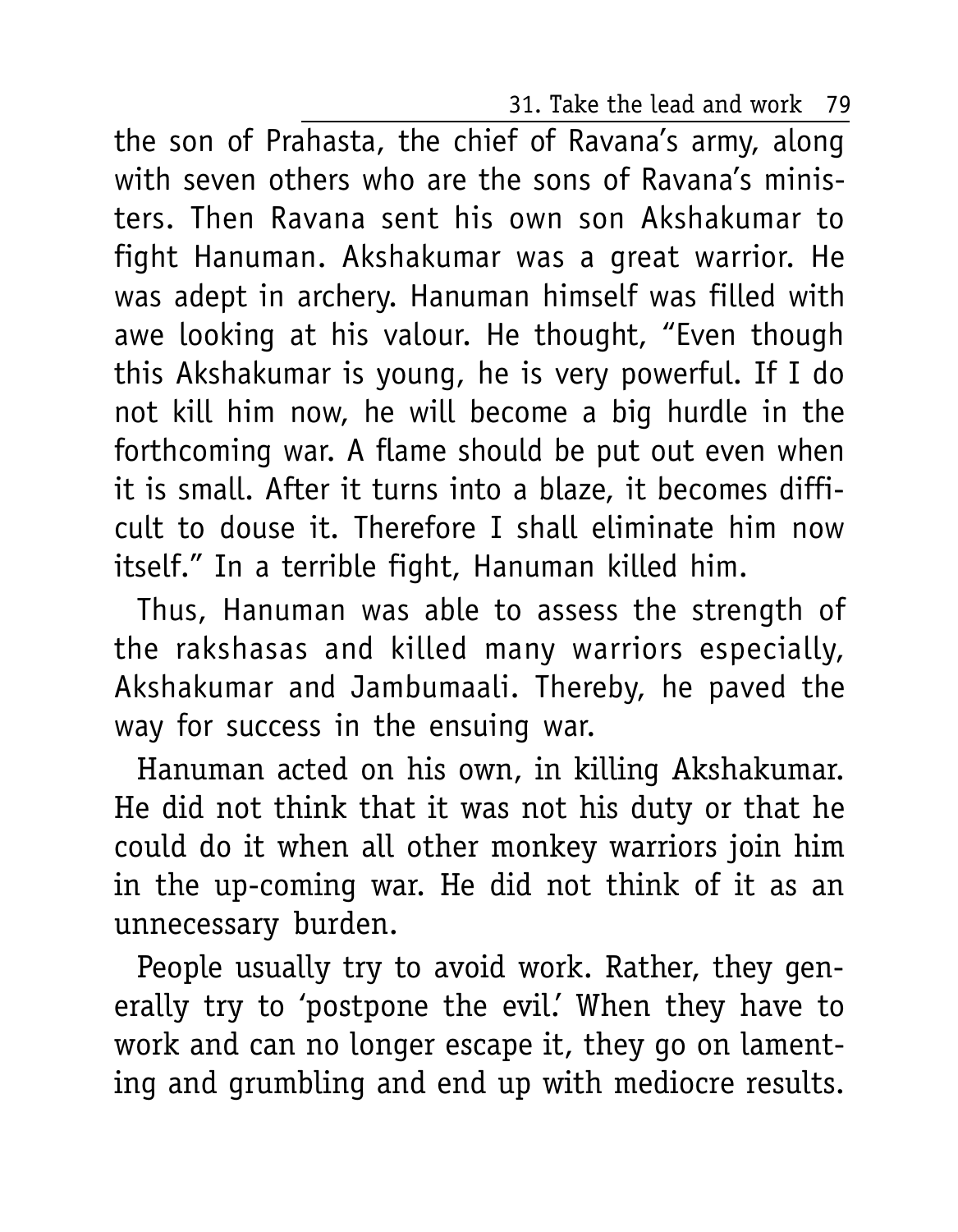To top it all, they try to lay the blame of such results on someone else or God. But great men work differently. They think well on the course of action and once they are decided on how to go about the work, they set about executing it like Hercules.

*Swamiji said: "If the whole responsibility is thrown upon our own shoulders, we shall be at our highest and best. When we have nobody to grope towards, no devil to lay our blame upon, no Personal God to carry our burdens, when we alone are responsible, then we shall rise to our highest and best. Working in that way, your whole character will change."*

32. We must be able to recognize greatness in others

When Akshakumar fell, Indrajit came to the battlefield. He was the eldest son of Ravana. He used Brahmaastra to capture Hanuman. It could not kill Hanuman but ensnared him. He was tied down and was taken to the court of Ravana. Hanuman saw Ravana and was stuck with awe. He said to himself, "This king of the rakshasas is so handsome! His courage, power and strength are awesome. It is strange to see that he is endowed with so many good characters. But for his bad character of yearning for other's wives, he would be a king fit to rule the three worlds."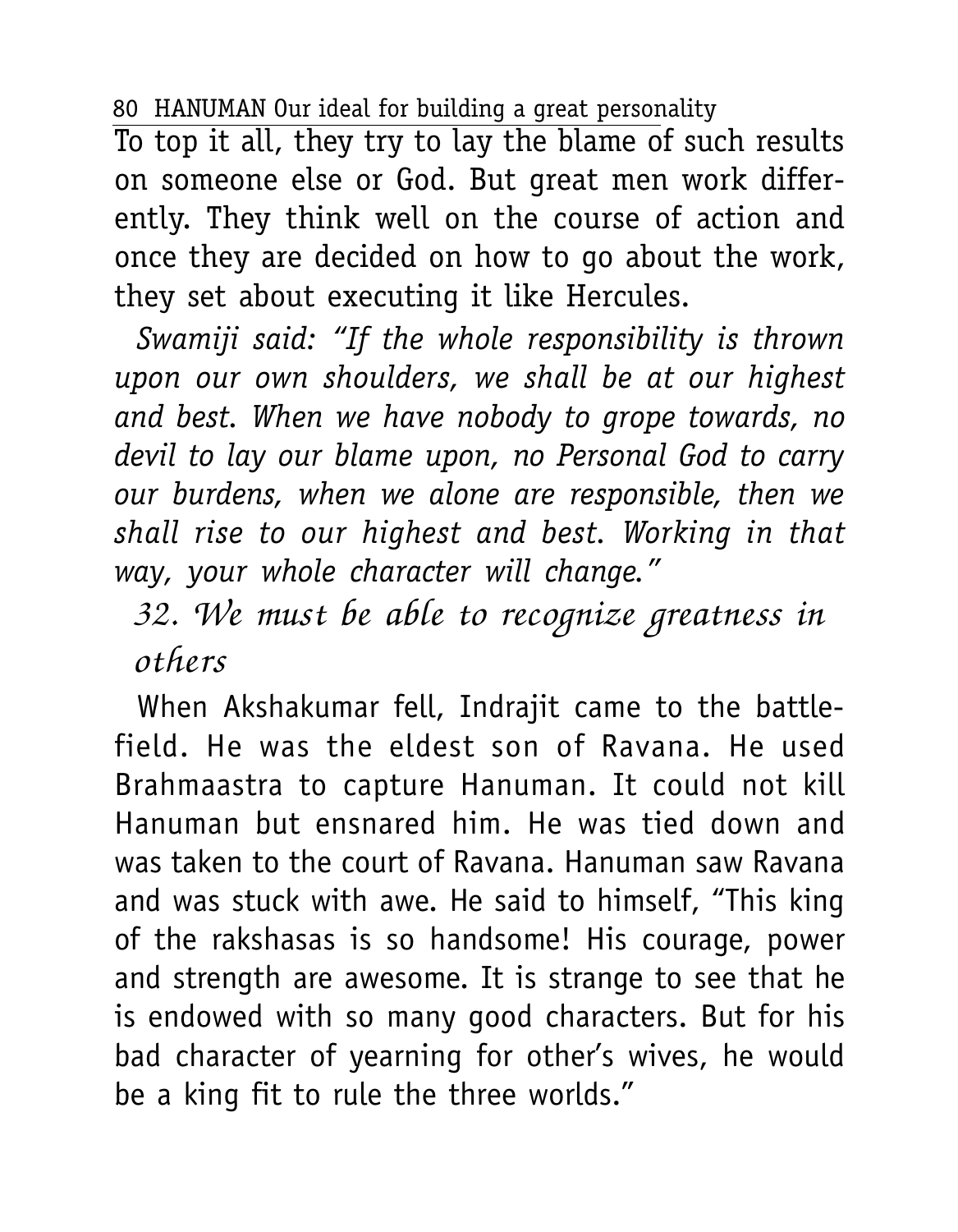33. We should be able to acknowledge our mistakes 81

The abililty to appreciate greatness in others is a character of great men. Hanuman could identify and appreciate the good characters and the strong points even in the worst enemy. We also have to cultivate this virtue, if we want such greatness.

Hanuman then advised Ravana to return Sita to Rama. But Ravana could not appreciate that advice and ordered that Hanuman be put to death.

# 33. We should be able to acknowledge our mistakes

However Vibhishana, the younger brother of Ravana, pleaded that a messenger should not be killed, but may be insulted by amputation, branding or whipping. Ravana ordered that the tail of Hanuman should be removed by setting it on fire, because the tail happens to be a cherished organ of all monkeys. The rakshasas set fire to the tail of Hanuman and started parading him in the streets of Lanka. Hanuman observed closely and memorized the layout of Lanka. Then he freed himself, and with his burning tail started setting ablaze all the houses. The whole of Lanka was engulfed in flames. Then suddenly he remembered Sita and was struck dumb with the fear that she might have been burnt in the fire as well.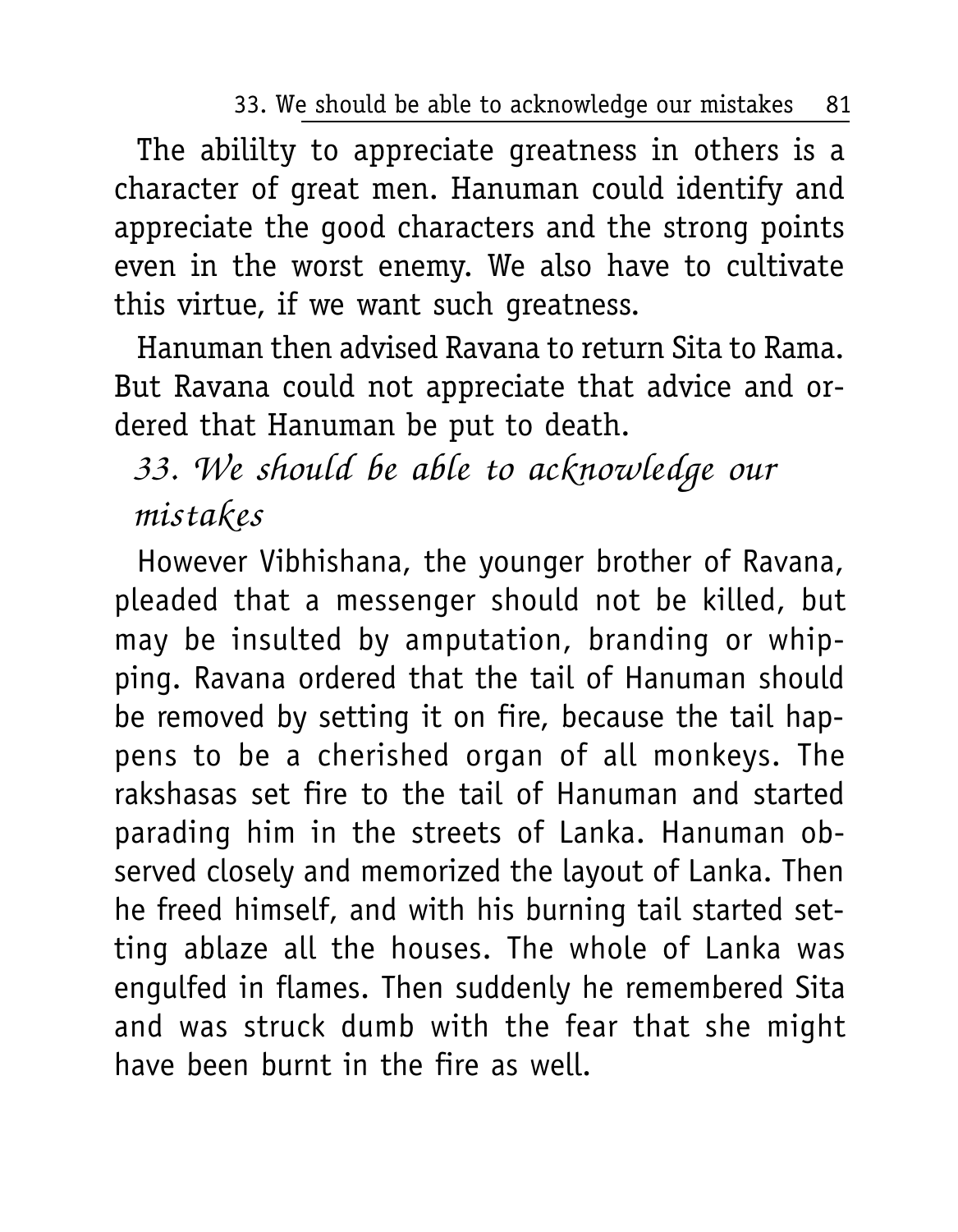He said to himself: "I have done a terrible mistake in burning down this city in a fit of anger. A man who is unable to conquer his anger will commit any sin. He may even kill his Guru or insult a man of virtue. The man ensnared by anger will not be able to discriminate between what to speak and what not to. Such a man may abuse others indiscriminately or resort to any heinous and terrible act".

"To put out a fire we sprinkle water on it. In the same way, whoever controls his anger with help of his intellect, is a great man indeed! Just as a snake sheds its old skin, whoever casts off his anger is called a PURUSHA. (It implies that others cannot be called Purushas! The same word applies even to women just like the word Purushakaara which we came across earlier.)"

"Without considering the fact that Sita also is in Lanka, I burnt down the whole city. I have betrayed my Lord Rama and I have no sense of shame. Now, I too will jump into this fire and kill myself. I hope she met with no harm!"

But then wisdom dawned on him. He thought, "The god of fire did not burn my tail! Would he burn Sita? Definitely not!" He ran to the Sinsupa tree in the Ashoka grove and saw Sita there. He saluted her once again and told her that he would like to return to Rama.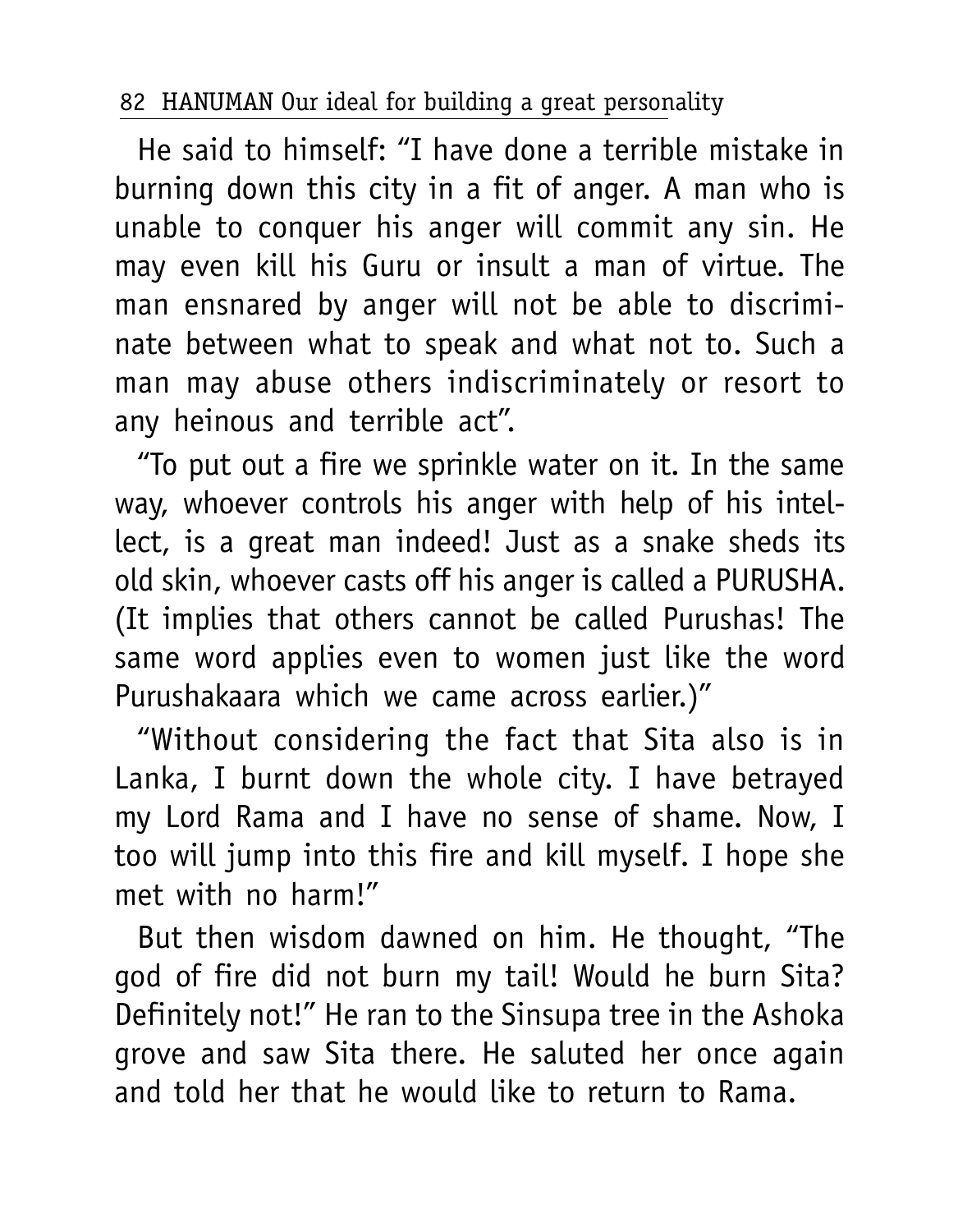34. Do not boast about yourself! Do not denigrate others! 83 *"There is one great danger in human nature. It is that man never examines himself", said Swamiji.* A character that shines like daylight in all great men is their ability to analyse themselves. This rare virtue can be called self-analysis. Whoever succeeds in analysing his past mistakes and firmly decides not to repeat them, will be the most successful man. Hanuman stood out as the most exemplary character, not only in realizing his mistake but admitting it and correcting himself.

Controlling anger is a trait of utmost importance. *Swamiji said: "Our religion teaches that anger is a great sin, even if it is righteous." Swamiji further said, "Each time we suppress hatred, or a feeling of anger, it is so much good energy stored up in our favour; that piece of energy will be converted into the higher powers."* Hanuman demonstrated the ill effects of anger and the method of controlling it, in a most practical way. As Swamiji said, by constantly practising the control of anger and other passions, we may raise to super-human levels.

# 34. Do not boast about yourself! Do not denigrate others!

Now that he knew the welfare of Sita, Hanuman prepared himself to leave. But now, Sita got a doubt. She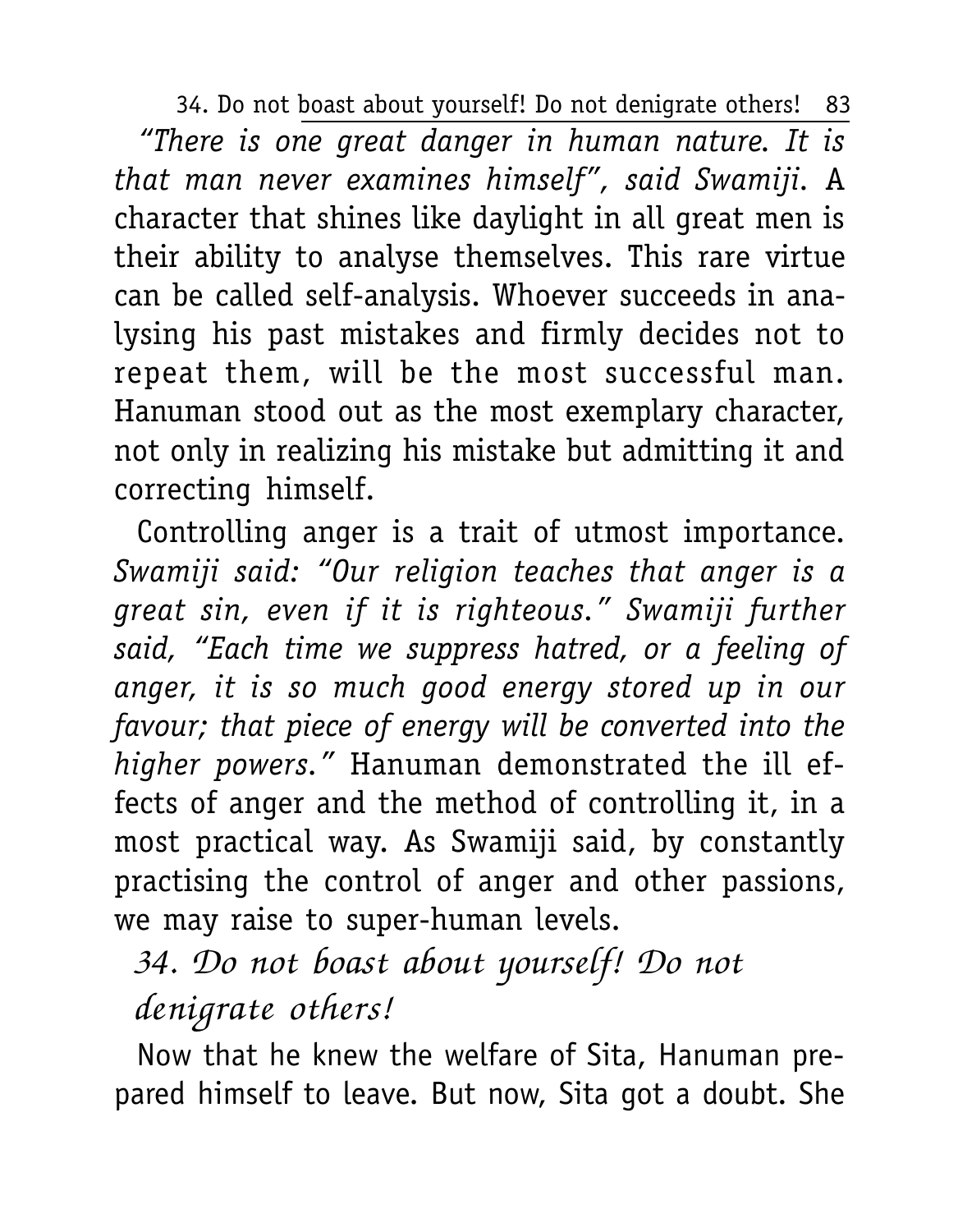was skeptical about the strength of the monkey army in being able to face the rakshasas in war. She asked Hanuman, "Oh Hanuman! I think only the god of wind; Garuda and you can cross this vast ocean to reach Lanka. Will the rest of the monkey warriors be able to cross this ocean?"

He said, "'Mother! Sugreeva himself can kill all the rakshasas in Lanka. He will soon descend on Lanka with millions of warriors. They are extremely strong and can travel faster than mind. They are waiting for the orders of Sugreeva. They are capable of travelling on land, on water and also in the air."

"They are so many warriors who are far superior to me and I am the least strong of them all. Mother! Whenever any work is to be done, the least strong would be sent first. That is why I have been sent first. Yet, I could cross the ocean. So, you can be sure that others would be able to cross the ocean easily and you would soon be rescued."

Hanuman did not boast of his own greatness. He did not belittle his fellow warriors. This is called 'modesty'. Those in quest of a great character need this. Only when a man completely rids himself of ego and selfishness he will be able to attain such modesty, and that will make him the greatest of all beings. There are several proverbs in Telugu about modesty: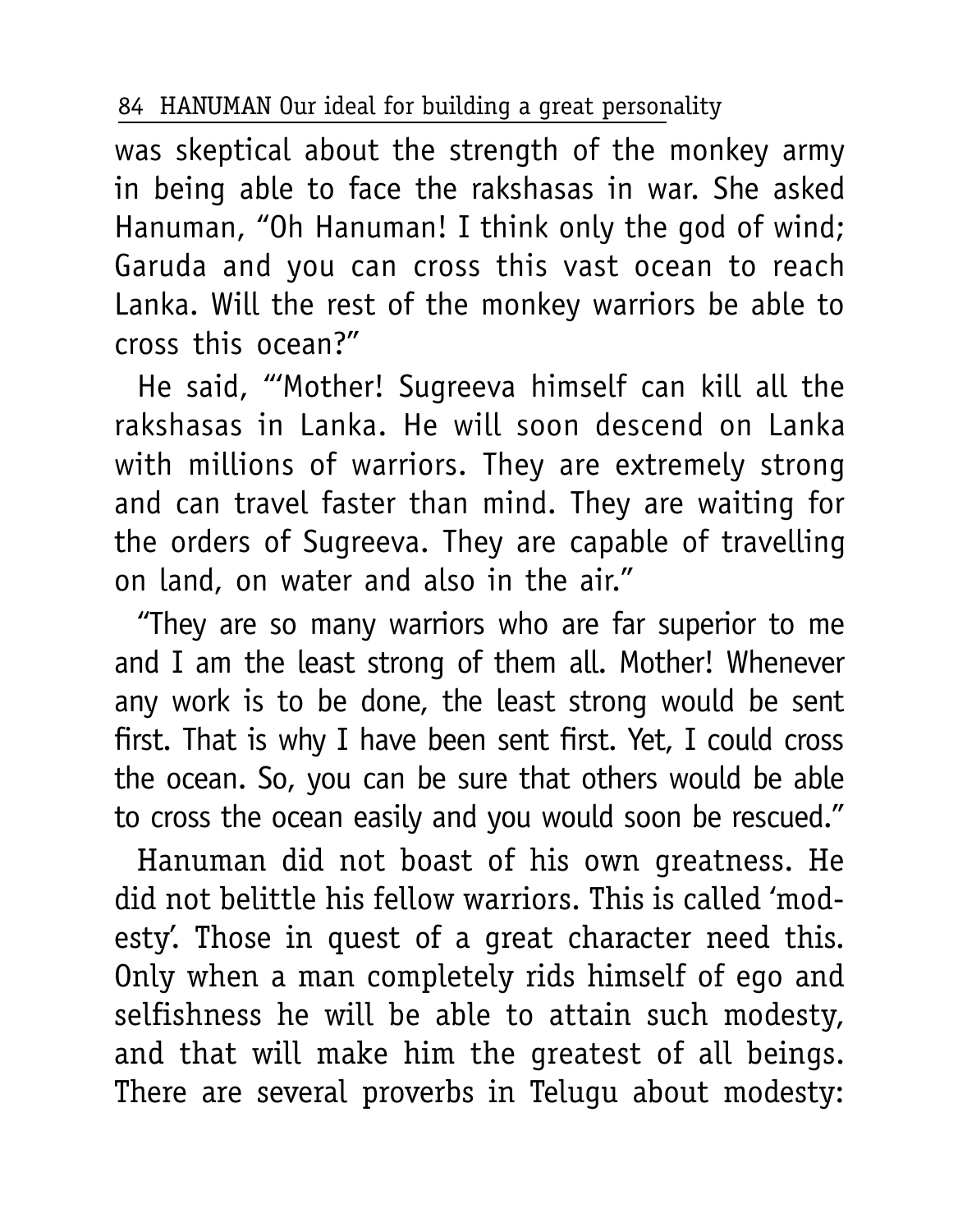35. Try to gauge the feelings of others before you speak 85

"A Tree laden with fruit always bends low!" "An empty vessel makes more noise!" etc.

35. Try to gauge the feelings of others before you speak

On his return from Lanka, Hanuman addressed Rama by saying, "I saw Sita!"

When you are going to address someone who is awaiting your message with great expectation, you should not beat around the bush for a long time before giving him the actual message. (This is different from the case when one is in great sorrow.) Rama was in a state of great anxiety. He was desperate to know where Sita is. That is why Hanuman started his sentence by saying 'I saw!' He did not mention the name of Sita in the beginning of the sentence for the fear of keeping Rama in confusion, may be, even for a fraction of a second.

There is one more virtue we can learn from this episode. Hanuman took great care in even the smallest and simplest of things. This character is the crest jewel of his personality. We can see how Swamiji taught us to be careful about things that we usually consider trivial. He said, "If you really want to judge of the character of a man, look not at his great per-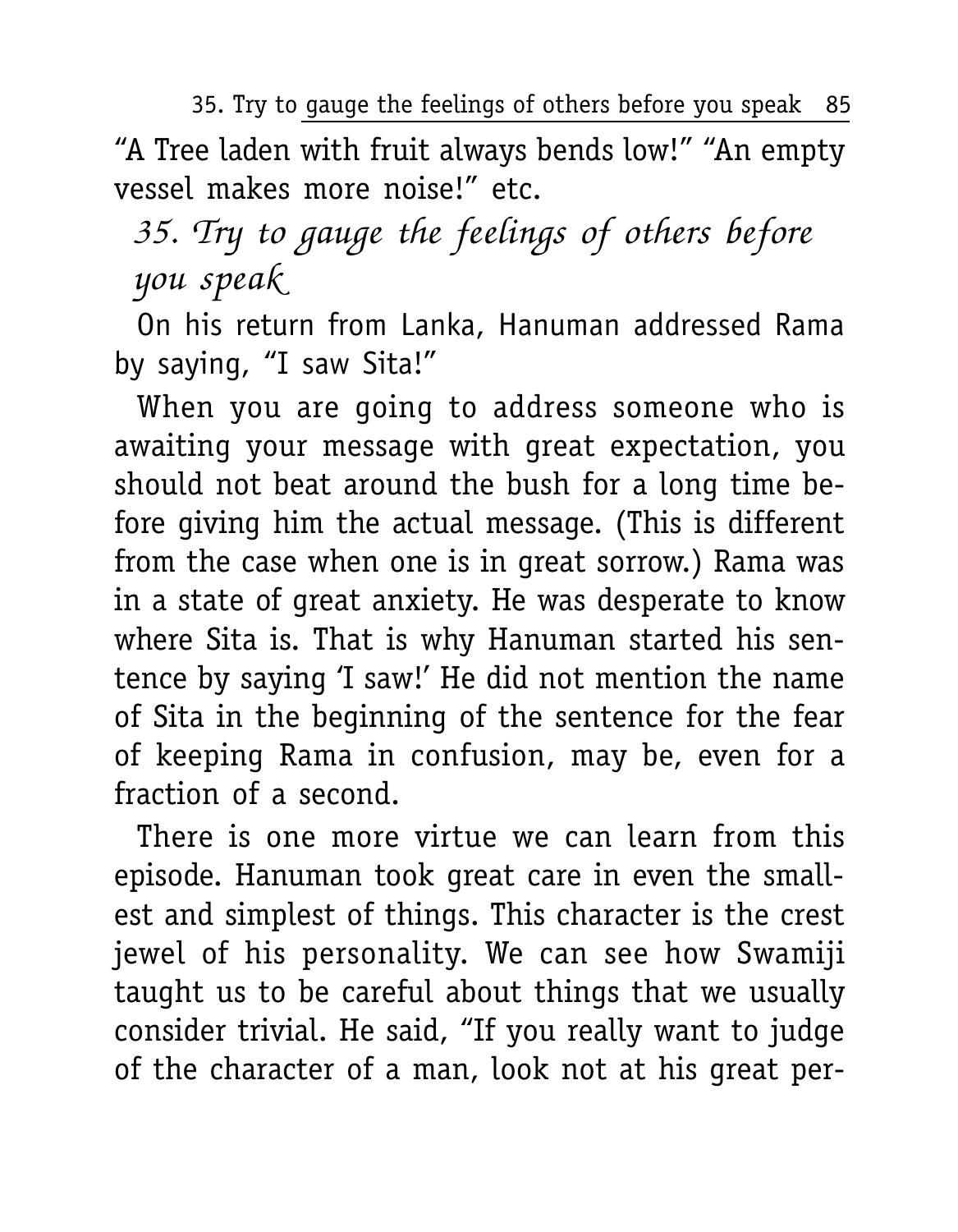formances. Every fool may become a hero at one time or other. Watch a man do his most common actions; those are indeed the things, which will tell you the real character of a great man. Great occasions rouse even the lowest of human beings to some kind of greatness, but he alone is really great whose character is great always, the same wherever he be."

36. Think with a broad mind

When we come across a particular situation, we have to understand it properly. Without studying it deeply, we should not form an opinion about it.

Vibhishana was not in agreement with his elder brother Ravana and advised him to return Sita back to Rama. Ravana got furious and banished Vibhishana from Lanka. Vibhishana came to Rama who was on the other shore of the sea and sought refuge. A great debate took place whether to give Vibhishana refuge or not. The ideas expressed by Hanuman at this juncture in giving refuge to Vibhishana aptly describe the sharp intellect of Hanuman. Many of the monkey warriors felt that Vibhishana should not be accorded any refuge. However, Hanuman differed with them and stated otherwise.

Hanuman said, "O Rama! You are the best among all intellectuals and are a very capable man. You are a master of communication. Even Brihaspathi, who is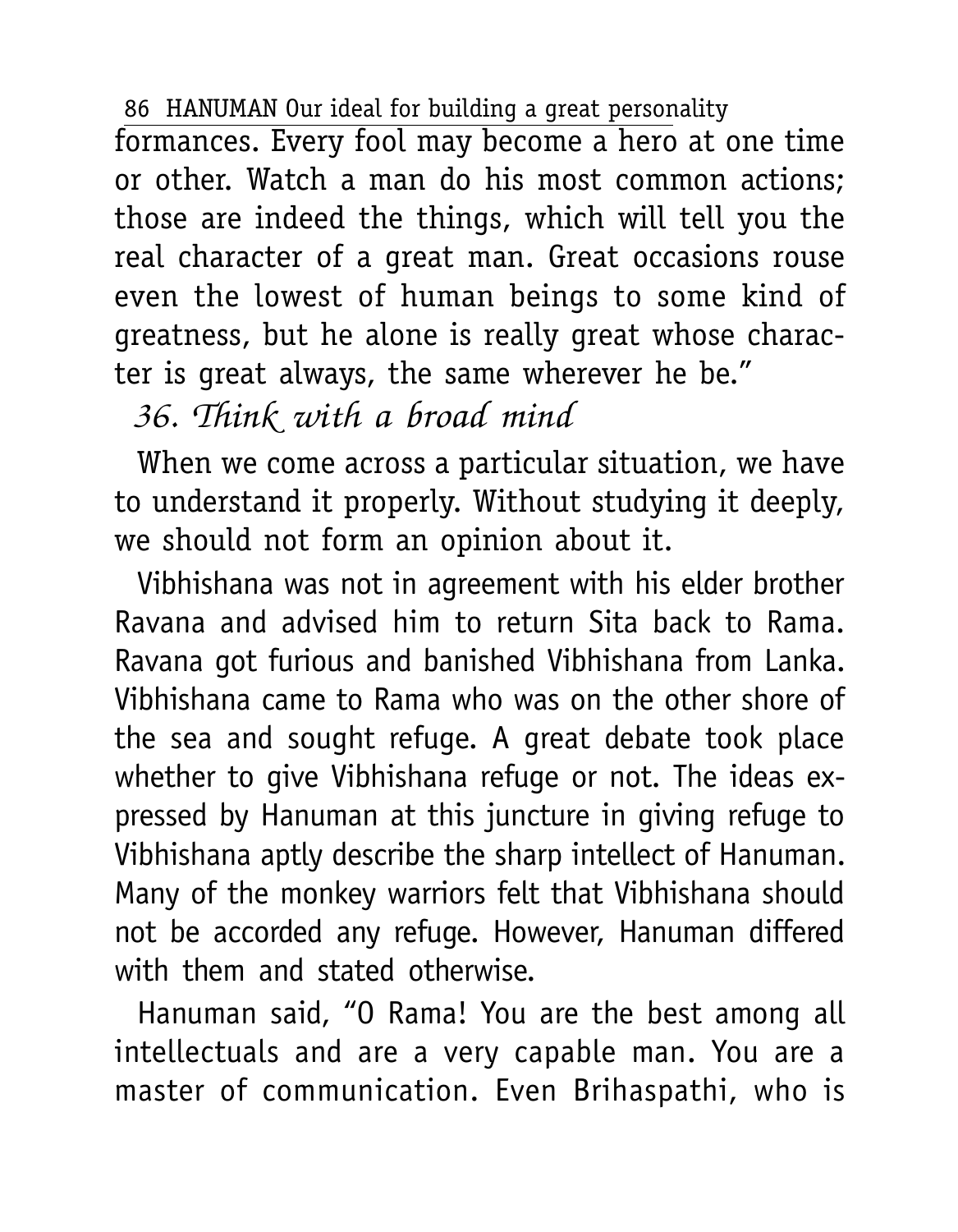36. Think with a broad mind 87

the guru of gods, can not converse better than you do. So I will try to present whatever that comes to my mind as good and true. I am not trying to impress you. Neither do I want to win over others in argument, nor have I any personal liking for Vibhishana. Considering the respect you show me, I am telling you whatever I feel as good and beneficial."

"First of all, the ministers are suggesting that we should see if there is any lacuna in the character of Vibhishana. This doesn't seem reasonable to me. Unless you give him some responsibility, you will not know his true character. But then, if you give him responsibility without knowing his character, he will bring ruin to us if he is a man of bad character. So the argument of considering the good and the bad of his character is like asking who is first, the plant or the seed? It is simply not possible to evaluate his character by that method."

"Sarabha gives an advice that we should send a few detectives to evaluate the character of Vibhishana. This idea is also not practical. It may work in a situation where the man in question is far away. But now it is not possible as Vibhishana is already here and is watching our movements though from a distance."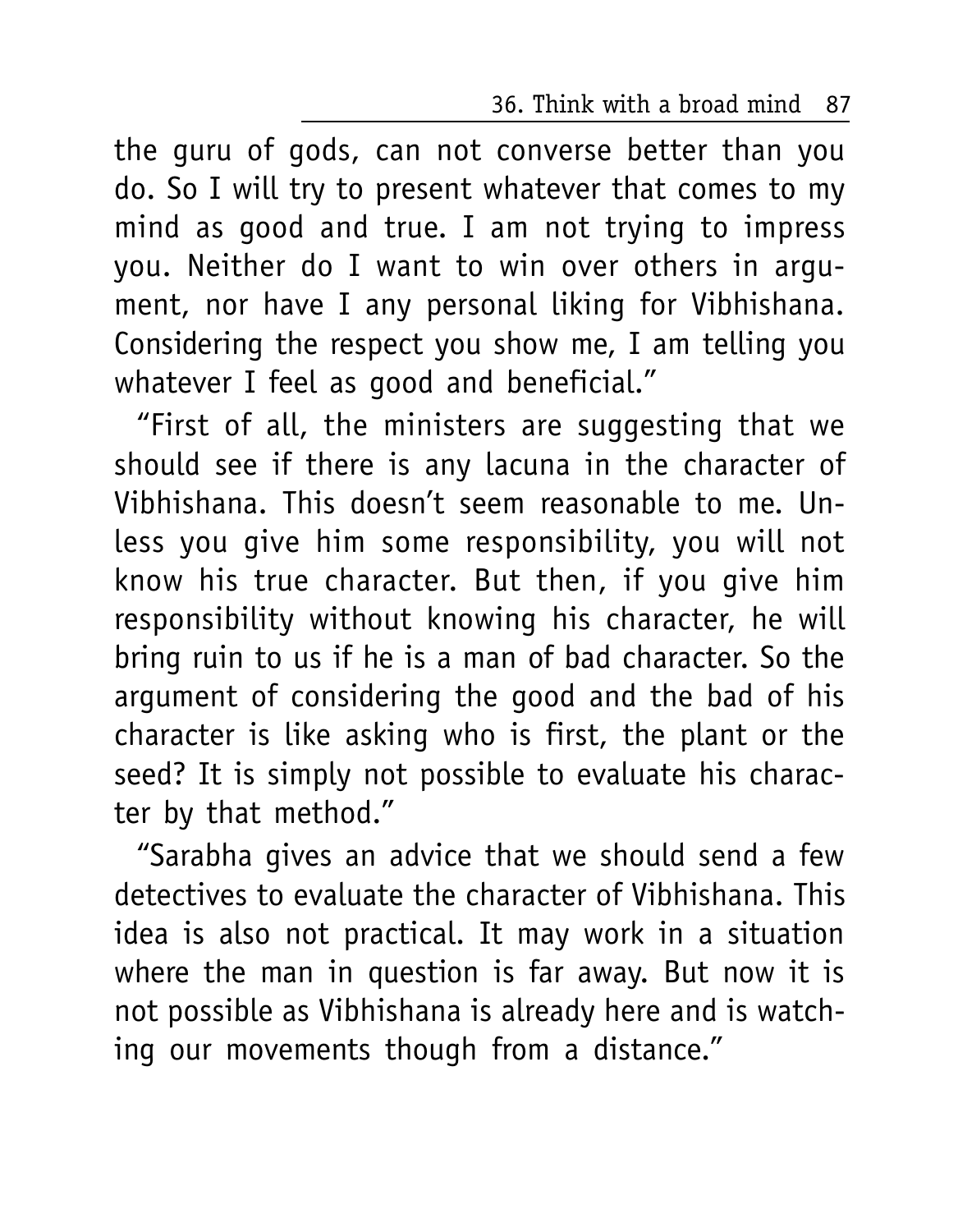"Jambavantha says that the time and place chosen by Vibhishana are both flawed and hence he should be asked to leave. But I think his timing is all right. Vibhishana heard about your good qualities and he knows the bad characteristics of Ravana. That is why he has come seeking your refuge. Abducting Sita and not releasing her even after the repeated requests by all his brothers and ministers are the two bad qualities of Ravana. Vibhishana knows that you killed the two great Rakshasas, Khara and Dushana. He also knows that you killed Vali and made Sugreeva the king. Keeping all these things in mind, Vibhishana opted for leaving Ravana and joining you. All this seems reasonable to me. I think it is fair enough to say that Vibhishina came to you at the most appropriate hour."

"Mainda says that some of us should go and talk to him in order to evaluate his character. I am doubtful whether such a strategy would work. All of a sudden if we go and start interviewing him, he will become suspicious. In such a situation any sane man would be apprehensive about what to say and what not to. Not only that! Because of the element of suspicion that has crept in, our well-meaning enquiries would turn sour and he might think that we have some evil design. And even if he talks to us, there is every possi-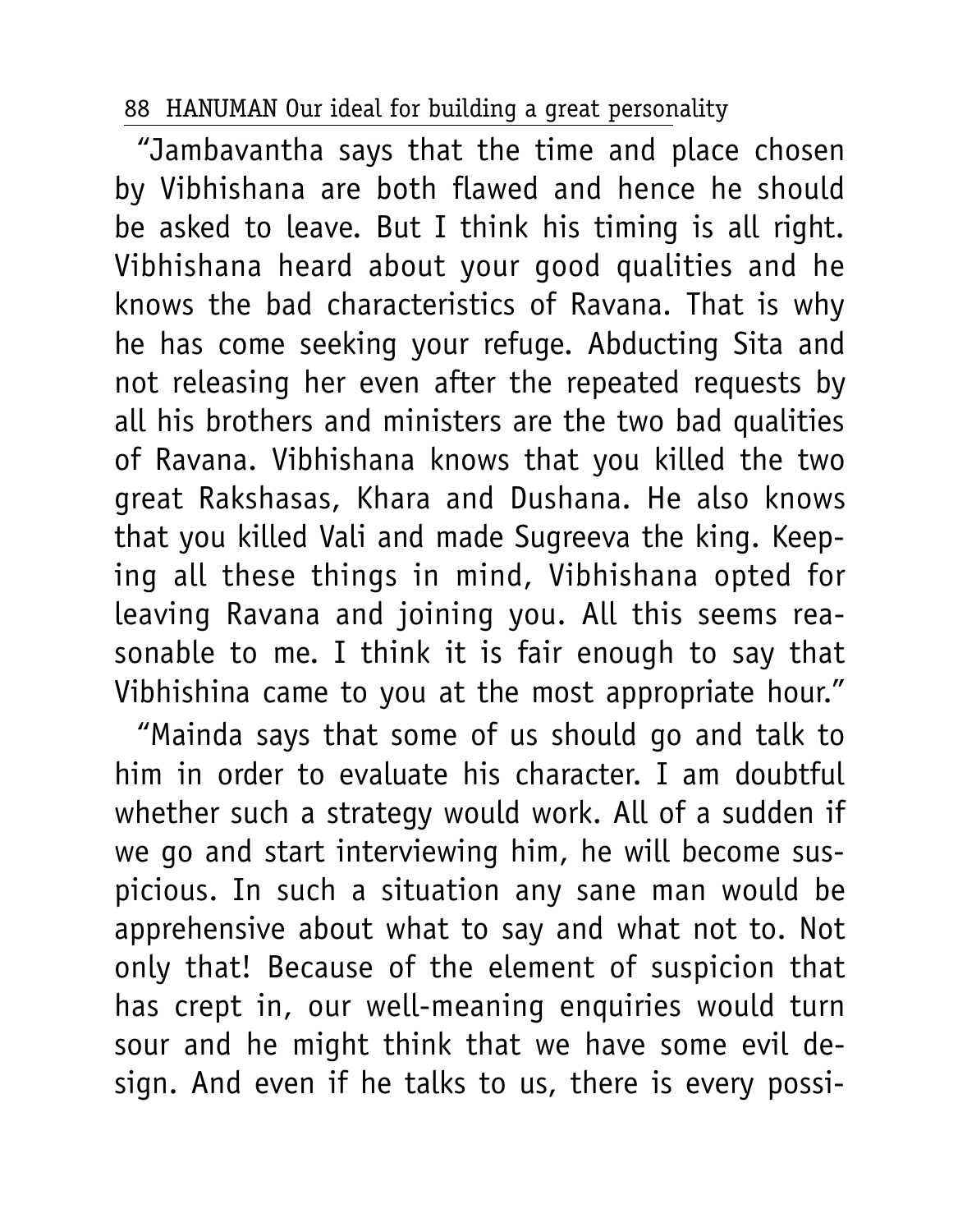36. Think with a broad mind 89

bility that he may conceal his real intent. In such a situation it becomes almost impossible to know his mind. So, that method also would not work."

"It is better for us to consider the situation in a more direct way. We listened to Vibhishana when he presented his case. I did not perceive anything wrong in his approach. His face was pleasant. That shows his good character. Anyone with an evil intent will not be able to come to us so fearlessly. If there is any evil intention in his heart it will come out and show up on his face. But there was not the slightest trace of that on his face."

"Considering all this I think we can give refuge to Vibhishana. O Rama! I gave you the best advice I could. Now that you listened to what I said, you may do as it pleases you!"

Hanuman listened to the views expressed by different people and evaluated them all with an 'open-mind', without any pre-conceived notion. He did not feel that he was more intelligent than others. He wanted to act in such a way as to bring the greatest good to them all. And because of that he completely eliminated his ego from his thought process. With a mind that was devoid of all selfishness and egotism, he could place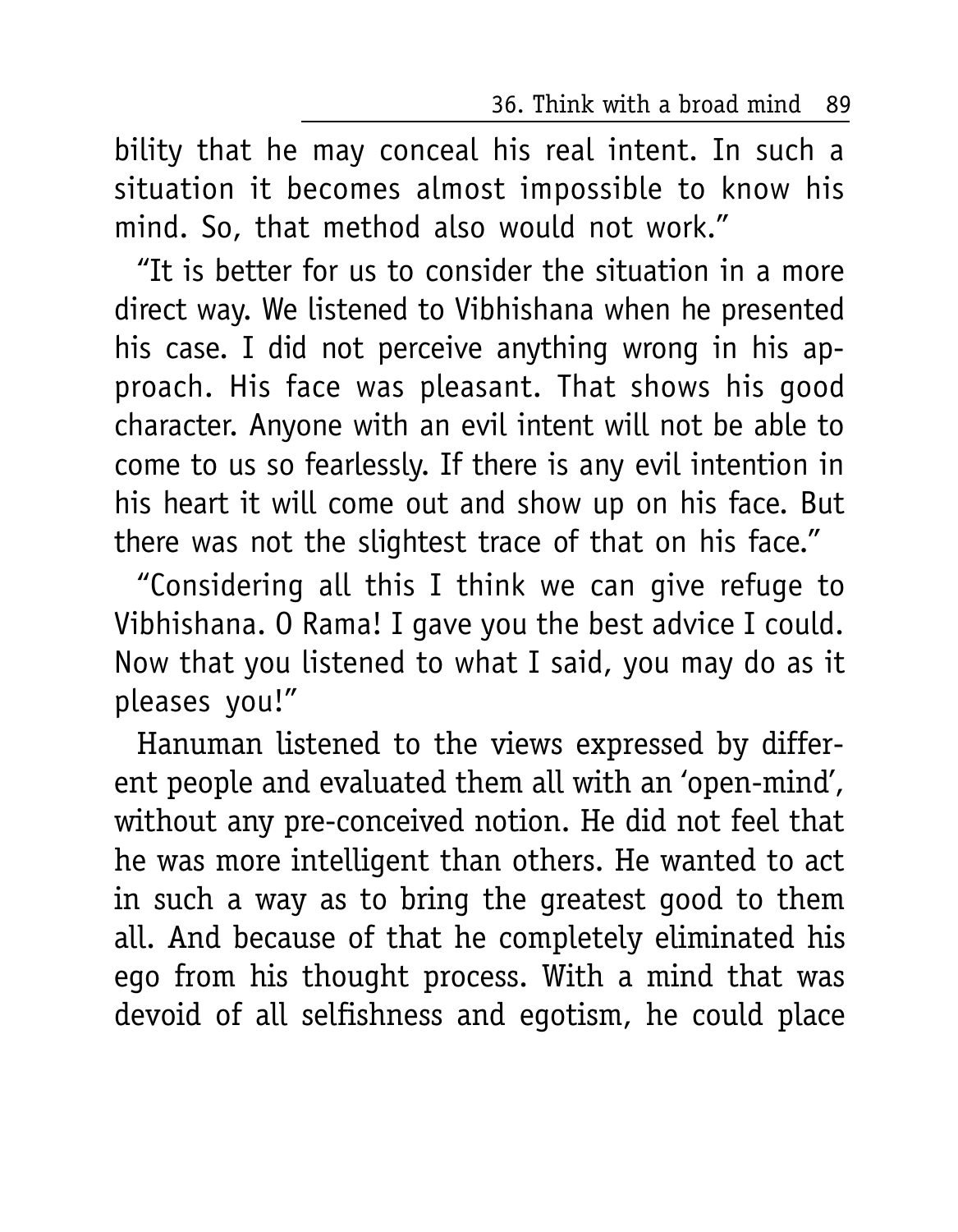90 HANUMAN Our ideal for building a great personality in front of them an idea that is pretty different from others. It, no doubt, brought great benefit to them.

How could Hanuman make such an unbiased assessment of the character of Vibhishana? Only those who are completely free from the idea of 'I and mine' can accomplish that.

*Swami Vivekananda taught, "The man who works through freedom and love cares nothing for results. But the slave wants his whipping; the servant wants his pay. So it is with all life. Take for instance the public life. The public speaker wants a little applause or a little hissing and hooting. If you keep him in a corner without it, you kill him, for he requires it. This is working through slavery. Next comes the work of the servant, who requires some pay; I give this, and you give me that. Nothing is easier than to say, "I work for work's sake", but nothing is so difficult to attain. I would go twenty miles on my hands and knees to look on the face of a man who can work for work's sake."*

Learning to work through freedom, with a view to do good to others and without caring for results is the most important task in trying to build a great personality. We should learn to work like that and it is possible to master that virtue. Such a personality, which is built by constant self-effort is real. The life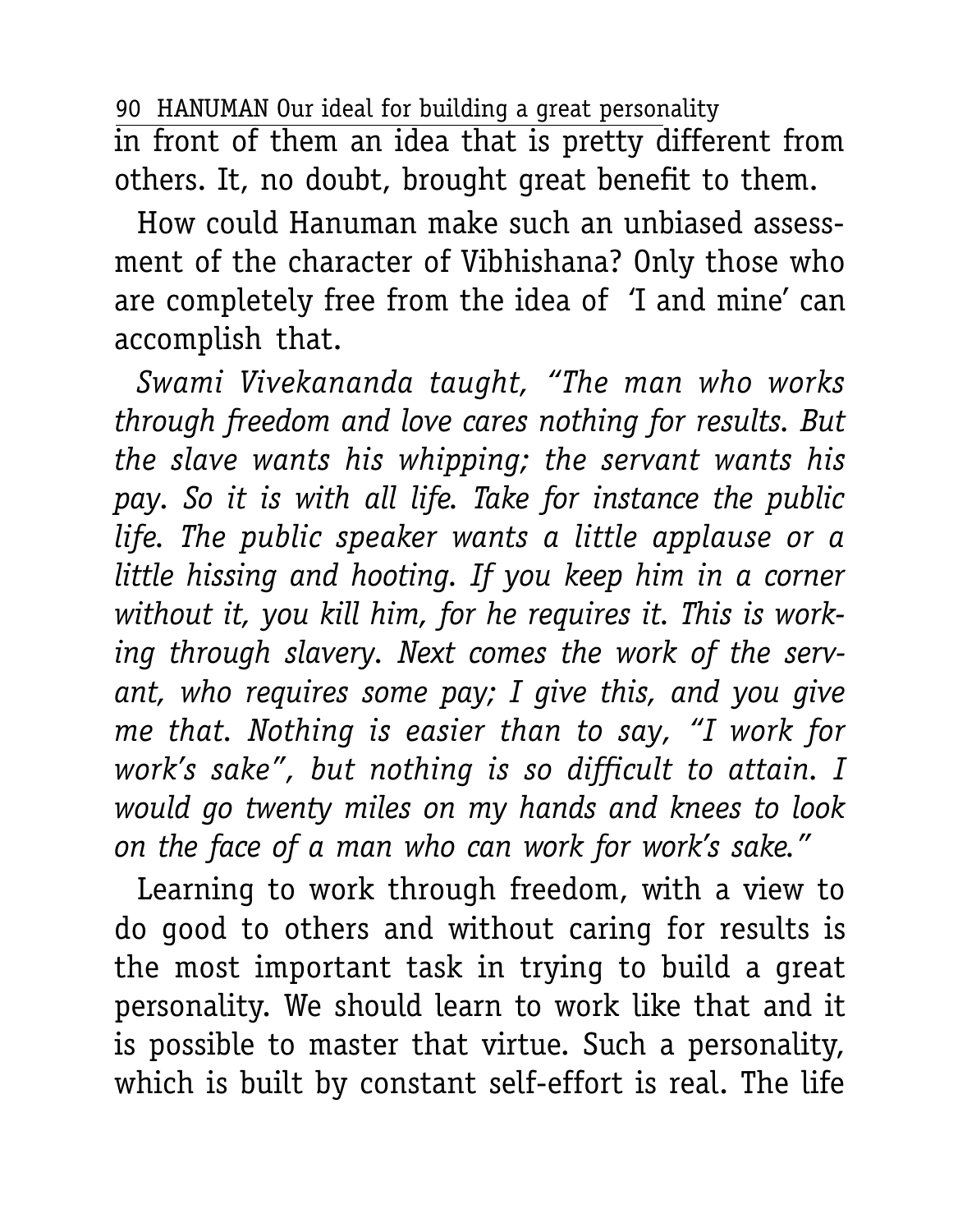37. Conclusion 91

of Hanuman as described in Valmiki Ramayana would be the best aid for us in achieving that goal.

## 37. Conclusion

A man's personality and character are essentially what he speaks and what he does. All great men showed in practice whatever they preached. We have to assimilate this virtue carefully. This is the essence of personality building. The easiest method of achieving this is to take the example of great men, enshrined in our own culture, think about them constantly and try to emulate them in our own life. Swamiji showed Hanuman as one such an example to us.

Let us recollect the characteristics of Hanuman. Let us think deeply about them and let us meditate on Hanuman.

Hanuman persisted as a dutiful minister of Sugreeva all through his life. By that he has shown to us that greatness lies, not in what we do, but how well we do it. Even though he was the greatest of all monkeys, he did not feel it would belittle his stature to be a minister of Sugreeva and the servant of Rama. Rather, he considered that itself as his noblest duty. Thus he explicitly showed us that he does not have even a trace of ego in him.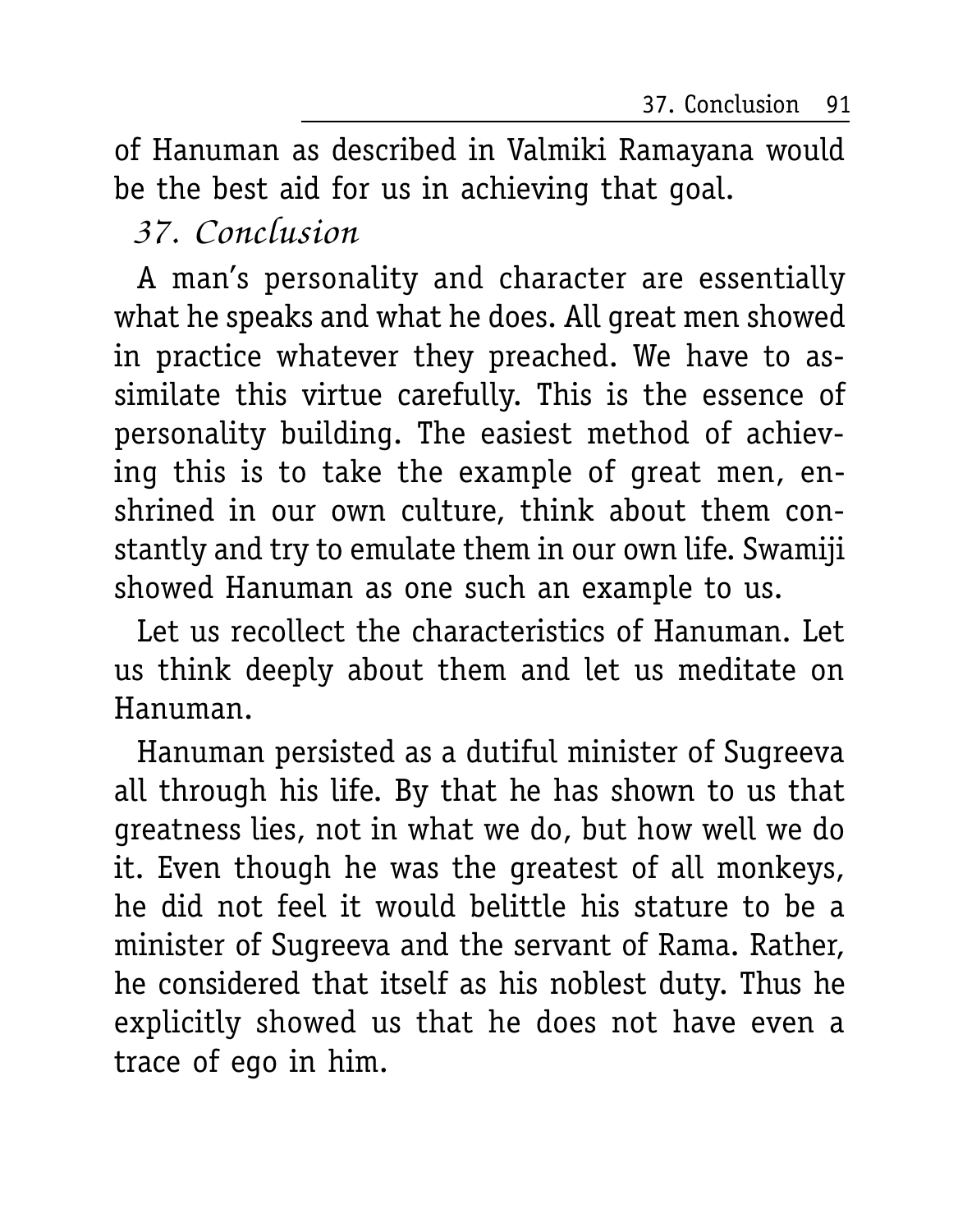He cultivated the art of speaking to people by careful self-effort and was ever mindful of what to speak, how to speak and when to speak. He would not speak from the tip of his tongue to impress people but would speak from the depths of sincerity and purity of heart. He was able to impress even his enemies by his conversational abilities.

He was a man of great courage. He could acknowledge the greatness in others and even in that of his worst enemies. He never resorted to belittle anyone. He never boasted of his own great qualities. He never tried to prevail over others. He always tried to carry everyone along. He voluntarily worked for the welfare of his fellow citizens. He unselfishly thought for their good and brought great benefit to them by his selfless acts.

He always kept his word. He also helped Sugreeva and others do the same.

He was a man of exceptional physical strength. He also strove to develop a great intellect. He was a scholar in all the scriptures and developed a great skill in various subjects. To achieve such a feat he had to put in a Herculean effort. He exhibited great courage and valour. He never shirked from work.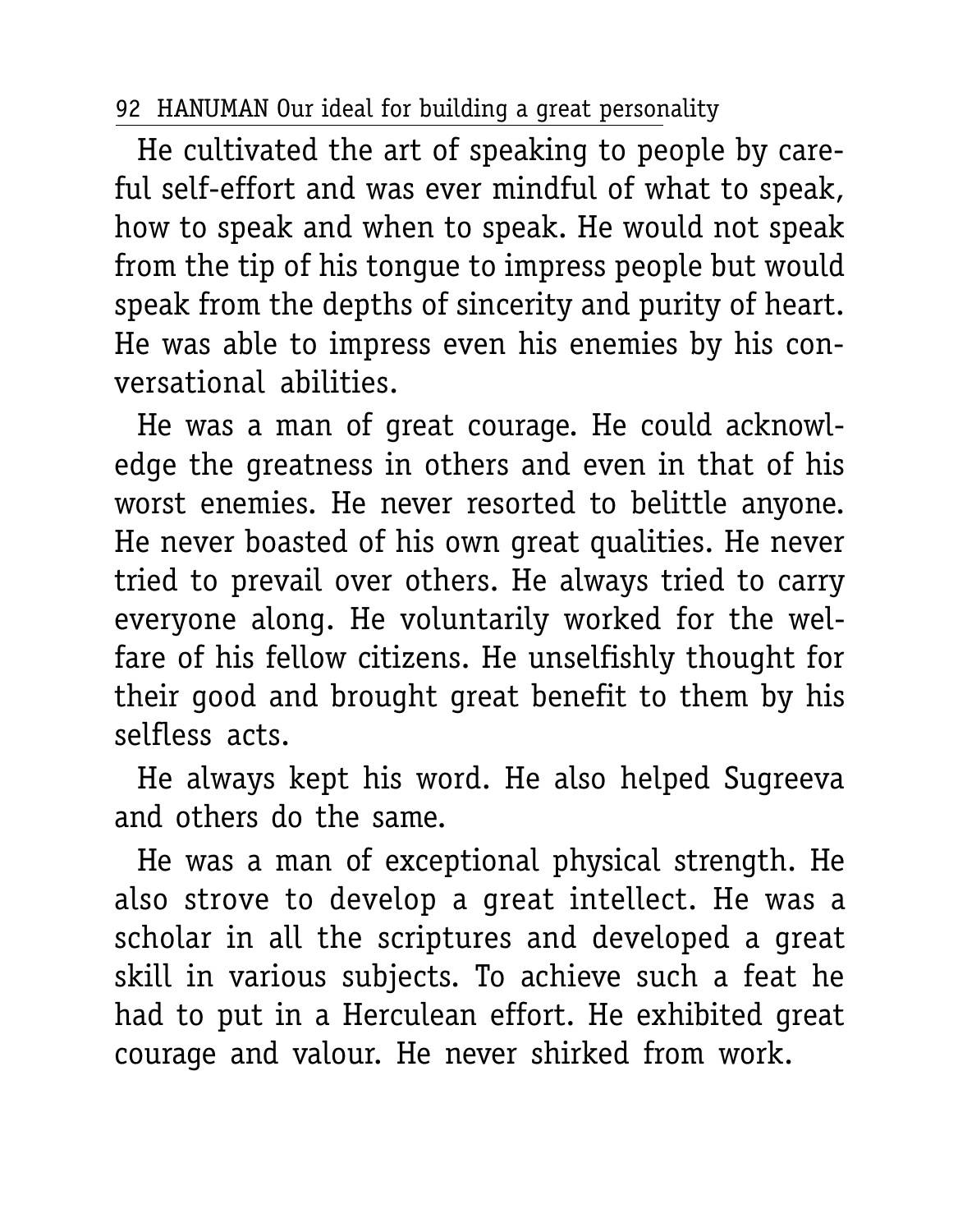37. Conclusion 93

He was always ready to analyse himself, admit his mistakes and correct them. When he came across any imperfection in himself, he sincerely tried to set it right.

He evaluated people and situations with an openmind without any pre-conceived notions.

Those are some of the great characteristics in the personality of Hanuman. We should all try to emulate them. Let us constantly think of them and put them into practice. Thus we will be able to develop a personality that is as great as Hanuman.

*Swamiji said, "What do I care if Mohammed was a good man, or Buddha? Does that alter my goodness or evil? Let us be good for our own sake on our own responsibility."* This clearly tells us, we should strive to achieve greatness on our own responsibility and not because some one way back was great.

*"This life is short, the vanities of the world are transient, but they alone live who live for others, the rest are more dead than alive!" was the clarion call of Swami Vivekananda. He also said, "Unselfishness is more paying, only people have not the patience to practice it. It is more paying from the point of view of health also. Love, truth and unselfishness are not merely*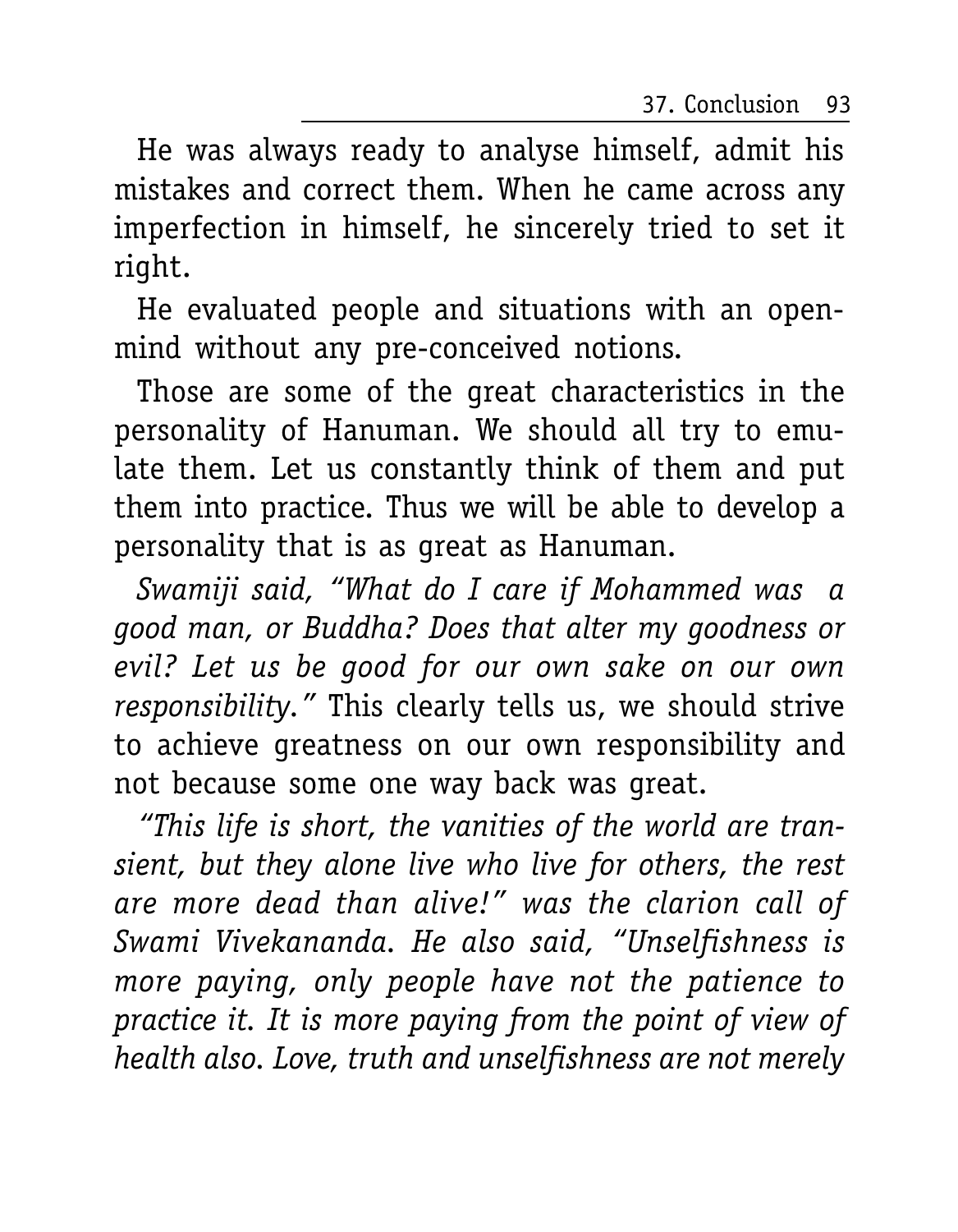*moral figures of speech, but they form our highest ideal, because in them lies such a manifestation of power. In the first place, a man who can work for five days, or even for five minutes, without any selfish motive whatever, without thinking of future, of heaven, of punishment, or anything of the kind, has in him the capacity to become a powerful moral giant."*

Such a personality is, ultimately, what we want. It would make our personality immortal and will enable us to leave a mark of our own on the world. That is the aim of all personality development. To conclude, in short, the one and only way to build a great personality is to learn renunciation and unselfishness. There is no other way.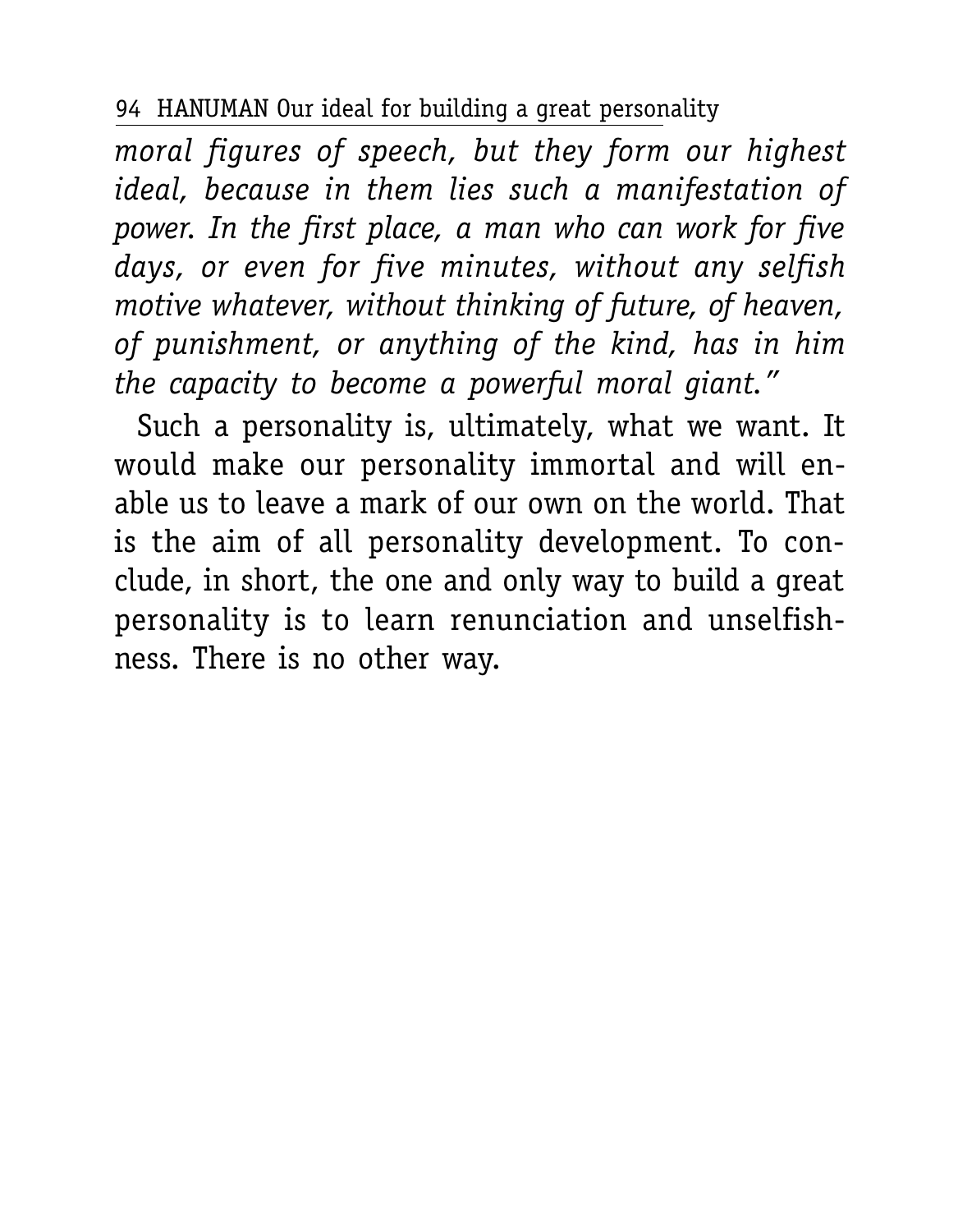38. Hanuman Chalisa 95

# $Hamum\bar{a}n c\bar{a}l\bar{i}s\bar{a}$

- Sant Tulasi Das

To read Hanuman chalisa repeatedly is a good method for meditating on Hanuman.

## Prarthana

śri gurucarana sarōjaraja nijamana mukura sudhāri

varanauraghuvara vimala yaśa jōdāyaka phalacāri

buddhihina tanu jāni kē sumirau pavana kumār

balabuddhi vidya dehu mohi harahukaleśa vikar

Prayer: Tulasidas says: I shall clean the mirror of my mind with the brightness that emanates from the lotus-feet of my Guru. I shall describe the greatness of Sri Rama whose holy name will bestow the four cherishable fruits of human life that are capable righteousness, reasonable wealth, controlled desire and deliverance.

I got this body as a result of 'Ignorance' (because of which I am unable to raise beyond a certain level.) I shall clearly understand this fact and think and meditate on the wonderful personality of Hanuman. That will endow me with physical strength, intellect and knowledge. It will also cleanse my heart of all wrongful desires and their ill effects.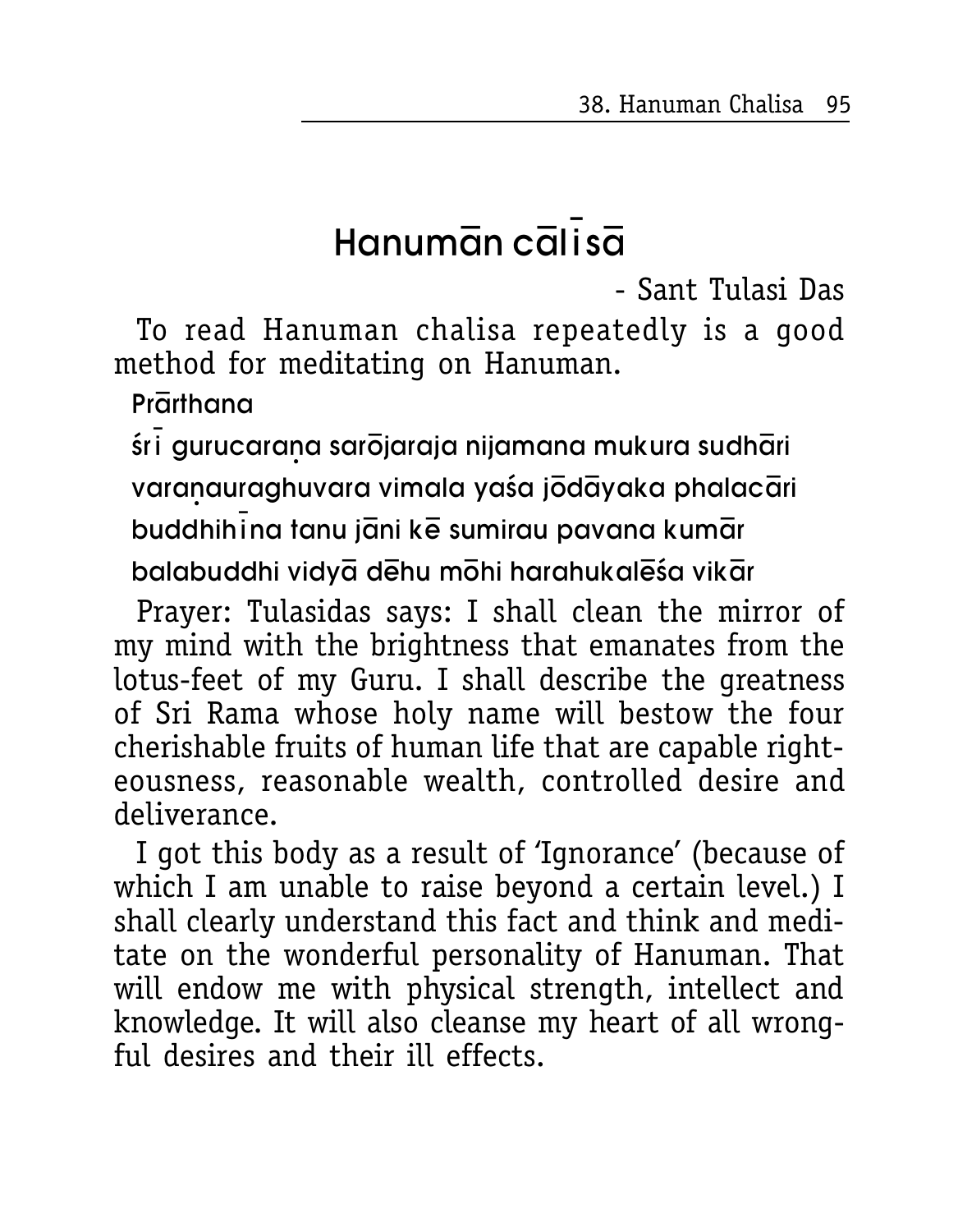## 1. Jai hanumāna ñānagunasāgara

jai kapiśa tihuloka uJagara

1. O Hanuman! When Indra struck you with his Vajra weapon, you had a dent on your jaw and because of that you were hailed by the name Hanuman. You are an ocean of knowledge and manliness. You bestow the light of knowledge to the three worlds. Victory linto theel

## $\sigma$  ramadūta atulita baladhāmā

## amjaniputra pavanasutanāmā

2. You are the messenger of Rama. None can equal you in physical strength. You are the son of Anjani. Since you are born with the vigour of the wind-god Vayu, you are hailed as Vayuputra or Pavanakumara.

3. mahāvira vikrama bajaranaj

kumatinivāra sumatikē saņai

3. You are the very form of valour. You have a body that is as strong as the Vajra weapon of Indra. Meditating on you will destroy all the evil traits in us and bestow us with noble characteristics.

## 4. kañcanavarana virāja suvēšā

## kānana kundaļa kuñcita kēšā

4. Your body is in the colour of gold. You wear a beautiful dress. You are adorned with beautiful earrings. You braid your hair, beautifully.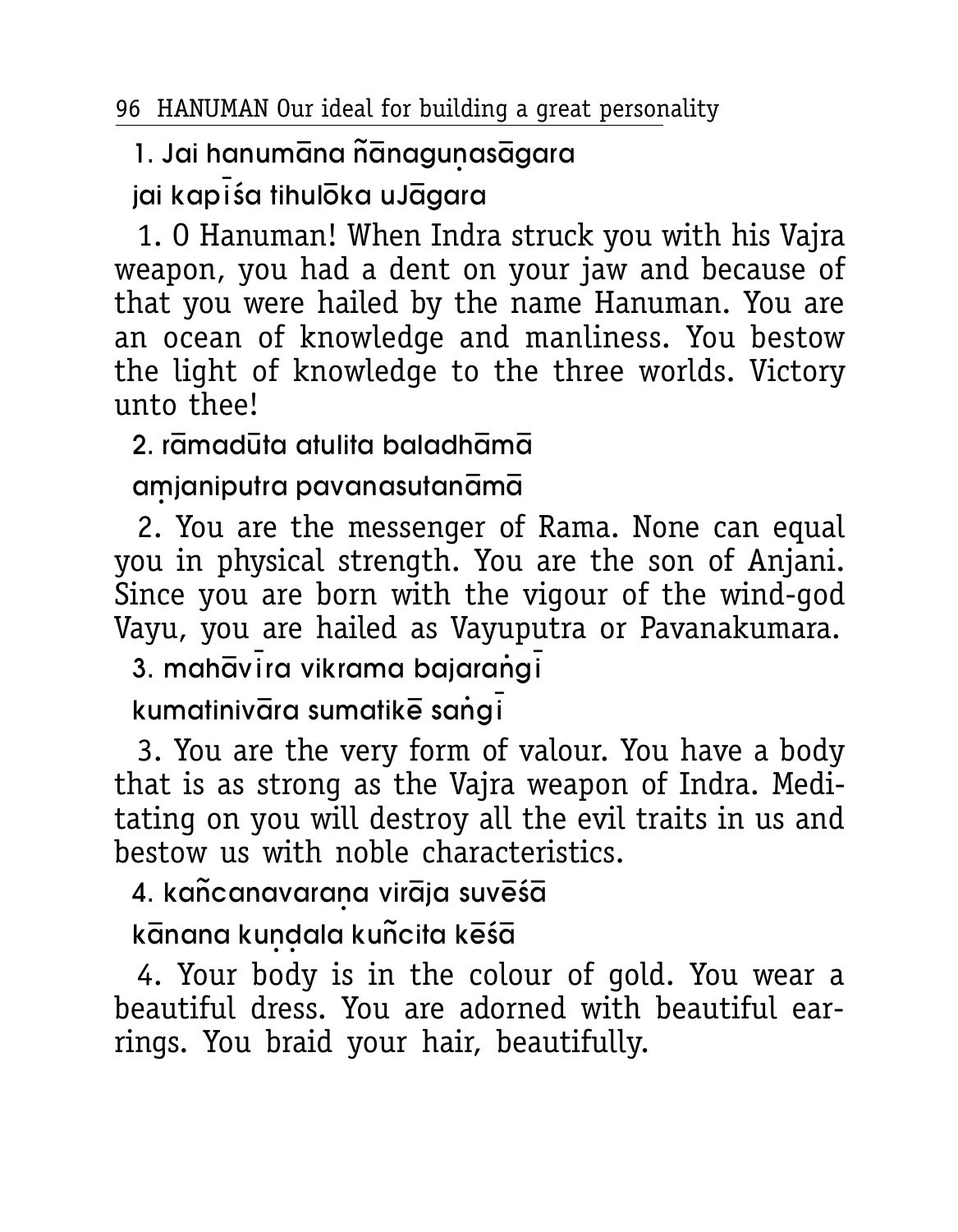38. Hanuman Chalisa 97

5. hathavajra aur dhvajā virājai

kāndhē mūñja janēvūsājai

5. In one hand you carry a mace that is equal in power to that of the Vajra weapon. You carry the flag of Rama in the other hand. You wear a sacred thread on your shoulder.

6. śankarasuvana kēsarinandana

#### tēJapratāpa mahāJagavandana

6. You are born by the power of Shiva. Kesari is your father. You are a man of great vigour and brilliance. The whole world bows to you in admiration.

7. vidyāvāna guni aticātura

rāmakāJakarivēkō ātura

7. You are a great artiste and a scholar. You are a man of good character. You are very adept in conversing and skillful in working. You are always eager to execute the orders of Rama.

8. prabhucaritra sunivēko rasiya

rāmalakhana sitā mana basiyā

8. You enjoy listening to the story of Rama. Your mind is full to the brim with the noble ideas of Rama, Sita and Lakshmana.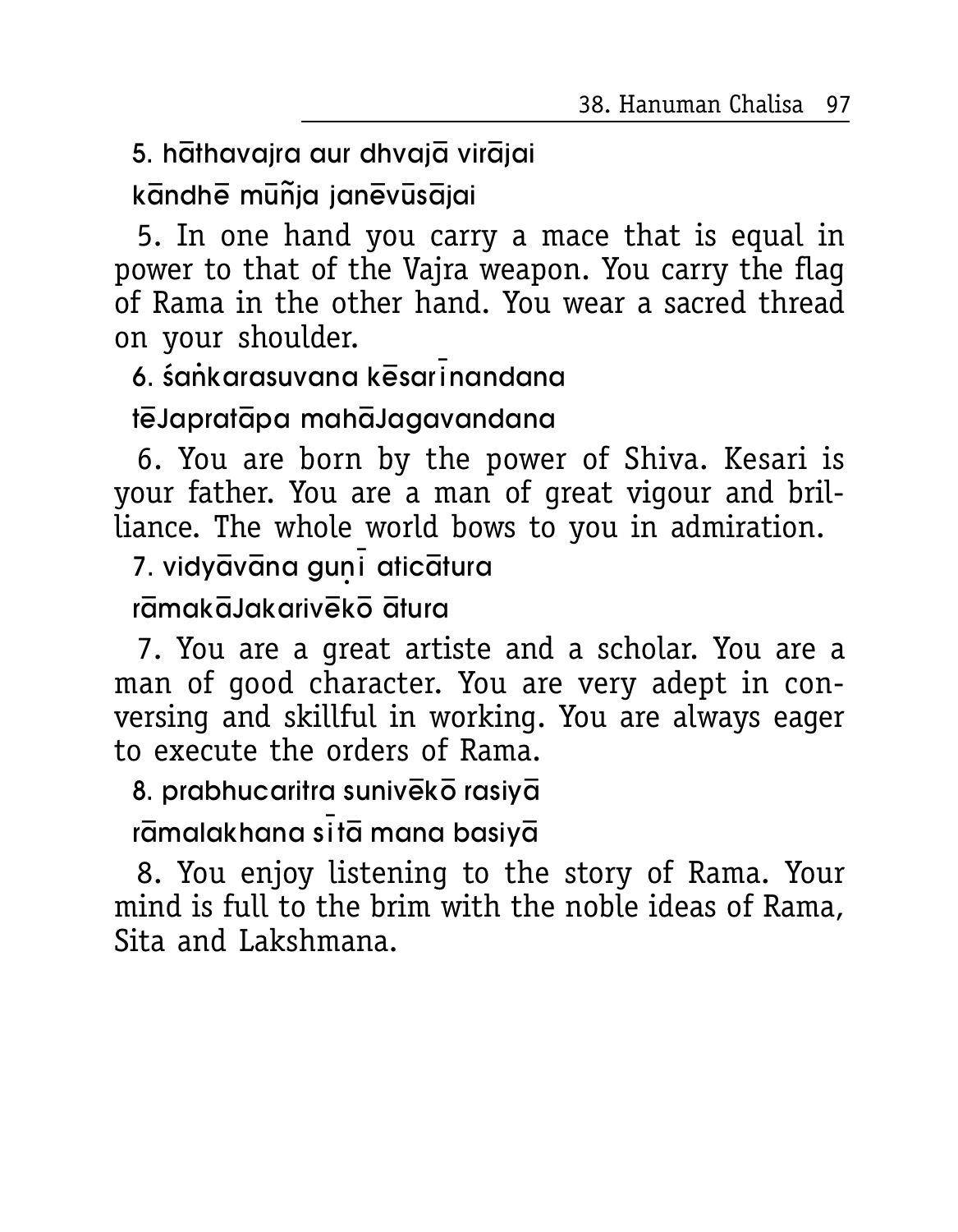## 9. suksmarupadhari siya hi dikhaya

## vikatarūpadhari lankajarāvā

9. When you went to meet Sita, you made your body small and obedient whereas when you were about to burn down Lanka you assumed a gory form.

10. bhi marupadhari asurasamhare

rāmacandrakē kāja savārē

10. When fighting the rakshasas you assumed a terrible form and executed the work of Rama with unmatched ruthlessness.

11. lāya sajīvana lakhana jiyāyē

śriraghuvira harasi uralāyē

11. You carried the Sanjivani-mountain to bring back life to Lakshmana

12. raghupati kinhi bahuta badhayi

tuma mama privabharata sama bhāvi

12. Rama was greatly impressed with your resourcefulness and said that you are equal to his brother Bharata.

13. sahasavadana tumharō vaśagāvai

asakahi śripatikantha lagāvai

13. Rama praised you profusely and hugged you affectionately.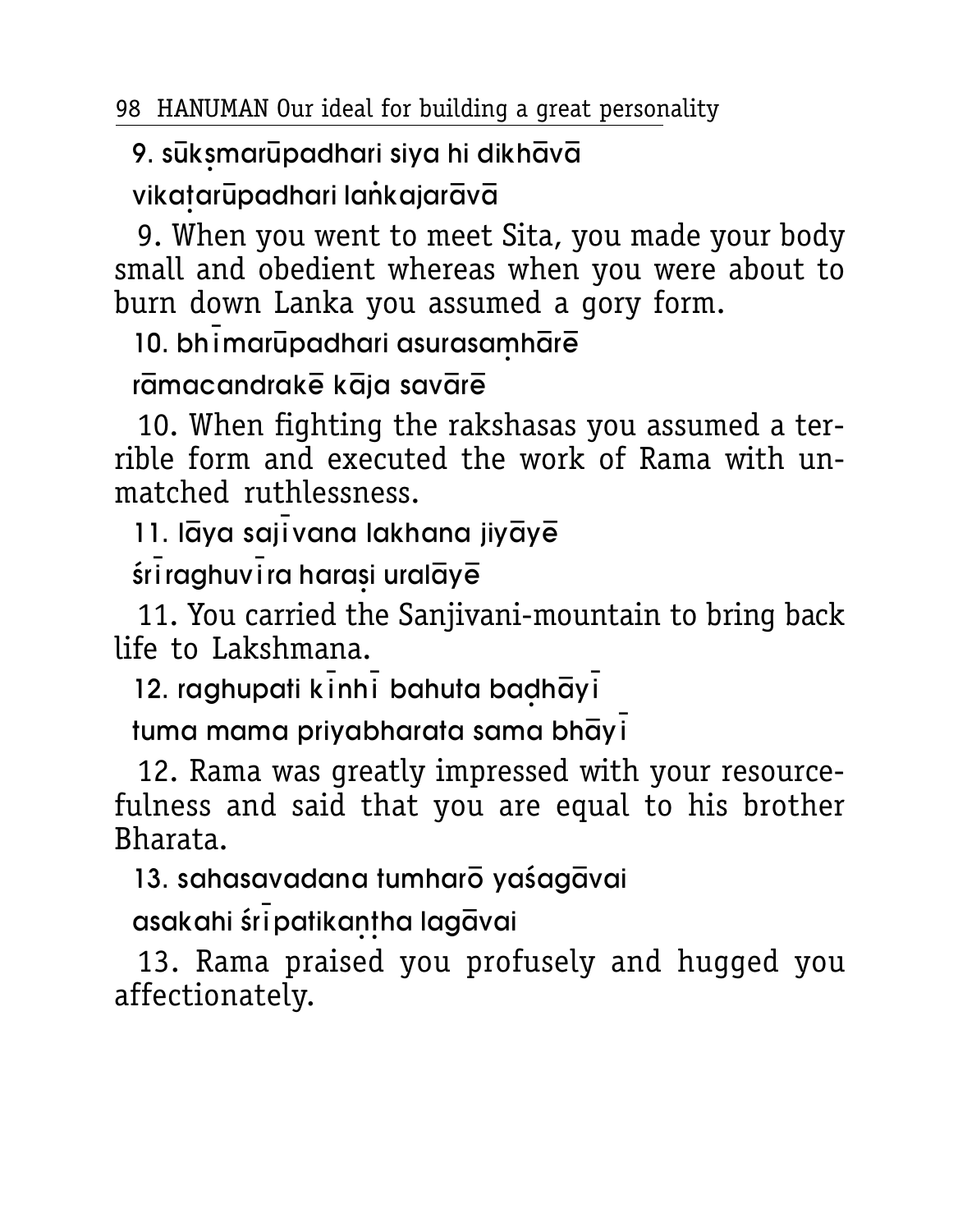38. Hanuman Chalisa 99

14. sanakādika brahmādi munišā

nārada śārada sahita ahiśā

14. All of the Maharshis, Brahma and other rulers of<br>the three realms, the goddess Saraswathi and others will not be able to praise you enough.

15. yamakubera dikpala jahate

#### kavikovida kahi sake kahate

15. Any number of poets and pundits will not be able to sing your glories enough.

16 tuma upakāra sugrīvahikīnhā

## rāmamilāya rājapadadinhā

16. You are instrumental in building the friendship between Rama and Sugreeva and making Sugreeva the king of Kishkindha.

17. tumharō mantra vibhisana mānā

### lankeśvarabhaya saba jaga jana

17. Because of your wise advice, Vibhishana could become the king of Lanka and the world knows it well.

18. yugasahasra yojana parabhanu

lilyötähi madhuraphalajänü

18. Thinking that it is a fruit hanging in the sky, you jumped two thousand yojanas to catch hold of the sun.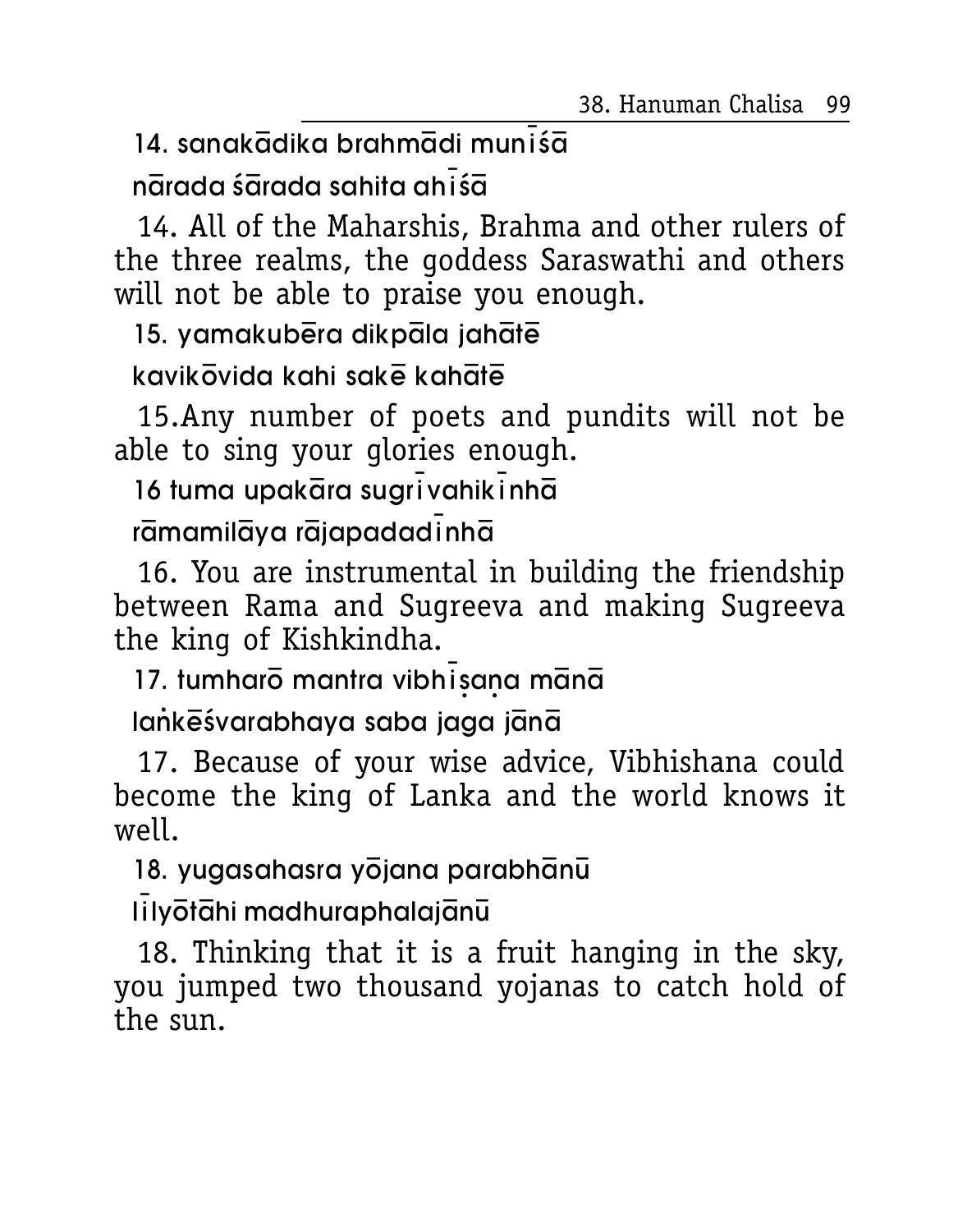19. prabhumudrikā mēlimukhamāhi

jaladhi langhigaye acarajanahi

19. You are a man of such super-human strength. What is there to wonder when you crossed the ocean carrying the ring of Rama?

20. durgamakāja jagatakē jētē

#### sugama anugraha tumhare tete

20. For those who consider you as their ideal and meditate on you constantly, every work in the world becomes easy.

 $21.$  ramaduvare tuma rakhavare

 $h\bar{o}$ tana  $\bar{o}$ iñ $\bar{o}$  binubais $\bar{o}$ re

21. You are the door-keeper of Rama. No one would be able to reach and realize Rama without your blessings.

 $22.$  saba sukhalahai tumh $\bar{a}$ r $\bar{i}$  śaran $\bar{a}$ 

tuma raksaka kāhūkō daranā

22. Every good would come to those that take refuge in your ideal. What is there to fear when your character is taken as the ideal? Where else could one find better protection?

23. āpanatēja samhārō āpai

tinōlōka hāṅkatē kāmpai

23. You are the only one who is capable of keeping such power and intellect under control. If you roar but once, the three worlds would tremble with fear.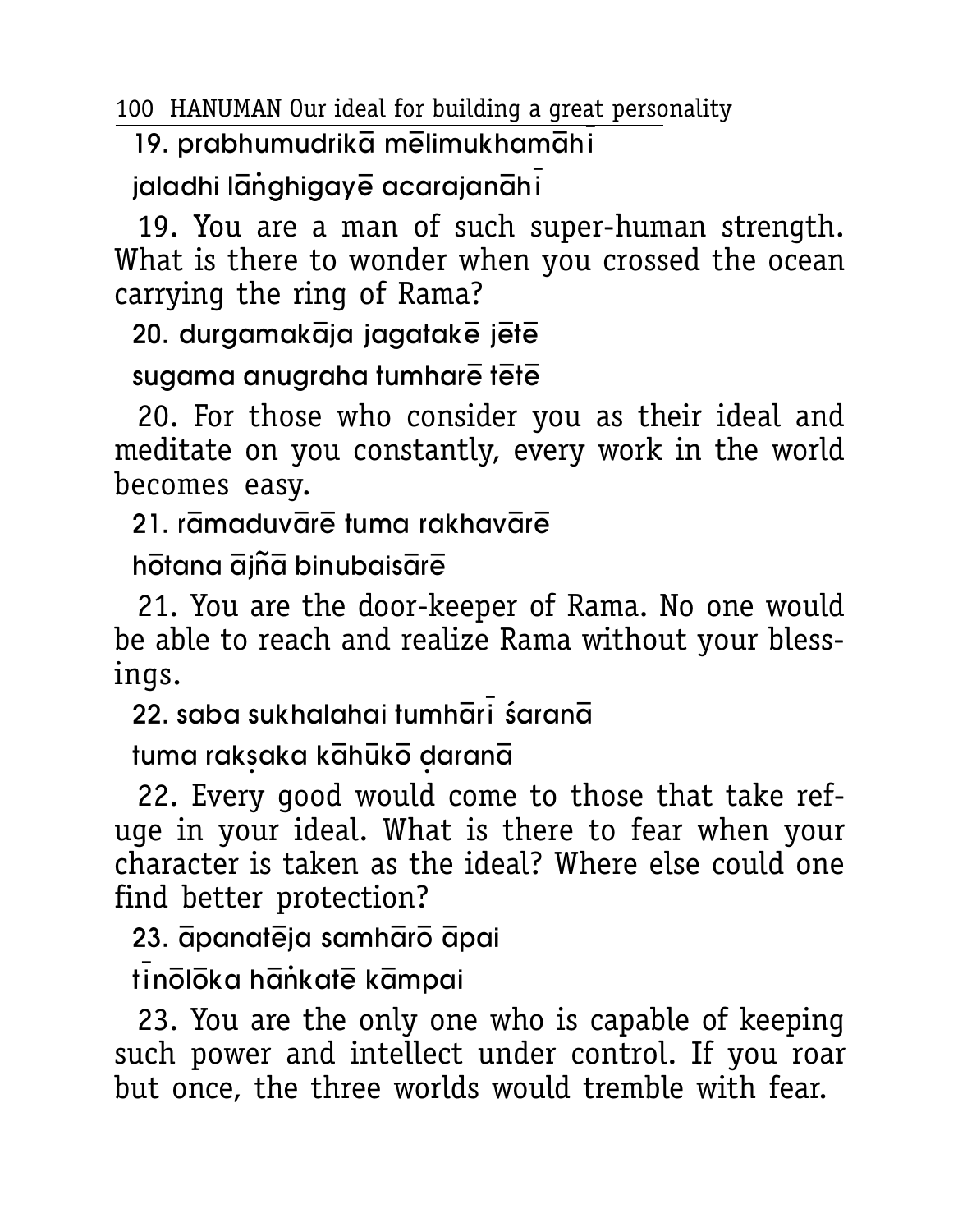38. Hanuman Chalisa 101

24. bhūtapiśāca nikata nahi āvai

mahāvira jaba nāma sunāvai

24. O Mahavira! Merely by the mention of your name, all the demons, ghosts and spirits would run away; so would my vices and weaknesses.

25. nāśai rōga harai saba pirā

japata nirantara hanumata vira

25. By thinking constantly about you all diseases would be cured. Because, you are the very embodiment of health and strength.

26. sankatase hanumana chudavai

mana krama vacana dhyanajolavai

26. Whoever meditates on you by repeating your name with steadfastness would be able to surmount all the difficulties, just like you did in your own life.

27. sabapararāma tapasvirājā

tinakēkāja sakalatumasājā

27. Rama is like the crest jewel of all the kings. He is the god of all the virtuous. You are ever engaged in serving him.

28. auramanoratha jokoyilavai

tāsu amita jīvana phala pāvai

28. Those who meditate on you constantly would be able to accomplish all their endeavours.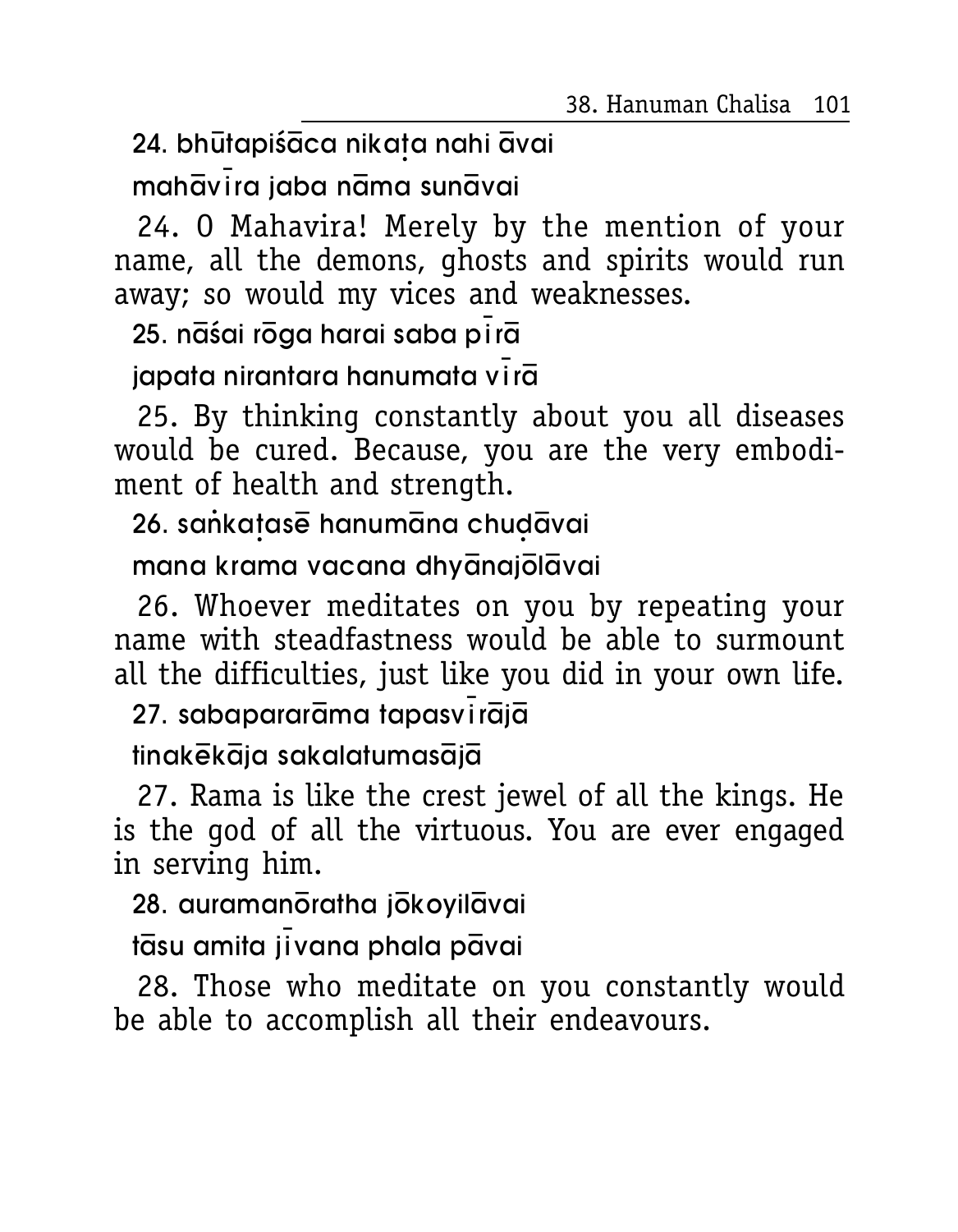#### 29. cārōyuga paratāpa tumhārā

hai prasiddha jagata vujiyārā

29. Your valour would stand till the ends of time. It made the world all the more beautiful.

#### $30.$  s $\overline{a}$ dhusantak $\overline{e}$  tumarakhav $\overline{a}$ r $\overline{e}$

#### asura nikandana rāmadulārē

30. You are always engaged in protecting the virtuous and the good. By annihilating the rakshasas you endeared yourself to Rama.

## 31. astasiddhi navanidhike data

 $asavaa$  dinha j $\bar{a}$ nak $\bar{i}$  m $\bar{a}$ ta

31. Sita gave you the boon of bestowing on anyone the eight super-human powers and the nine riches.

32. rāmarasāyana tamharē pāsā

#### $s$ ad $\bar{a}$ rah $\bar{o}$  raghupatik $\bar{e}$  d $\bar{a}s\bar{a}$

32. You have the nectar of the name of Rama in your possession. You are ever engaged in the service of Rama.

33. tumharē bhajana rāmakō pāvai

janma janmake duhkhabisaravai

33. By praying to you, Rama would be propitiated, as you are the best among his followers. One would get rid of all the miseries that are accumulated over many births too.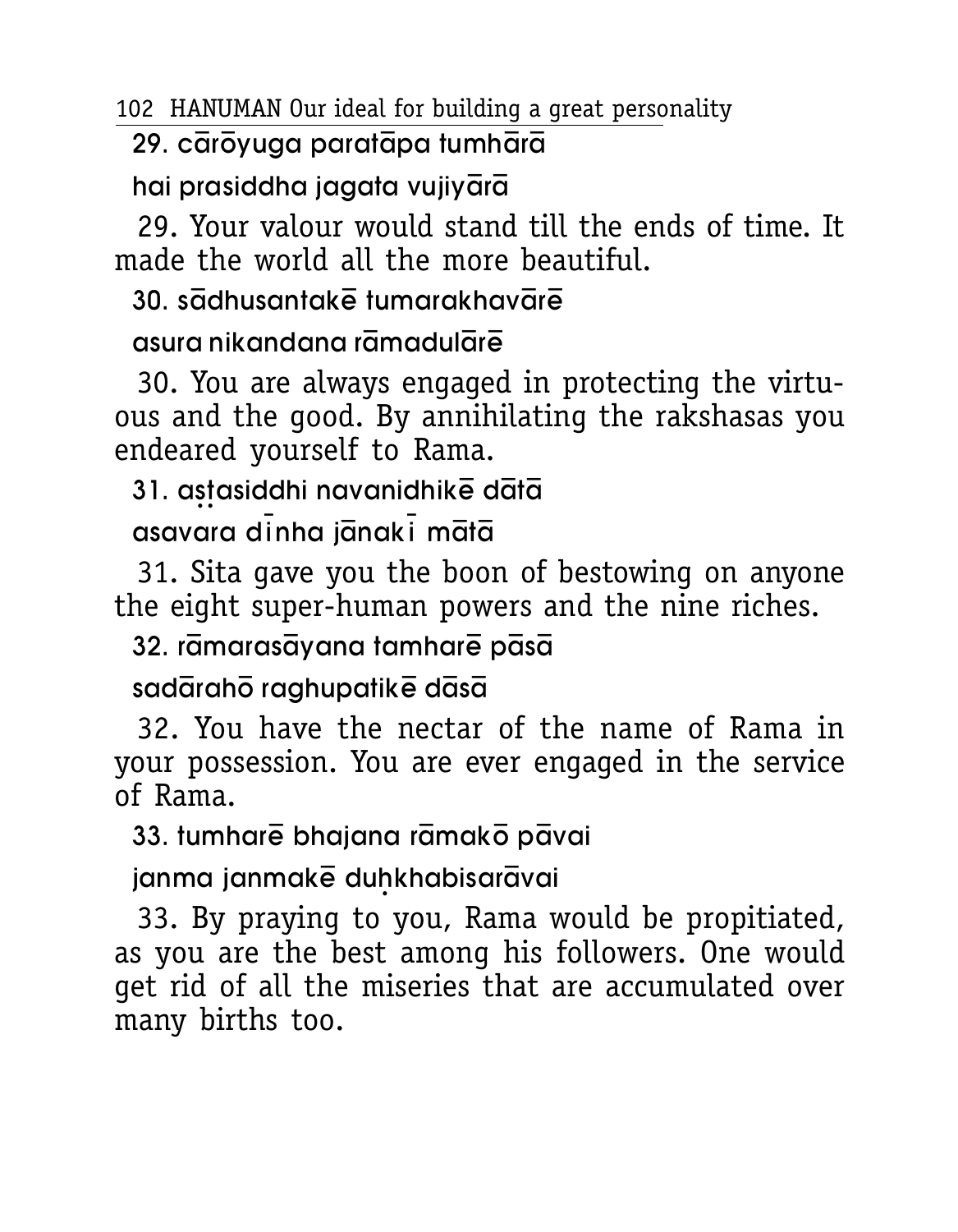38. Hanuman Chalisa 103

34. amtakala raghupati purajāyi

jahājanmi haribhakti kahāyi

34. Those that worship you would be called the servants of Rama irrespective of their condition. They would reach the realm of Rama after their death.

35. aura devata cittana dharayi

hanumata sēyi sarvasukha karayi

35. Whosoever thinks of you with single-minded devotion would be bestowed with all the virtuous joys of the world.

36. sankata hatai mitai sabapirā

josumirai hanumata balavira

36. Whoever meditates on Hanuman who is the embodiment of strength and valour would be able to get rid of all the obstacles in their life. All of their miseries would come to an end.

37. jaijaijai hanumāna gosāyi

krpākarō gurudēva kinhāyi

37. Victory to Hanuman! O Hanuman! Kindly shower your grace on me as did my Guru!

38. yahaśatavāra pāthakara jōyi

chūța hi bandi mahāsukhahōyi

38. Whoever recites this Hanuman Chalisa a hundred times would find success in all his endeavours, as such a repetition would enable one to imbibe the great characteristics of Hanuman.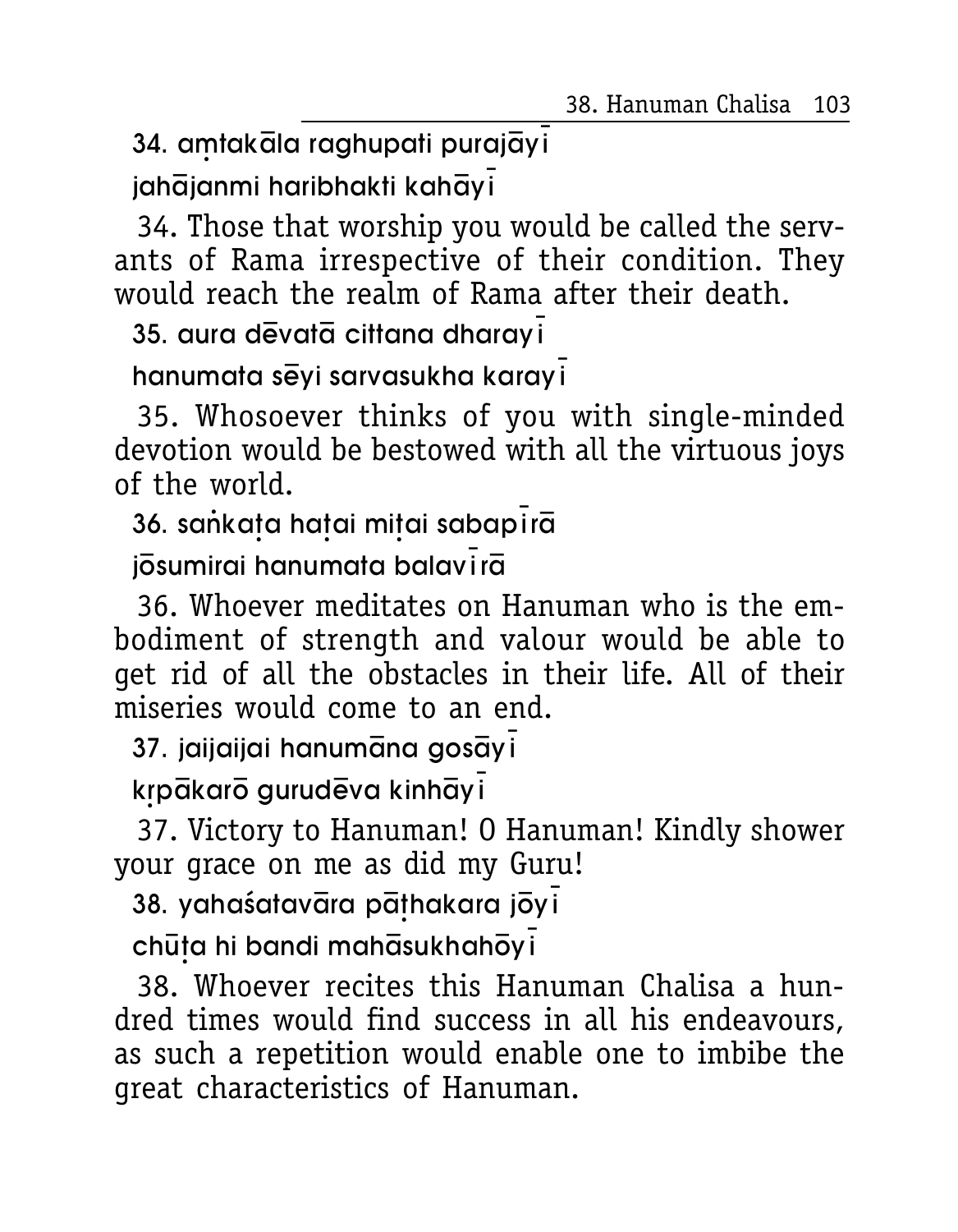39. jõvahapadhaj hanumāna cālīsā hovasiddhi sakhi gaurisa

39. I vouchsafe in the name of Parvati and Shiva that all their troubles would end.

maning and ananjanli 04

kijainātha hrdayamahadērā

40. Tulasidas would always remain the servant of Rama! 0 my Lord! Kindly remain in the recess of my hoart

 $d\bar{d}h\bar{d}$ -

pavana tanaya sankata harana

mala mūrati rūpa

rāmalakhana sītā sahita

hrdava basahu surabhūp

Doha: 0 son of the god of wind! 0 destroyer of all miseries! Kindly reside in my heart along with Rama, Sita and Lakshmana!